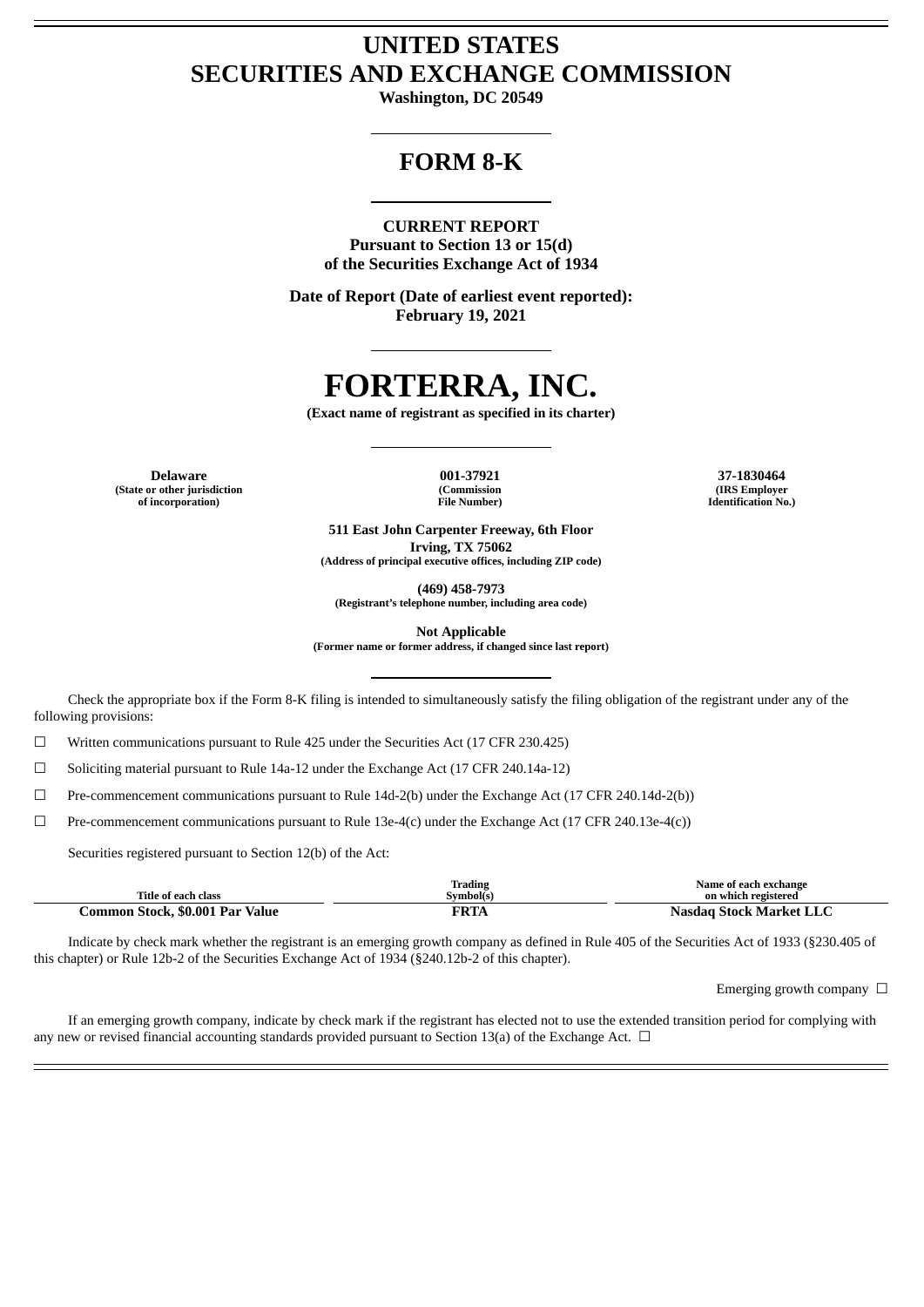#### **Item 1.01 Entry into a Material Definitive Agreement.**

#### *Merger Agreement*

On February 19, 2021, Forterra, Inc., a Delaware corporation (the "Company"), entered into an Agreement and Plan of Merger (the "Merger Agreement") with Quikrete Holdings, Inc., a Delaware corporation ("Parent"), and Jordan Merger Sub, Inc., a Delaware corporation and a whollyowned subsidiary of Parent ("Merger Sub"). Pursuant to the Merger Agreement, subject to the satisfaction or waiver of specified conditions, Merger Sub will merge with and into the Company (the "Merger"), with the Company surviving the Merger as a wholly-owned subsidiary of Parent.

Pursuant to the Merger Agreement, at the effective time of the Merger (the "Effective Time"), each issued and outstanding share of common stock (the "Common Stock") of the Company (other than (i) any shares held in the treasury of the Company or owned, directly or indirectly, by Parent, Merger Sub or any wholly-owned subsidiary of the Company immediately prior to the Effective Time, (ii) shares that are subject to any vesting restrictions ("Company Restricted Shares") granted under the Company's stock incentive plans (the "Company Stock Plans") and (iii) any shares owned by stockholders who have properly exercised and perfected appraisal rights under Delaware law) will be automatically canceled and converted into the right to receive \$24.00 in cash, without interest (the "Merger Consideration"), subject to deduction for any required withholding tax.

At the Effective Time:

- (1) each restricted stock unit that is solely subject to time-based vesting requirements granted under the Company Stock Plans that is outstanding immediately prior to the Effective Time shall fully vest and be converted into the right to receive an amount in cash (without interest and subject to applicable tax withholdings) equal to the product of (i) the Merger Consideration multiplied by (ii) the number of shares of Common Stock subject to such vested restricted stock unit;
- (2) each restricted stock unit that is subject to performance-based vesting requirements granted under the Company Stock Plans that is outstanding immediately prior to the Effective Time shall immediately vest and be converted into the right to receive an amount in cash (without interest and subject to applicable tax withholdings) equal to the product of (i) the Merger Consideration multiplied by (ii) the number of shares subject to such vested restricted stock unit immediately prior to the Effective Time as determined in accordance with the Merger Agreement;
- (3) each option to purchase shares of Common Stock granted under the Company Stock Plans that is outstanding immediately prior to the Effective Time shall fully vest, to the extent not vested previously, and be converted into the right to receive an amount in cash (without interest and subject to applicable tax withholdings) equal to the product of (i) the remainder, if positive, of (A) the Merger Consideration minus (B) the exercise price per share of Common Stock of such option multiplied by (ii) the number of shares of Common Stock subject to such vested option; and
- (4) each Company Restricted Share that is outstanding immediately prior to the Effective Time shall immediately vest in full and be converted into the right to receive an amount in cash (without interest and subject to applicable tax withholdings) equal to the Merger Consideration.

Each party's obligation to consummate the Merger is subject to certain conditions, including, among others: (i) expiration or termination of the applicable waiting period under the Hart-Scott-Rodino Antitrust Improvements Act of 1976, as amended; (ii) the absence of any order issued by any court of competent jurisdiction, other legal restraint or prohibition or any law enacted or deemed applicable by a governmental entity that prohibits or makes illegal the consummation of the Merger; (iii) the passing of twenty (20) days from the date on which the Company mails to the Company's stockholders the Information Statement (as defined below) in definitive form; (iv) subject to certain qualifications, the accuracy of representations and warranties of the other party set forth in the Merger Agreement; and (v) the performance by the other party in all material respects of its obligations under the Merger Agreement. Parent's obligation to consummate the Merger is also conditioned on, among other things, the absence of any Material Adverse Effect (as defined in the Merger Agreement).

Entry into the Merger Agreement has been unanimously approved by the board of directors of the Company.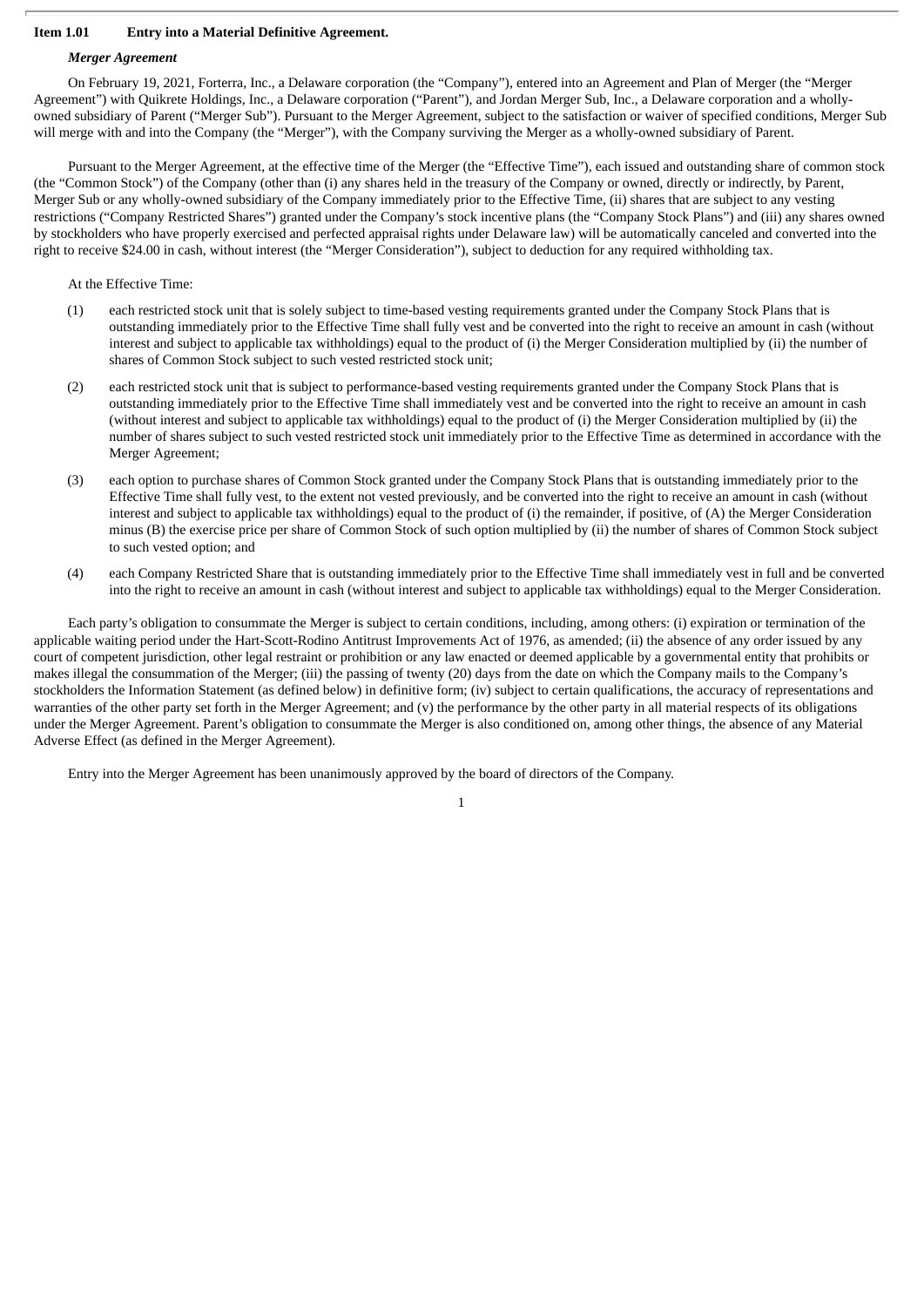Following execution of the Merger Agreement on February 19, 2021, Forterra US Holdings, LLC (the "Principal Stockholder"), being the holder of a majority of the issued and outstanding shares of Common Stock, duly executed and delivered to the Company a written consent (the "Written Consent"), approving and adopting the Merger Agreement and the transactions contemplated thereby, including the Merger. No further approval of the Company's stockholders is required to adopt the Merger Agreement or will be sought. As a result of receipt of the Written Consent, the Company is prohibited from engaging in any further discussions or solicitations regarding an alternative potential acquisition of the Company.

The Merger Agreement includes customary representations, warranties and covenants of the Company, Parent and Merger Sub. Among other things, the Company has agreed to use commercially reasonable efforts to conduct its business in the ordinary course of business consistent with past practice and use commercially reasonable efforts to preserve intact its businesses until the Merger is consummated. The Company and Parent have also agreed to use their respective reasonable best efforts to obtain any approvals from governmental authorities for the Merger, including all required antitrust approvals, on the terms and subject to the conditions set forth in the Merger Agreement, provided that Parent and its affiliates will not be required to take, or agree to take, certain actions with respect to assets, businesses or product lines of Parent or any of its subsidiaries, or the Company or any of its subsidiaries, accounting for more than \$80 million of EBITDA (as defined in the Merger Agreement) for the 12 months ended December 31, 2020, measured in accordance with the Merger Agreement.

The Merger Agreement contains certain provisions giving each of Parent and the Company rights to terminate the Merger Agreement under certain circumstances, including the right for either Parent or the Company to terminate the Merger Agreement if the Merger has not been consummated on or before November 19, 2021, which date will be automatically extended for up to two additional 60-day periods in specified circumstances as described in the Merger Agreement (such date, as may be so extended pursuant to the Merger Agreement, the "Outside Date"). Upon termination of the Merger Agreement under specified circumstances, the Company will be required to pay Parent a termination fee of \$50 million. The Merger Agreement further provides that Parent will be required to pay the Company a reverse termination fee of \$85 million under certain circumstances if the Merger Agreement is terminated due to the failure of the parties to obtain required approvals under Antitrust Laws (as defined in the Merger Agreement) prior to the Outside Date or as a result of a Restraint (as defined in the Merger Agreement) arising under applicable Antitrust Laws.

If the Merger is consummated, the shares of Common Stock will be delisted from the Nasdaq Stock Market LLC and deregistered under the Securities Exchange Act of 1934, as amended (the "Exchange Act").

The foregoing description of the Merger Agreement and the transactions contemplated thereby does not purport to be complete and is subject to and qualified in its entirety by reference to the complete text of the Merger Agreement, a copy of which is attached hereto as Exhibit 2.1, and the terms of which are incorporated herein by reference.

The Merger Agreement has been included to provide investors and security holders with information regarding its terms. It is not intended to provide any other factual information about the Company, Parent or any of their respective subsidiaries or affiliates. The representations, warranties and covenants contained in the Merger Agreement were made by the parties thereto only for purposes of the Merger Agreement and as of specific dates as set forth therein; were made solely for the benefit of the parties to the Merger Agreement; may be subject to limitations agreed upon by the contracting parties, including being qualified by confidential disclosures exchanged between the parties in connection with the execution of the Merger Agreement; may have been made for the purposes of allocating contractual risk between the parties to the Merger Agreement instead of establishing these matters as facts; and may be subject to standards of materiality applicable to the contracting parties that differ from those applicable to investors. Investors should not rely on the representations, warranties and covenants or any descriptions thereof as characterizations of the actual state of facts or condition of the Company, Parent or Merger Sub or any of their respective subsidiaries or affiliates. Moreover, information concerning the subject matter of the representations, warranties and covenants may change after the date of the Merger Agreement, which subsequent information may or may not be fully reflected in the Company's public disclosures.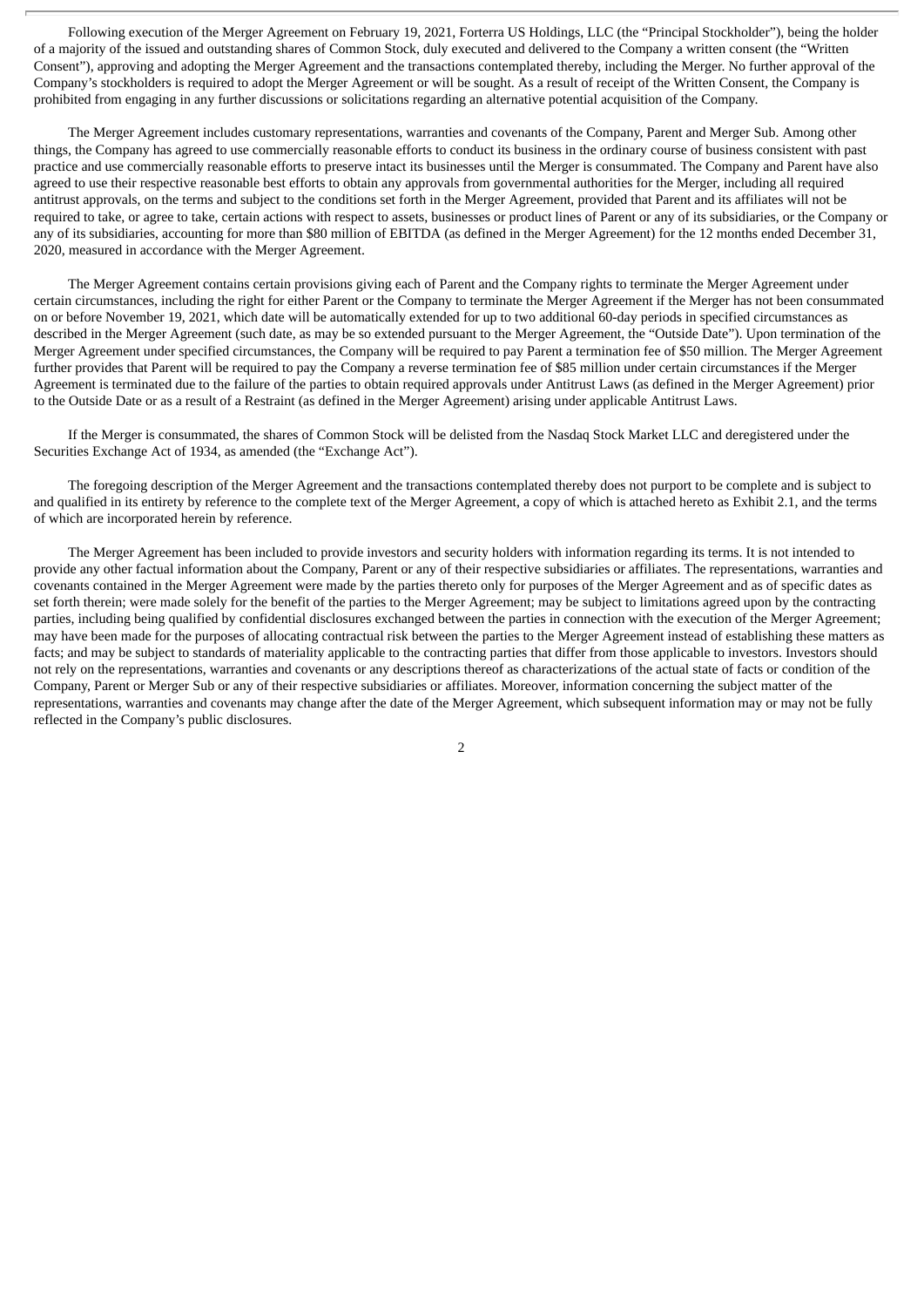#### **Item 5.07. Submission of Matters to a Vote of Security Holders.**

On February 19, 2021, following execution of the Merger Agreement, the Principal Stockholder, which, as of such date, controlled a majority of the voting power of the Company, executed the Written Consent adopting the Merger Agreement. No further approval of the Company's stockholders is required to adopt the Merger Agreement or will be sought.

Pursuant to rules adopted by the Securities and Exchange Commission under the Exchange Act, the Company will prepare and file with the SEC, and thereafter mail to its stockholders, a Schedule 14C Information Statement (the "Information Statement").

#### **Item 8.01. Other Events.**

On February 22, 2021, the Company issued a joint press release with Parent announcing entry into the Merger Agreement. A copy of the press release is attached hereto as Exhibit 99.1 and incorporated herein by reference.

#### **Item 9.01. Financial Statements and Exhibits.**

(d) Exhibits

| Exhibit<br>No. | <b>Description</b>                                                                                                                      |
|----------------|-----------------------------------------------------------------------------------------------------------------------------------------|
| $2.1*$         | Agreement and Plan of Merger, dated February 19, 2021, by and among Quikrete Holdings, Inc., Jordan Merger Sub, Inc. and Forterra, Inc. |
| 99.1           | Press Release, dated February 22, 2021.                                                                                                 |
| 104            | Cover Page Interactive Data File – The cover page from the Company's Current Report on Form 8-K filed on February 22, 2021 is           |

formatted in Inline XBRL (included as Exhibit 101).

\* Certain schedules and exhibits to this agreement have been omitted in accordance with Item 601(a)(5) of Regulation S-K. A copy of any omitted schedule and/or exhibit will be furnished supplementally to the SEC upon its request.

#### **Cautionary Note Regarding Forward-Looking Statements**

This Current Report on Form 8-K, and the documents referred to herein, contain "forward-looking statements" within the meaning of Section 27A of the Securities Act of 1933, as amended, and Section 21E of the Securities Exchange Act of 1934, as amended. We have used the words "approximately," "anticipate," "assume," "believe," "contemplate," "continue," "could," "estimate," "expect," "future," "intend," "may," "plan," "potential," "predict," "project," "seek," "should," "target," "will" and similar terms and phrases to identify forward-looking statements. All of our forward-looking statements are subject to risks and uncertainties that may cause actual results to differ materially from those that we are expecting, including:

- risks associated with transactions generally, such as the inability to obtain, or delays in obtaining, required approvals under applicable antitrust legislation and other regulatory and third party consents and approvals;
- the failure to consummate or delay in consummating the Merger for other reasons;
- the risk that a condition to closing of the Merger may not be satisfied;
- the occurrence of any event, change or other circumstances that could give rise to the termination of the Agreement;
- the outcome of any legal proceedings that may be instituted following announcement of the Merger;
- failure of Parent to obtain the financing required to consummate the Merger;
- failure to retain key management and employees of the Company;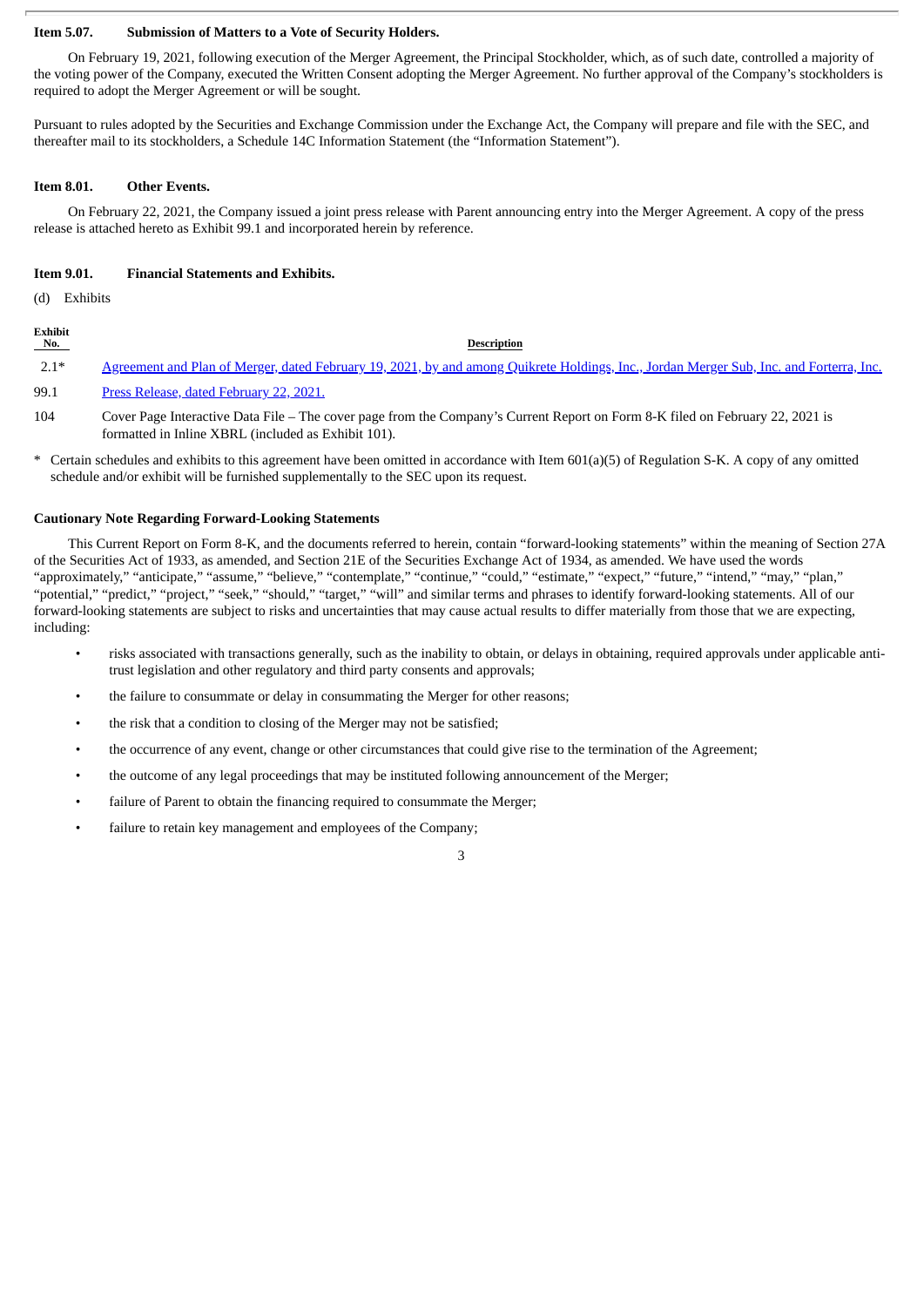- issues or delays in the successful integration of the Company's operations with those of Parent, including incurring or experiencing unanticipated costs and/or delays or difficulties;
- unfavorable reaction to the Merger by customers, competitors, suppliers and employees; and
- additional factors discussed in our filings with the SEC.

The forward-looking statements contained in this Current Report on Form 8-K are based on management's current plans, estimates and expectations in light of information currently available to the Company and are subject to uncertainty and changes in circumstances. There can be no assurance that future developments affecting the Company will be those that the Company has anticipated. Actual results may differ materially from these expectations due to changes in global, regional or local political, economic, business, competitive, market, regulatory and other factors, many of which are beyond our control, as well as the other factors described in Item 1A, "Risk Factors" in the Company's 2019 10-K filed with the SEC on February 27, 2020, as supplemented in Item 1A. "Risk Factors" of the Company's Quarterly Report on Form 10-Q filed with the SEC on October 29, 2020. The COVID-19 pandemic may also precipitate or exacerbate these and other unknown risks and uncertainties. Additional factors or events that could cause our actual results to differ may also emerge from time to time, and it is not possible for us to predict all of them. Should one or more of these risks or uncertainties materialize or should any of our assumptions prove to be incorrect, our actual results may vary in material respects from what we may have expressed or implied by these forward-looking statements. Any forward-looking statement made by the Company speaks only as of the date on which it is made. The Company undertakes no obligation to publicly update any forward-looking statement, whether as a result of new information, future developments or otherwise, except as may be required by applicable securities laws.

#### **Additional Information and Where to Find It**

The Company will prepare an information statement on Schedule 14C for its stockholders with respect to the approval of the transaction described herein. When completed, the information statement will be mailed to the Company's stockholders. You may obtain copies of all documents filed by the Company with the SEC regarding this transaction, free of charge, at the SEC's website, www.sec.gov or from the Company's website at https://investors.forterrabp.com/.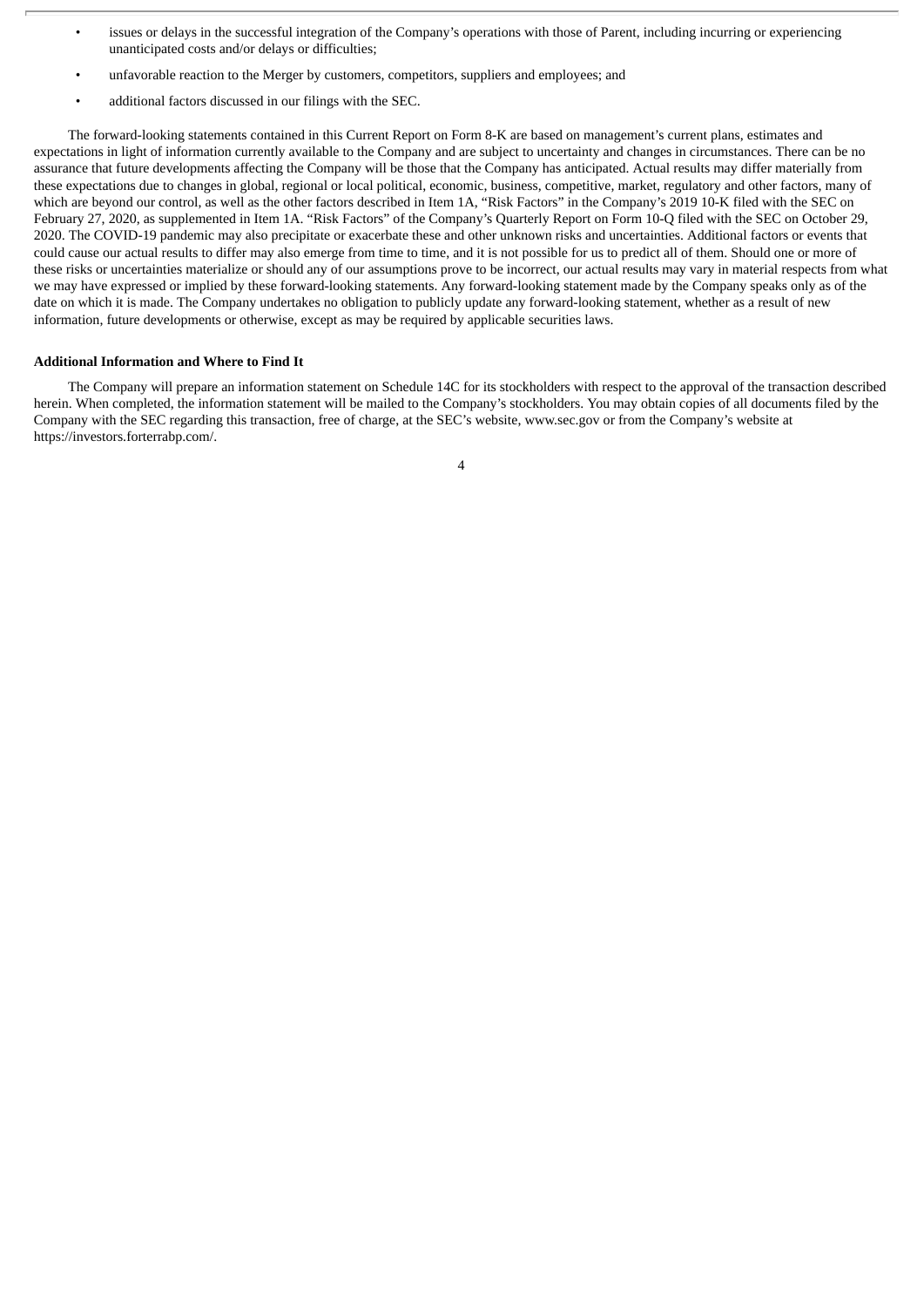Pursuant to the requirements of the Securities Exchange Act of 1934, the registrant has duly caused this report to be signed on its behalf by the undersigned hereunto duly authorized.

Forterra, Inc.

/s/ Lori M. Browne

Name: Lori M. Browne

Title: Executive Vice President, General Counsel and Secretary

Date: February 22, 2021 By: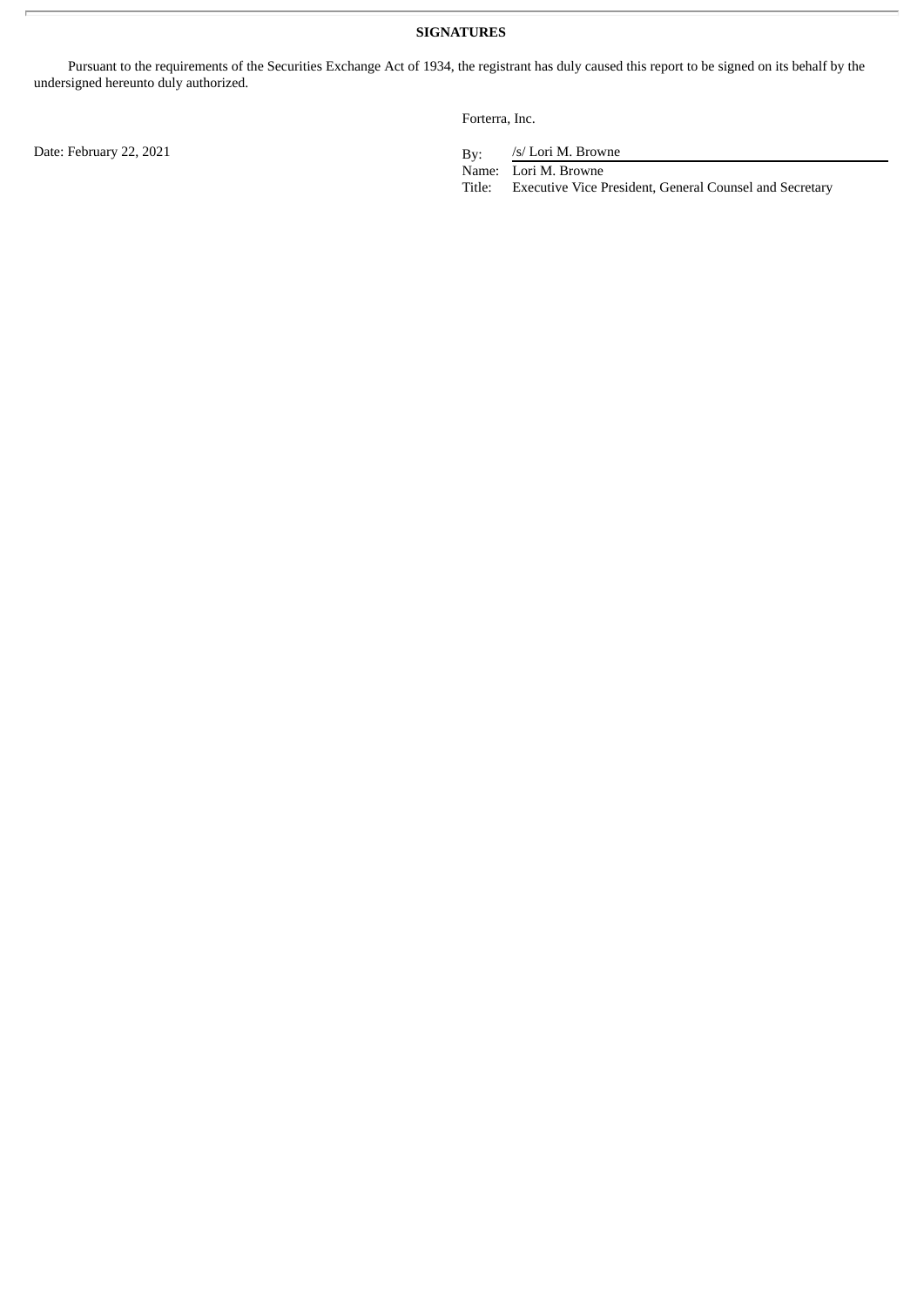**Exhibit 2.1**

**Execution Version**

## <span id="page-6-0"></span>**AGREEMENT AND PLAN OF MERGER**

**among**

## **QUIKRETE HOLDINGS, INC.**

## **JORDAN MERGER SUB, INC.**

**and**

## **FORTERRA, INC.**

**Dated as of February 19, 2021**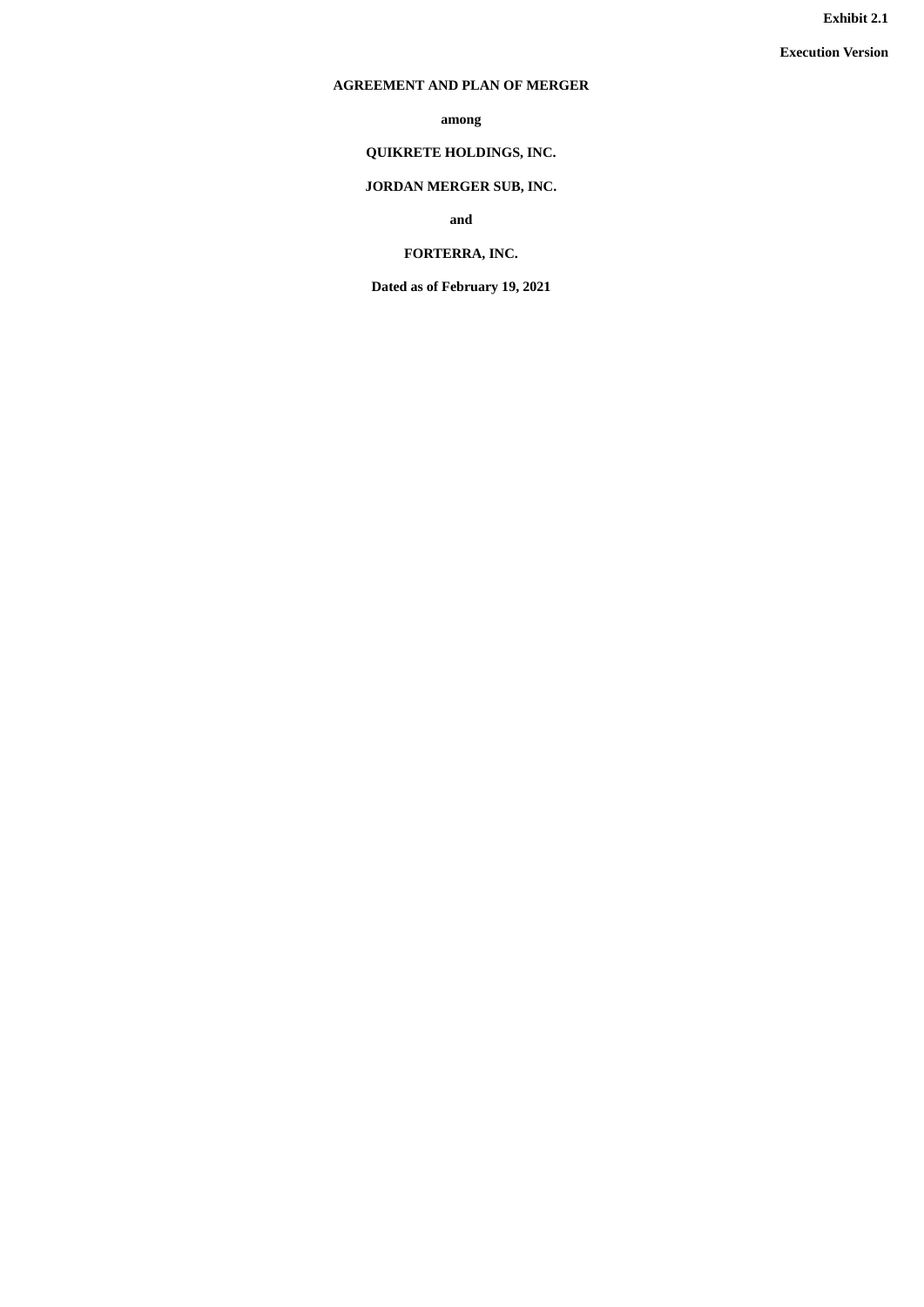## **TABLE OF CONTENTS**

| <b>ARTICLE I THE MERGER</b><br>Section 1.1<br>The Merger<br>Section 1.2<br>Closing<br><b>Effective Time</b><br>Section 1.3<br>Effects of the Merger<br>Section 1.4<br>Section 1.5<br>Certificate of Incorporation; Bylaws<br>Section 1.6<br><b>Directors</b><br>Section 1.7<br><b>Officers</b><br>Section 1.8<br><b>FIRPTA Certificate</b><br>ARTICLE II EFFECT OF THE MERGER ON THE CAPITAL STOCK OF THE CONSTITUENT CORPORATIONS; EXCHANGE OF<br><b>CERTIFICATES</b><br><b>Conversion of Capital Stock</b><br>Section 2.1<br><b>Treatment of Company Equity Awards</b><br>Section 2.2<br>Section 2.3<br><b>Exchange and Payment</b><br>Section 2.4<br>Withholding Rights<br>Section 2.5<br><b>Dissenting Shares</b><br>ARTICLE III REPRESENTATIONS AND WARRANTIES OF THE COMPANY<br>Section 3.1<br>Organization, Standing and Power<br>Section 3.2<br>Capital Stock<br>Section 3.3<br>Authority<br>Section 3.4<br>No Conflict; Consents and Approvals<br>Section 3.5<br><b>SEC Reports; Financial Statements</b><br>Section 3.6<br>No Undisclosed Liabilities<br>Section 3.7<br>Certain Information<br>Section 3.8<br>Absence of Certain Changes or Events<br>Section 3.9<br>Litigation<br>Section 3.10<br>Compliance with Laws<br><b>Benefit Plans</b><br>Section 3.11<br>Section 3.12<br><b>Labor Matters</b><br>Section 3.13<br><b>Environmental Matters</b><br>Section 3.14<br><b>Taxes</b><br>Section 3.15<br>Contracts<br>Section 3.16<br>Insurance<br>Section 3.17<br>Properties<br>Section 3.18<br><b>Intellectual Property and Data Privacy</b><br>Section 3.19<br><b>State Takeover Statutes</b><br>Section 3.20<br><b>Affiliate Transactions</b><br>Section 3.21<br><b>Brokers</b><br>Opinion of Financial Advisor<br>Section 3.22<br>Section 3.23<br><b>Anti-Corruption Compliance</b><br>No Other Representations or Warranties<br>Section 3.24 |  | Page             |
|----------------------------------------------------------------------------------------------------------------------------------------------------------------------------------------------------------------------------------------------------------------------------------------------------------------------------------------------------------------------------------------------------------------------------------------------------------------------------------------------------------------------------------------------------------------------------------------------------------------------------------------------------------------------------------------------------------------------------------------------------------------------------------------------------------------------------------------------------------------------------------------------------------------------------------------------------------------------------------------------------------------------------------------------------------------------------------------------------------------------------------------------------------------------------------------------------------------------------------------------------------------------------------------------------------------------------------------------------------------------------------------------------------------------------------------------------------------------------------------------------------------------------------------------------------------------------------------------------------------------------------------------------------------------------------------------------------------------------------------------------------------------------------------------------------------------------------------------------------------|--|------------------|
|                                                                                                                                                                                                                                                                                                                                                                                                                                                                                                                                                                                                                                                                                                                                                                                                                                                                                                                                                                                                                                                                                                                                                                                                                                                                                                                                                                                                                                                                                                                                                                                                                                                                                                                                                                                                                                                                |  | 1                |
|                                                                                                                                                                                                                                                                                                                                                                                                                                                                                                                                                                                                                                                                                                                                                                                                                                                                                                                                                                                                                                                                                                                                                                                                                                                                                                                                                                                                                                                                                                                                                                                                                                                                                                                                                                                                                                                                |  | $\mathbf{1}$     |
|                                                                                                                                                                                                                                                                                                                                                                                                                                                                                                                                                                                                                                                                                                                                                                                                                                                                                                                                                                                                                                                                                                                                                                                                                                                                                                                                                                                                                                                                                                                                                                                                                                                                                                                                                                                                                                                                |  | $\mathbf 2$      |
|                                                                                                                                                                                                                                                                                                                                                                                                                                                                                                                                                                                                                                                                                                                                                                                                                                                                                                                                                                                                                                                                                                                                                                                                                                                                                                                                                                                                                                                                                                                                                                                                                                                                                                                                                                                                                                                                |  | $\mathbf 2$      |
|                                                                                                                                                                                                                                                                                                                                                                                                                                                                                                                                                                                                                                                                                                                                                                                                                                                                                                                                                                                                                                                                                                                                                                                                                                                                                                                                                                                                                                                                                                                                                                                                                                                                                                                                                                                                                                                                |  | $\overline{c}$   |
|                                                                                                                                                                                                                                                                                                                                                                                                                                                                                                                                                                                                                                                                                                                                                                                                                                                                                                                                                                                                                                                                                                                                                                                                                                                                                                                                                                                                                                                                                                                                                                                                                                                                                                                                                                                                                                                                |  | $\overline{c}$   |
|                                                                                                                                                                                                                                                                                                                                                                                                                                                                                                                                                                                                                                                                                                                                                                                                                                                                                                                                                                                                                                                                                                                                                                                                                                                                                                                                                                                                                                                                                                                                                                                                                                                                                                                                                                                                                                                                |  | 3                |
|                                                                                                                                                                                                                                                                                                                                                                                                                                                                                                                                                                                                                                                                                                                                                                                                                                                                                                                                                                                                                                                                                                                                                                                                                                                                                                                                                                                                                                                                                                                                                                                                                                                                                                                                                                                                                                                                |  | 3                |
|                                                                                                                                                                                                                                                                                                                                                                                                                                                                                                                                                                                                                                                                                                                                                                                                                                                                                                                                                                                                                                                                                                                                                                                                                                                                                                                                                                                                                                                                                                                                                                                                                                                                                                                                                                                                                                                                |  | 3                |
|                                                                                                                                                                                                                                                                                                                                                                                                                                                                                                                                                                                                                                                                                                                                                                                                                                                                                                                                                                                                                                                                                                                                                                                                                                                                                                                                                                                                                                                                                                                                                                                                                                                                                                                                                                                                                                                                |  |                  |
|                                                                                                                                                                                                                                                                                                                                                                                                                                                                                                                                                                                                                                                                                                                                                                                                                                                                                                                                                                                                                                                                                                                                                                                                                                                                                                                                                                                                                                                                                                                                                                                                                                                                                                                                                                                                                                                                |  | 3                |
|                                                                                                                                                                                                                                                                                                                                                                                                                                                                                                                                                                                                                                                                                                                                                                                                                                                                                                                                                                                                                                                                                                                                                                                                                                                                                                                                                                                                                                                                                                                                                                                                                                                                                                                                                                                                                                                                |  | 3                |
|                                                                                                                                                                                                                                                                                                                                                                                                                                                                                                                                                                                                                                                                                                                                                                                                                                                                                                                                                                                                                                                                                                                                                                                                                                                                                                                                                                                                                                                                                                                                                                                                                                                                                                                                                                                                                                                                |  | $\overline{4}$   |
|                                                                                                                                                                                                                                                                                                                                                                                                                                                                                                                                                                                                                                                                                                                                                                                                                                                                                                                                                                                                                                                                                                                                                                                                                                                                                                                                                                                                                                                                                                                                                                                                                                                                                                                                                                                                                                                                |  | 6                |
|                                                                                                                                                                                                                                                                                                                                                                                                                                                                                                                                                                                                                                                                                                                                                                                                                                                                                                                                                                                                                                                                                                                                                                                                                                                                                                                                                                                                                                                                                                                                                                                                                                                                                                                                                                                                                                                                |  | 8                |
|                                                                                                                                                                                                                                                                                                                                                                                                                                                                                                                                                                                                                                                                                                                                                                                                                                                                                                                                                                                                                                                                                                                                                                                                                                                                                                                                                                                                                                                                                                                                                                                                                                                                                                                                                                                                                                                                |  | 8                |
|                                                                                                                                                                                                                                                                                                                                                                                                                                                                                                                                                                                                                                                                                                                                                                                                                                                                                                                                                                                                                                                                                                                                                                                                                                                                                                                                                                                                                                                                                                                                                                                                                                                                                                                                                                                                                                                                |  | 9                |
|                                                                                                                                                                                                                                                                                                                                                                                                                                                                                                                                                                                                                                                                                                                                                                                                                                                                                                                                                                                                                                                                                                                                                                                                                                                                                                                                                                                                                                                                                                                                                                                                                                                                                                                                                                                                                                                                |  | $\boldsymbol{9}$ |
|                                                                                                                                                                                                                                                                                                                                                                                                                                                                                                                                                                                                                                                                                                                                                                                                                                                                                                                                                                                                                                                                                                                                                                                                                                                                                                                                                                                                                                                                                                                                                                                                                                                                                                                                                                                                                                                                |  | 11               |
|                                                                                                                                                                                                                                                                                                                                                                                                                                                                                                                                                                                                                                                                                                                                                                                                                                                                                                                                                                                                                                                                                                                                                                                                                                                                                                                                                                                                                                                                                                                                                                                                                                                                                                                                                                                                                                                                |  | 12               |
|                                                                                                                                                                                                                                                                                                                                                                                                                                                                                                                                                                                                                                                                                                                                                                                                                                                                                                                                                                                                                                                                                                                                                                                                                                                                                                                                                                                                                                                                                                                                                                                                                                                                                                                                                                                                                                                                |  | 13               |
|                                                                                                                                                                                                                                                                                                                                                                                                                                                                                                                                                                                                                                                                                                                                                                                                                                                                                                                                                                                                                                                                                                                                                                                                                                                                                                                                                                                                                                                                                                                                                                                                                                                                                                                                                                                                                                                                |  | 14               |
|                                                                                                                                                                                                                                                                                                                                                                                                                                                                                                                                                                                                                                                                                                                                                                                                                                                                                                                                                                                                                                                                                                                                                                                                                                                                                                                                                                                                                                                                                                                                                                                                                                                                                                                                                                                                                                                                |  | 15               |
|                                                                                                                                                                                                                                                                                                                                                                                                                                                                                                                                                                                                                                                                                                                                                                                                                                                                                                                                                                                                                                                                                                                                                                                                                                                                                                                                                                                                                                                                                                                                                                                                                                                                                                                                                                                                                                                                |  | 15               |
|                                                                                                                                                                                                                                                                                                                                                                                                                                                                                                                                                                                                                                                                                                                                                                                                                                                                                                                                                                                                                                                                                                                                                                                                                                                                                                                                                                                                                                                                                                                                                                                                                                                                                                                                                                                                                                                                |  | 16               |
|                                                                                                                                                                                                                                                                                                                                                                                                                                                                                                                                                                                                                                                                                                                                                                                                                                                                                                                                                                                                                                                                                                                                                                                                                                                                                                                                                                                                                                                                                                                                                                                                                                                                                                                                                                                                                                                                |  | 16               |
|                                                                                                                                                                                                                                                                                                                                                                                                                                                                                                                                                                                                                                                                                                                                                                                                                                                                                                                                                                                                                                                                                                                                                                                                                                                                                                                                                                                                                                                                                                                                                                                                                                                                                                                                                                                                                                                                |  | 16               |
|                                                                                                                                                                                                                                                                                                                                                                                                                                                                                                                                                                                                                                                                                                                                                                                                                                                                                                                                                                                                                                                                                                                                                                                                                                                                                                                                                                                                                                                                                                                                                                                                                                                                                                                                                                                                                                                                |  | 16               |
|                                                                                                                                                                                                                                                                                                                                                                                                                                                                                                                                                                                                                                                                                                                                                                                                                                                                                                                                                                                                                                                                                                                                                                                                                                                                                                                                                                                                                                                                                                                                                                                                                                                                                                                                                                                                                                                                |  | 19               |
|                                                                                                                                                                                                                                                                                                                                                                                                                                                                                                                                                                                                                                                                                                                                                                                                                                                                                                                                                                                                                                                                                                                                                                                                                                                                                                                                                                                                                                                                                                                                                                                                                                                                                                                                                                                                                                                                |  | 19               |
|                                                                                                                                                                                                                                                                                                                                                                                                                                                                                                                                                                                                                                                                                                                                                                                                                                                                                                                                                                                                                                                                                                                                                                                                                                                                                                                                                                                                                                                                                                                                                                                                                                                                                                                                                                                                                                                                |  | 20               |
|                                                                                                                                                                                                                                                                                                                                                                                                                                                                                                                                                                                                                                                                                                                                                                                                                                                                                                                                                                                                                                                                                                                                                                                                                                                                                                                                                                                                                                                                                                                                                                                                                                                                                                                                                                                                                                                                |  | 21               |
|                                                                                                                                                                                                                                                                                                                                                                                                                                                                                                                                                                                                                                                                                                                                                                                                                                                                                                                                                                                                                                                                                                                                                                                                                                                                                                                                                                                                                                                                                                                                                                                                                                                                                                                                                                                                                                                                |  | 22               |
|                                                                                                                                                                                                                                                                                                                                                                                                                                                                                                                                                                                                                                                                                                                                                                                                                                                                                                                                                                                                                                                                                                                                                                                                                                                                                                                                                                                                                                                                                                                                                                                                                                                                                                                                                                                                                                                                |  | 23               |
|                                                                                                                                                                                                                                                                                                                                                                                                                                                                                                                                                                                                                                                                                                                                                                                                                                                                                                                                                                                                                                                                                                                                                                                                                                                                                                                                                                                                                                                                                                                                                                                                                                                                                                                                                                                                                                                                |  | 23               |
|                                                                                                                                                                                                                                                                                                                                                                                                                                                                                                                                                                                                                                                                                                                                                                                                                                                                                                                                                                                                                                                                                                                                                                                                                                                                                                                                                                                                                                                                                                                                                                                                                                                                                                                                                                                                                                                                |  | 26               |
|                                                                                                                                                                                                                                                                                                                                                                                                                                                                                                                                                                                                                                                                                                                                                                                                                                                                                                                                                                                                                                                                                                                                                                                                                                                                                                                                                                                                                                                                                                                                                                                                                                                                                                                                                                                                                                                                |  | 26               |
|                                                                                                                                                                                                                                                                                                                                                                                                                                                                                                                                                                                                                                                                                                                                                                                                                                                                                                                                                                                                                                                                                                                                                                                                                                                                                                                                                                                                                                                                                                                                                                                                                                                                                                                                                                                                                                                                |  | 26               |
|                                                                                                                                                                                                                                                                                                                                                                                                                                                                                                                                                                                                                                                                                                                                                                                                                                                                                                                                                                                                                                                                                                                                                                                                                                                                                                                                                                                                                                                                                                                                                                                                                                                                                                                                                                                                                                                                |  | 26               |
|                                                                                                                                                                                                                                                                                                                                                                                                                                                                                                                                                                                                                                                                                                                                                                                                                                                                                                                                                                                                                                                                                                                                                                                                                                                                                                                                                                                                                                                                                                                                                                                                                                                                                                                                                                                                                                                                |  | 26               |
|                                                                                                                                                                                                                                                                                                                                                                                                                                                                                                                                                                                                                                                                                                                                                                                                                                                                                                                                                                                                                                                                                                                                                                                                                                                                                                                                                                                                                                                                                                                                                                                                                                                                                                                                                                                                                                                                |  | 27               |

i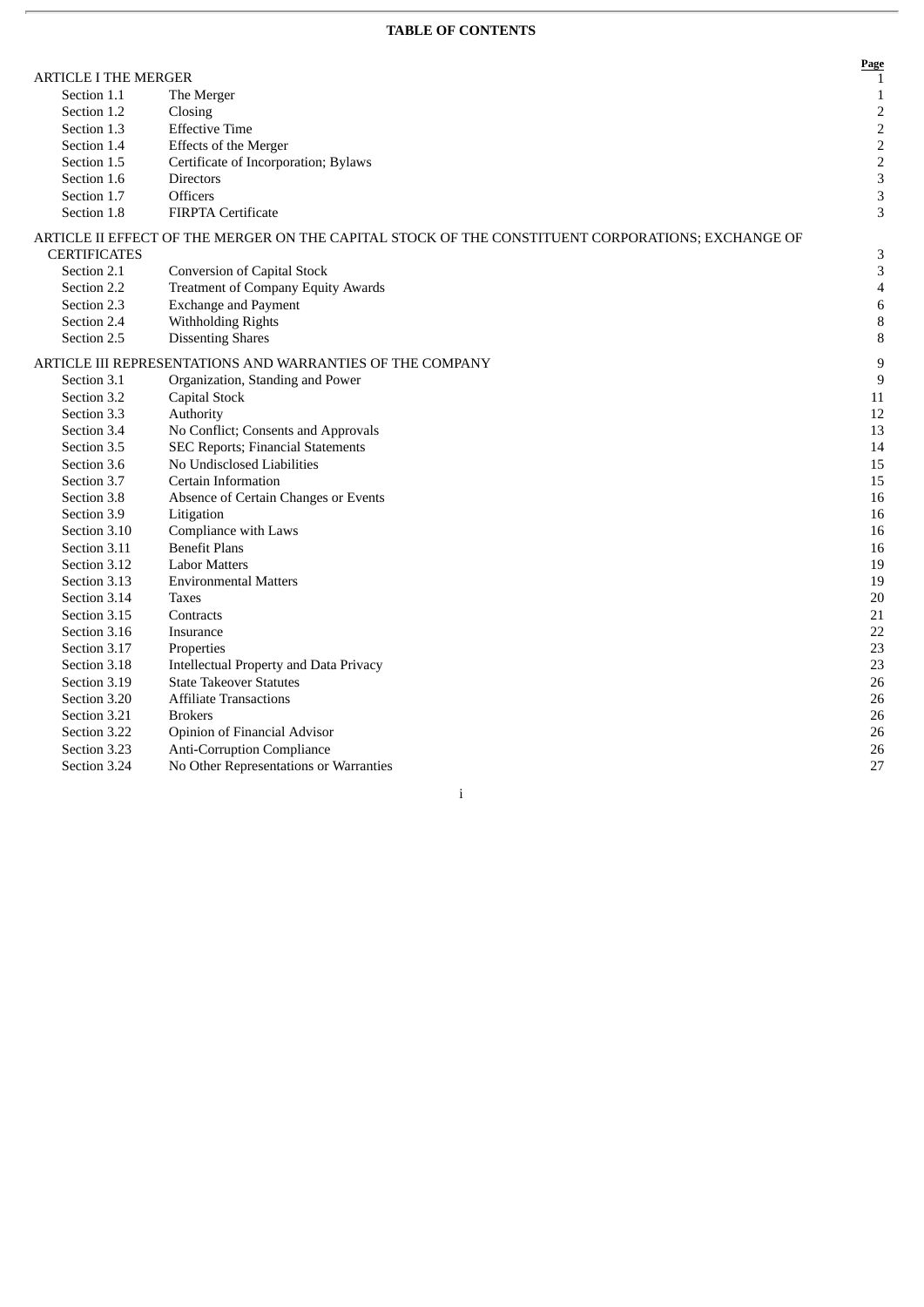|                            | ARTICLE IV REPRESENTATIONS AND WARRANTIES OF PARENT AND MERGER SUB | <b>Page</b><br>27 |
|----------------------------|--------------------------------------------------------------------|-------------------|
| Section 4.1                | Organization, Standing and Power                                   | 27                |
| Section 4.2                | Authority                                                          | 27                |
| Section 4.3                | No Conflict; Consents and Approvals                                | 28                |
| Section 4.4                | Certain Information                                                | 28                |
| Section 4.5                | Litigation                                                         | 29                |
| Section 4.6                | Ownership and Operations of Merger Sub                             | 29                |
| Section 4.7                | Financing                                                          | 29                |
| Section 4.8                | Vote/Approval Required                                             | 30                |
| Section 4.9                | Ownership of Shares                                                | $30\,$            |
| Section 4.10               | Solvency                                                           | 31                |
| Section 4.11               | <b>Brokers</b>                                                     | 31                |
| Section 4.12               | No Other Representations or Warranties                             | 31                |
| Section 4.13               | Access to Information                                              | 31                |
| Section 4.14               | Investment Canada Act; Competition Act                             | 32                |
| <b>ARTICLE V COVENANTS</b> |                                                                    | 32                |
| Section 5.1                | Conduct of Business of the Company                                 | 32                |
| Section 5.2                | Conduct of Business of Parent and Merger Sub Pending the Merger    | 36                |
| Section 5.3                | No Control of Other Party's Business                               | 36                |
| Section 5.4                | <b>Acquisition Proposals</b>                                       | 36                |
| Section 5.5                | Stockholder Written Consent; Information Statement                 | 40                |
| Section 5.6                | Access to Information; Confidentiality                             | 42                |
| Section 5.7                | <b>Further Action</b> ; Efforts                                    | 42                |
| Section 5.8                | <b>Employee Matters</b>                                            | 46                |
| Section 5.9                | <b>Takeover Laws</b>                                               | 48                |
| Section 5.10               | <b>Notification of Certain Matters</b>                             | 48                |
| Section 5.11               | Indemnification, Exculpation and Insurance                         | 48                |
| Section 5.12               | <b>Rule 16b-3</b>                                                  | 51                |
| Section 5.13               | <b>Public Announcements</b>                                        | 51                |
| Section 5.14               | Financing                                                          | 51                |
| Section 5.15               | <b>Financing Cooperation</b>                                       | 54                |
| Section 5.16               | <b>Obligations of Merger Sub</b>                                   | 57                |
| Section 5.17               | <b>Stock Exchange De-listing</b>                                   | 57                |
| Section 5.18               | <b>Stockholder Litigation</b>                                      | 57                |
| Section 5.19               | Debt Payoff Letters                                                | 57                |
|                            | ARTICLE VI CONDITIONS PRECEDENT                                    | 57                |
| Section 6.1                | Conditions to Each Party's Obligation to Effect the Merger         | 57                |
| Section 6.2                | Conditions to the Obligations of the Company                       | 58                |
| Section 6.3                | Conditions to the Obligations of Parent and Merger Sub             | 58                |
| Section 6.4                | <b>Frustration of Closing Conditions</b>                           | 59                |

i i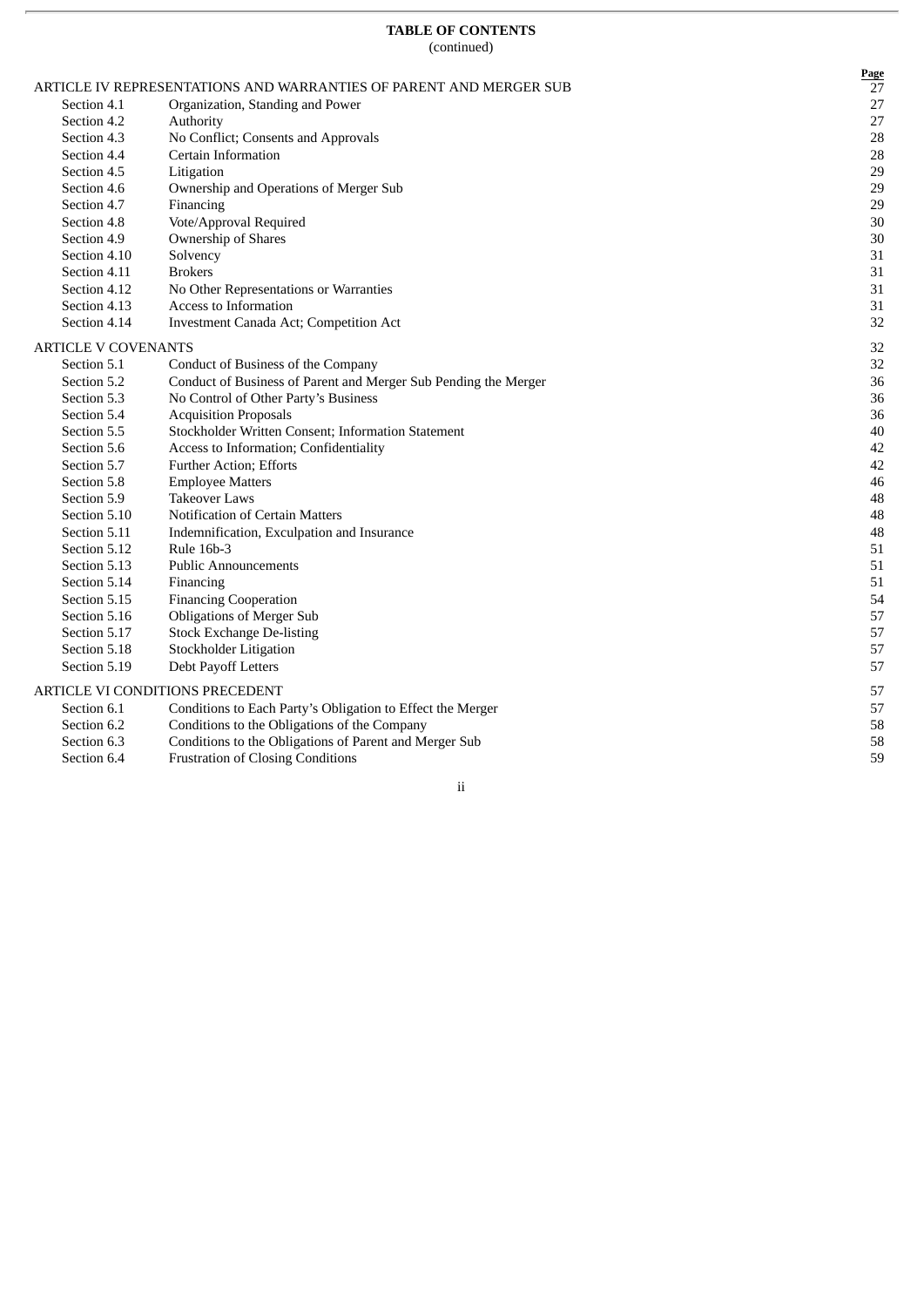$\overline{r}$ 

|                            | ARTICLE VII TERMINATION, AMENDMENT AND WAIVER        | Page<br>59 |
|----------------------------|------------------------------------------------------|------------|
| Section 7.1                | Termination                                          | 59         |
| Section 7.2                | <b>Effect of Termination</b>                         | 61         |
|                            |                                                      |            |
| Section 7.3                | Fees and Expenses                                    | 62         |
| Section 7.4<br>Section 7.5 | Amendment or Supplement<br>Extension of Time; Waiver | 65<br>65   |
|                            | ARTICLE VIII GENERAL PROVISIONS                      | 65         |
| Section 8.1                | Nonsurvival of Representations and Warranties        | 65         |
| Section 8.2                | <b>Notices</b>                                       | 65         |
| Section 8.3                | <b>Certain Definitions</b>                           | 66         |
| Section 8.4                | Interpretation                                       | 68         |
| Section 8.5                | <b>Entire Agreement</b>                              | 69         |
| Section 8.6                | Parties in Interest                                  | 69         |
| Section 8.7                | Governing Law                                        | 70         |
| Section 8.8                | Submission to Jurisdiction                           | 70         |
| Section 8.9                | Assignment; Successors                               | 71         |
| Section 8.10               | Specific Performance                                 | 71         |
| Section 8.11               | Currency                                             | 72         |
| Section 8.12               | Severability                                         | 72         |
| Section 8.13               | Waiver of Jury Trial                                 | 72         |
| Section 8.14               | Counterparts                                         | 72         |
| Section 8.15               | <b>PDF</b> Signature                                 | 72         |
| Section 8.16               | No Presumption Against Drafting Party                | 72         |
| Section 8.17               | Parent and Merger Sub                                | 72         |
| Section 8.18               | No Recourse                                          | 73         |

## **INDEX OF DEFINED TERMS**

| 2019 Audit Date                          | Section 3.5(b)      |
|------------------------------------------|---------------------|
| <b>Acquisition Proposal</b>              | Section $5.4(h)(i)$ |
| Action                                   | Section 3.9         |
| Adverse Recommendation Change            | Section $5.4(c)$    |
| Affiliate                                | Section $8.3(a)$    |
| Agreement                                | Preamble            |
| Alternate Debt Financing                 | Section $5.14(d)$   |
| <b>Alternative Acquisition Agreement</b> | Section $5.4(c)$    |
| <b>Antitrust Law</b>                     | Section $5.7(g)(i)$ |
| <b>Book-Entry Shares</b>                 | Section 2.3(b)      |
| <b>Borrowed Money Indebtedness</b>       | Section 8.3(b)      |
| <b>Business Day</b>                      | Section $8.3(c)$    |
| <b>CARES Act</b>                         | Section 8.3(d)      |
| iii                                      |                     |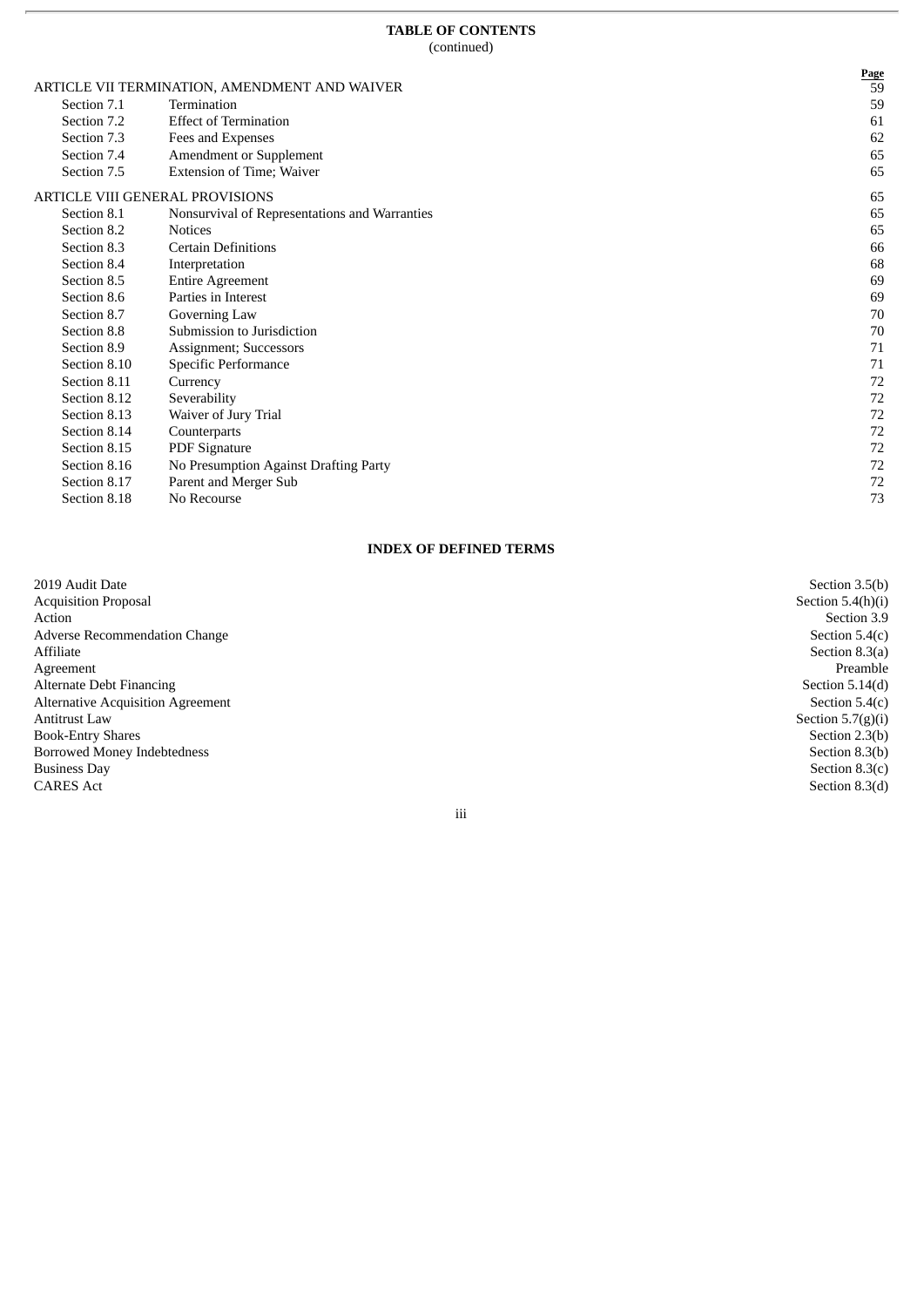| <b>CERCLA</b>                                    |
|--------------------------------------------------|
| Certificate of Merger                            |
| Certificates                                     |
| Closing                                          |
| <b>Closing Date</b>                              |
| Code                                             |
| <b>Collection Costs</b>                          |
| Company                                          |
| Company Balance Sheet                            |
| Company Board                                    |
| Company Breach Notice Period                     |
| Company Bylaws                                   |
| Company Charter                                  |
| <b>Company Disclosure Letter</b>                 |
| <b>Company Equity Awards</b>                     |
| <b>Company Option</b>                            |
| Company Plan                                     |
| Company PSU Award                                |
| Company Recommendation                           |
| Company Registered IP                            |
| <b>Company Restricted Share</b>                  |
| Company RSU Award                                |
| <b>Company SEC Documents</b>                     |
| Company Stock Plan                               |
| Company Stockholder Approval                     |
| Company-Paid Termination Fee                     |
| <b>Confidentiality Agreement</b>                 |
| <b>Continuing Employee</b>                       |
| Contract                                         |
| control                                          |
| COVID-19                                         |
| COVID-19 Measures                                |
| Credit Agreements                                |
| <b>Debt Commitment Letters</b><br>Debt Financing |
| <b>Debt Financing Sources</b>                    |
| Delaware Secretary of State                      |
| <b>Delinquent Party</b>                          |
| Detriment Limit                                  |
| <b>DGCL</b>                                      |
| <b>Dissenting Shares</b>                         |
| <b>DTC</b>                                       |
| DTC Payment                                      |
|                                                  |

**P a g e** Section 3.13 Section 1.3 Section 2.3(b) Section 1.2 Section 1.2 Section 2.4 Section 7.3(d) Preamble Section 3.6 Recitals Section  $7.1(d)(i)$ Section 3.1(b) Rectials ARTICLE III Section 2.2(d) Section  $2.2(c)$ Section  $3.11(a)$ Section 2.2(b) Recitals Section 3.18(a) Section 2.2(d) Section 2.2 (a) Section 3.5(a) Section 2.2(a) Section 8.3(e) Section  $7.3(b)(i)(3)$ Section 5.6(b) Section 5.8(a) Section 3.4(a) Section 8.3(f) Section 8.3(g) Section 8.3(h) Section 8.3(i) Section 4.7(a) Section 4.7(a) Section 8.3(j) Section 1.3 Section 7.3(d) Section  $5.7(g)(ii)$ Section 1.1 Section 2.5 Section 2.3(e) Section 2.3(e)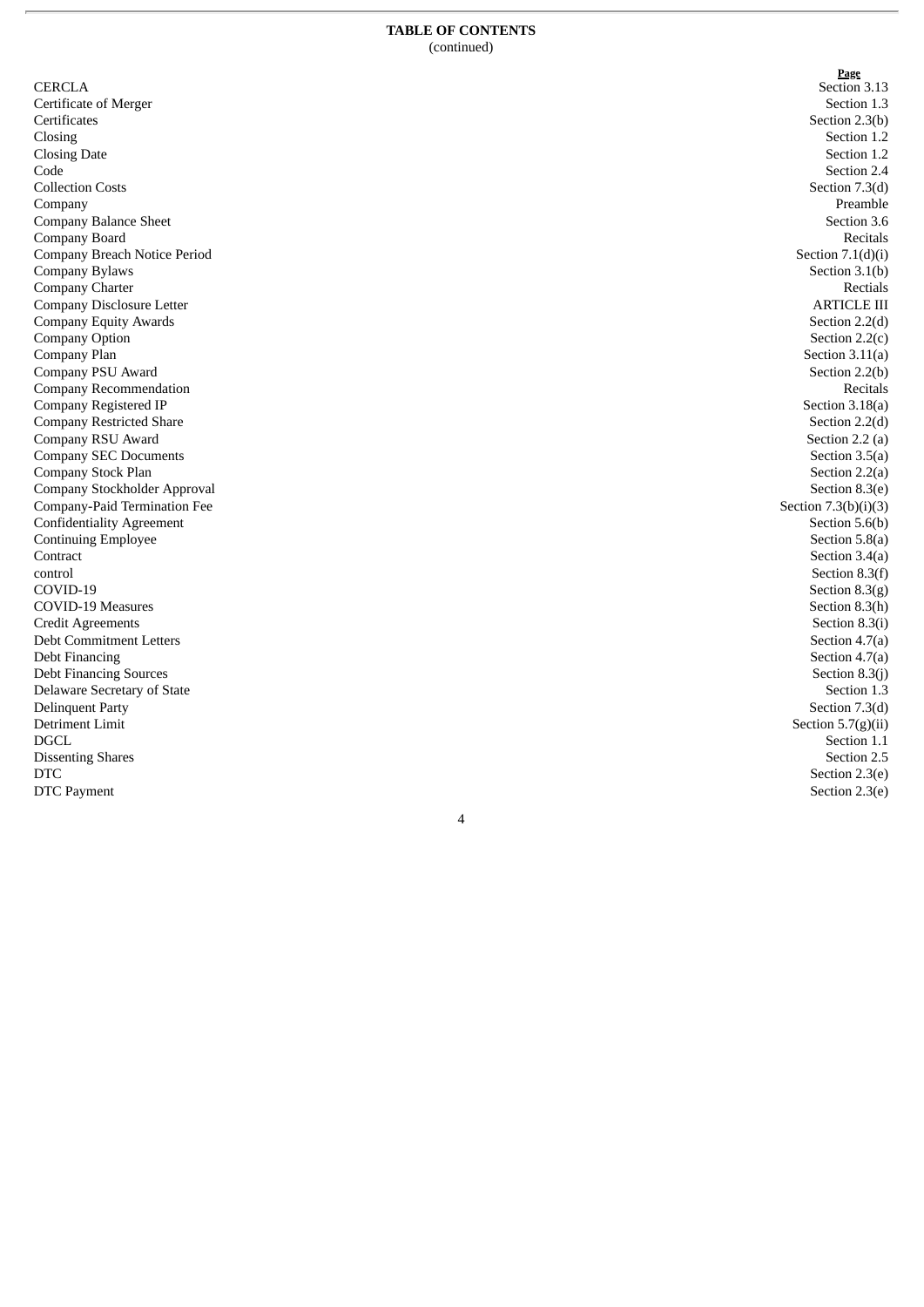EBITDA Effective Time Environmental Laws Environmental Permits E R I S A ERISA Affiliate Exchange Act Fee Letter Financial Advisor Financing Letters FIRPTA Certificate First Extended Outside Date Foreign Antitrust Laws Foreign Employee Plan G A A P Governmental Entity H S R A c t Indemnified Parties **Information Statement** Initial Outside Date Intellectual Property Intervening Event I R S IT Systems k n o w le d g e L a w L e a s e Licensed Intellectual Property Liens L S F 9 LT I P Material Adverse Effect Material Contracts Materials of Environmental Concern Measurement Date Merger Merger Consideration Merger Sub N A S D A Q New Debt Commitment Letters Outside Date Owned Intellectual Property Parent Parent Breach Notice Period

**P a g e** Section 5.7(g)(iii) Section 1.3 Section  $3.13(d)(i)$ Section  $3.13(d)(ii)$ Section  $3.11(a)$ Section 8.3(k) Section 3.4(b) Section 4.7(a) Section 3.21 Section 4.7(a) Section 1.8 Section  $7.1(b)(i)$ Section 3.4(b) Section  $3.11(e)$ Section 3.5(b) Section 3.4(b) Section 3.4(b) Section 5.11 Section 3.4(b) Section  $7.1(b)(i)$ Section  $3.18(f)(i)$ Section 5.4(h)(ii) Section  $3.11(a)$ Section 3.18(d) Section 8.3(l) Section 3.4(a) Section 3.17 Section 3.18(a) Section 3.2(d) Section 5.8(d) Section 3.1(a) Section 3.15 Section  $3.13(d)(iii)$ Section 3.2(a) Section 1.1 Section  $2.1(a)$ Preamble Section 3.4(b) Section 5.14(d) Section  $7.1(b)(i)$ Section  $3.18(f)(ii)$ Preamble Section  $7.1(c)(i)$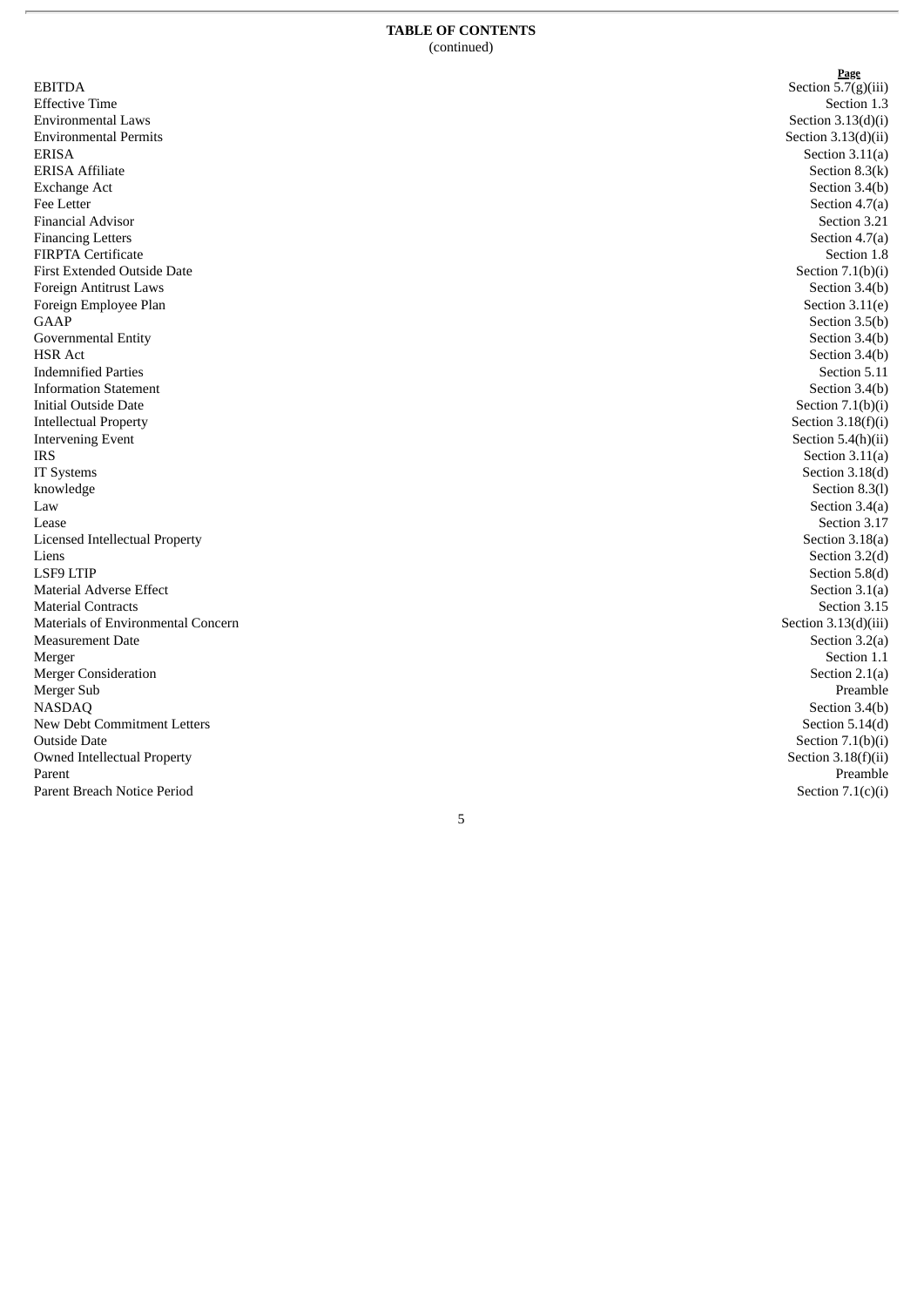| Parent Material Adverse Effect        |
|---------------------------------------|
| Parent Plan                           |
| Parent-Paid Termination Fee           |
| Paying Agent                          |
| Payment Fund                          |
| <b>Payoff Letters</b>                 |
| Permits                               |
| Person                                |
| Personal Information                  |
| Preferred Stock                       |
| Principal Stockholder                 |
| Privacy Laws                          |
| <b>Related Party</b>                  |
| Representatives                       |
| <b>Required Funds</b>                 |
| Required Information                  |
| Restraint                             |
| <b>Restrictive Covenant Agreement</b> |
| Sale Leaseback Agreements             |
| <b>SEC</b>                            |
| <b>Securities Act</b>                 |
| Share                                 |
| Stockholder Approval Deadline         |
| <b>Stockholder Written Consent</b>    |
| Subsidiary                            |
| <b>Superior Proposal</b>              |
| <b>Surviving Corporation</b>          |
| Takeover Laws                         |
| Tax Receivable Agreement              |
| <b>Tax Returns</b>                    |
| Taxes                                 |
| <b>Trade Secrets</b>                  |
| Willful and Material Breach           |

**<u>Page</u><br>Section 4.1(a)** Section 5.8(b) Section  $7.3(c)(i)(2)$ Section 2.3 Section 2.3 Section 5.19 Section 3.10 Section 8.3(m) Section  $3.18(f)(iii)$ Section 3.2(a) Section 8.3(n) Section  $3.18(f)(iv)$ Section 8.3(o) Section 5.4(a) Section 4.7(a) Section 5.15(a) Section  $7.1(b)(ii)$ Recitals Section 8.3(p) Section 3.4(b) Section 3.5(a) Section  $2.1(a)$ Section 5.5(a) Section 5.5(a) Section  $8.3(q)$ Section 5.4(h)(iii) Section 1.1 Section 3.19 Section 8.3(r) Section  $3.14(h)(i)$ Section  $3.14(h)(ii)$ Section 3.18(b) Section  $8.3(s)$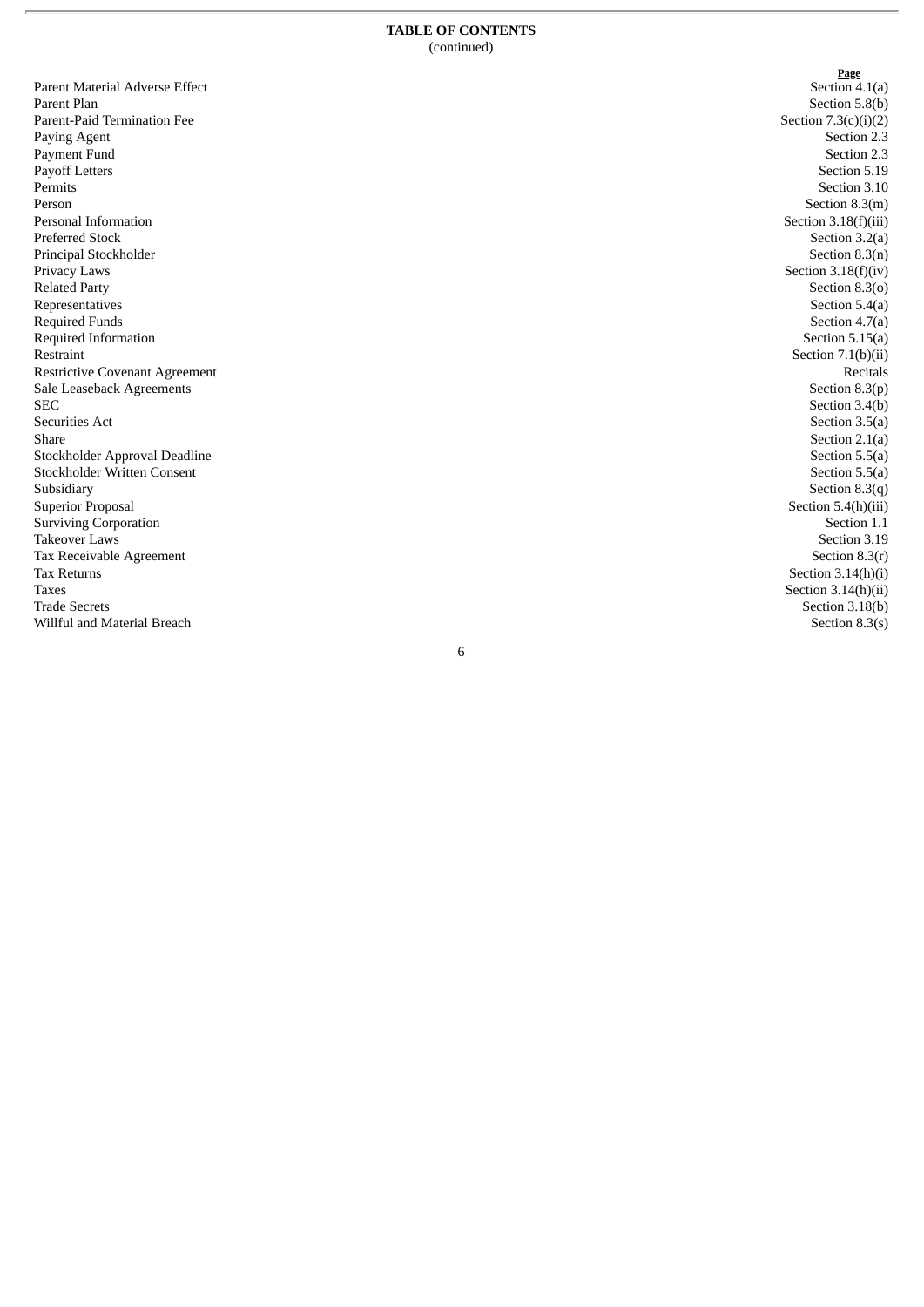#### **AGREEMENT AND PLAN OF MERGER**

AGREEMENT AND PLAN OF MERGER (this "Agreement"), dated as of February 19, 2021, among Quikrete Holdings, Inc., a Delaware corporation ("Parent"), Jordan Merger Sub, Inc., a Delaware corporation and a wholly-owned Subsidiary of Parent ("Merger Sub"), and Forterra, Inc., a Delaware corporation (the "Company").

#### **RECITALS**

WHEREAS, the Boards of Directors of Parent and Merger Sub have each approved this Agreement, declared it advisable for Parent and Merger Sub, respectively, to enter into this Agreement and recommended that Parent, in its capacity as sole stockholder of Merger Sub, approve and adopt this Agreement by written consent immediately following the execution and delivery of this Agreement;

WHEREAS, the Board of Directors of the Company (the "Company Board") has (a) determined that the terms of this Agreement, the Merger (as defined below) and the other transactions contemplated hereby are fair to and in the best interests of the Company and its stockholders generally, (b) approved and declared advisable this Agreement and the transactions contemplated hereby, including the Merger, (c) subject to Section 5.4, resolved to recommend that the Company's stockholders approve and adopt this Agreement (such recommendation, the "Company Recommendation"), and (d) approved, in accordance with Article VI of the Company's Amended and Restated Certificate of Incorporation (the "Company Charter"), the approval and adoption of this Agreement by the Company's stockholders by written consent without a meeting, without prior notice and without a vote in accordance with Section 228 of the DGCL (as defined below);

WHEREAS, concurrently with the execution and delivery of this Agreement and as a condition and inducement to Parent's and Merger Sub's willingness to enter into this Agreement, the Principal Stockholder has entered into a restrictive covenant agreement dated as of the date of this Agreement and effective as of the Closing (as defined below) in the form attached hereto as Exhibit A (the "Restrictive Covenant Agreement"); and

WHEREAS, Parent, Merger Sub and the Company desire to make certain representations, warranties, covenants and agreements in connection with the Merger and also to prescribe certain conditions to the Merger as specified herein.

#### **AGREEMENT**

NOW, THEREFORE, in consideration of the premises, and of the representations, warranties, covenants and agreements contained herein, and intending to be legally bound hereby, Parent, Merger Sub and the Company hereby agree as follows:

#### **ARTICLE I THE MERGER**

Section 1.1 The Merger. Upon the terms and subject to the conditions set forth in this Agreement and in accordance with the General Corporation Law of the State of Delaware (the "DGCL"), at the Effective Time (as defined below), Merger Sub shall be merged with and into the Company (the "Merger"). Following the Merger, the separate corporate existence of Merger Sub shall cease, and the Company shall continue as the surviving corporation in the Merger (the "Surviving Corporation") and a wholly-owned Subsidiary of Parent.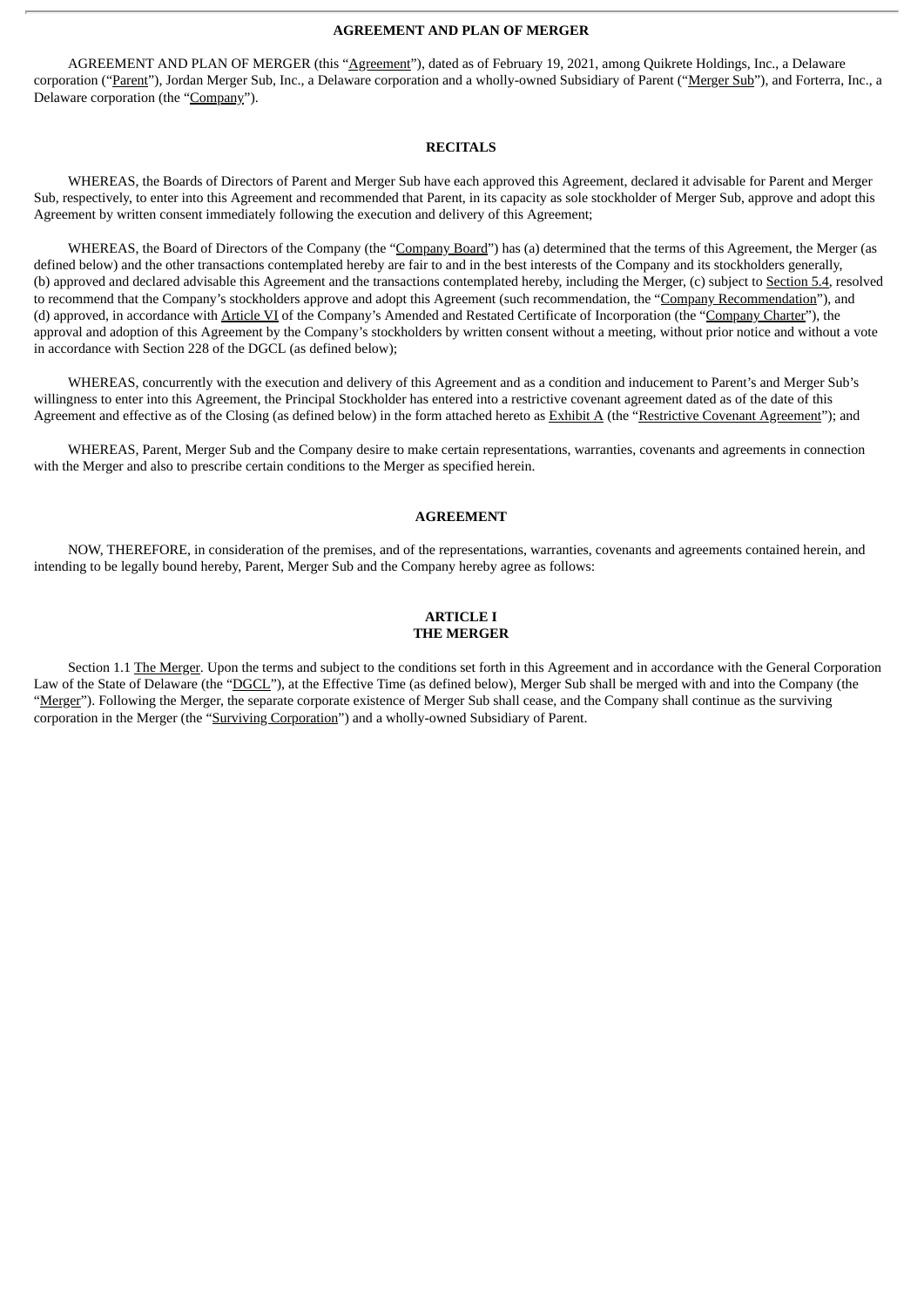Section 1.2 Closing. The closing of the Merger (the "Closing") shall take place at 10:00 a.m. Eastern time on the second Business Day following the satisfaction or, to the extent permitted by applicable Law, waiver of the conditions set forth in Article VI (other than those conditions that by their terms are to be satisfied at the Closing, but subject to the satisfaction or, to the extent permitted by applicable Law, waiver of those conditions), at the offices of Gibson, Dunn & Crutcher LLP, 2001 Ross Avenue, Suite 2100, Dallas, Texas 75201, unless another date, time or place is agreed to in writing by Parent and the Company; provided, that notwithstanding the satisfaction or, to the extent permitted by applicable Law, waiver of the conditions set forth in Article VI (other than those conditions that by their terms are to be satisfied at the Closing, but subject to the satisfaction or, to the extent permitted by applicable Law, waiver of those conditions), in no event shall Parent be obligated to consummate the Closing prior to April 20, 2021; provided, further, that the Closing may occur remotely via electronic exchange of required Closing documentation in lieu of an in-person Closing, and the parties shall cooperate in connection therewith. The date on which the Closing actually occurs is referred to in this Agreement as the "Closing Date."

Section 1.3 Effective Time. Upon the terms and subject to the provisions of this Agreement, as soon as practicable on the Closing Date, the parties shall file a certificate of merger (the "Certificate of Merger") with the Secretary of State of the State of Delaware (the "Delaware Secretary of State"), executed in accordance with the relevant provisions of the DGCL, and, as soon as practicable on or after the Closing Date, shall make any and all other filings or recordings required under the DGCL. The Merger shall become effective at such time as the Certificate of Merger is duly filed with the Delaware Secretary of State or at such other date or time as Parent and the Company shall agree in writing and shall specify in the Certificate of Merger (the time the Merger becomes effective being the "Effective Time").

Section 1.4 Effects of the Merger. The Merger shall have the effects set forth in this Agreement and in the applicable provisions of the DGCL. Without limiting the generality of the foregoing, and subject thereto, at the Effective Time, all the property, rights, privileges, powers and franchises of the Company and Merger Sub shall vest in the Surviving Corporation, and all debts, liabilities and duties of the Company and Merger Sub shall become the debts, liabilities and duties of the Surviving Corporation.

#### Section 1.5 Certificate of Incorporation; Bylaws.

(a) At the Effective Time, and by virtue of the Merger, the Company Charter shall be amended and restated to read in its entirety as set forth in Exhibit B hereto, and, as so amended and restated, shall be the certificate of incorporation of the Surviving Corporation until thereafter amended in accordance with its terms and applicable Law.

(b) At the Effective Time, and without any further action on the part of the Company and Merger Sub, the bylaws of the Company shall be amended and restated to read in their entirety as set forth in **Exhibit C** hereto, and, as so amended and restated, shall be the bylaws of the Surviving Corporation until thereafter amended in accordance with their terms and applicable Law.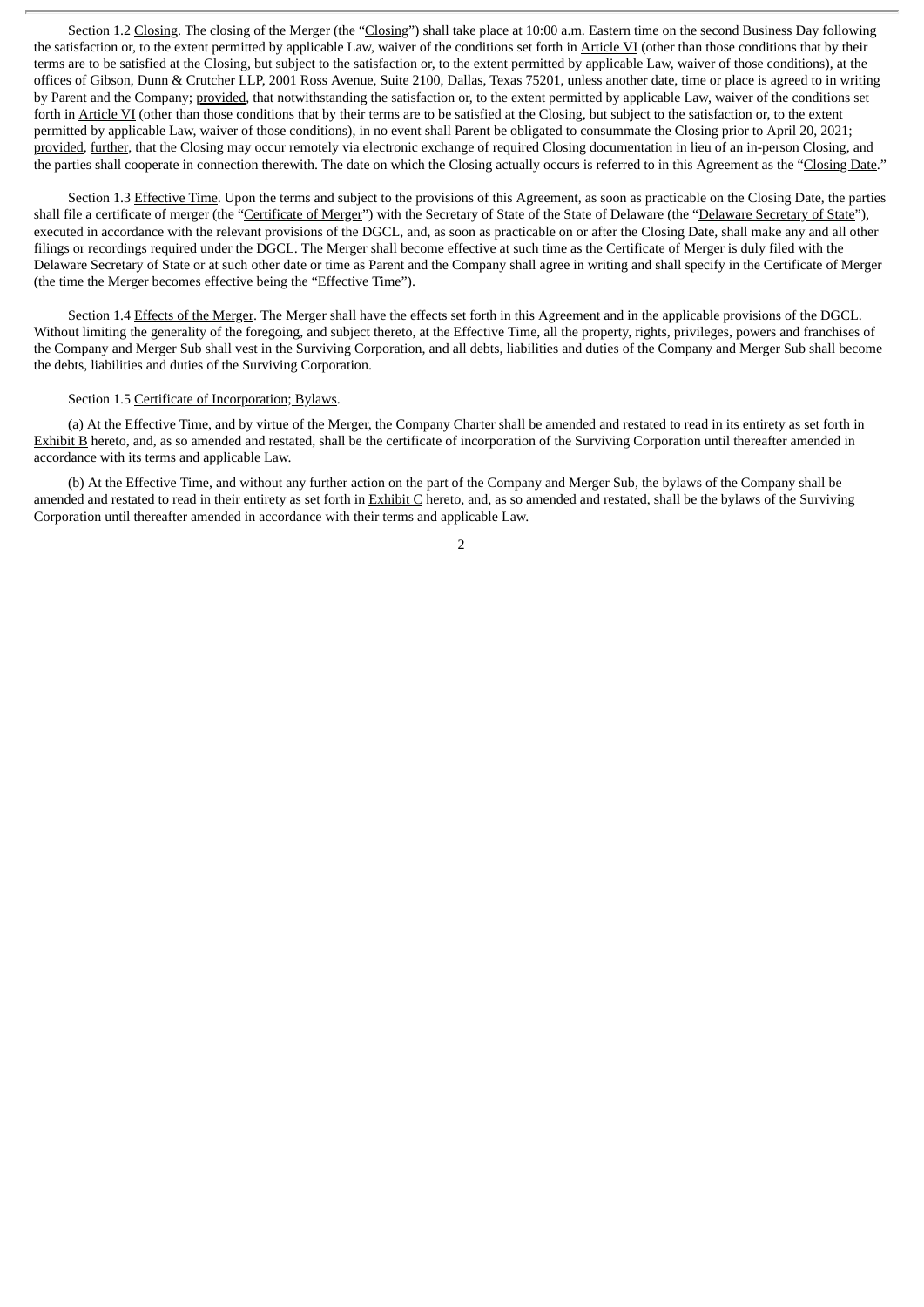Section 1.6 Directors. The directors of Merger Sub immediately prior to the Effective Time shall be the directors of the Surviving Corporation upon the Effective Time to serve until the earlier of their resignation or removal or until their respective successors are duly elected and qualified.

Section 1.7 Officers. The officers of Merger Sub immediately prior to the Effective Time shall be the officers of the Surviving Corporation upon the Effective Time to serve until the earlier of their resignation or removal or until their respective successors are duly elected and qualified.

Section 1.8 FIRPTA Certificate. At the Closing, the Company shall deliver to Parent a certificate and form of notice to the IRS (as defined below) prepared in accordance with the requirements of Treasury Regulation Section 1.897-2(h)(2) (the "FIRPTA Certificate") along with written authorization for Parent to deliver the FIRPTA Certificate to the IRS on behalf of the Company upon the Closing of the Merger. The Company's obligation to deliver the FIRPTA Certificate shall not be considered a condition precedent to the Closing of the Merger.

#### **ARTICLE II EFFECT OF THE MERGER ON THE CAPITAL STOCK OF THE CONSTITUENT CORPORATIONS; EXCHANGE OF CERTIFICATES**

Section 2.1 Conversion of Capital Stock. At the Effective Time, by virtue of the Merger and without any action on the part of the Company, Parent, Merger Sub or the holders of any shares of capital stock of the Company, Parent or Merger Sub:

(a) Each share of common stock, par value \$0.001 per share, of the Company (a "Share") issued and outstanding immediately prior to the Effective Time (other than (i) Shares to be canceled in accordance with Section 2.1(b), (ii) Company Restricted Shares to be treated as set forth in Section 2.2(d) and (iii) any Dissenting Shares), shall thereupon be converted automatically into and shall thereafter represent the right to receive \$24.00 in cash, without interest (the "Merger Consideration"), subject to deduction for any required withholding Tax. As of the Effective Time, all Shares issued and outstanding immediately prior to the Effective Time shall no longer be outstanding and shall automatically be canceled and shall cease to exist and shall thereafter only represent the right to receive the Merger Consideration to be paid in accordance with Section 2.3, without interest.

(b) Each Share held in the treasury of the Company or owned, directly or indirectly, by Parent, Merger Sub or any wholly-owned Subsidiary of the Company immediately prior to the Effective Time (in each case, other than any such Shares held on behalf of third parties) shall automatically be canceled and shall cease to exist, and no consideration shall be delivered in exchange therefor.

(c) Each share of common stock, par value \$0.01 per share, of Merger Sub issued and outstanding immediately prior to the Effective Time shall be converted into and become one validly issued, fully paid and non-assessable share of common stock, par value \$0.01 per share, of the Surviving Corporation.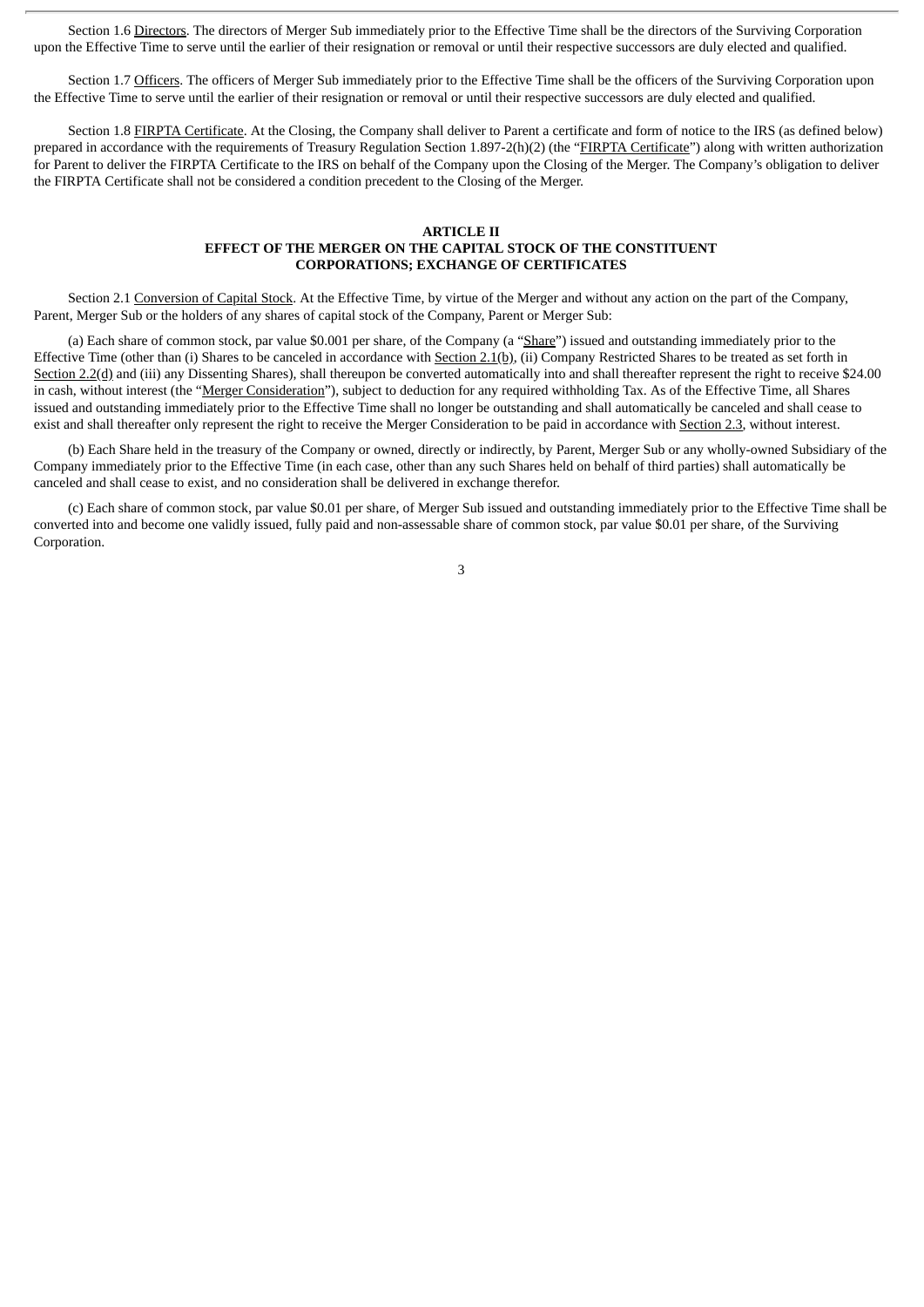(d) If at any time during the period between the date of this Agreement and the Effective Time, any change in the outstanding shares of capital stock of the Company, or securities convertible into or exchangeable into or exercisable for shares of such capital stock, shall occur as a result of any reclassification, recapitalization, stock split (including a reverse stock split) or subdivision or combination, exchange or readjustment of shares, or any stock dividend or stock distribution with a record date during such period, or any merger, consolidation or other event or similar transaction, the Merger Consideration shall be equitably adjusted, to reflect such event so as to provide Parent and the holders of Shares the same economic effect as contemplated by this Agreement prior to such event; provided, that nothing in this Section 2.1(d) shall be construed to permit the Company to take any action with respect to its securities that is prohibited by the terms of this Agreement.

#### Section 2.2 Treatment of Company Equity Awards.

(a) At the Effective Time, each restricted stock unit that is solely subject to time-based vesting requirements (each, a "Company RSU Award") granted under the Forterra, Inc. 2016 Stock Incentive Plan or the Forterra, Inc. 2018 Stock Incentive Plan (collectively, the "Company Stock Plan") that is outstanding immediately prior to the Effective Time shall fully vest and be converted into the right to receive an amount in cash (without interest and subject to applicable Tax withholdings) equal to the product of (i) the Merger Consideration multiplied by (ii) the number of Shares subject to such vested Company RSU Award. Following the Effective Time, no Company RSU Award that was outstanding immediately prior to the Effective Time shall remain outstanding, and each former holder of any Company RSU Award shall cease to have any rights with respect thereto, except the right to receive the consideration set forth in this Section 2.2(a) in exchange for such Company RSU Award in accordance with this Section 2.2(a).

(b) At the Effective Time, each restricted stock unit that is subject to performance-based vesting requirements granted under the Company Stock Plan (each, a "Company PSU Award") that is outstanding immediately prior to the Effective Time shall immediately vest (based on the level of achievement of the applicable performance goals set forth below) and be converted into the right to receive an amount in cash (without interest and subject to applicable Tax withholdings) equal to the product of (i) the Merger Consideration multiplied by (ii) the number of Shares subject to such vested Company PSU Award immediately prior to the Effective Time as determined pursuant to the following sentence. For purposes of this Section 2.2(b), the number of Shares subject to outstanding Company PSU Awards that shall vest shall be determined based on the greater of  $(x)$  the level of actual performance achieved prior to the Effective Time as reasonably determined by a duly authorized committee of the Company Board using the information available through the latest practicable date prior to the Effective Time and otherwise consistent with past practice and (y) the target level of performance set forth in each applicable restricted stock unit award agreement. Following the Effective Time, no Company PSU Award that was outstanding immediately prior to the Effective Time shall remain outstanding, and each former holder of any Company PSU Award shall cease to have any rights with respect thereto, except the right to receive the consideration set forth in this Section 2.2(b) in exchange for such Company PSU Award in accordance with this Section 2.2(b).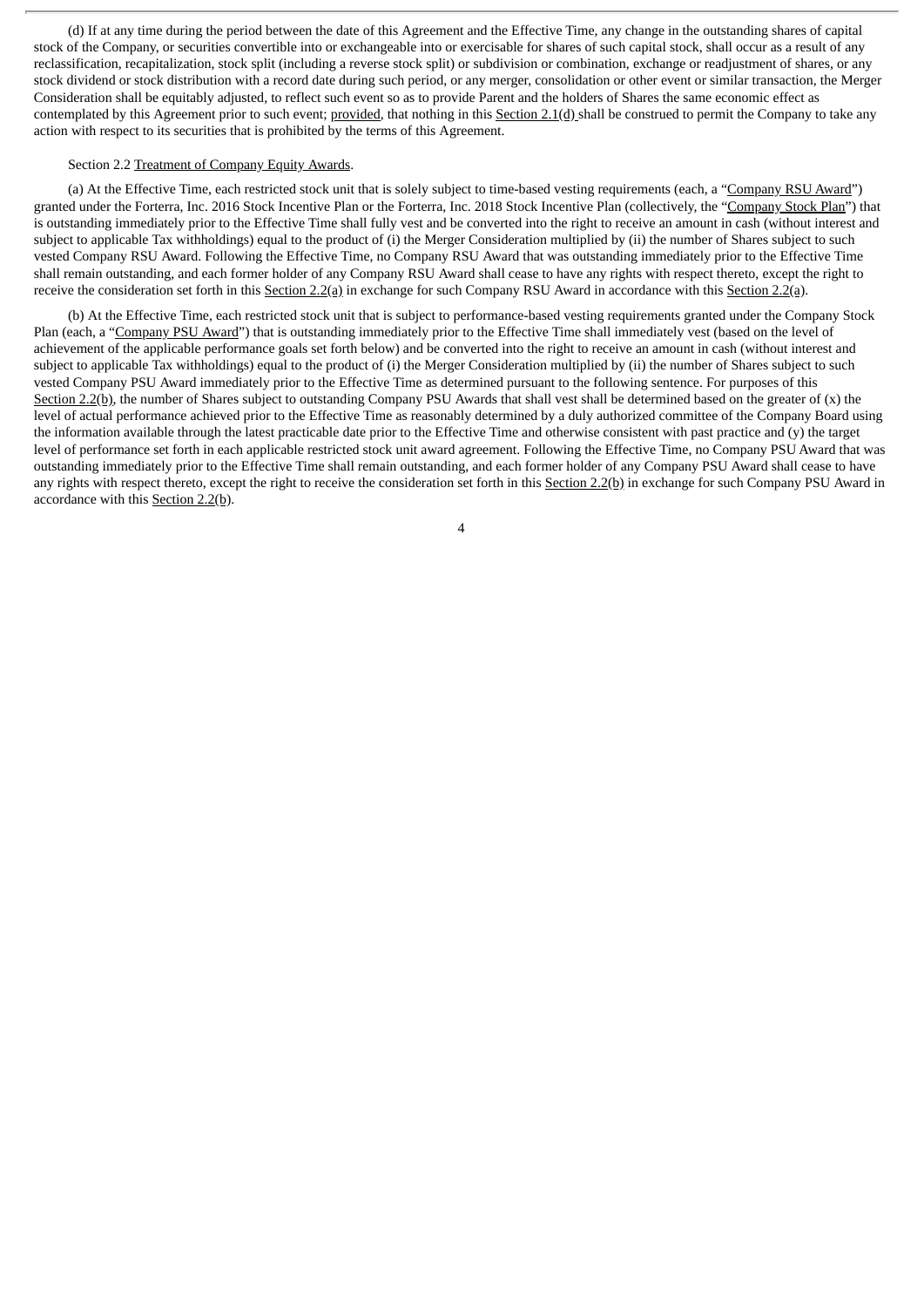(c) At the Effective Time, each option to purchase Shares (each, a "Company Option") granted under the Company Stock Plan that is outstanding immediately prior to the Effective Time shall fully vest, to the extent not vested previously, and be converted into the right to receive an amount in cash (without interest and subject to applicable Tax withholdings) equal to the product of (i) the remainder, if positive of (A) the Merger Consideration *minus* (B) the exercise price per Share of such Company Option multiplied by (ii) the number of Shares subject to such vested Company Option. Notwithstanding the foregoing, in the event the exercise price per Share of a Company Option exceeds or equals the Merger Consideration, such Company Option shall be canceled at the Effective Time for no consideration. Following the Effective Time, no Company Option that was outstanding immediately prior to the Effective Time shall remain outstanding, and each former holder of any Company Option shall cease to have any rights with respect thereto, except the right to receive the consideration set forth in this Section  $2.2(c)$  in exchange for such Company Option in accordance with this Section 2.2(c).

(d) At the Effective Time, each Share that is subject to any vesting restrictions (each, a "Company Restricted Share" and together with the Company RSU Awards, the Company PSU Awards and the Company Options, the "Company Equity Awards") granted under the Company Stock Plan that is outstanding immediately prior to the Effective Time shall immediately vest in full and be converted into the right to receive an amount in cash (without interest and subject to applicable Tax withholdings) equal to the Merger Consideration. Following the Effective Time, no Company Restricted Share that was outstanding immediately prior to the Effective Time shall remain outstanding, and each former holder of any Company Restricted Share shall cease to have any rights with respect thereto, except the right to receive the consideration set forth in this Section 2.2(d) in exchange for such Company Restricted Share in accordance with this Section 2.2(d).

(e) Prior to the Effective Time, the Company Board or a duly authorized committee thereof shall adopt such resolutions as may be reasonably required to (i) effectuate the provisions of this Section 2.2 and (ii) terminate the Company Stock Plan and all outstanding awards thereunder subject to receipt of the consideration set forth in this Section 2.2. The Surviving Corporation shall pay through its payroll the amounts due in accordance with this Section 2.2 no later than the later of (i) the next scheduled payroll payment date following the Effective Time and (ii) three Business Days following the Effective Time; provided that, with respect to any Company RSU Award or Company PSU Award that constitutes "deferred compensation" subject to Section 409A of the Code (as defined below), settlement of such award shall be made on the earliest permissible date that such delivery would not trigger a Tax or penalty under Section 409A of the Code.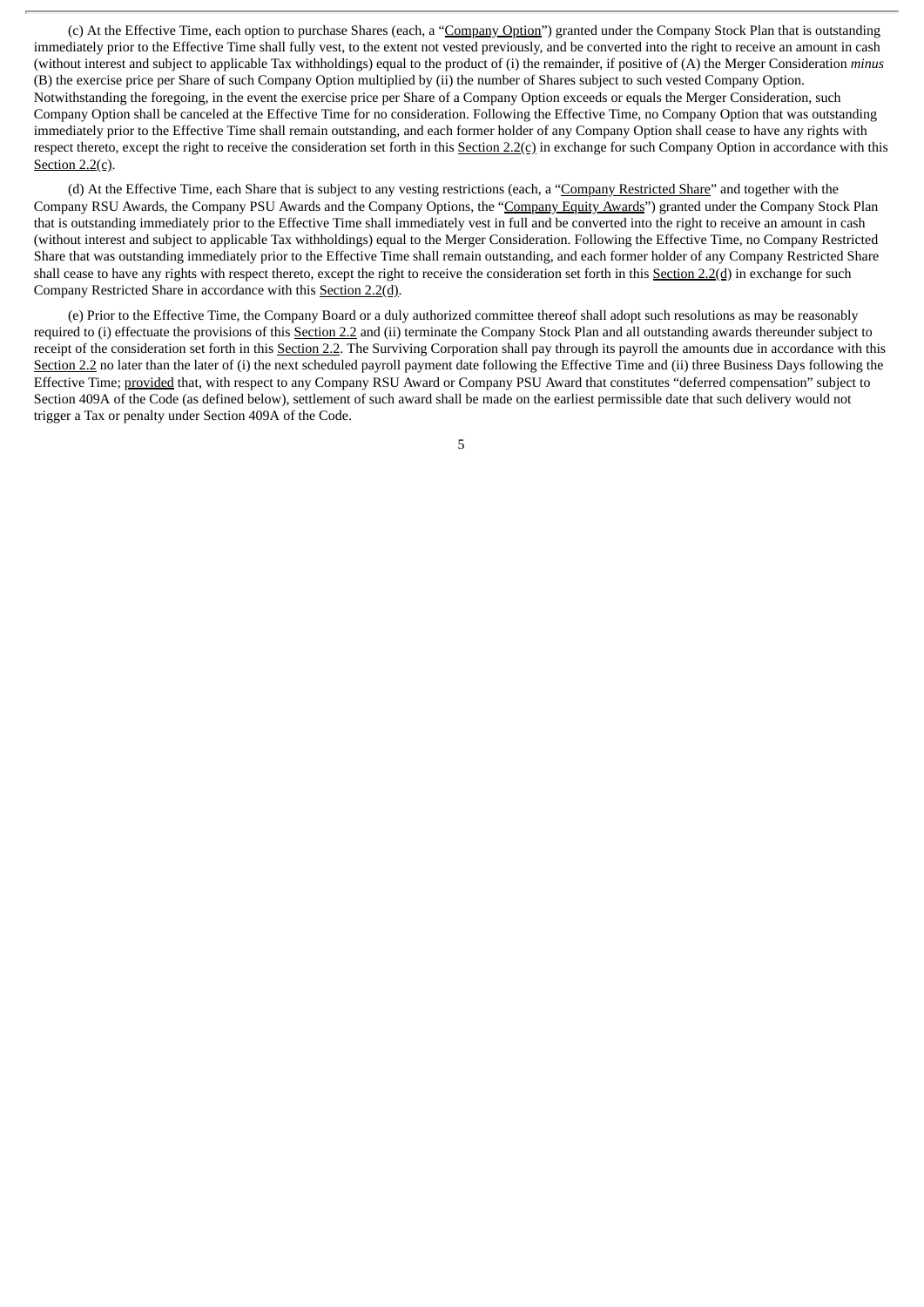#### Section 2.3 Exchange and Payment.

(a) Prior to the Effective Time, Merger Sub shall enter into an agreement (in a form reasonably acceptable to the Company) with the Company's transfer agent to act as agent for the stockholders of the Company in connection with the Merger (the "Paying Agent") to receive the Merger Consideration to which stockholders of the Company shall become entitled pursuant to this Article II. At or prior to the Effective Time, Parent shall deposit (or cause to be deposited) with the Paying Agent cash in an amount sufficient to make all payments pursuant to Section 2.1 (such cash being hereinafter referred to as the "Payment Fund"). The Payment Fund shall not be used for any purpose other than to fund payments due pursuant to this Article II, except as provided in this Agreement. The Surviving Corporation shall pay all charges and expenses, including those of the Paying Agent, incurred by it in connection with the exchange of Shares for the Merger Consideration and other amounts contemplated by this Article II.

(b) Promptly after the Effective Time and in any event not later than the second Business Day thereafter, the Surviving Corporation shall cause the Paying Agent to mail to each holder of record of Shares that were outstanding and represented by one or more certificates ("Certificates") immediately prior to the Effective Time and were converted into the right to receive the Merger Consideration with respect thereto pursuant to Section 2.1(a), (i) a form of letter of transmittal (which shall specify that delivery shall be effected, and risk of loss and title to the Certificates held by such Person shall pass, only upon proper delivery of the Certificates to the Paying Agent, and which letter shall be in customary form of the Paying Agent as agreed to by Parent and shall include a customary waiver of rights as a former equityholder of the Company) and (ii) instructions for use in effecting the surrender of such Certificates in exchange for the Merger Consideration payable with respect thereto pursuant to Section 2.1(a). Upon surrender of a Certificate to the Paying Agent, together with such letter of transmittal, duly completed and validly executed in accordance with the instructions thereto, and such other documents as the Paying Agent may reasonably require, the holder of such Certificate shall be entitled to receive in exchange therefor the Merger Consideration for each Share formerly represented by such Certificate (without interest and subject to deduction for any required withholding Tax), and the Certificate so surrendered shall forthwith be canceled. Promptly after the Effective Time and in any event not later than the second Business Day following the Effective Time, the Paying Agent shall issue and deliver to each holder of uncertificated Shares that were outstanding and represented by book entry immediately prior to the Effective Time ("Book-Entry Shares") a check or wire transfer for the amount of cash that such holder is entitled to receive pursuant to Section 2.1(a) in respect of such Book-Entry Shares, without such holder being required to deliver a Certificate or an executed letter of transmittal to the Paying Agent, and such Book-Entry Shares shall then be canceled. No interest will be paid or accrued for the benefit of holders of Certificates or Book-Entry Shares on the Merger Consideration payable in respect of Certificates or Book-Entry Shares.

(c) If payment of the Merger Consideration is to be made to a Person (as defined below) other than the Person in whose name any Share represented by any surrendered Certificate or Book-Entry Share is registered, it shall be a condition of payment that such Certificate so surrendered shall be properly endorsed or shall be otherwise in proper form for transfer or such Book-Entry Share shall be properly transferred and that the Person requesting such payment shall have paid any transfer and other Taxes required by reason of the payment of the Merger Consideration to a Person other than the registered holder of the Share represented by such Certificate or Book-Entry Share surrendered or shall have established to the satisfaction of Parent that such Tax either has been paid or is not applicable.

(d) Until surrendered as contemplated by this Section 2.3, each Certificate or Book-Entry Share shall be deemed at any time after the Effective Time to represent only the right to receive the Merger Consideration payable in respect of Shares theretofore represented by such Certificate or Book-Entry Shares, as applicable, pursuant to Section 2.1(a), without any interest thereon.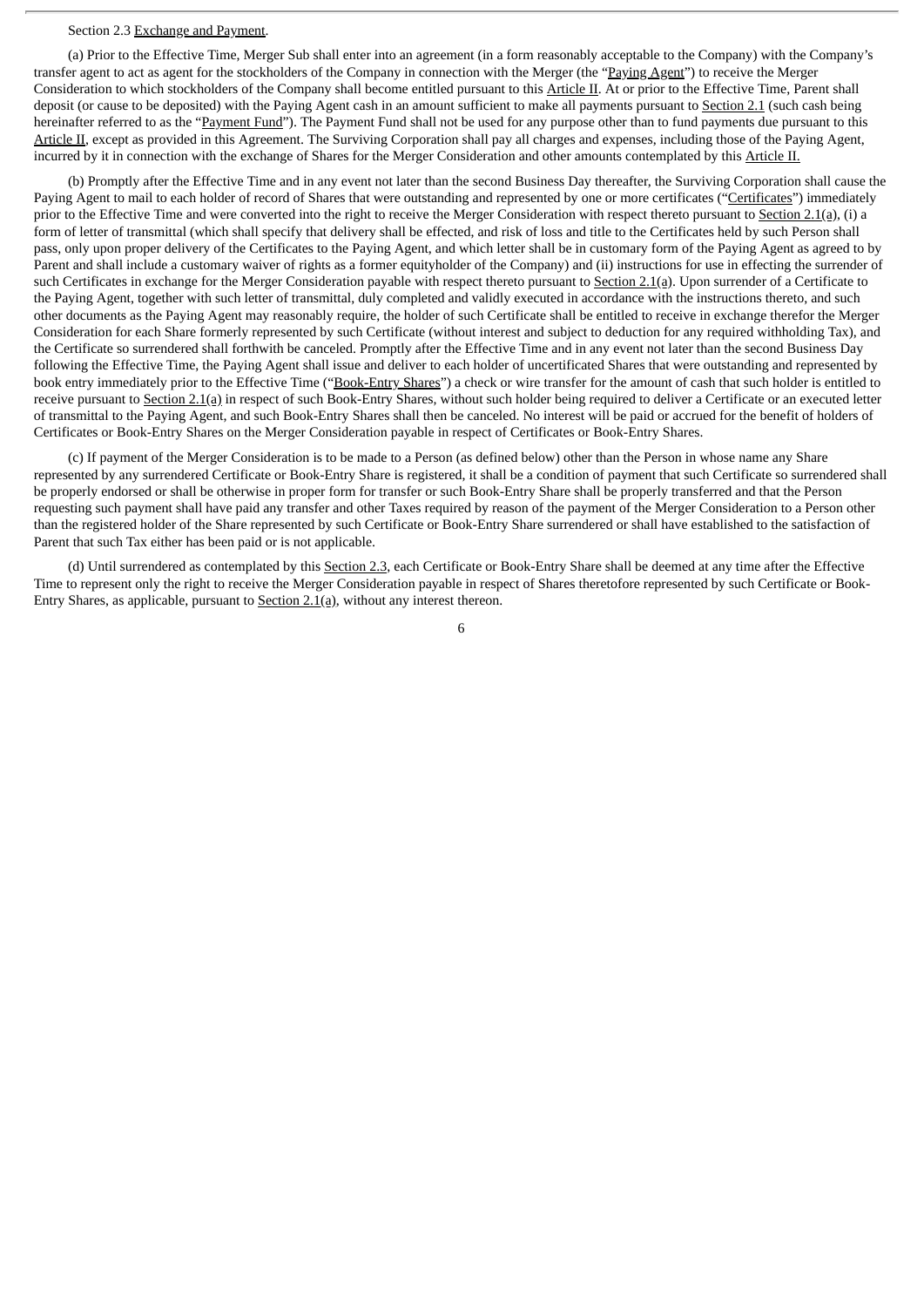(e) Prior to the Effective Time, Parent and the Company shall cooperate to establish procedures with the Paying Agent and the Depository Trust Company ("DTC") to ensure that (i) if the Closing occurs at or prior to 11:30 a.m. (New York time) on the Closing Date, the Paying Agent will transmit to DTC or its nominees on the Closing Date an amount in cash in immediately available funds equal to the number of Shares held of record by DTC or such nominee immediately prior to the Effective Time multiplied by the Merger Consideration (such amount, the "DTC Payment"), and (ii) if the Closing occurs after 11:30 a.m. (New York time) on the Closing Date, the Paying Agent will transmit to DTC or its nominee on the first Business Day after the Closing Date an amount in cash in immediately available funds equal to the DTC Payment.

(f) All cash paid upon the surrender for exchange of Certificates or Book-Entry Shares in accordance with the terms of this Article II shall be deemed to have been paid in full satisfaction of all rights pertaining to the Shares formerly represented by such Certificates or Book-Entry Shares. At the Effective Time, the stock transfer books of the Company shall be closed with respect to the Shares outstanding immediately prior to the Effective Time and there shall be no further registration of transfers on the stock transfer books of the Surviving Corporation of the Shares that were outstanding immediately prior to the Effective Time. If, after the Effective Time, Certificates are presented to the Surviving Corporation or the Paying Agent for transfer or transfer is sought for Book-Entry Shares, such Certificates or Book-Entry Shares shall be canceled and exchanged as provided in this Article II, subject to applicable Law in the case of Dissenting Shares.

(g) The Paying Agent shall not invest any cash included in the Payment Fund unless otherwise directed by Parent; provided, that any investment of such cash shall in all events be in short-term obligations of the United States of America with maturities of no more than 30 days or guaranteed by the United States of America and backed by the full faith and credit of the United States of America or in commercial paper obligations rated A1 or P1 or better by Moody's Investors Service, Inc. or Standard & Poor's Corporation, respectively. If for any reason (including investment losses) the cash in the Payment Fund is insufficient to satisfy fully all of the payment obligations to be made in cash by the Paying Agent hereunder, Parent shall promptly deposit cash into the Payment Fund in an amount which is equal to the deficiency of cash required to satisfy fully such cash payment obligations. Any interest and other income resulting from such investments shall be for the sole benefit of the Surviving Corporation and shall be payable to the Surviving Corporation.

(h) At any time following the date that is one year after the Effective Time, the Surviving Corporation shall be entitled to require the Paying Agent to deliver to it any funds (including any interest received with respect thereto) which have been made available to the Paying Agent and which have not been disbursed to former holders of Shares represented by Certificates or Book-Entry Shares, and thereafter such holders shall be entitled to look to Parent and the Surviving Corporation (subject to abandoned property, escheat or other similar laws) only as general creditors thereof with respect to the Merger Consideration payable upon due surrender of their Certificate or Book-Entry Shares.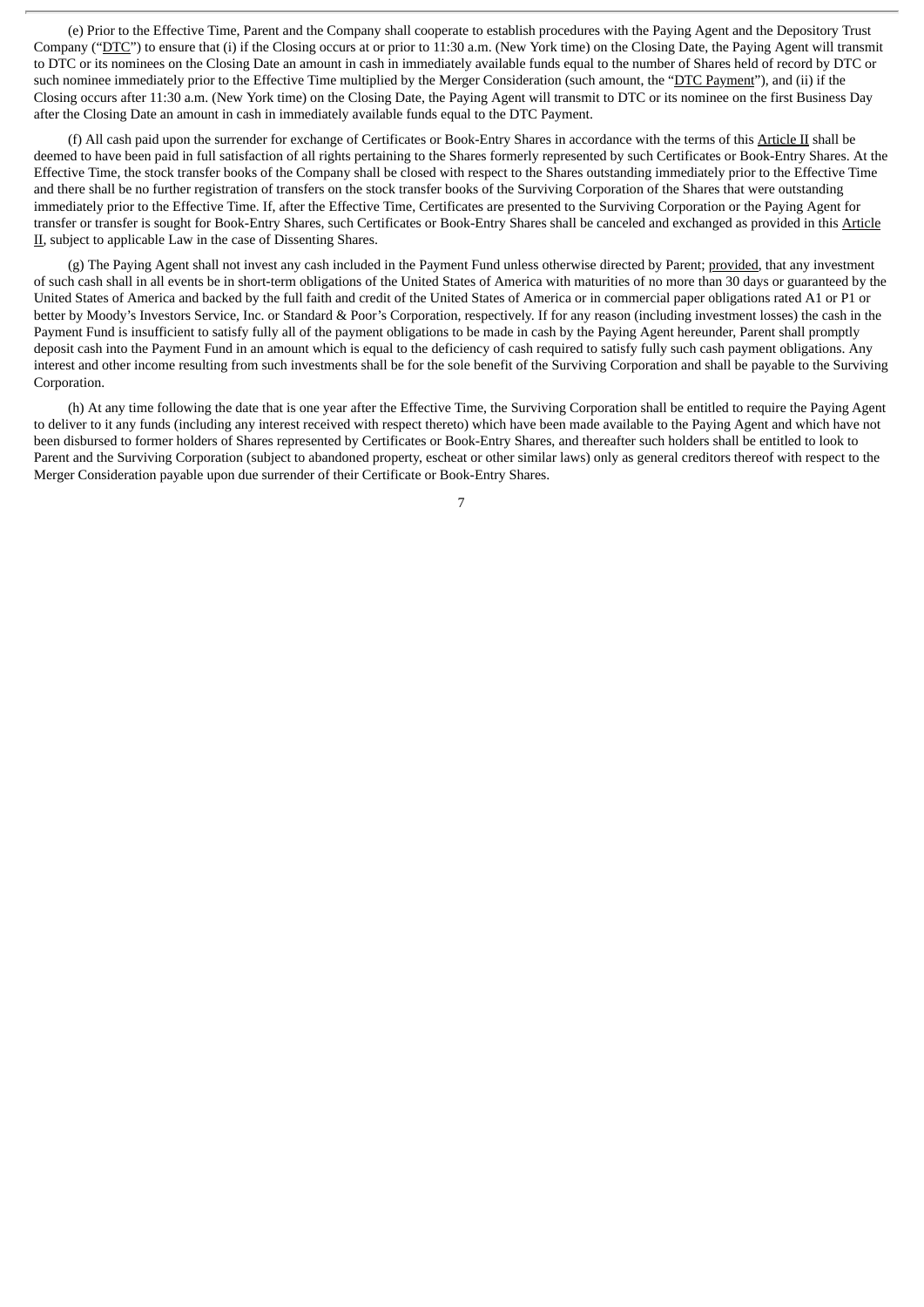(i) If any Certificate shall have been lost, stolen or destroyed, upon the holder's compliance with the replacement requirements established by the Paying Agent, including, if necessary, the posting by such Person of a bond in customary amount as indemnity against any claim that may be made against it or the Surviving Corporation with respect to such Certificate, the Paying Agent will deliver in exchange for such lost, stolen or destroyed Certificate the Merger Consideration payable in respect thereof pursuant to this Agreement.

Section 2.4 Withholding Rights. Parent, the Surviving Corporation or the Paying Agent, as the case may be, shall be entitled to deduct and withhold from the consideration otherwise payable to any holder of Shares, Company Equity Awards or otherwise pursuant to this Agreement such amounts as Parent, the Surviving Corporation or the Paying Agent is required to deduct and withhold with respect to the making of such payment under the Internal Revenue Code of 1986, as amended (the "Code"), or any provision of state, local or foreign Tax Law; provided, that Parent shall consult with the Principal Stockholder in good faith prior to withholding any amounts payable to any Company stockholder hereunder other than in connection with a Company Equity Award. To the extent that amounts are so withheld and paid over to the appropriate taxing authority by Parent, the Surviving Corporation or the Paying Agent, such withheld amounts shall be treated for all purposes of this Agreement as having been paid to the Person in respect of which such deduction and withholding was made.

Section 2.5 Dissenting Shares. Notwithstanding anything to the contrary in this Agreement, Shares issued and outstanding immediately prior to the Effective Time that are held by any holder who is entitled to demand and properly and validly demands appraisal of such Shares pursuant to Section 262 of the DGCL and does not vote such Shares in favor of the Merger or consent thereto in writing ("Dissenting Shares") shall not be converted into the right to receive the Merger Consideration, unless and until such holder shall have failed to perfect, or shall have effectively withdrawn or lost, such holder's right to appraisal under the DGCL. Dissenting Shares shall be treated in accordance with Section 262 of the DGCL. If any such holder fails to perfect or withdraws or loses any such right to appraisal, each such Share of such holder shall thereupon be converted into and become exchangeable only for the right to receive, as of the later of the Effective Time and the time that such right to appraisal has been irrevocably lost, withdrawn or expired, the Merger Consideration in accordance with Section 2.1(a), subject to applicable withholding pursuant to Section 2.4. The Company shall serve prompt notice to Parent of any demands received by the Company for appraisal of any Shares, attempted withdrawals of such notices or demands and any other instruments received by the Company relating to rights of appraisal (including providing Parent with copies of all notices and demands) and Parent shall have the right to participate in and direct all negotiations and proceedings with respect to such demands. The Company shall not, without the prior consent of Parent, make any payment with respect to, or compromise or settle, any such demands or waive any failure to timely deliver a written demand for appraisal or otherwise comply with the provisions under Section 262 of the DGCL.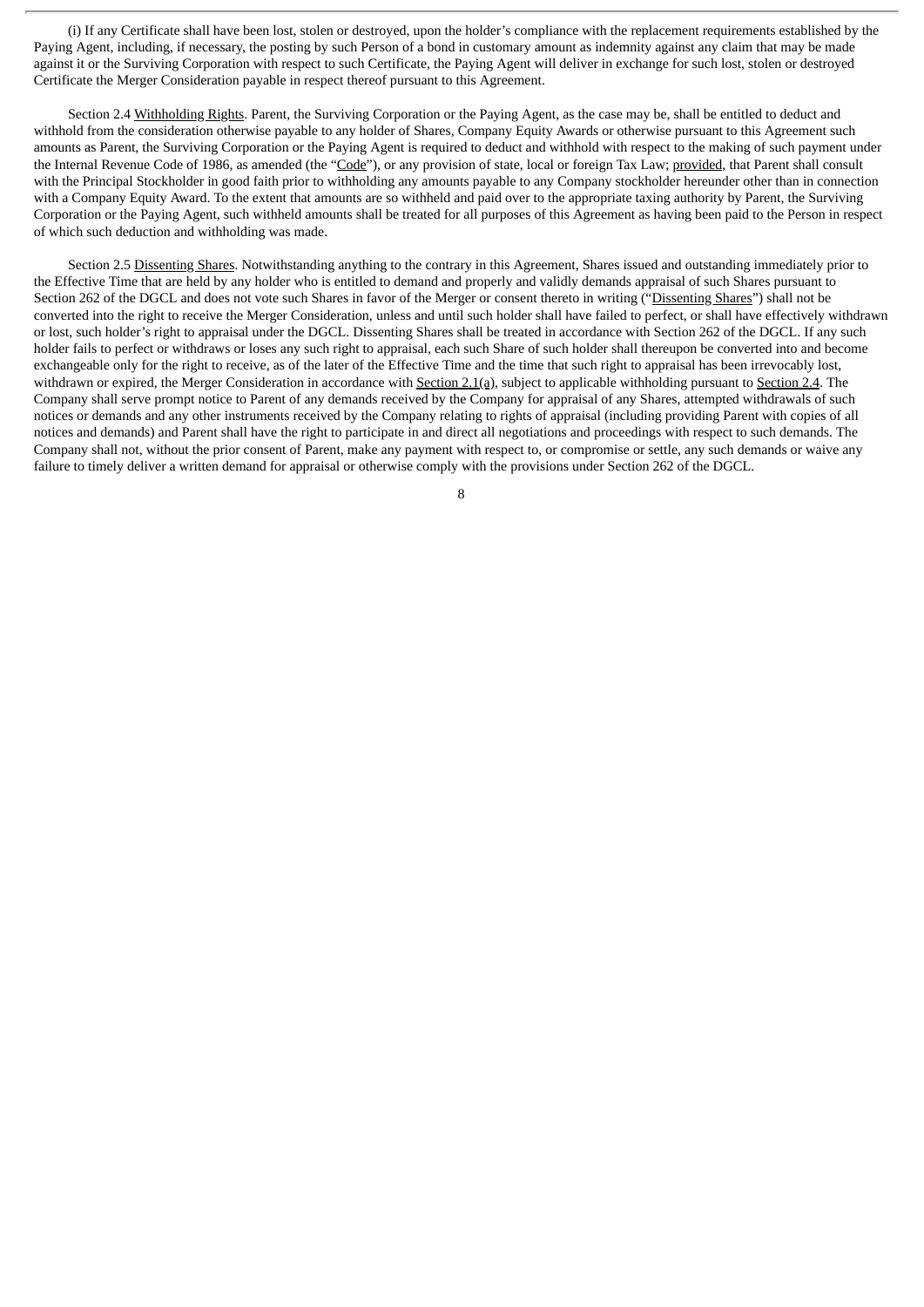#### **ARTICLE III REPRESENTATIONS AND WARRANTIES OF THE COMPANY**

Except (a) as disclosed or reflected in the Company SEC Documents (as defined below) filed or furnished after January 1, 2019 and at least two Business Days prior to the date of this Agreement (but excluding any disclosures of risks or uncertainties contained under the heading "Risk Factors," any disclosure of risks or uncertainties included in any "forward-looking statements" disclaimer, under the heading "Quantitative and Qualitative Disclosures About Market Risk" or any other statements that are similarly predictive, cautionary or forward-looking in nature, in each case other than any specific factual information contained therein), or (b) as set forth in the disclosure letter delivered by the Company to Parent prior to the execution of this Agreement (the "Company Disclosure Letter") (it being agreed that disclosure of any information in the Company Disclosure Letter with respect to a particular section or subsection of this Agreement shall be deemed disclosure with respect to any other section or subsection of this Agreement to which the relevance of such information is reasonably apparent on its face), the Company represents and warrants to Parent and Merger Sub as follows:

#### Section 3.1 Organization, Standing and Power.

(a) The Company (i) is a corporation duly organized, validly existing and in good standing under the Laws of Delaware, (ii) has all requisite corporate or similar power and authority to own, lease and operate its properties and to carry on its business as now being conducted and (iii) is duly qualified or licensed to do business and is in good standing (with respect to jurisdictions that recognize such concept) in each jurisdiction in which the nature of its business or the ownership, leasing or operation of its properties makes such qualification or licensing necessary, except in the case of clause (iii), for any such failures to be so qualified or licensed or in good standing as would not, individually or in the aggregate, reasonably be expected to have a Material Adverse Effect. For purposes of this Agreement, "Material Adverse Effect" means any event, change, circumstance, occurrence or effect that has had or would reasonably be expected to have a material adverse effect on the business, assets, properties, liabilities, financial condition or results of operations of the Company and its Subsidiaries, taken as a whole, other than any event, change, occurrence or effect arising out of, attributable to or resulting from, alone or in combination, (1) changes in general economic or business conditions or in the financial, debt, banking, capital, credit or securities markets, or in interest or exchange rates, in each case, in the United States or elsewhere in the world; (2) general changes or developments in any of the primary industries in which the Company or its Subsidiaries operate; (3) actions required under this Agreement in accordance with Section 5.7 to obtain any approval or authorization under applicable antitrust or competition Laws for the consummation of the Merger or any other transaction contemplated hereby; (4) (x) changes after the date of this Agreement in any applicable Laws (other than any COVID-19 Measures, which shall be subject to clause (9) below) or (y) changes after the date of this Agreement in GAAP or in applicable accounting regulations or principles or interpretations thereof; (5) any change in the price or trading volume of the Company's stock, in and of itself (provided, that the facts or occurrences giving rise to or contributing to such change in price or trading volume that are not otherwise excluded from the definition of "Material Adverse Effect" may be taken into account in determining whether there has been a Material Adverse Effect); (6) any failure by the Company to meet internal or published projections, forecasts or revenue or earnings predictions, in and of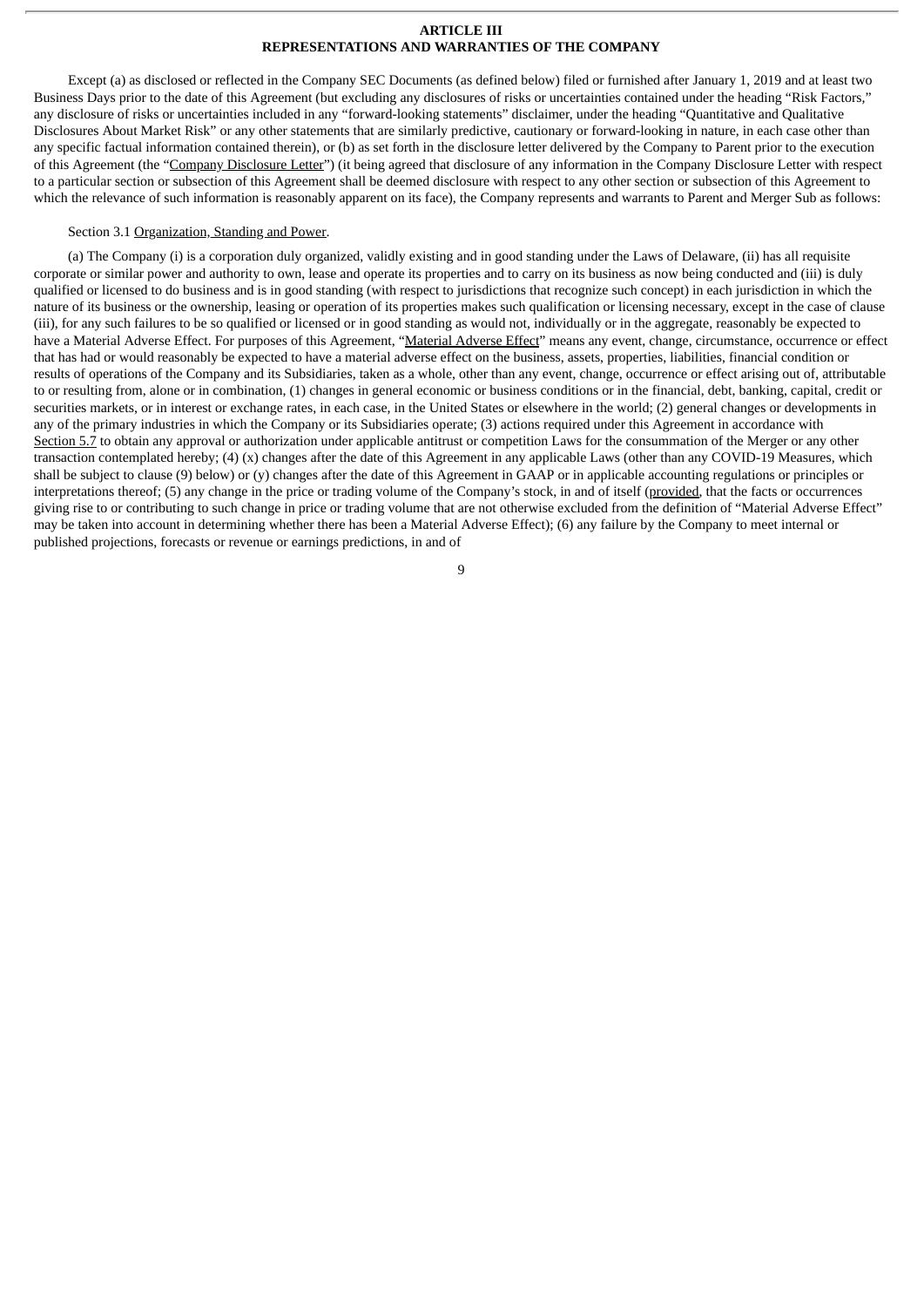itself (provided, that the facts or occurrences giving rise to or contributing to such failure that are not otherwise excluded from the definition of "Material Adverse Effect" may be taken into account in determining whether there has been a Material Adverse Effect); (7) geopolitical conditions or any outbreak, continuation or escalation of any military conflict, declared or undeclared war, armed hostilities, or acts of foreign or domestic terrorism (including cyber-terrorism); (8) natural or manmade disasters, hurricanes, floods, tornados, tsunamis, earthquakes or other weather conditions or other acts of God; (9) any epidemic, pandemic or disease outbreak (including COVID-19), or any Law issued by a Governmental Entity (as defined below), the Centers for Disease Control and Prevention, the World Health Organization or industry group providing for COVID-19 Measures, quarantines, "shelter-in-place" or "stay at home" orders, workforce reductions, social distancing, shut downs, closures, sequesters or other restrictions that relate to, or arise out of, an epidemic, pandemic or disease outbreak (including COVID-19) or any change in such Law or interpretation thereof following the date of this Agreement or any worsening of such conditions threatened or existing as of the date of this Agreement; (10) any national or international political or social conditions, including the engagement in, or escalation, outbreak or worsening of, hostilities in or by any country or the occurrence of any act of war or any similar act of terrorism, civil unrest, protests, public demonstrations or the response of any Governmental Entity thereto; (11) the announcement of this Agreement and the transactions contemplated hereby, including the initiation of litigation by any stockholder of the Company with respect to this Agreement, and including any termination of, reduction in or similar negative impact on relationships, contractual or otherwise, with any customers, suppliers, distributors, partners or employees of the Company or any of its Subsidiaries due to the announcement of this Agreement or the identity of the parties to this Agreement, or the performance of this Agreement and the transactions contemplated hereby, including compliance with the covenants set forth herein; provided, that in no event shall this clause (11) impact the Company's representations in Section 3.4; (12) any actions, determinations, terms or conditions taken, not taken, made, set or imposed by any lessor in accordance with the terms of the Sale Leaseback Agreements in response to any actions taken by the Company or any of its Subsidiaries solely to comply with the Company's obligations under Section 5.7 and to the extent such actions are expressly required by Section 5.7; or (13) any actions taken (or omitted to be taken) at the express written direction of Parent (except to the extent the Company was prohibited from taking such action pursuant to Section 5.1 and requested the consent of Parent to take such action); except, in the case of clauses  $(1)$ ,  $(2)$ ,  $(4)$ ,  $(7)$ ,  $(8)$  and  $(10)$ , to the extent that the impact of such event, change, occurrence or effect is disproportionately adverse to the Company and its Subsidiaries, taken as a whole, relative to other companies operating in the industries in which the Company and its Subsidiaries operate; provided, that in such event, only the incremental disproportionate impact shall be taken into account when determining whether there has been a "Material Adverse Effect".

(b) The Company has previously furnished or otherwise made available to Parent a true and complete copy of the Company Charter and amended and restated bylaws (the "Company Bylaws"), in each case as amended to the date of this Agreement, and each as so delivered is in full force and effect. The Company is not in violation of any provision of the Company Charter or Company Bylaws.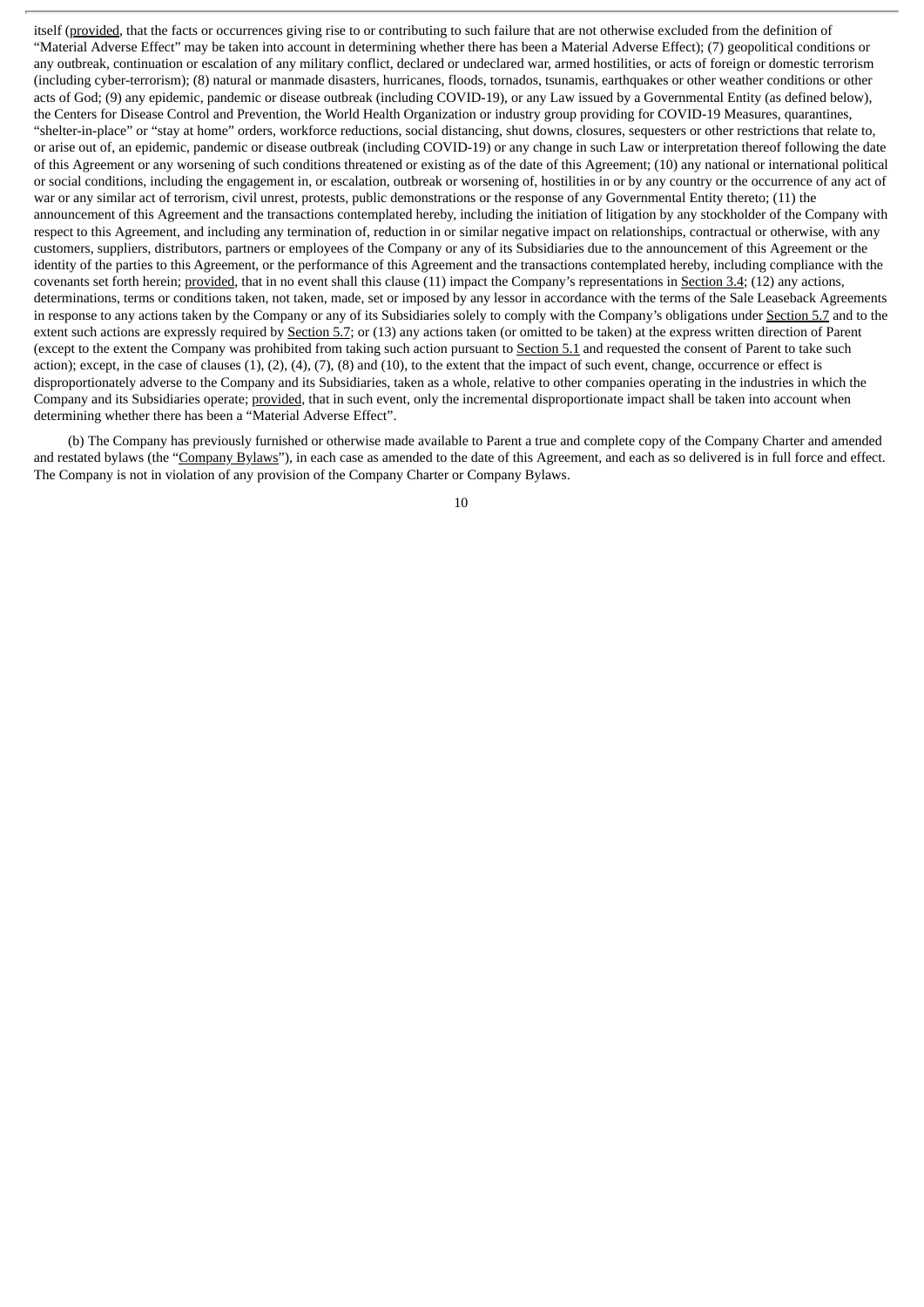(c) Section 3.1(c) of the Company Disclosure Letter sets forth a true and complete list of each Subsidiary of the Company. Each of the Subsidiaries of the Company (i) is an entity duly organized, validly existing and in good standing (with respect to jurisdictions that recognize such concept) under the Laws of the jurisdiction of its organization, (ii) has all requisite corporate or similar power and authority to own, lease and operate its properties and to carry on its business as now being conducted and (iii) is duly qualified or licensed to do business and is in good standing (with respect to jurisdictions that recognize such concept) in each jurisdiction in which the nature of its business or the ownership, leasing or operation of its properties makes such qualification or licensing necessary, except, with respect to clauses (i), (ii) and (iii), for any such failures to be so organized, existing and in good standing, to have such power and authority or to be so qualified or licensed or in good standing as would not, individually or in the aggregate, reasonably be expected to have a Material Adverse Effect.

#### Section 3.2 Capital Stock.

(a) The authorized capital stock of the Company consists of (a) 190,000,000 Shares and (b) 10,000,000 shares of preferred stock, par value \$0.001 per share (the "Preferred Stock"). As of February 19, 2021 (the "Measurement Date"), (i) 66,253,762 Shares were issued and outstanding other than Company Restricted Shares which are included in Section  $3.2(a)(iv)$  below, all of which were validly issued, fully paid and nonassessable and were free of preemptive rights, (ii) no Shares were held in treasury, (iii) no shares of Preferred Stock were outstanding and (iv) an aggregate of 4,566,605 Shares were subject to or otherwise deliverable in connection with outstanding Company Equity Awards issued pursuant to the Company Stock Plan.

(b) Except as set forth above and except for changes since the Measurement Date resulting from the vesting or settlement of Company Equity Awards outstanding on such date as reflected on Section 3.2(e) of the Company Disclosure Letter, and except as pursuant to the LSF9 LTIP (as defined below), as of the date of this Agreement, (A) there are not outstanding or authorized any (1) shares of capital stock or other voting securities of the Company, (2) securities of the Company convertible into or exchangeable or exercisable for shares of capital stock or other voting or equity securities of the Company or (3) stock appreciation rights, "phantom" stock rights, performance units, restricted stock units, interests or other rights to the ownership or earnings of the Company or any of its Subsidiaries or other equity equivalent or equity-based awards or rights or (4) options, restricted shares or other rights to acquire from the Company, and no obligation of the Company to issue, any capital stock, other voting securities or securities convertible into or exchangeable for capital stock or other voting securities of the Company, (B) there are no outstanding obligations of the Company to repurchase, redeem or otherwise acquire any capital stock, other voting securities or securities convertible into or exchangeable for capital stock or other voting securities of the Company and (C) there are no other options, calls, warrants or other rights, agreements, arrangements or commitments of any character relating to the issued or unissued capital stock of the Company or any of its Subsidiaries to which the Company or any of its Subsidiaries is a party.

(c) There are no stockholder agreements, voting trusts or other agreements to which the Company or any of its Subsidiaries is a party with respect to the holding, voting, redemption, repurchase or disposition of, or that restricts the transfer of, any capital stock or other voting securities or equity interests of the Company or any of its Subsidiaries. There are no accrued and unpaid dividends with respect to any outstanding Shares. The Company is not a party to a stockholder rights agreement and does not have a stockholder rights plan, "poison pill" or other similar antitakeover agreement or plan in effect and the Company Board has not adopted or authorized the adoption of such a plan or agreement.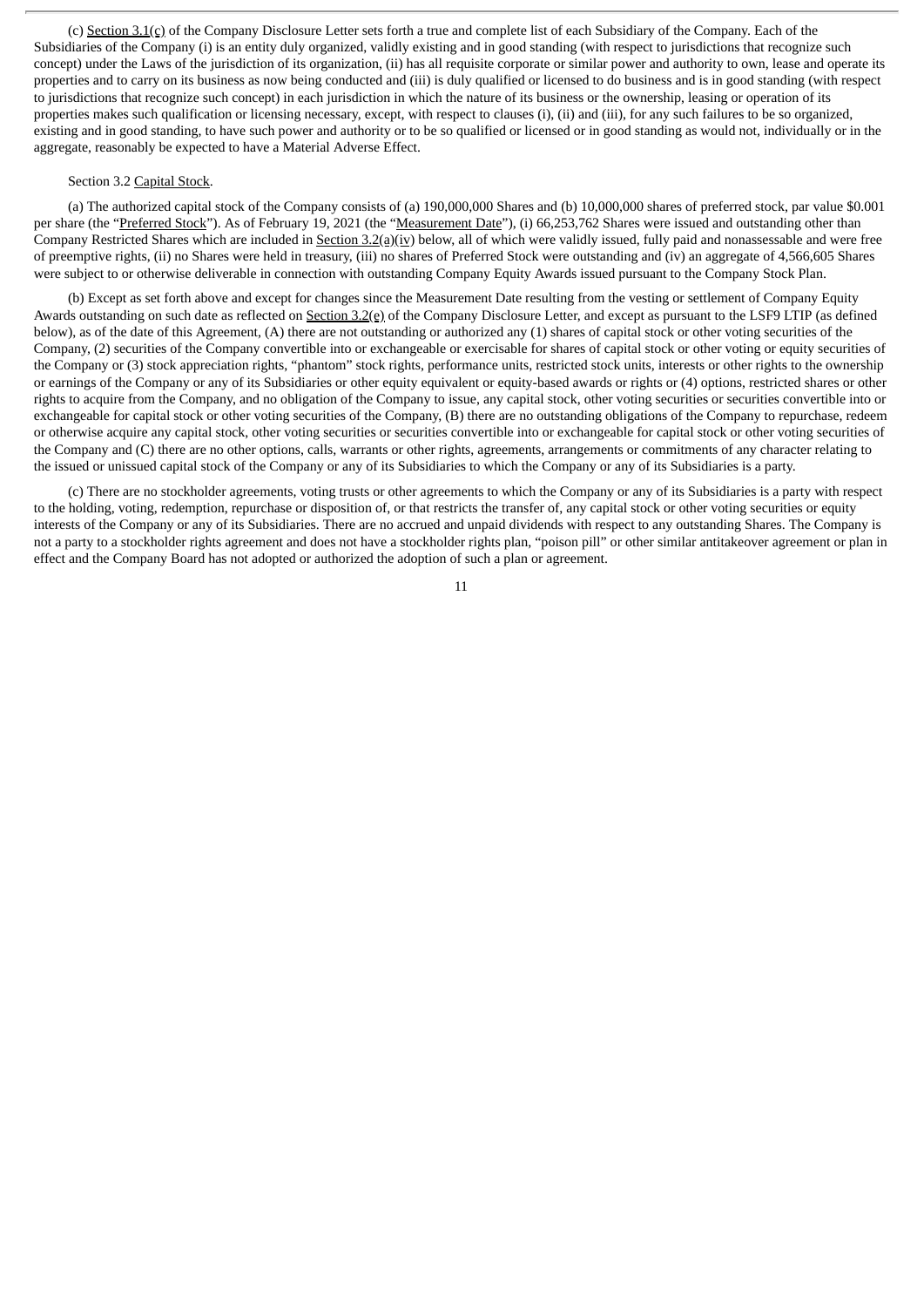(d) Each of the outstanding shares of capital stock of each of the Company's Subsidiaries is duly authorized, validly issued, fully paid and nonassessable and all such shares are owned by the Company or another wholly-owned Subsidiary of the Company as set forth on Section 3.2(d)(i) of the Company Disclosure Letter and except as set forth on Section 3.2(d)(ii) of the Company Disclosure Letter are owned free and clear of all security interests, liens, claims, pledges, agreements, limitations on voting rights, charges or other encumbrances (collectively, "Liens") of any nature whatsoever, except for liens under applicable securities Laws.

(e) Section 3.2(e) of the Company Disclosure Letter sets forth with respect to each outstanding Company Equity Award as of the Measurement Date, (i) the employee number or similar identifier of the holder of such Company Equity Award, (ii) the date of grant, (iii) the status as vested or unvested and the vesting schedule, (iv) the number of shares subject to each Company RSU Award, (v) the number of shares subject to each Company PSU Award, (vi) with respect to each Company Option, (A) the number or amount of securities as to which such Company Option is exercisable and (B) the exercise price, and (vii) the number of Company Restricted Shares.

#### Section 3.3 Authority.

(a) The Company has all necessary corporate power and authority to execute and deliver this Agreement, to perform its obligations hereunder and, subject to the Company Stockholder Approval, to consummate the Merger and the other transactions contemplated hereby. The execution, delivery and performance of this Agreement by the Company and the consummation by the Company of the Merger and the other transactions contemplated hereby have been duly authorized by all necessary corporate action on the part of the Company and no other corporate proceedings on the part of the Company are necessary to approve this Agreement or to consummate the Merger and the other transactions contemplated hereby, subject, in the case of the consummation of the Merger, to (x) obtaining the Company Stockholder Approval and (y) the filing with the Delaware Secretary of State of the Certificate of Merger as required by the DGCL. This Agreement has been duly executed and delivered by the Company and, assuming the due authorization, execution and delivery by Parent and Merger Sub, constitutes a valid and binding obligation of the Company, enforceable against the Company in accordance with its terms (except to the extent that enforceability may be limited by applicable bankruptcy, insolvency, moratorium, reorganization or similar Laws affecting the enforcement of creditors' rights generally or by general principles of equity). As of the date of this Agreement, the Company Board unanimously adopted resolutions (a) determining that the terms of this Agreement, the Merger and the other transactions contemplated hereby are fair to and in the best interests of the Company and its stockholders generally, (b) approving and declaring advisable this Agreement and the transactions contemplated hereby, including the Merger, (c) subject to Section 5.4, resolving to make the Company Recommendation, and (d) approving, in accordance with Article VI of the Company Charter, the approval and adoption of this Agreement by the Company's stockholders by written consent without a meeting, without prior notice and without a vote in accordance with Section 228 of the DGCL.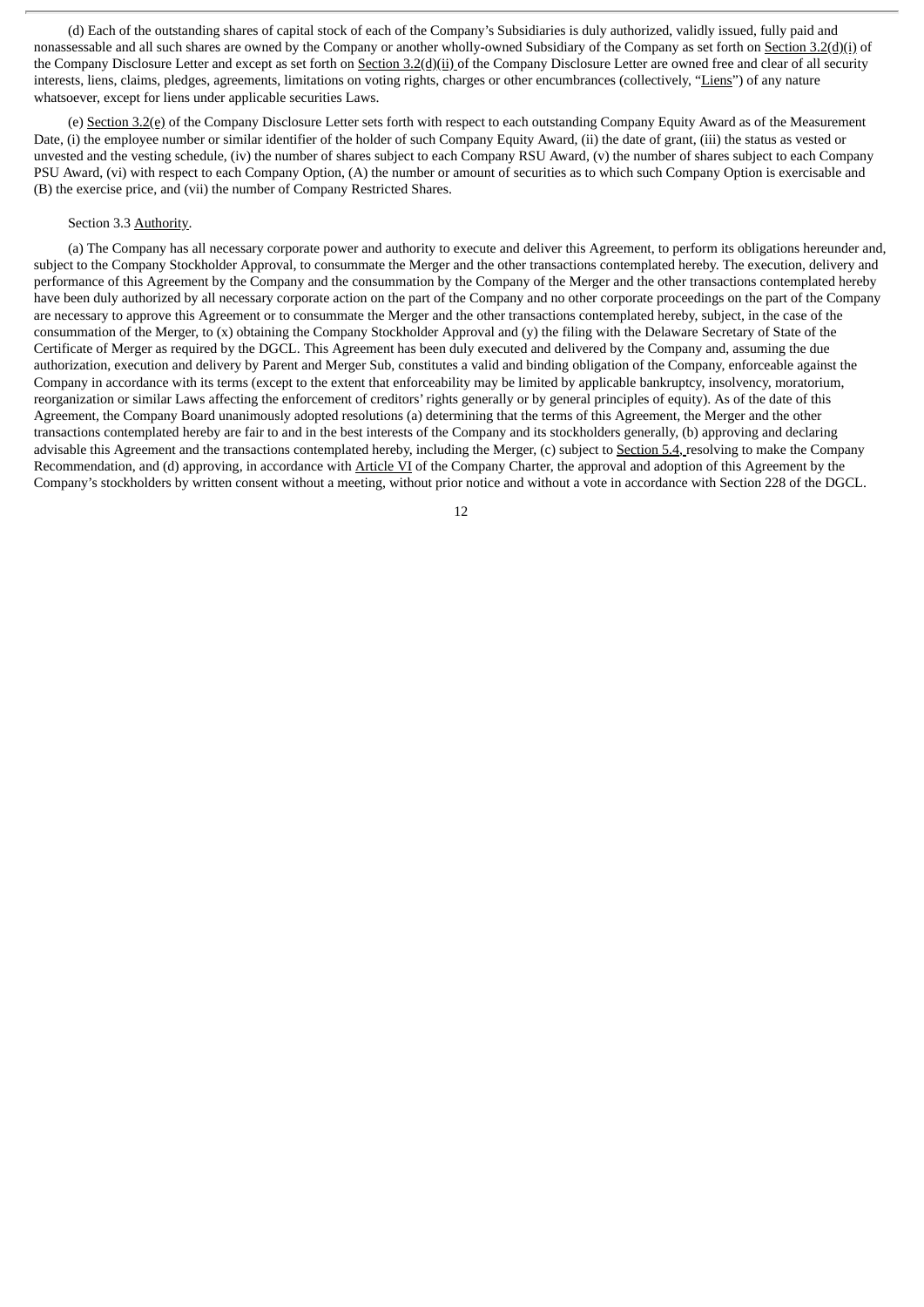(b) The Company Stockholder Approval is the only vote of the holders of any class or series of the Company's capital stock or other securities required to consummate the Merger. No other vote of the holders of any other class or series of the Company's capital stock or other securities is required in connection with the consummation of any of the transactions contemplated hereby other than the Merger.

#### Section 3.4 No Conflict; Consents and Approvals.

(a) The execution, delivery and, subject to obtaining the Company Stockholder Approval, performance of this Agreement by the Company and consummation by the Company of the transactions contemplated hereby, do not and will not (i) conflict with or violate the Company Charter or Company Bylaws or the equivalent organizational documents of any of the Company's Subsidiaries, (ii) assuming that all consents, approvals and authorizations contemplated by clauses (i) through (iv) of subsection (b) below have been obtained and all filings described in such clauses have been made, conflict with or violate any applicable federal, state, local, foreign or transnational law, rule, regulation, order, judgment or decree or COVID-19 Measure (collectively, "Law") applicable to the Company or any of its Subsidiaries or by which any of their respective properties are bound or (iii) result in any breach or violation of, or constitute a default (or an event which with notice or lapse of time or both would become a default), or result in the loss of a benefit under, or give rise to any right of termination, cancellation, amendment or acceleration of, any note, bond, mortgage, indenture, contract, agreement, lease, license, permit or other instrument or obligation (each, a "Contract") to which the Company or any of its Subsidiaries is a party or by which the Company or any of its Subsidiaries or any of their respective properties are bound, except, in the case of clauses (ii) and (iii), for any such conflict, violation, breach, default, loss, right or other occurrence that would not, individually or in the aggregate, reasonably be expected to be material to the Company and its Subsidiaries taken as a whole.

(b) The execution, delivery and performance of this Agreement by the Company, and the consummation by the Company of the transactions contemplated hereby, do not and will not require any consent, approval, authorization or permit of, action by, filing with or notification to, any governmental or regulatory (including stock exchange) authority, agency, court commission, or other governmental body (each, a "Governmental Entity"), except for (i) the requirements of the applicable U.S. federal securities Laws, including the rules and regulations of the Securities and Exchange Commission ("SEC") and such filings as may be required under applicable requirements of the Securities Exchange Act of 1934, as amended (the "Exchange Act"), and the rules and regulations promulgated thereunder, including, assuming the execution and delivery of the Company Stockholder Approval as contemplated herein, the filing and delivery with the SEC and mailing to the holders of Shares of an information statement on Schedule 14C (the "Information Statement") prepared pursuant to Section 14(c) of the Exchange Act, and any filings required under state securities, takeover and "blue sky" laws, (ii) the filings required under the Hart-Scott-Rodino Antitrust Improvements Act of 1976, as amended (the "HSR Act"), and any filings required under the applicable requirements of antitrust or other competition laws of jurisdictions other than the United States or investment laws relating to foreign ownership ("Foreign Antitrust Laws"), (iii) such filings as are necessary to comply with the applicable requirements of Nasdaq Stock Market LLC ("NASDAQ"), (iv) the filing with the Delaware Secretary of State of the Certificate of Merger as required by the DGCL and (v) any such other consent, approval, authorization, permit, action, filing or notification the failure of which to make or obtain would not, individually or in the aggregate, reasonably be expected to be material to the Company and its Subsidiaries taken as a whole.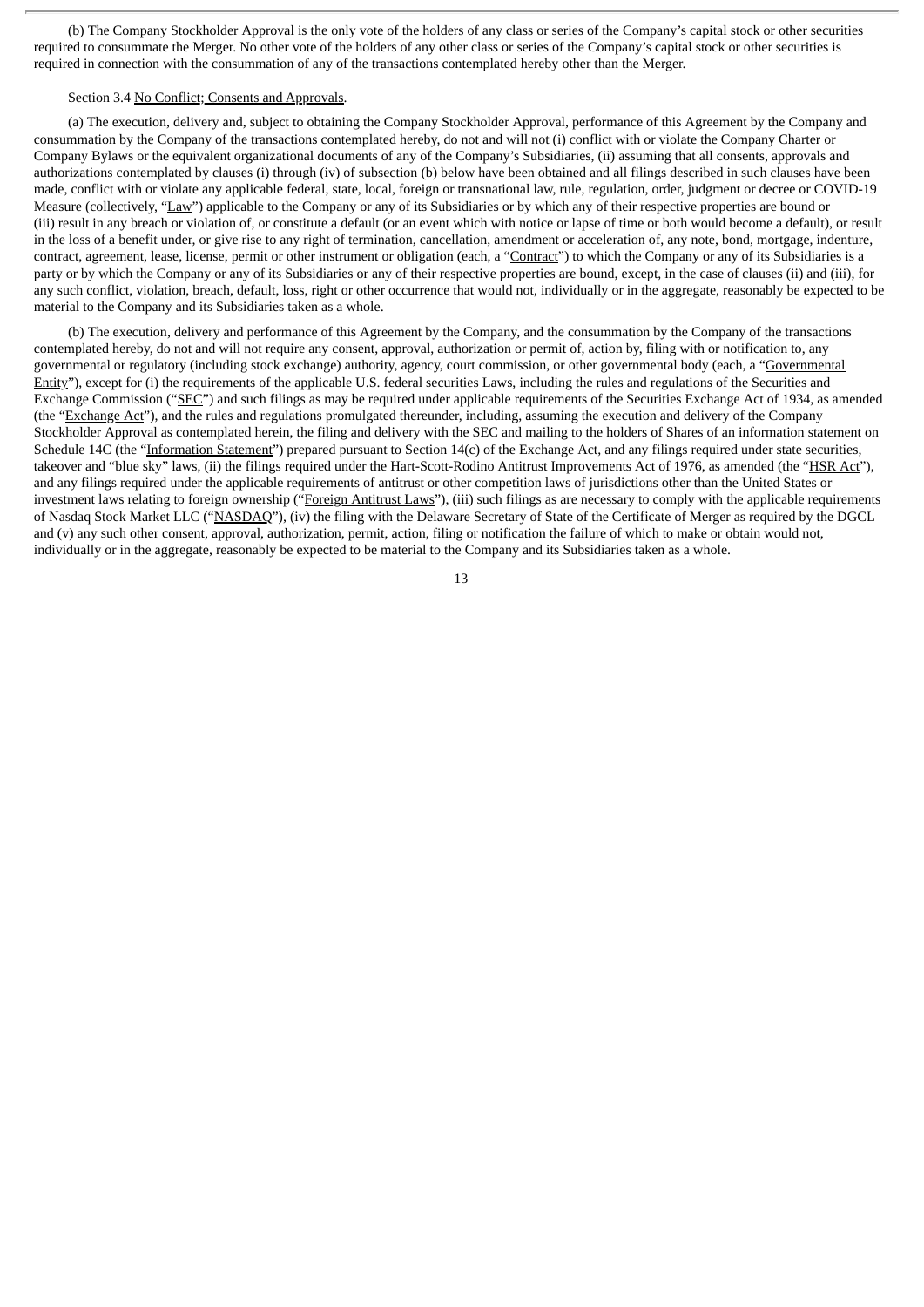#### Section 3.5 SEC Reports; Financial Statements.

(a) The Company has filed or otherwise transmitted all forms, reports, statements, certifications and other documents (including all exhibits, schedules, amendments and supplements thereto) required to be filed by it with the SEC since January 1, 2019 (all such forms, reports, statements, certificates and other documents filed or furnished or incorporated by reference therein since January 1, 2019, collectively, the "Company SEC Documents"). As of their respective dates, or, if amended, as of the date of the last such amendment, each of the Company SEC Documents complied as to form in all material respects with the applicable requirements of the Securities Act of 1933, as amended (the "Securities Act"), and the Exchange Act, and the applicable rules and regulations promulgated thereunder, as the case may be, each as in effect on the date so filed. As of their respective filing dates (or, if amended or superseded by a subsequent filing prior to the date hereof, as of the date of such amendment or superseding filing), none of the Company SEC Documents contained any untrue statement of a material fact or omitted to state a material fact required to be stated or incorporated by reference therein or necessary in order to make the statements therein, in the light of the circumstances under which they were made, not misleading. As of the date hereof, there are no outstanding or unresolved comments in comment letters from the SEC or its staff.

(b) The audited consolidated financial statements of the Company (including any related notes thereto) included in the Company's Annual Report on Form 10-K for the fiscal year ended December 31, 2019 (the "2019 Audit Date") filed with the SEC have been prepared in accordance with United States generally accepted accounting principles ("GAAP") applied on a consistent basis throughout the periods involved (except as may be indicated in the notes thereto) and fairly present in all material respects the consolidated financial position of the Company and its Subsidiaries at the respective dates thereof and the results of their operations and cash flows for the periods indicated. The unaudited consolidated financial statements of the Company (including any related notes thereto) included in the Company's Quarterly Reports on Form 10-Q filed with the SEC since December 31, 2019 have been prepared in accordance with GAAP applied on a consistent basis throughout the periods involved (except as may be indicated in the notes thereto or may be permitted by the SEC under the Exchange Act) and fairly present in all material respects the consolidated financial position of the Company and its Subsidiaries as of the respective dates thereof and the results of their operations and cash flows for the periods indicated (subject to normal period-end adjustments).

(c) Since January 1, 2019, the Company has maintained disclosure controls and procedures required by Rule 13a-15 or 15d-15 under the Exchange Act. Such disclosure controls and procedures are designed to ensure that information required to be disclosed by the Company in its filings with the SEC under the Exchange Act is recorded and reported on a timely basis to the individuals responsible for the preparation of the Company's filings with the SEC under the Exchange Act. Since January 1, 2019, the Company has maintained internal control over financial reporting (as defined in Rule 13a-15 or 15d-15, as applicable, under the Exchange Act). Such internal control over financial reporting is designed to provide reasonable assurance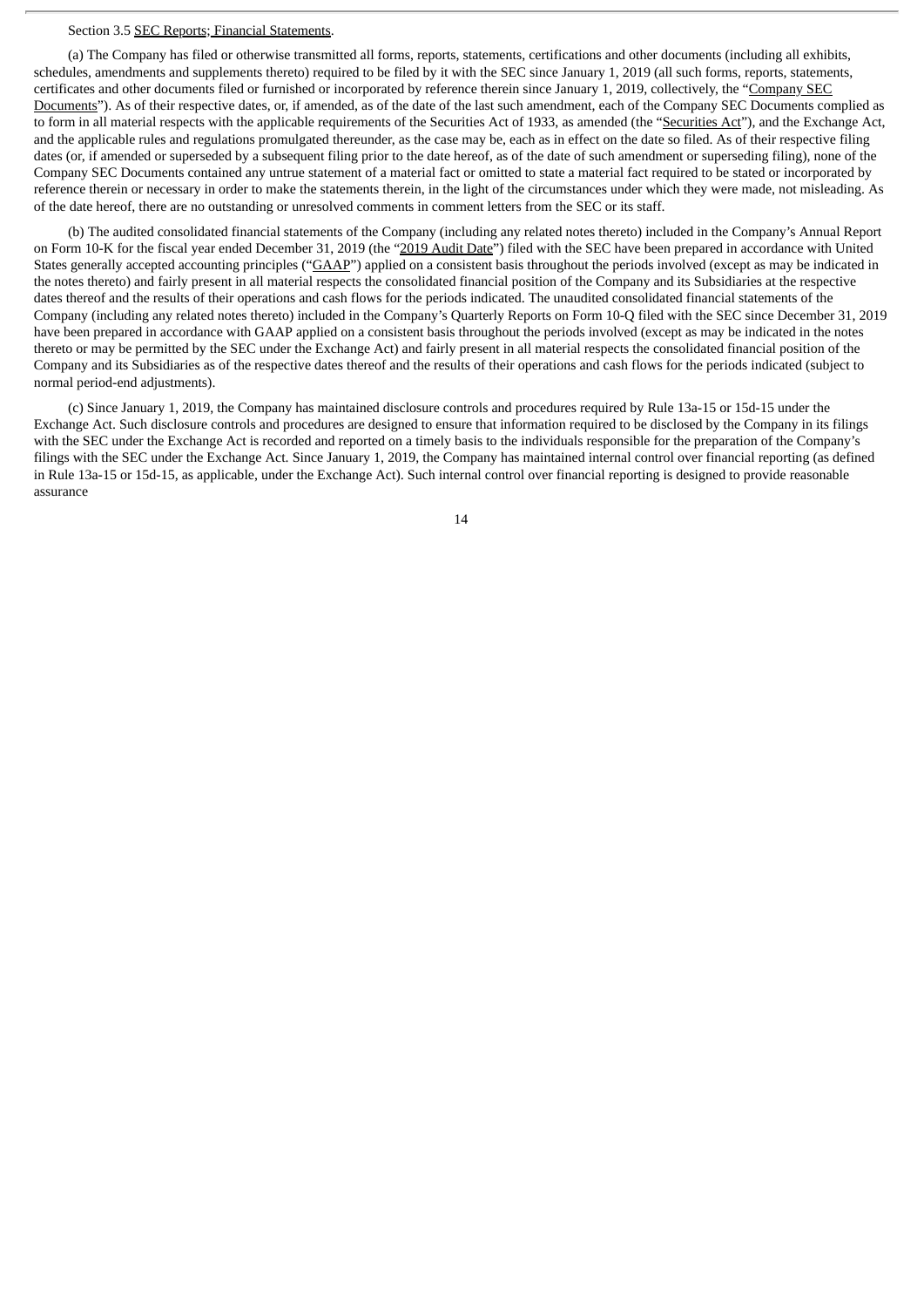regarding the reliability of financial reporting and the preparation of financial statements for external purposes in accordance with GAAP. The Company has disclosed, based on the most recent evaluation of its Chief Executive Officer and its Chief Financial Officer prior to the date of this Agreement, to the Company's auditors and the audit committee of the Company Board (i) all significant deficiencies and material weaknesses in the design or operation of its internal control over financial reporting that are reasonably likely to adversely affect the Company's ability to record, process, summarize and report financial information and (ii) all fraud, whether or not material, that involves management or other employees who have a significant role in the Company's internal control over financial reporting.

(d) As of the date of this Agreement, there are no outstanding or unresolved comments in the comment letters received from the SEC staff with respect to the Company SEC Documents and, to the knowledge of the Company, none of the Company SEC Documents is subject to ongoing review or outstanding SEC comment or investigation.

(e) Since January 1, 2019, the Company has been in compliance in all material respects with the applicable listing and corporate governance rules and regulations of NASDAQ.

(f) No Subsidiary of the Company is required to file any form, report, schedule, statement or other document with the SEC.

Section 3.6 No Undisclosed Liabilities. Neither the Company nor any of its Subsidiaries has any liabilities or obligations of any nature, whether or not accrued, contingent or otherwise, known or unknown, or due or to become due, that would be required by GAAP to be recorded or reflected on a consolidated balance sheet (or the notes thereto) of the Company and its Subsidiaries, except for liabilities and obligations (a) reflected or reserved against in the Company's consolidated balance sheet as of September 30, 2020 (the "Company Balance Sheet") (or the notes thereto) included in the Company SEC Documents, (b) incurred in the ordinary course of business since the date of the Company Balance Sheet, (c) which have been discharged or paid in full prior to the date of this Agreement, (d) incurred pursuant to the Merger and the other transactions contemplated by this Agreement and (e) that would not, individually or in the aggregate, reasonably be expected to be material to the Company and its Subsidiaries taken as a whole.

Section 3.7 Certain Information. None of the information supplied or to be supplied by the Company for inclusion or incorporation by reference in the Information Statement will, at the date it is first mailed to the stockholders of the Company contain any untrue statement of a material fact or omit to state any material fact required to be stated therein or necessary to make the statements therein, in light of the circumstances under which they are made, not misleading. The Information Statement will comply as to form and substance in all material respects with the requirements of the Exchange Act and the rules and regulations promulgated thereunder. Notwithstanding the foregoing, the Company makes no representation or warranty with respect to any information supplied by Parent or Merger Sub for inclusion or incorporation by reference in the Information Statement.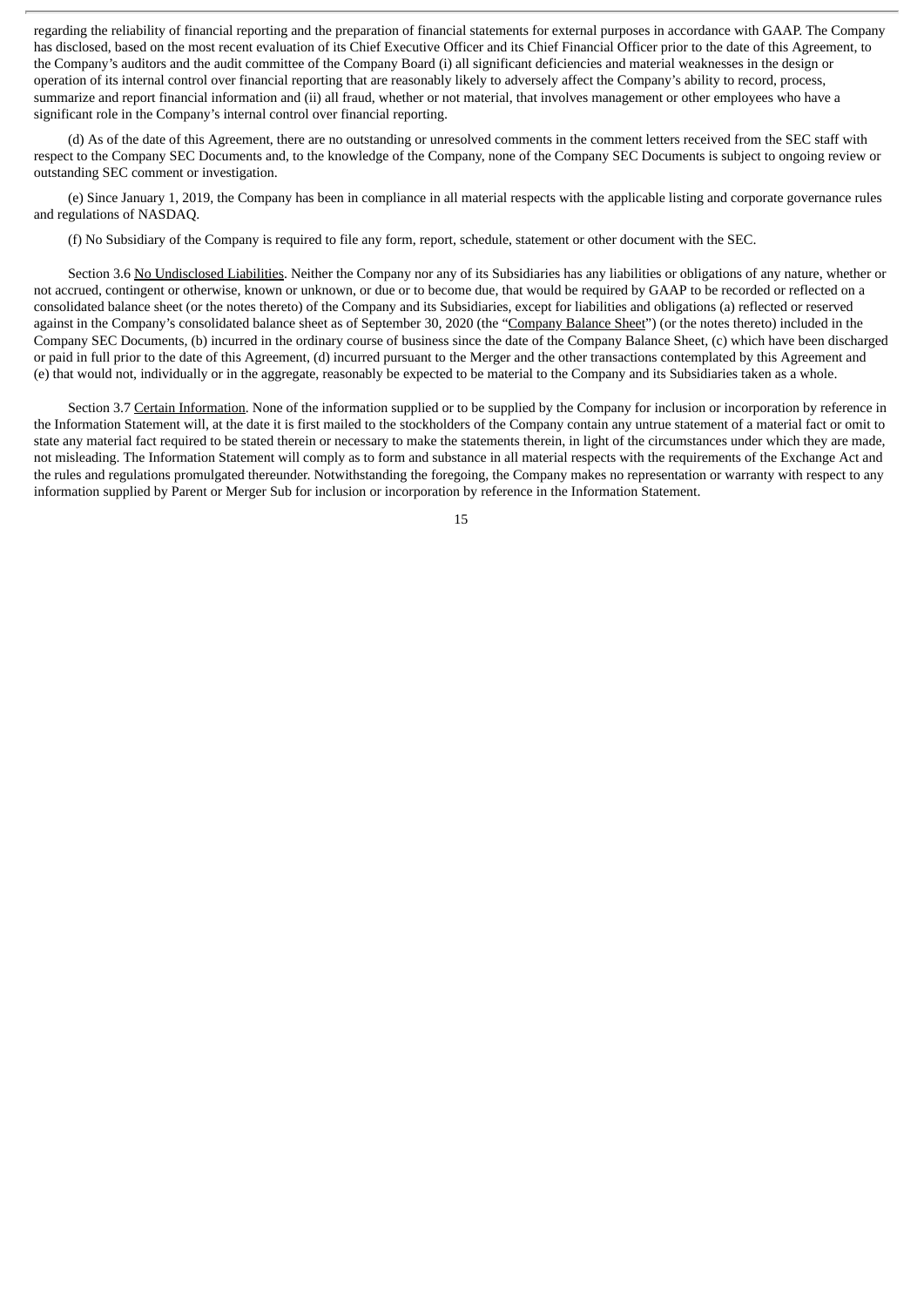Section 3.8 Absence of Certain Changes or Events. Except in connection with the Merger and the other transactions contemplated hereby, since (a) the date of the Company Balance Sheet through the date of this Agreement, the businesses of the Company and its Subsidiaries have been conducted in the ordinary course of business consistent with past practice in all material respects and (b) the 2019 Audit Date through the date of this Agreement, there has not been any event, change, occurrence or effect that would, individually or in the aggregate, reasonably be expected to have a Material Adverse Effect and (c) the date of the Company Balance Sheet through the date of this Agreement, the Company has not taken any action that would have required the prior written consent of Parent under Section 5.1(b)(i), (iii), (iv), (v), (vii), (viii), (ix), (x), (x), (xi), or (xii) or if such action had been taken after the date of this Agreement and prior to the Closing.

Section 3.9 Litigation. As of the date hereof, (a) there is no suit, claim, action, proceeding, arbitration, mediation or investigation (each, an "Action") pending or, to the knowledge of the Company, threatened against the Company or any of its Subsidiaries or any of their respective properties that seeks damages reasonably expected to be in excess of \$500,000 and for which insurance coverage is not available under any of the insurance policies maintained by the Company and (b) neither the Company nor any of its Subsidiaries nor any of their respective properties is or are subject to any material judgment, order, injunction, rule or decree of any Governmental Entity. As of the date hereof, there is no Action pending or, to the knowledge of the Company, threatened seeking to prevent, hinder, modify, delay or challenge the Merger or any of the other transactions contemplated by this Agreement.

Section 3.10 Compliance with Laws. Except with respect to ERISA, Environmental Matters and Taxes (which are the subject of Section 3.11, Section 3.13 and Section 3.14, respectively), the Company and each of its Subsidiaries are in compliance with all Laws applicable to them or by which any of their respective properties are bound, except where any non-compliance would not, individually or the aggregate, reasonably be expected to be material to the Company and its Subsidiaries taken as a whole. None of the Company or any of its Subsidiaries has received, since January 1, 2019, a written notice or other written communication alleging or relating to a possible violation of any Law applicable to their businesses, operations, properties or assets, except for any such violations that would not, individually or in the aggregate, reasonably be expected to be material to the Company and its Subsidiaries taken as a whole. Except with respect to Environmental Laws (which are the subject of Section 3.13), the Company and its Subsidiaries have in effect all permits, licenses, exemptions, authorizations, franchises, orders and approvals of all Governmental Entities (collectively, "Permits") necessary for them to own, lease or operate their properties and to carry on their businesses as now conducted, except for any Permits the absence of which would not, individually or in the aggregate, reasonably be expected to have a Material Adverse Effect. All Permits are in full force and effect, except where the failure to be in full force and effect would not, individually or in the aggregate, reasonably be expected to have a Material Adverse Effect.

#### Section 3.11 Benefit Plans.

(a) The Company has provided to Parent a true and complete list of each material Company Plan (as defined below). For purposes of this Agreement, "Company Plan" means each "employee benefit plan" (within the meaning of section 3(3) of the Employee Retirement Income Security Act of 1974, as amended ("ERISA")), and stock purchase, stock option, severance, employment, change-in-control, fringe benefit, bonus, incentive, deferred compensation,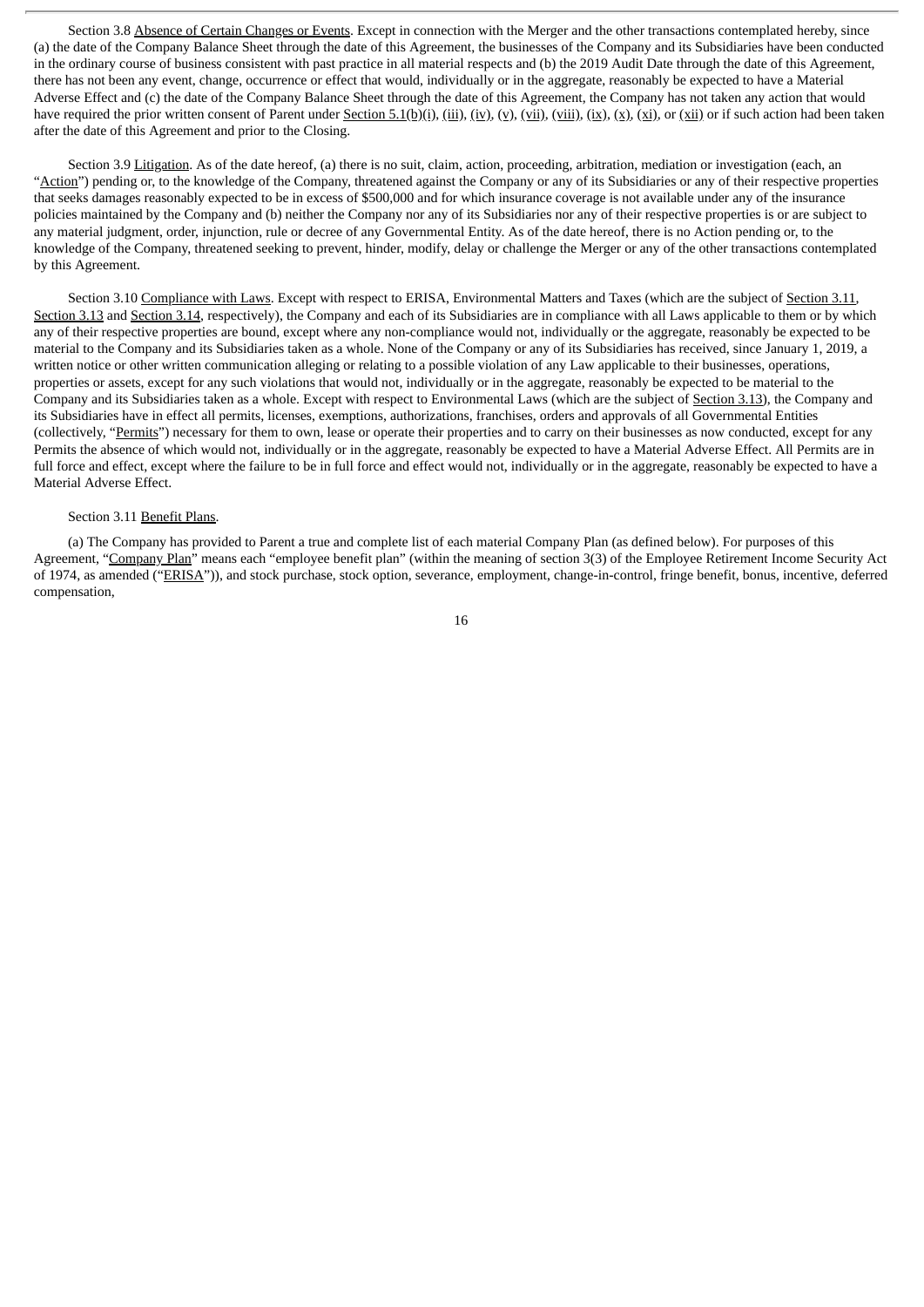medical, life insurance, and other employee benefit plan, agreement, program, policy or other arrangement, whether or not subject to ERISA, whether written or unwritten, that is sponsored by the Company or its Subsidiaries or under which any current or former employee of the Company or its Subsidiaries or any spouse, dependent or beneficiary thereof has any present or future right to benefits, or under which the Company or its Subsidiaries have any present or future liability. With respect to each Company Plan, the Company has delivered or made available to Parent a current, accurate and complete copy thereof and, to the extent applicable (i) any related trust agreement or other funding instrument and all amendments thereto, (ii) the most recent determination or opinion letter from the Internal Revenue Service (the "IRS"), if applicable, (iii) any summary plan description, (iv) for the most recent plan year, (A) the IRS Form 5500 and all schedules thereto, (B) audited financial statements and (C) actuarial or other valuation reports, (v) written summaries of all material unwritten Company Plans, and (vi) copies of any non-routine, material notices, letters, or other correspondence to or from any Governmental Entity or agency thereof within the last three years, including any filings or applications to any Governmental Entity pursuant to any amnesty or correction program.

(b) With respect to the Company Plans, except to the extent that the inaccuracy of any of the representations set forth in this Section 3.11 would not, individually or in the aggregate, reasonably be expected to be material to the Company and its Subsidiaries taken as a whole:

(i) each Company Plan has been established and administered in accordance with its terms and in compliance with the applicable provisions of ERISA, the Code and other applicable Laws, and all contributions, premiums and benefits required to be made or paid under the terms of any Company Plan have been timely made or paid;

(ii) each Company Plan intended to be qualified under Section 401(a) of the Code has received or is entitled to rely upon a favorable determination or opinion letter, as applicable, from the IRS that it is so qualified and, to the knowledge of the Company, nothing has occurred since the date of such letter that would reasonably be expected to cause the loss of such qualified status of such Company Plan or result in the loss of qualified or tax-exempt status of each trust intended to qualify under Section 501(a) of the Code;

(iii) no "prohibited transaction," within the meaning of Section 4975 of the Code or Sections 406 and 407 of ERISA, and not otherwise exempt under Section 408 of ERISA, has occurred with respect to any Company Plan;

(iv) each Company Plan that is subject to Section 409A of the Code has been maintained and operated in compliance with Section 409A of the Code and all applicable regulatory guidance (including notices, rulings, and proposed and final regulations);

(v) each Company Plan that is a "group health plan" within the meaning of Section 5000(b)(1) of the Code is in compliance with the applicable terms of the Patient Protection and Affordable Care Act of 2010, as amended, including the market reform mandates and the employershared responsibility requirements; the Company and its Subsidiaries have complied with the annual health insurance coverage reporting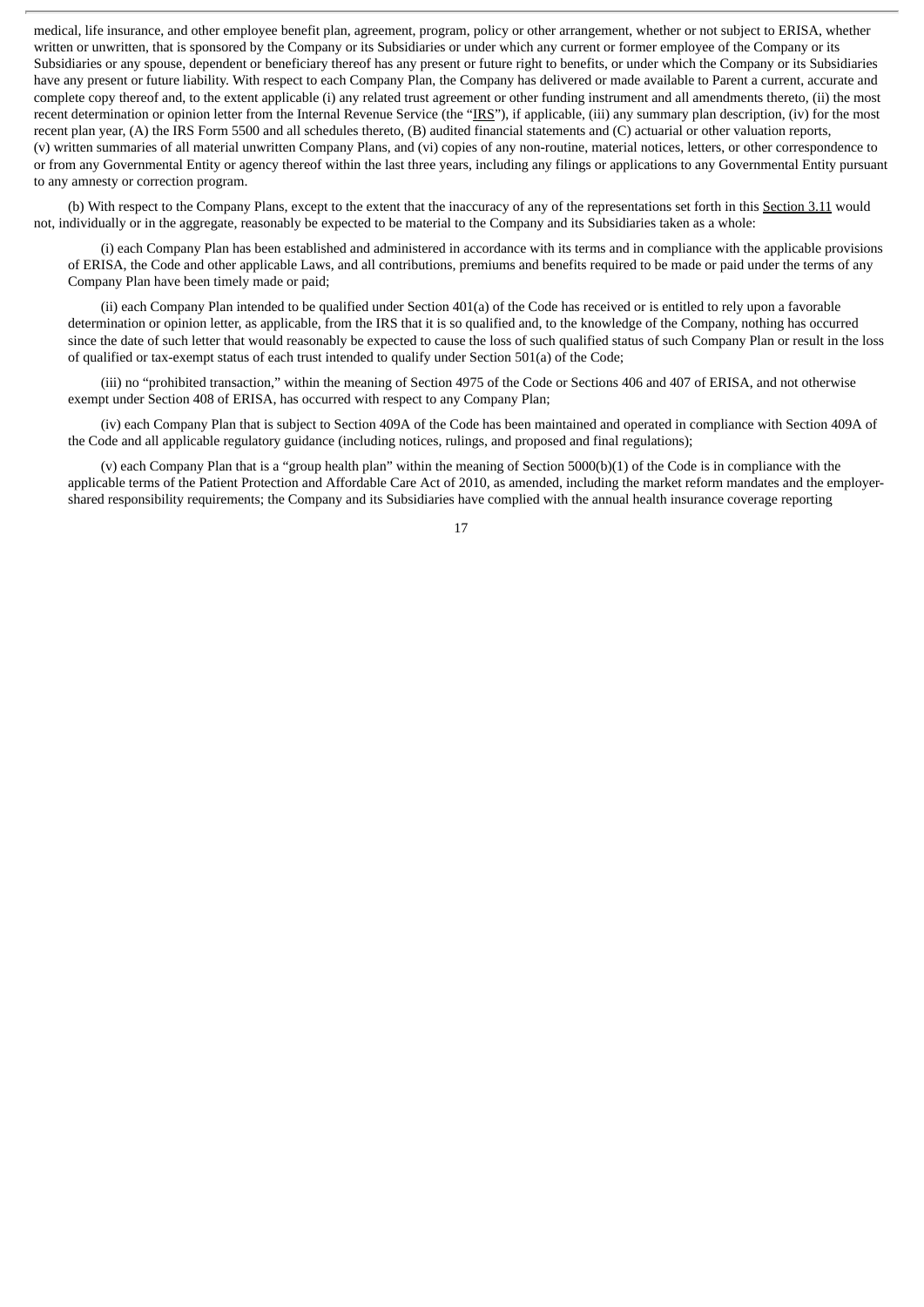requirements under Sections 6055 and 6056 of the Code; and, to the knowledge of the Company, no event has occurred nor circumstances exist that would reasonably be expected to cause the Company or any of its Subsidiaries to be subject to any material Taxes assessable under Sections 4980H(a) and 4980H(b) of the Code; and

(vi) there is no Action (including any investigation, audit or other administrative proceeding) by any Governmental Entity or by any Company Plan participant or beneficiary or other party pending, or to the knowledge of the Company, threatened, relating to (x) any Company Plan, (y) any fiduciaries thereof with respect to their duties to the Company Plan or (z) the assets of any of the Company Plans (other than routine claims for benefits).

(c) Neither the Company, its Subsidiaries, nor any of their respective ERISA Affiliates has in the past five years sponsored or been obligated to contribute to, or had any liability in respect of, (i) an "employee pension benefit plan" (as defined in Section 3(2) of ERISA) subject to Title IV of ERISA, Section 412 of the Code or Section 302 of ERISA, (ii) a "multiple employer plan" as defined in Section 413(c) of the Code or within the meaning of Section 4063 or Section 4064 of ERISA, (iii) a "multiple employer welfare arrangement" within the meaning of Section 3(40) of ERISA, (iv) a plan or arrangement providing for post-employment health or life insurance benefits or coverage, or other retiree welfare benefits, to any Person (other than as required under Part 6 of Subtitle B of Title I of ERISA, Section 4980B of the Code, or any similar state Laws, at the sole expense of such Person), or (v) a "multiemployer plan" within the meaning of Section (3)(37) of ERISA.

(d) Neither the execution of this Agreement nor the consummation of the transactions contemplated hereby, including the Merger, shall, either alone or in connection with any other event(s), (i) result in any payment or benefit becoming due to, or increase in any payment or benefit payable to, any current or former employee, contractor or director of the Company or its Subsidiaries or any spouse, dependent or beneficiary thereof under any Company Plan, (ii) result in the acceleration of the time of payment, funding or vesting of any benefits to any current or former employee, contractor or director of the Company or its Subsidiaries or any spouse, dependent or beneficiary thereof under any Company Plan, or (iii) limit the right to merge, amend or terminate any Company Plan (except any limitations imposed by applicable Law). Neither the execution and delivery of this Agreement nor the consummation of the transactions contemplated hereby shall, either alone or in connection with any other event(s), give rise to any "excess parachute payment" as defined in Section 280G(b)(1) of the Code, any excise tax owing under Section 4999 of the Code, or any other amount that would be nondeductible to the Company pursuant to Section 280G of the Code. Neither the Company nor any of its Subsidiaries has any obligation to indemnify or provide any gross-up or other payment to any individual for any Tax incurred pursuant to Section 409A or 4999 of the Code.

(e) No current or former service provider (including any employee) of the Company or any of its Subsidiaries is entitled to participate in any Company Plan that is maintained by the Company or any of its Subsidiaries to provide compensation and benefits to service providers (including any employees) primarily located in a country other than the United States and that is governed by laws of a jurisdiction other than the United States (each, a "Foreign Employee Plan"), which is a defined benefit pension plan. No current or former service provider of the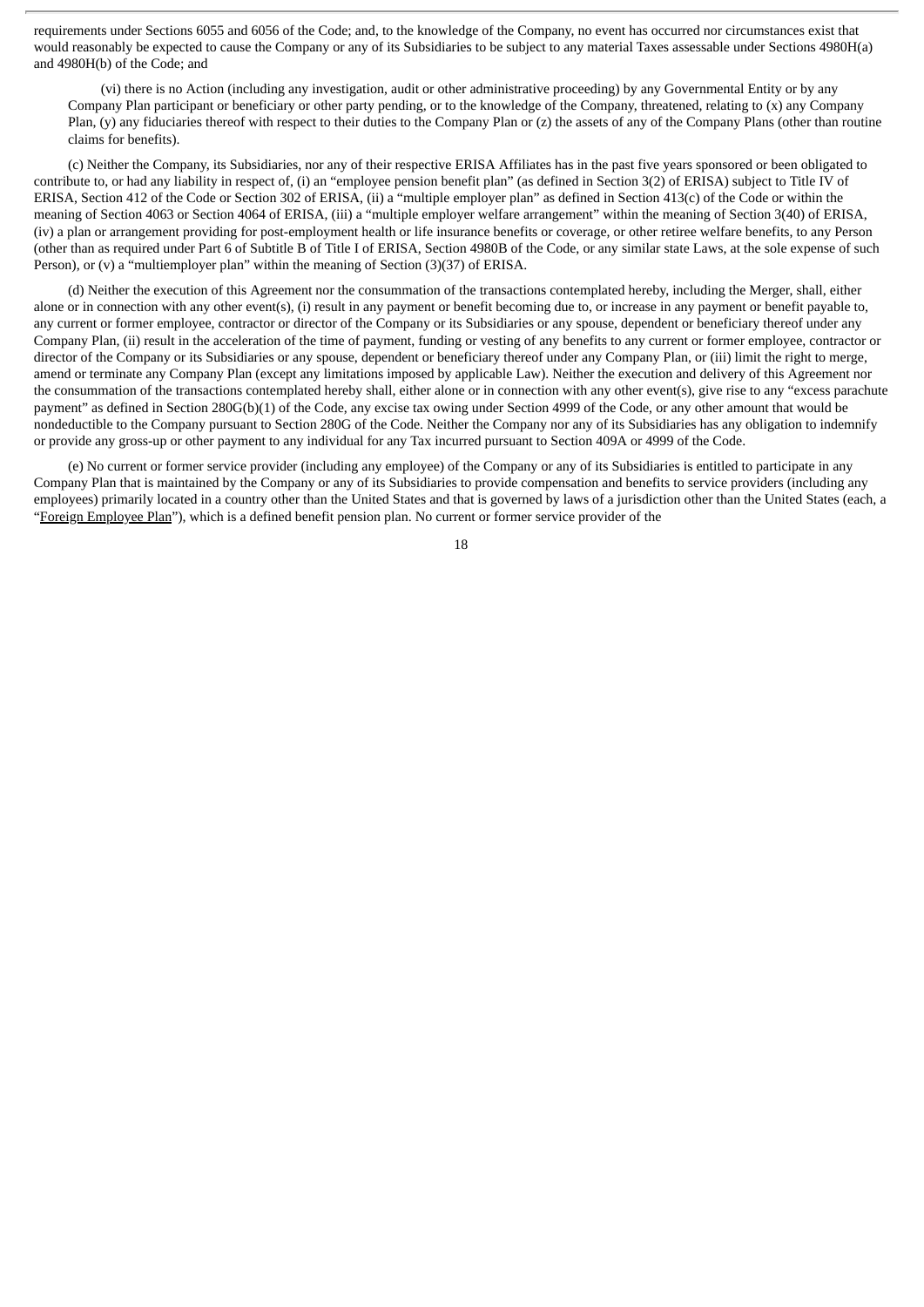Company or any of its Subsidiaries has any claim or right under any Foreign Employee Plan in respect of any benefits payable on early retirement or redundancy under any such plan which is an occupational pension plan which claim or right was transferred with such service provider to the Company or any of its Subsidiaries pursuant to the transfer regulations or Laws of the applicable foreign jurisdiction. Each Foreign Employee Plan that must be approved, registered or qualified in the country in which it is maintained by any Governmental Entity in such country, has received, or timely applied for (and it has not been rejected or such application withdrawn), such approval, registration or qualification, and such Foreign Employee Plan has not been amended since the date of its most recent registration or qualification (or application therefor) in a manner that would require a new registration or qualification.

#### Section 3.12 Labor Matters.

(a) Except as set forth on Section 3.12 of the Company Disclosure Letter, neither the Company nor any of its Subsidiaries is a party to, or is bound by, any collective bargaining agreement with any labor union or labor organization. As of the date hereof, there is no material labor dispute, strike, work stoppage or lockout, or, to the knowledge of the Company, threat thereof, by or with respect to any employees of the Company or any of its Subsidiaries.

(b) There are no complaints, charges or claims against the Company or its Subsidiaries pending or, to the knowledge of the Company, threatened to be brought by or filed with any Governmental Entity based on, arising out of, in connection with, or otherwise relating to the employment or termination of any individual by the Company or its Subsidiaries that are individually or in the aggregate material to the Company and its Subsidiaries taken as a whole.

#### Section 3.13 Environmental Matters.

(a) Except as would not, individually or in the aggregate, reasonably be expected to have a Material Adverse Effect: (i) the Company and each of its Subsidiaries are in compliance with all applicable Environmental Laws (as defined below) which compliance includes obtaining, maintaining and complying with all applicable Environmental Permits required under such Environmental Laws to operate as they presently operate; (ii) neither the Company nor any Subsidiary, nor to the knowledge of the Company, any other Person has released Materials of Environmental Concern (as defined below) at or under or from any property owned or operated by the Company or any of its Subsidiaries, except under circumstances that are not reasonably likely to result in liability of the Company or any of its Subsidiaries under any applicable Environmental Law; (iii) neither the Company nor any of its Subsidiaries has received any written request for information pursuant to section 104(e) of the Comprehensive Environmental Response, Compensation and Liability Act ("CERCLA") or similar state statute, concerning any release or threatened release of Materials of Environmental Concern at any location except, with respect to any such request for information concerning any such release or threatened release, to the extent such matter has been resolved with the appropriate foreign, federal, state or local regulatory authority or otherwise; and (iv) neither the Company nor any of its Subsidiaries has received any written notice, claim or complaint, or is presently subject to any proceeding, relating to noncompliance with Environmental Laws or any other liabilities pursuant to Environmental Laws, and to the knowledge of the Company, no such matter has been threatened in writing.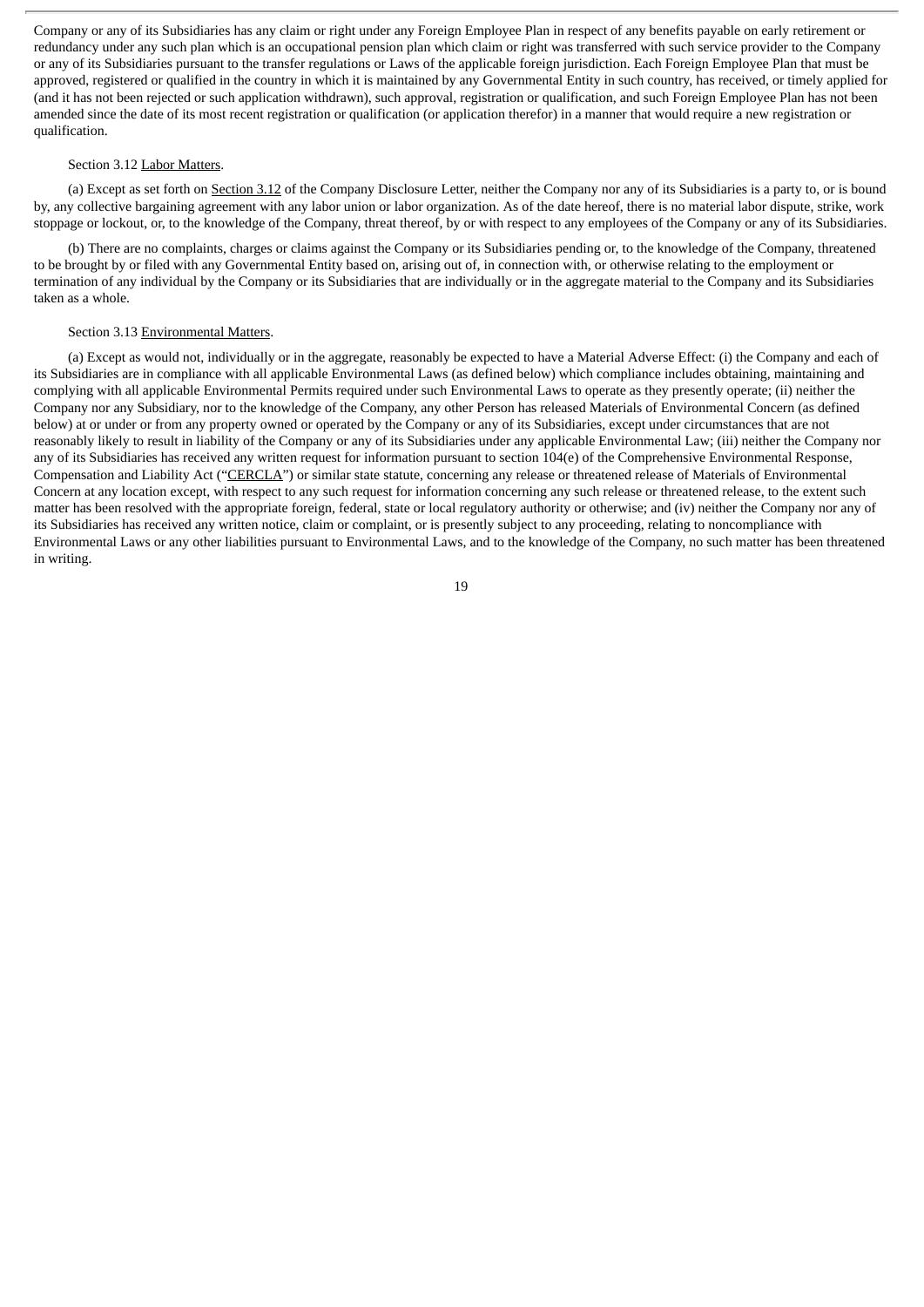(b) The Company has made available to Parent and Merger Sub copies of all material environmental, health and safety assessments, audits, investigations or similar reports related to the Company or any of its Subsidiaries or any real property currently or formerly owned, operated or leased by the Company or any of its Subsidiaries or any of their respective predecessors and copies of all material, non-privileged documentation relating to any pending or threatened claim alleging material non-compliance or material liability under Environmental Laws.

(c) Notwithstanding any other representations and warranties in this Agreement, the representations and warranties in Section 3.6 and this Section 3.13 are the only representations and warranties in this Agreement with respect to Environmental Laws or Materials of Environmental Concern.

(d) For purposes of this Agreement, the following terms shall have the meanings assigned below:

(i) "Environmental Laws" means all foreign, federal, state, or local statutes, regulations, ordinances, codes, decrees or other legal requirements relating to the protection of the environment, including the quality of the ambient air, soil, surface water or groundwater, natural resources, and human health and safety as it relates to the presence or exposure to Materials of Environmental Concerns, or natural resources.

(ii) "Environmental Permits" means all Permits required under or necessary to comply with applicable Environmental Laws.

(iii) "Materials of Environmental Concern" means any petroleum, per- and polyfluorinated alkyl substances, and any material, substance or waste classified, defined, regulated or otherwise characterized as hazardous, acutely hazardous, toxic, radioactive, or as a pollutant or contaminant or words of similar meaning under applicable Environmental Laws, including CERCLA or the federal Resource Conservation and Recovery Act.

Section 3.14 Taxes. All material Tax Returns (as defined below) required by applicable Law to be filed by or on behalf of the Company or any of its Subsidiaries have been timely filed in accordance with all applicable Laws (after giving effect to any extensions of time in which to make such filings), and all such Tax Returns were, at the time of filing, true and complete in all material respects.

(a) Neither the Company nor any of its Subsidiaries is delinquent in the payment of any material Tax.

(b) No claim that remains outstanding has ever been made by a Governmental Entity in a jurisdiction where the Company or any of its Subsidiaries does not file Tax Returns that the Company or any of its Subsidiaries is or may be subject to taxation by, or required to file Tax Returns in, that jurisdiction.

(c) No material Liens for Taxes exist with respect to any assets or properties of the Company or any of its Subsidiaries, except for statutory Liens for Taxes not yet delinquent.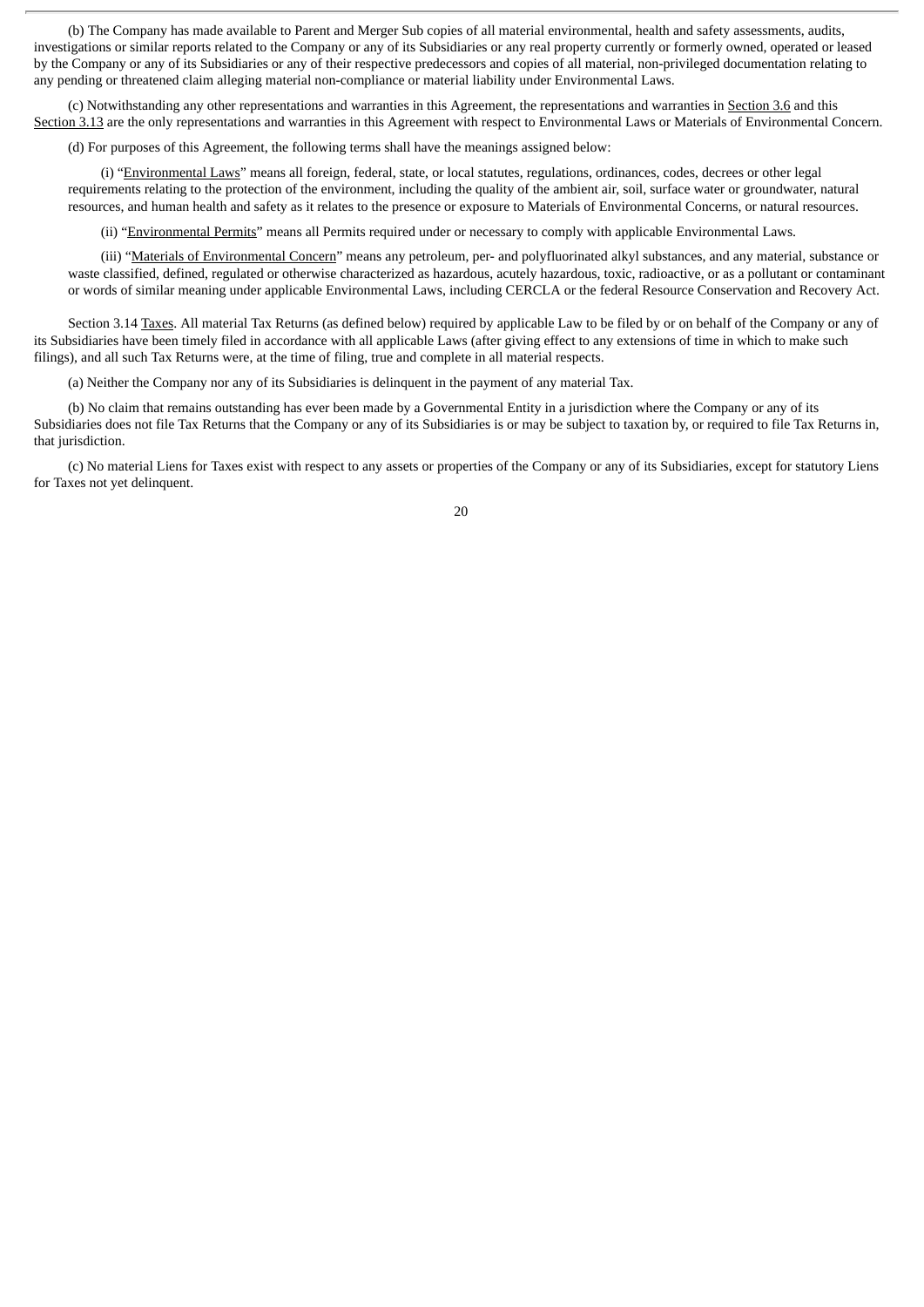(d) The Company and its Subsidiaries have deducted, withheld and timely paid to the appropriate Governmental Entity all material Taxes required to be deducted, withheld or paid in connection with amounts paid or owing to any employee, former employee, independent contractor, creditor, stockholder or other third party.

(e) There are no proceedings now pending, or to the knowledge of the Company, threatened in writing against or with respect to the Company or any of its Subsidiaries with respect to any material Tax.

(f) Neither the Company nor any of its Subsidiaries has not been a United States real property holding company within the meaning of Code Section  $897(c)(2)$  during the period specified in Code Section  $897(c)(1)(A)(ii)$ .

(g) No Taxes that otherwise would have been required to be remitted or paid in connection with amounts paid by the Company or any of its Subsidiaries to any employee or individual service provider have been deferred as permitted under the CARES Act.

#### (h) As used in this Agreement:

(i) "Tax Returns" means all domestic or foreign (whether national, federal, state, provincial, local or otherwise) returns, declarations, statements, reports, schedules, forms and information returns relating to Taxes, including any amended tax return.

(ii) "Taxes" means federal, state, provincial, local or foreign taxes of whatever kind or nature imposed by a Governmental Entity, including all interest, penalties and additions imposed with respect to such amounts.

Section 3.15 Contracts. Section 3.15 of the Company Disclosure Letter sets forth a list as of the date of this Agreement of each Contract to which either the Company or any of its Subsidiaries is a party or bound (other than a Contract solely between or among the Company and its wholly-owned Subsidiaries) that (a) provides that any of them will not compete with any other Person, or which grants "most favored nation" protections to the counterparty to such Contract, in each case that is material to the Company and its Subsidiaries, taken as a whole, and after the Effective Time would be binding upon Parent or any of its Subsidiaries (other than the Company and its Subsidiaries), (b) purports to limit in any material respect either the type of business in which the Company or its Subsidiaries may engage or the manner or locations in which any of them may so engage in any business, that in each case after the Effective Time would be binding upon Parent or any of its Subsidiaries (other than the Company and its Subsidiaries), (c) requires the Company or its Subsidiaries (or, after the Effective Time, Parent or its Subsidiaries) to deal exclusively with any Person or group of related Persons, which Contract is material to the Company and its Subsidiaries, taken as a whole (other than any licenses or other Contracts entered into in the ordinary course), (d) is material to the formation, creation, management or control of any partnership or joint venture (other than any Contract entered into in the ordinary course of business consistent with past practice relating to ongoing operations of such partnership or joint venture), (e) is required to be filed by the Company as a "material contract" pursuant to Item 601(b)(10) of Regulation S-K under the Securities Act, (f) contains a put, call or similar right pursuant to which the Company or any of its Subsidiaries would be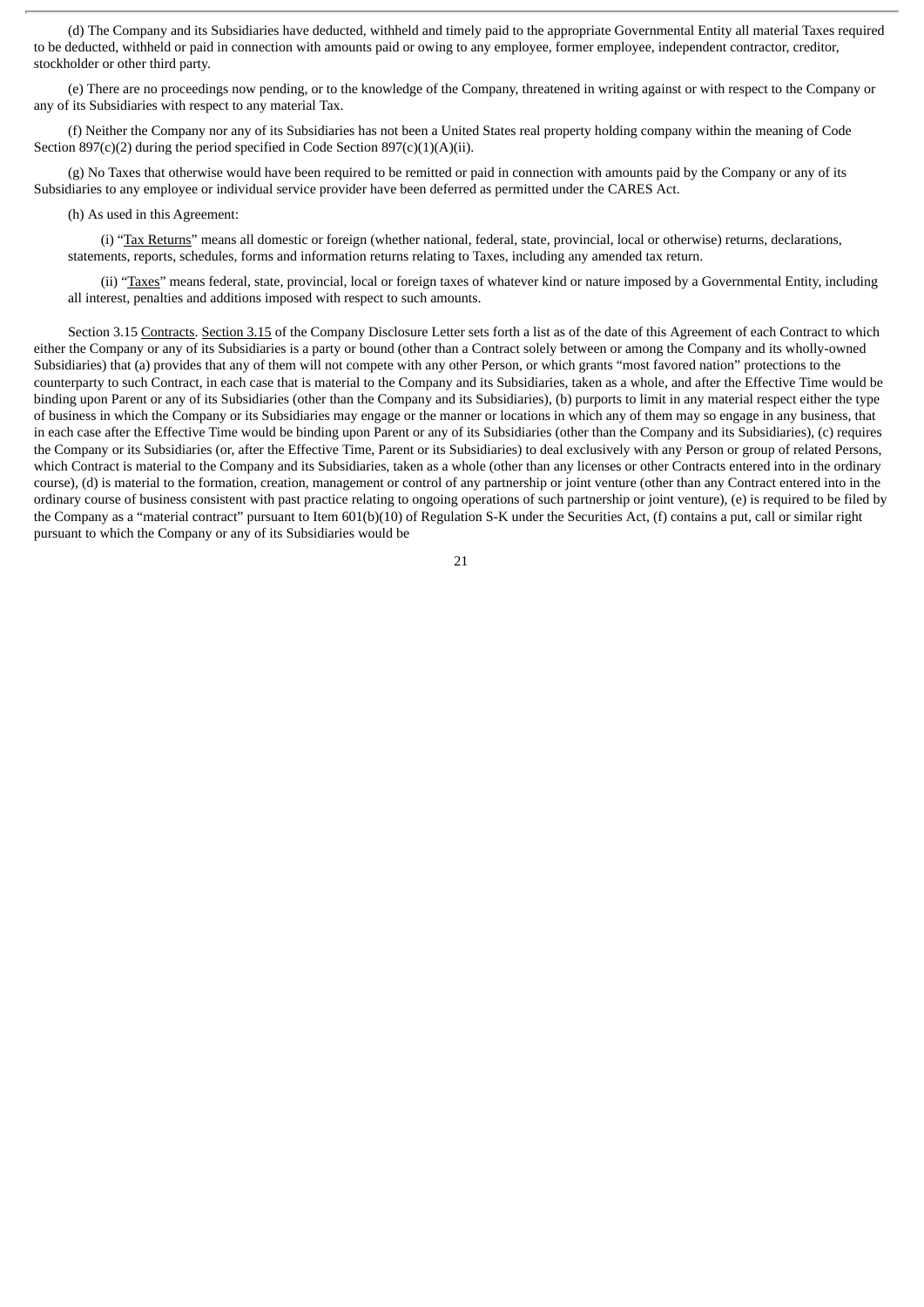required to purchase or sell, as applicable, any equity interests of any Person, (g) is a lease of personal property or real property providing for annual payments of \$500,000 or more, (h) relates to Borrowed Money Indebtedness of the Company or any of its Subsidiaries (A) in a principal amount that exceeds \$500,000 or (B) which imposes a Lien on assets of the Company or any of its Subsidiaries with a value in excess of \$500,000, (i) is a material partnership, limited liability company, joint venture or other similar agreement or arrangement involving the Company or any of its Subsidiaries, on the one hand, and any third party, on the other hand, (j) is a Contract providing for the acquisition or disposition of any business or operations (whether by merger, sale of stock, sale of assets or otherwise) as to which there are any material ongoing obligations, (k) contains any license or other right with respect to any Intellectual Property that is material to the conduct of the business or the Company and its Subsidiaries (other than inbound  $(x)$  licenses for off-the-shelf software commercially available on standard and non-negotiable terms for an aggregate fee of no more than \$250,000 and (y) non-exclusive licenses to Intellectual Property that are merely incidental to the primary purpose of such Contract) or (l) is not of a type (disregarding any dollar thresholds, materiality or other qualifiers, restrictions or other limitations) described in the foregoing clauses (a) through (k) that has or would reasonably be likely to involve payments or receipts, other than with respect to purchases of stock, inventory or raw materials in the ordinary course of business consistent with past practice, in excess of \$15,000,000 in any year (such Contracts required to be listed pursuant to clauses (a) through (l) above, the "Material Contracts"). A true, correct and complete copy of each Material Contract, as amended as of the date of this Agreement, including all attachments, schedules and exhibits thereto, has been made available to Parent prior to the date of this Agreement. Each of the Material Contracts is valid and binding on the Company or its Subsidiaries, as the case may be and, to the knowledge of the Company, each other party thereto, and is in full force and effect, except for such failures to be valid and binding or to be in full force and effect as would not, individually or in the aggregate, reasonably be expected to have a Material Adverse Effect. Neither the Company nor any of its Subsidiaries nor, to the knowledge of the Company, any other party is in breach of or in default under any Material Contract, and no event has occurred that, with the lapse of time or the giving of notice or both, would constitute a default thereunder by the Company or any of its Subsidiaries, in each case, except for such breaches and defaults as would not, individually or in the aggregate, reasonably be expected to have a Material Adverse Effect.

Section 3.16 Insurance. Except as would not, individually or in the aggregate, reasonably be expected to be material to the Company and its Subsidiaries taken as a whole, all material insurance policies of the Company and its Subsidiaries are in full force and effect and provide insurance in such amounts and against such risks as is sufficient to comply with applicable Law. Neither the Company nor any of its Subsidiaries is in breach or default, and neither the Company nor any of its Subsidiaries has taken any action or failed to take any action which, with notice or the lapse of time, would constitute such a breach or default, or permit termination or modification of, any of such insurance policies, except for such breach, default, termination or modification that would not, individually or in the aggregate, reasonably be expected to have a Material Adverse Effect. All casualty, directors and officers liability, general liability, product liability and all other types of insurance maintained with respect to the Company and its Subsidiaries provide coverage for the risks incident to the businesses of the Company and its Subsidiaries and their respective properties and assets as management has determined to be reasonably prudent.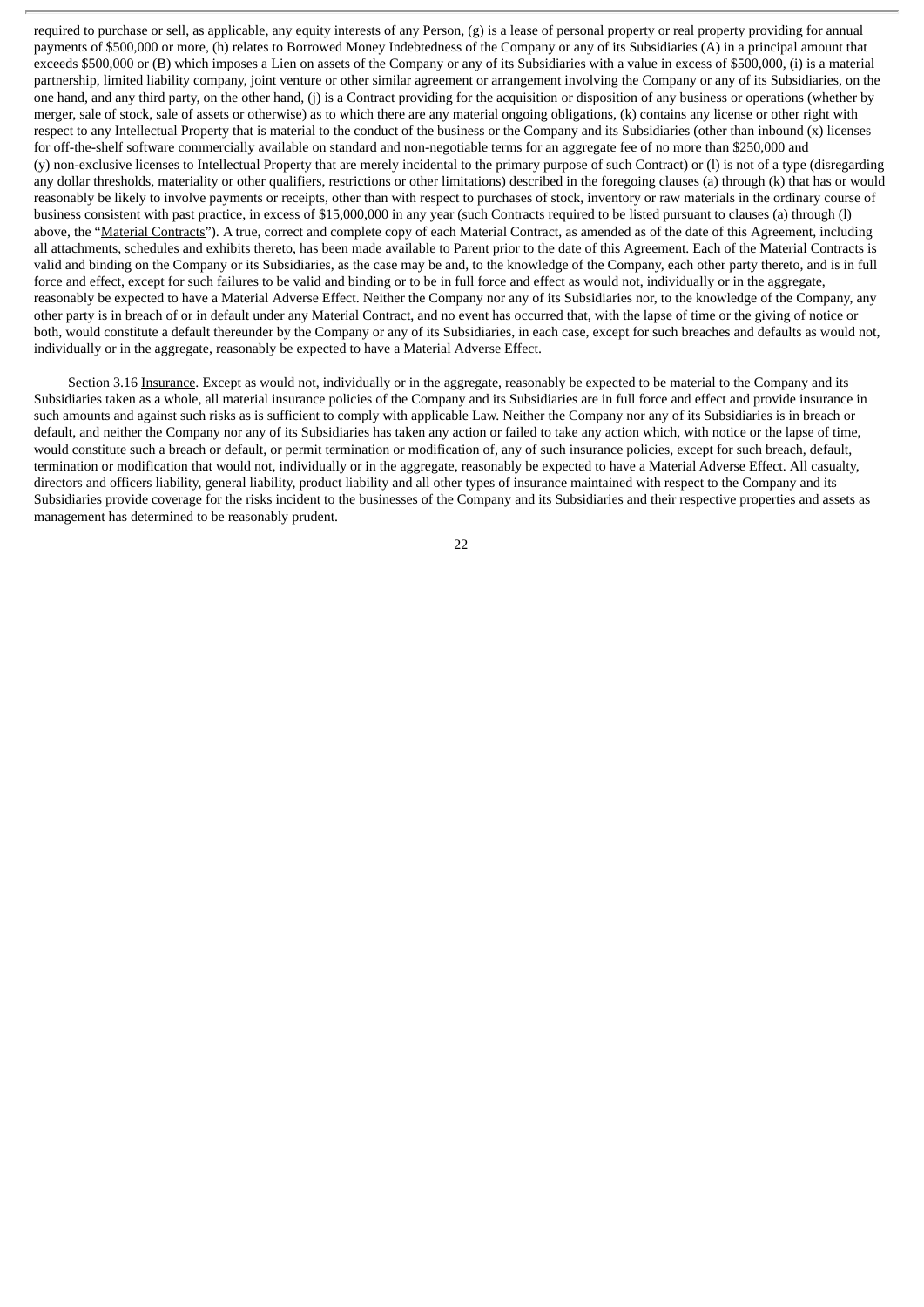Section 3.17 Properties. Except as would not, individually or in the aggregate, reasonably be expected to be material to the Company and its Subsidiaries, taken as a whole, the Company or a Subsidiary of the Company owns and has good and valid title to all of their respective owned real property and good title to all of its tangible personal property and has valid leasehold interests in all of its leased properties, necessary to conduct their respective businesses as currently conducted, free and clear of all Liens (except in all cases for those permissible under any applicable loan agreements and indentures and for title exceptions, defects, encumbrances, liens, charges, restrictions, restrictive covenants and other matters, whether or not of record, which in the aggregate do not materially affect the continued use of the property for the purposes for which the property is currently being used), assuming the timely discharge of all obligations owing under or related to the owned real property, the tangible personal property and the leased property. Section 3.17 of the Company Disclosure Letter contains (a) a correct and complete list, as of the date of this Agreement, of each parcel of real property owned by the Company or any of its Subsidiaries and (b) a true, correct and complete list, as of the date of this Agreement, of all of the existing leases, subleases, licenses or other agreements pursuant to which the Company or any of its Subsidiaries uses or occupies, or has the right to use or occupy, any real property (each such lease, sublease, license or other agreement, a "Lease"). Except as would not, individually or in the aggregate, reasonably be expected to be material to the Company and its Subsidiaries, taken as a whole, (i) to the Company's knowledge, neither the Company nor any of its Subsidiaries is in breach of or default pursuant to any Lease and (ii) there are no subleases, licenses or similar agreements granting to any Person, other than the Company or any of its Subsidiaries, any right to use or occupy in excess of 2,000 square feet of any leased real property set forth on Section 3.17 of the Company Disclosure Letter. No representation is made under this Section 3.17 with respect to any Intellectual Property or Intellectual Property rights, which are the subject of Section 3.18.

### Section 3.18 Intellectual Property and Data Privacy.

(a) Section 3.18(a) of the Company Disclosure Letter sets forth a true and complete list of all registrations and applications for trademarks, service marks or tradenames, patents, patent applications, registered copyrights, applications to register copyrights and Internet domain names owned or purported by the Company to be owned by the Company or any of its Subsidiaries on the date of this Agreement and that are material to the businesses of the Company and its Subsidiaries taken as a whole (collectively, "Company Registered IP"). All Intellectual Property required to be disclosed in Section 3.18(a) of the Company Disclosure Letter is subsisting, and to the knowledge of the Company, valid and enforceable. No Company Registered IP is involved in any interference, reissue, reexamination, opposition, cancellation or any other legal action or proceeding and, to the knowledge of the Company, no such action is or has been threatened with respect to any of the Company Registered IP. Except as would not, individually or in the aggregate, reasonably be expected to have a Material Adverse Effect, all right, title and interest in and to all Owned Intellectual Property is solely and exclusively owned by the Company or one of its Subsidiaries free and clear of all Liens, and all other material Intellectual Property used, practiced or held for use or practice by the Company or any of its Subsidiaries (the "Licensed Intellectual Property") is validly licensed to the Company or its Subsidiaries pursuant to a valid and enforceable written Contract. Since January 1, 2019, neither the Company nor any of its Subsidiaries has received any written notice or claim challenging the ownership, use, validity or enforceability of any Company Registered IP. Except as would not,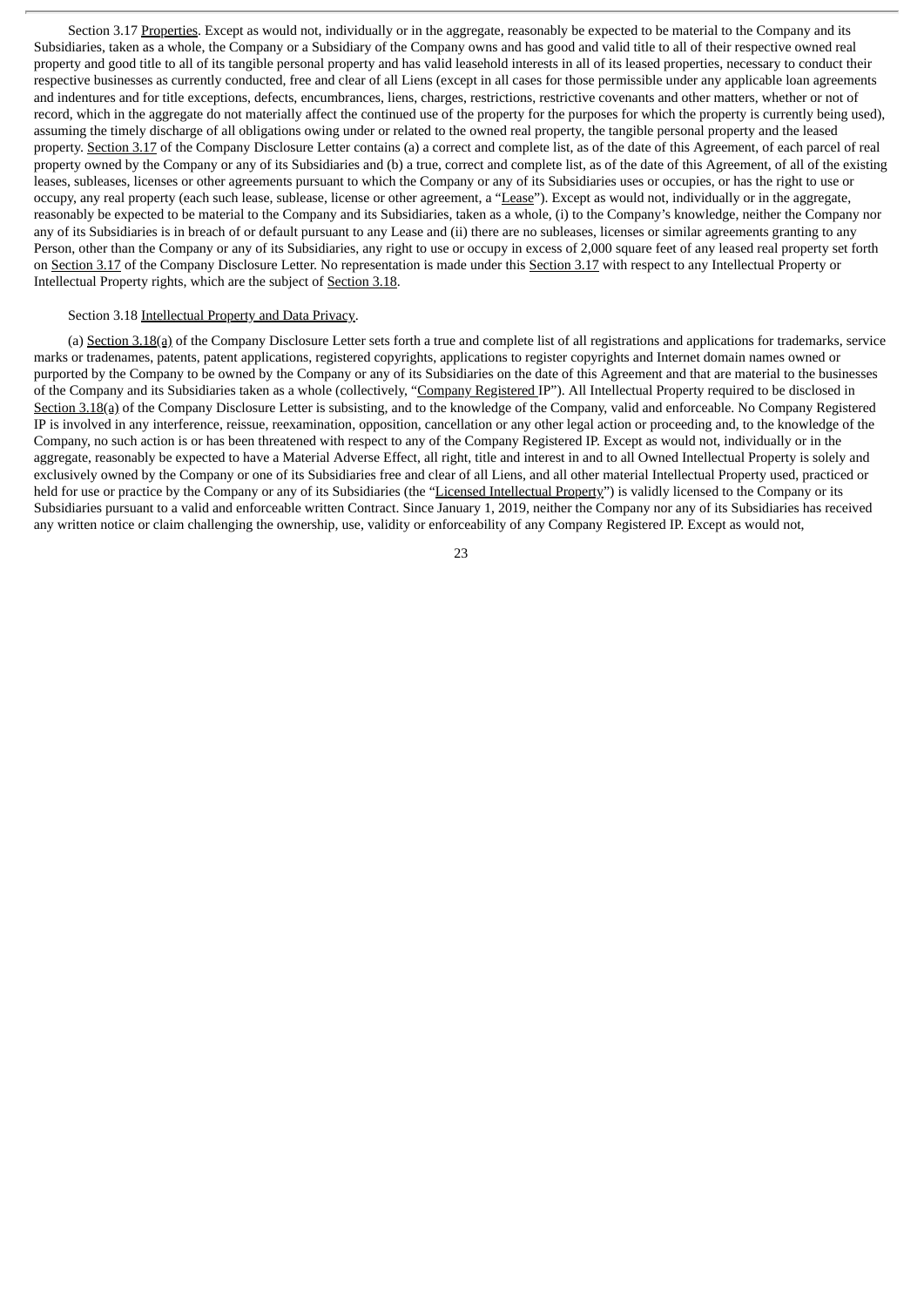individually or in the aggregate, reasonably be expected to have a Material Adverse Effect, the Owned Intellectual Property and the Licensed Intellectual Property (when used within the scope of the applicable license) constitute all Intellectual Property necessary and sufficient to enable the Company and each its Subsidiaries to conduct their respective businesses as currently conducted.

(b) Each of the Company and its Subsidiaries has taken commercially reasonable steps to maintain the confidentiality of all information of the Company or its Subsidiaries that derives economic value (actual or potential) from not being generally known to other Persons ("Trade Secrets") material to the business of the Company or any of its Subsidiaries as currently conducted, including taking commercially reasonable steps to safeguard any such information that is accessible through computer systems or networks.

(c) Except as would not, individually or in the aggregate, reasonably be expected to have a Material Adverse Effect, (i) the Company and its Subsidiaries are not infringing upon, misappropriating or otherwise violating, and, since January 1, 2019, have not infringed upon, misappropriated or otherwise violated, any Intellectual Property of any third party in connection with the conduct of their respective businesses, and neither the Company nor any of its Subsidiaries has received since January 1, 2019 any written notice or claim asserting that any such infringement, misappropriation or other violation has occurred or is occurring, which notice or claim remains pending or unresolved, (ii) to the knowledge of the Company, no third party is infringing upon, misappropriating or otherwise violating any Owned Intellectual Property and (iii) no Owned Intellectual Property is subject to any outstanding order, judgment, decree or stipulation restricting or limiting the use or licensing thereof by the Company or any of its Subsidiaries.

(d) Except as would not, individually or in the aggregate, reasonably be expected to have a Material Adverse Effect, the Company and each of its Subsidiaries takes, and has taken, commercially reasonable steps to maintain and protect the performance, confidentiality, integrity and security of all information technology, computers, computer systems and communications systems owned, operated, leased or licensed by the Company or any of its Subsidiaries (collectively, the "IT Systems") (and all software, information and data stored or contained therein or transmitted thereby). The IT Systems are adequate in all material respects for the operation of the respective businesses of the Company and each of its Subsidiaries as currently conducted. To the knowledge of the Company, there have been no (i) security breaches or unauthorized use, access or intrusions of any IT Systems or (ii) outages of any IT Systems that have caused or resulted in a material disruption to the businesses of the Company or any of its Subsidiaries.

(e) Except as would not, individually or in the aggregate, reasonably be expected to have a Material Adverse Effect, the Company and its Subsidiaries and, to the knowledge of the Company, any Person acting for or on behalf of the Company or its Subsidiaries have complied with (i) all applicable Privacy Laws, (ii) all of the Company's and its Subsidiaries' respective public facing policies and notices regarding Personal Information, and (iii) all of the Company's and its Subsidiaries' respective contractual obligations with respect to Personal Information. Except as would not, individually or in the aggregate, reasonably be expected to have a Material Adverse Effect, none of the Company's or its Subsidiaries' privacy policies or notices have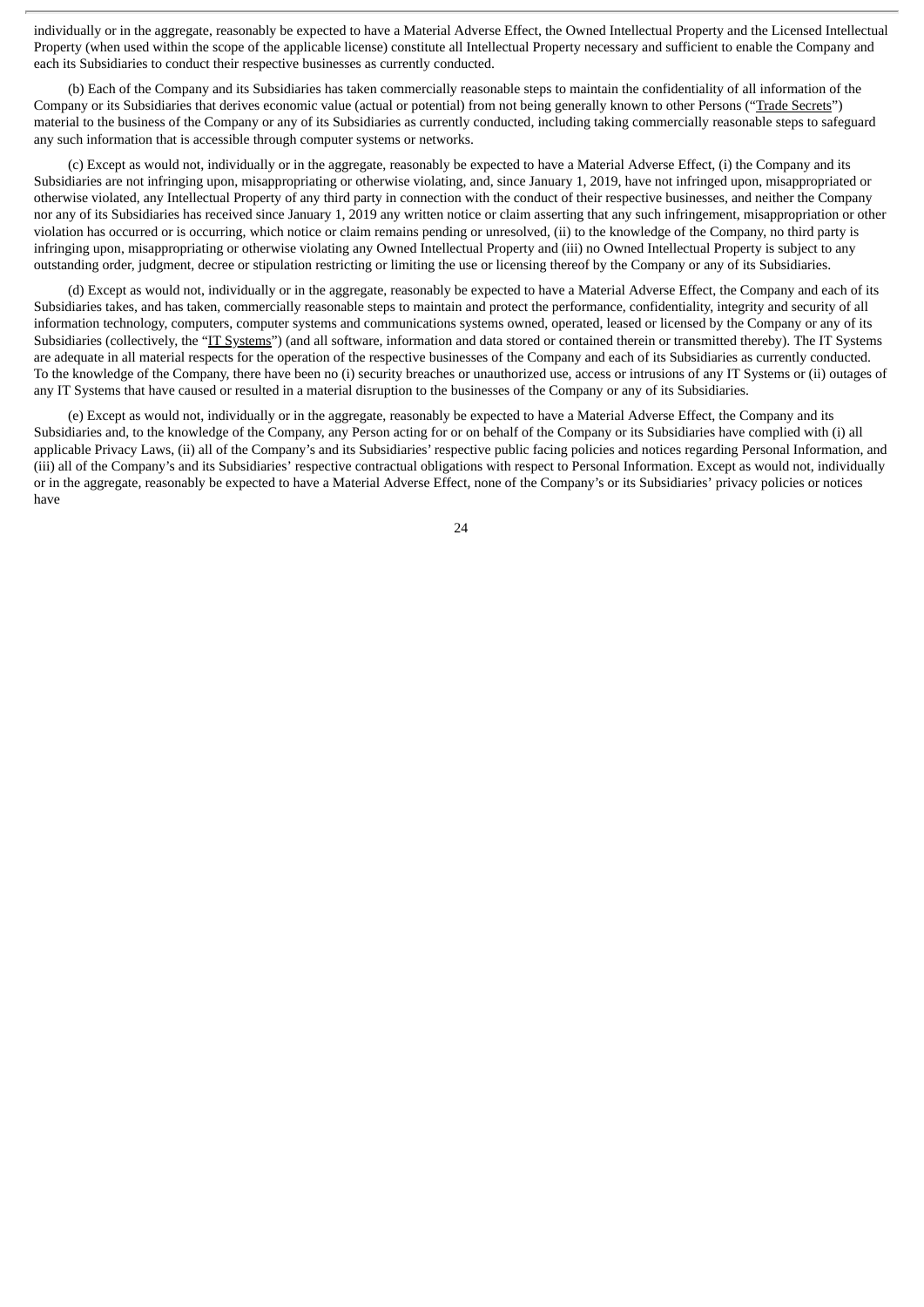contained any omissions or been misleading or deceptive. Since January 1, 2018, the Company and its Subsidiaries have (i) implemented and maintained reasonable and appropriate technical and organizational safeguards to protect Personal Information and other confidential data in their possession or under their control against loss, theft, misuse or unauthorized access, use, modification, alteration, destruction or disclosure, and (ii) taken commercially reasonable steps to ensure that any third party with access to Personal Information collected by or on behalf of the Company or its Subsidiaries has implemented and maintained the same. To the knowledge of the Company, any third party who has provided Personal Information to the Company has done so in compliance with applicable Privacy Laws. In each case, except as would not, individually or in the aggregate, reasonably be expected to have a Material Adverse Effect, there have been no breaches, security incidents, misuse of or unauthorized access to or disclosure of any Personal Information in the possession or control of the Company or its Subsidiaries or collected, used or processed by or on behalf of the Company or its Subsidiaries and neither the Company nor any of its Subsidiaries has provided or been legally required to provide any notices to any Person in connection with a disclosure of Personal Information. As of the date of this Agreement, the Company has not been charged with, or received any written notice of any material claims of, or material investigations or inquires related to, the violation of any Privacy Laws, applicable privacy policies, or contractual commitments with respect to Personal Information.

#### (f) As used in this Agreement:

(i) "Intellectual Property" means all worldwide rights, title and interests associated with or arising out of any intellectual property, whether statutory, common law or otherwise, including all: (A) patents and patent applications, together with all reissuances, divisionals, continuations, continuations-in-part, revisions, renewals, extensions, and re-examinations thereof; (B) all trademarks, service marks, logos, trade names, brand names, corporate names, trade dress, trade styles, and other identifiers indicating the business or source of goods or services, and all registrations and applications to register, and renewals of, the foregoing, and all goodwill associated with any of the foregoing; (C) all Trade Secrets; (D) all copyrights and copyrightable works, and all database and design rights, whether or not registered or published, including all data collections, "moral" rights, copyright registrations and applications therefor and corresponding rights in works of authorship; (E) all Internet domain names and all registrations therefor; and (F) all other intellectual property rights arising from software and technology.

(ii) "Owned Intellectual Property" means all Intellectual Property that is owned or purported by the Company to be owned by the Company or any of its Subsidiaries.

(iii) "Personal Information" means, in addition to any definition for this or any similar term (e.g., "personal data" or "personally identifiable information") provided by applicable Law, or by the Company or its Subsidiaries in any of their privacy policies, notices or contracts, all information that identifies, could be used to identify or is otherwise associated with an individual person or device.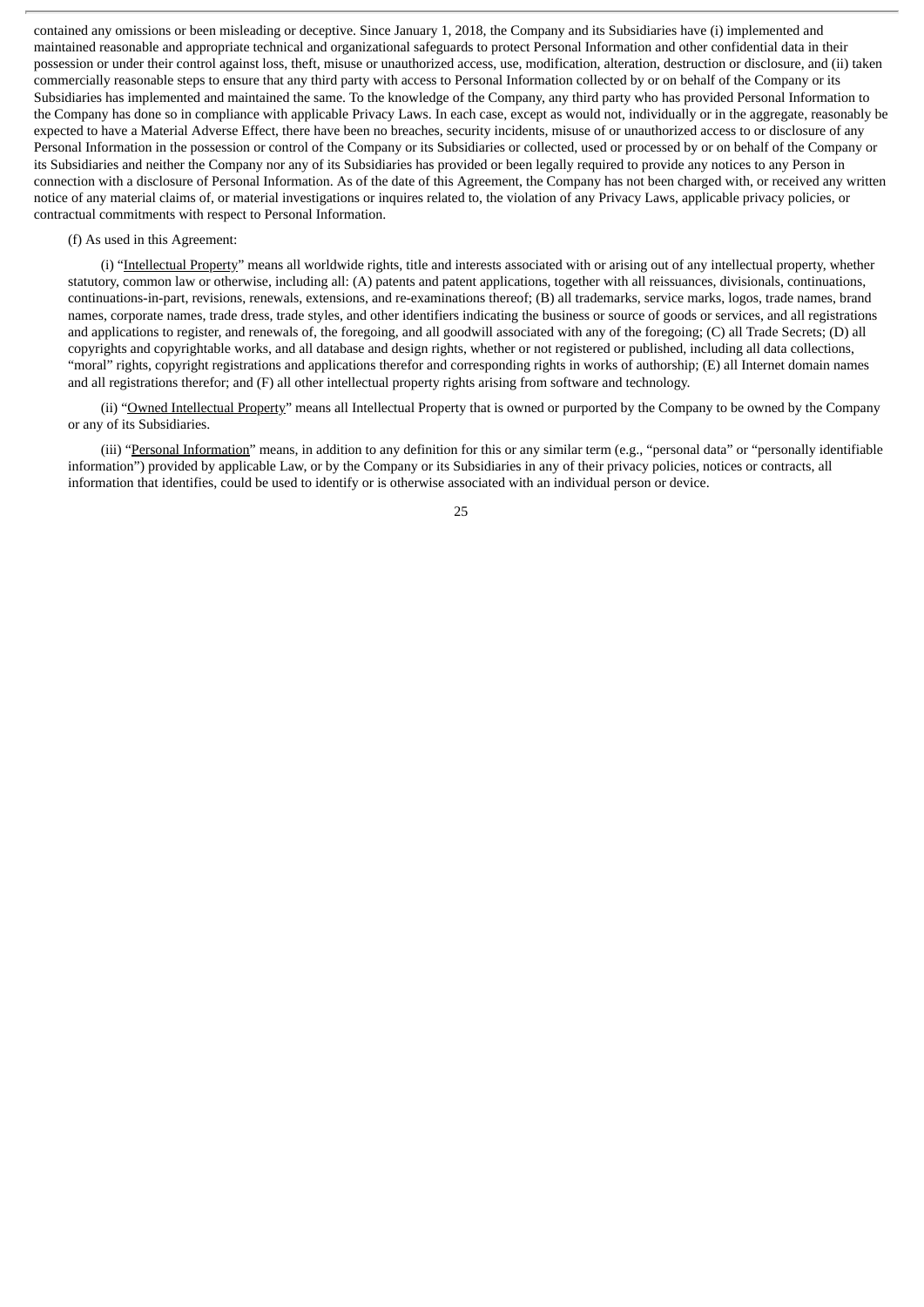(iv) "Privacy Laws" means any and all applicable Laws, legal requirements and self-regulatory guidelines (including of any applicable foreign jurisdiction) relating to the receipt, collection, compilation, use, storage, processing, sharing, safeguarding, security (both technical and physical), disposal, destruction, disclosure or transfer (including cross-border) of Personal Information, including (for the avoidance of doubt) the Payment Card Industry Data Security Standard (PCI-DSS).

Section 3.19 State Takeover Statutes. Assuming the accuracy of the representations and warranties of Parent and Merger Sub set forth in Section 4.9, no "fair price," "moratorium," "control share acquisition" or similar antitakeover Law (collectively, "Takeover Laws") enacted under any state Laws in the United States and applicable to the Company applies to this Agreement, the Merger or any of the other transactions contemplated hereby.

Section 3.20 Affiliate Transactions. Except for directors' and employment-related Material Contracts filed or incorporated by reference as an exhibit to a Company SEC Document filed by the Company prior to the date hereof and for any intercompany agreements, as of the date of this Agreement no executive officer or director of the Company or the Principal Stockholder or its Affiliates (other than the Company and its Subsidiaries) is a party to any Contract with or binding upon the Company or any of its Subsidiaries or any of their respective properties or assets or has any material interest in any material property owned by the Company or any of its Subsidiaries or has engaged in any material transaction with any of the foregoing within the last 12 months.

Section 3.21 Brokers. No broker, investment banker, financial advisor or other Person, other than Citigroup Global Markets Inc. (the "Financial Advisor"), is entitled to any broker's, finder's, financial advisor's or other similar fee or commission in connection with the transactions contemplated by this Agreement, including the Merger, based upon arrangements made by or on behalf of the Company (or the Company Board) or any of its Subsidiaries.

Section 3.22 Opinion of Financial Advisor. The Financial Advisor has delivered to the Company Board its written opinion (or oral opinion to be confirmed in writing) to the effect that as of the date of such opinion the Merger Consideration to be received by holders of Shares in the Merger is fair, from a financial point of view, to such holders, and a true and complete copy of which has been or will be provided to Parent as soon as practicable after the date of this Agreement.

Section 3.23 Anti-Corruption Compliance. Except as would not, individually or in the aggregate, reasonably be expected to have a Material Adverse Effect, none of the Company, any of its Subsidiaries, or, to the knowledge of the Company and when acting on behalf of the Company or its Subsidiaries, any officer, director or employee of the Company or its Subsidiaries has, since January 1, 2019, directly or indirectly, (i) used any funds of the Company or any of its Subsidiaries for unlawful contributions, unlawful gifts, unlawful entertainment or other unlawful expenses relating to political activity or Persons; (ii) made any unlawful payment to foreign or domestic governmental officials or employees or to foreign or domestic political parties or campaigns from funds of the Company or any of its Subsidiaries; or (iii) violated or is in violation of the United States Foreign Corrupt Practices Act of 1977 or any other applicable anti-corruption Laws.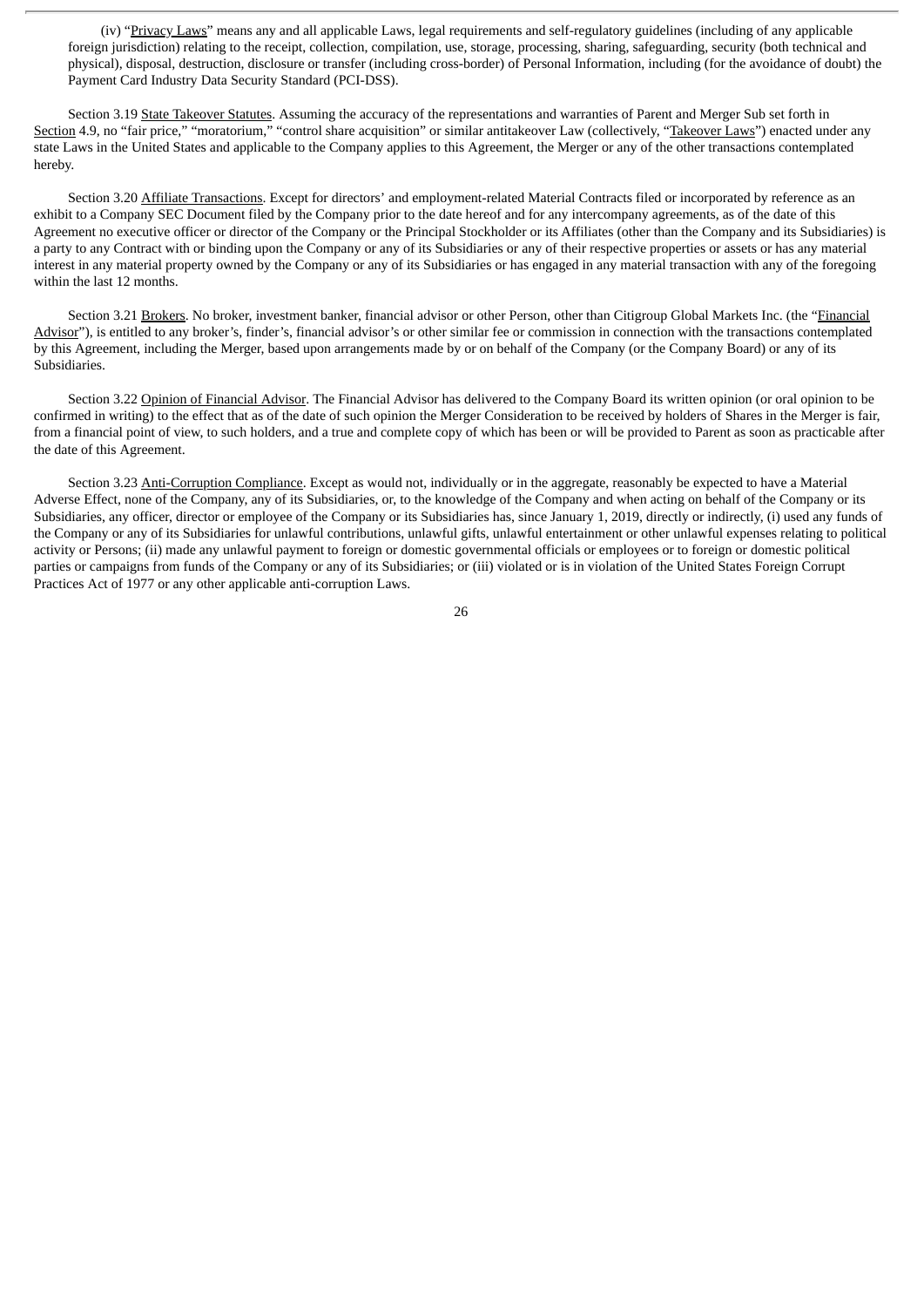Section 3.24 No Other Representations or Warranties. Except for the representations and warranties contained in Article IV, the Company acknowledges that none of Parent, Merger Sub or any other Person on behalf of Parent or Merger Sub makes any other express or implied representation or warranty with respect to Parent or Merger Sub or with respect to any other information provided to the Company.

### **ARTICLE IV REPRESENTATIONS AND WARRANTIES OF PARENT AND MERGER SUB**

Parent and Merger Sub, jointly and severally, represent and warrant to the Company as follows:

#### Section 4.1 Organization, Standing and Power.

(a) Each of Parent and Merger Sub (i) is a corporation duly organized, validly existing and in good standing under the Laws of the jurisdiction of its incorporation, (ii) has all requisite corporate or similar power and authority to own, lease and operate its properties and to carry on its business as now being conducted and (iii) is duly qualified or licensed to do business and is in good standing in each jurisdiction in which the nature of its business or the ownership, leasing or operation of its properties makes such qualification or licensing necessary, except, with respect to clause (iii), for any such failures to be so qualified or licensed or in good standing as would not, individually or in the aggregate, reasonably be expected to have a Parent Material Adverse Effect. For purposes of this Agreement, "Parent Material Adverse Effect" means any event, change, occurrence or effect that would prevent, materially delay or materially impede the performance by Parent or Merger Sub of its obligations under this Agreement or any of the transactions contemplated hereby.

(b) Parent has previously furnished to the Company a true and complete copy of the certificate of incorporation and bylaws of each of Parent (redacted as reasonably necessary with respect to any portions thereof that do not relate to the power and authority of Parent to execute and deliver this Agreement, to perform its obligations hereunder and to consummate the Merger and the other transactions contemplated hereby) and Merger Sub, in each case as amended to the date of this Agreement, and each as so delivered is in full force and effect. Neither Parent nor Merger Sub is in violation of any provision of its certificate of incorporation or bylaws in any material respect.

Section 4.2 Authority. Each of Parent and Merger Sub has all necessary power and authority to execute and deliver this Agreement, to perform its obligations hereunder and to consummate the Merger and the other transactions contemplated hereby. The execution, delivery and performance of this Agreement by Parent and Merger Sub, and the consummation by Parent and Merger Sub of the Merger and the other transactions contemplated hereby, have been duly authorized by the Boards of Directors of Parent and Merger Sub, and no other corporate proceedings on the part of Parent or Merger Sub are necessary to approve this Agreement or to consummate the Merger or the other transactions contemplated hereby, subject in the case of the consummation of the Merger, to the filing of the Certificate of Merger with the Delaware Secretary of State as required by the DGCL. This Agreement has been duly executed and delivered by Parent and Merger Sub, as applicable, and, assuming the due authorization,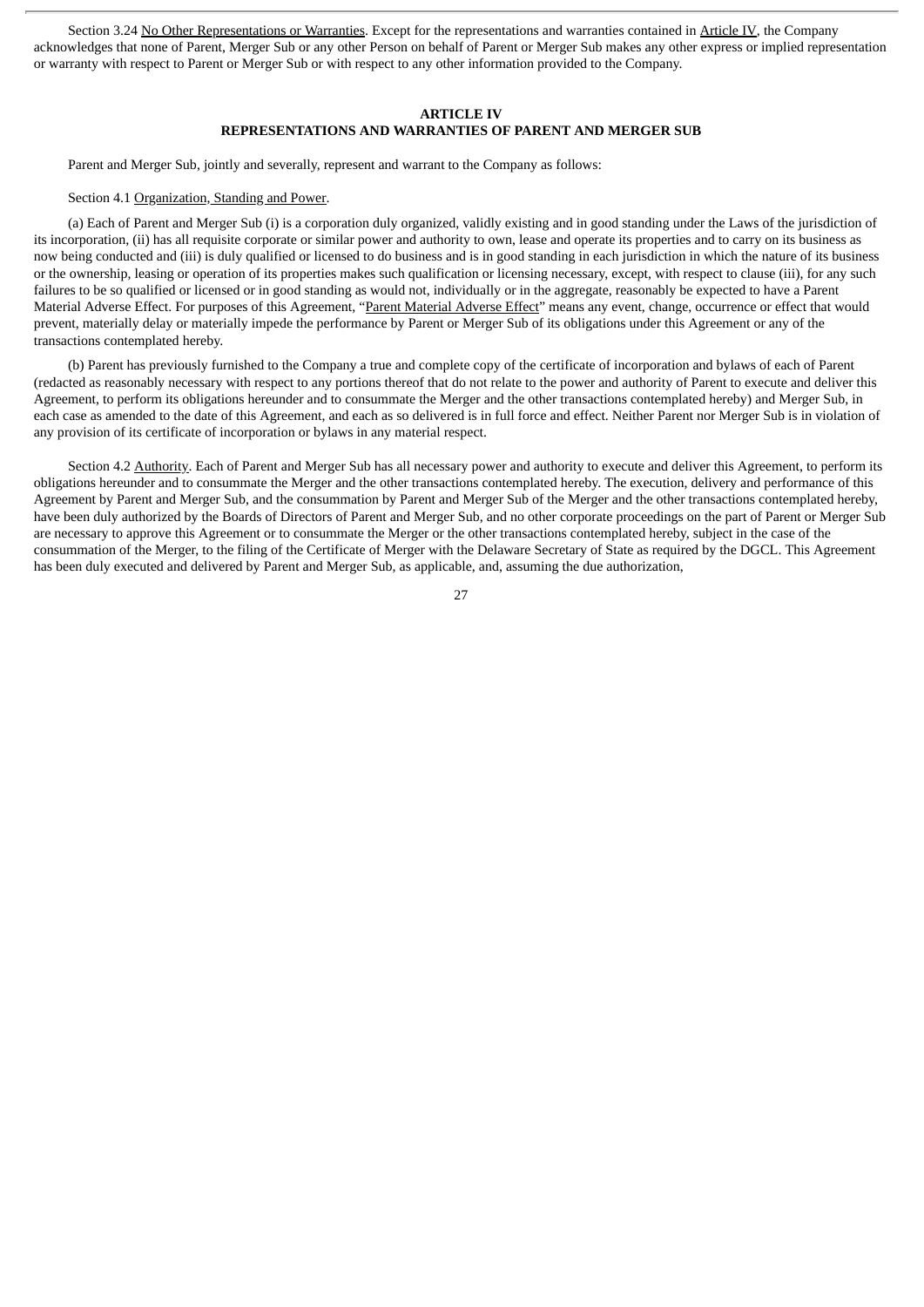execution and delivery by the Company constitutes a valid and binding obligation of Parent and Merger Sub, as applicable, enforceable against each of them in accordance with its terms (except to the extent that enforceability may be limited by applicable bankruptcy, insolvency, moratorium, reorganization or similar Laws affecting the enforcement of creditors' rights generally or by general principles of equity).

# Section 4.3 No Conflict; Consents and Approvals.

(a) The execution, delivery and performance of this Agreement by Parent and Merger Sub, and the consummation by Parent and Merger Sub of the transactions contemplated hereby, do not and will not (i) conflict with or violate the certificate of incorporation or bylaws of Parent or Merger Sub, (ii) assuming that all consents, approvals and authorizations contemplated by clauses (i) through (v) of subsection (b) below have been obtained and all filings described in such clauses have been made, conflict with or violate any Law applicable to Parent or Merger Sub or by which any of their respective properties are bound or (iii) result in any breach or violation of, or constitute a default (or an event which with notice or lapse of time or both would become a default), or result in the loss of a benefit under, or give rise to any right of termination, cancellation, amendment or acceleration of, any Contract to which Parent or Merger Sub is a party or by which Parent or Merger Sub or any of their respective properties are bound, except, in the case of clause (iii), for any such conflict, violation, breach, default, loss, right or other occurrence that would not, individually or in the aggregate, reasonably be expected to have a Parent Material Adverse Effect.

(b) The execution, delivery and performance of this Agreement by Parent and Merger Sub, and the consummation by Parent and Merger Sub of the transactions contemplated hereby, do not and will not require any consent, approval, authorization or permit of, action by, filing with or notification to, any Governmental Entity, except for (i) such filings as may be required under applicable requirements of the Exchange Act and the rules and regulations promulgated thereunder, and under state securities, takeover and "blue sky" laws, (ii) the filings required under the HSR Act and any filings required under Foreign Antitrust Laws, (iii) such filings as are necessary to comply with the applicable requirements of NASDAQ, (iv) the filing with the Delaware Secretary of State of the Certificate of Merger as required by the DGCL and (v) any such other consent, approval, authorization, permit, action, filing or notification the failure of which to make or obtain would not, individually or in the aggregate, reasonably be expected to have a Parent Material Adverse Effect.

Section 4.4 Certain Information. None of the information supplied or to be supplied by or on behalf of Parent or Merger Sub specifically for inclusion or incorporation by reference in the Information Statement will, at the date it is first mailed to the stockholders of the Company, contain any untrue statement of a material fact or omit to state any material fact required to be stated therein or necessary to make the statements therein, in light of the circumstances under which they are made, not misleading. Notwithstanding the foregoing, neither Parent nor Merger Sub makes any representation or warranty with respect to any information supplied by the Company for inclusion or incorporation by reference in the Information Statement.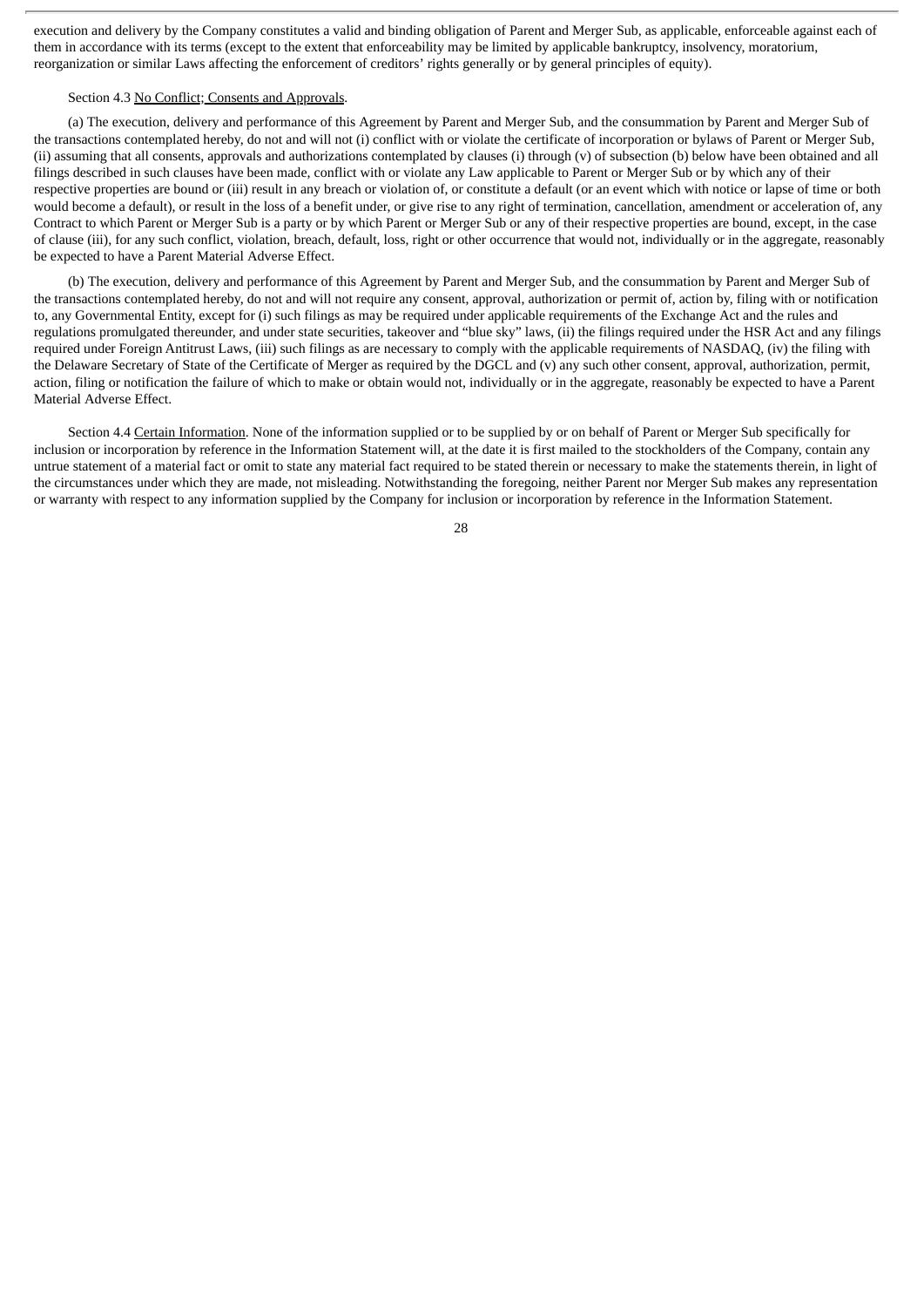Section 4.5 Litigation. Except for those that would not, individually or in the aggregate, reasonably be expected to be material to Parent and its Subsidiaries, taken as a whole, as of the date of this Agreement, (a) there is no Action pending or, to the knowledge of Parent, threatened against Parent or any of its Subsidiaries or any of their respective properties by or before any Governmental Entity and (b) neither Parent nor any of its Subsidiaries nor any of their respective properties is or are subject to any judgment, order, injunction, rule or decree of any Governmental Entity. As of the date hereof, there is no Action pending or, to the knowledge of Parent, threatened seeking to prevent, hinder, modify, delay or challenge the Merger or any of the other transactions contemplated by this Agreement.

Section 4.6 Ownership and Operations of Merger Sub. Merger Sub has been formed solely for the purpose of engaging in the transactions contemplated hereby and prior to the Effective Time will have engaged in no other business activities and will have incurred no liabilities or obligations other than as contemplated herein. The authorized capital stock of Merger Sub consists of 1,000 shares of common stock, par value \$0.01 per share, all of which are validly issued and outstanding. All of the issued and outstanding capital stock of Merger Sub is, and at the Effective Time will be, owned directly or indirectly by Parent.

## Section 4.7 Financing.

(a) Parent has delivered to the Company true, correct and complete copies of one or more duly executed debt commitment letters, dated as of the date of this Agreement, among Parent, Merger Sub and the Debt Financing Sources thereto (such letters, including all exhibits, schedules and annexes thereto, as may be amended or modified in accordance with the terms thereof, the "Debt Commitment Letters", and together with the Fee Letters, the "Financing Letters") pursuant to which the Debt Financing Sources thereto have committed, subject to the terms and conditions thereof, to lend the amounts set forth therein (together with any Alternate Debt Financing, the "Debt Financing"). Parent has also delivered to the Company a true, correct and complete copy of any fee letter (which may be customarily redacted so long as no redaction covers terms that would adversely affect the amount, timing, conditionality, availability or termination of the Debt Financing) in connection with the Debt Commitment Letters (any such letter, a "Fee Letter").

(b) As of the date of this Agreement, (i) the Financing Letters and the terms of the Debt Financing have not been amended or modified, (ii) no such amendment or modification is contemplated, (iii) the respective commitments contained in the Financing Letters have not been withdrawn, terminated or rescinded in any respect and (iv) there are no other Contracts, agreements, side letters or arrangements to which Parent, Merger Sub or any of their respective Affiliates is a party relating to the funding of the full amount of the Debt Financing, other than as expressly set forth in the Financing Letters.

(c) Assuming (i) the accuracy in all material aspects of the Company's representations and warranties set forth in Article III of this Agreement and (ii) the compliance in all material respects by the Company of the covenants and agreements contained in this Agreement, the aggregate proceeds contemplated to be provided by the Debt Financing, together with internally generated cash on hand of Parent, will be sufficient to enable Parent and Merger Sub to (A) satisfy all of their obligations required to be satisfied by them under this Agreement at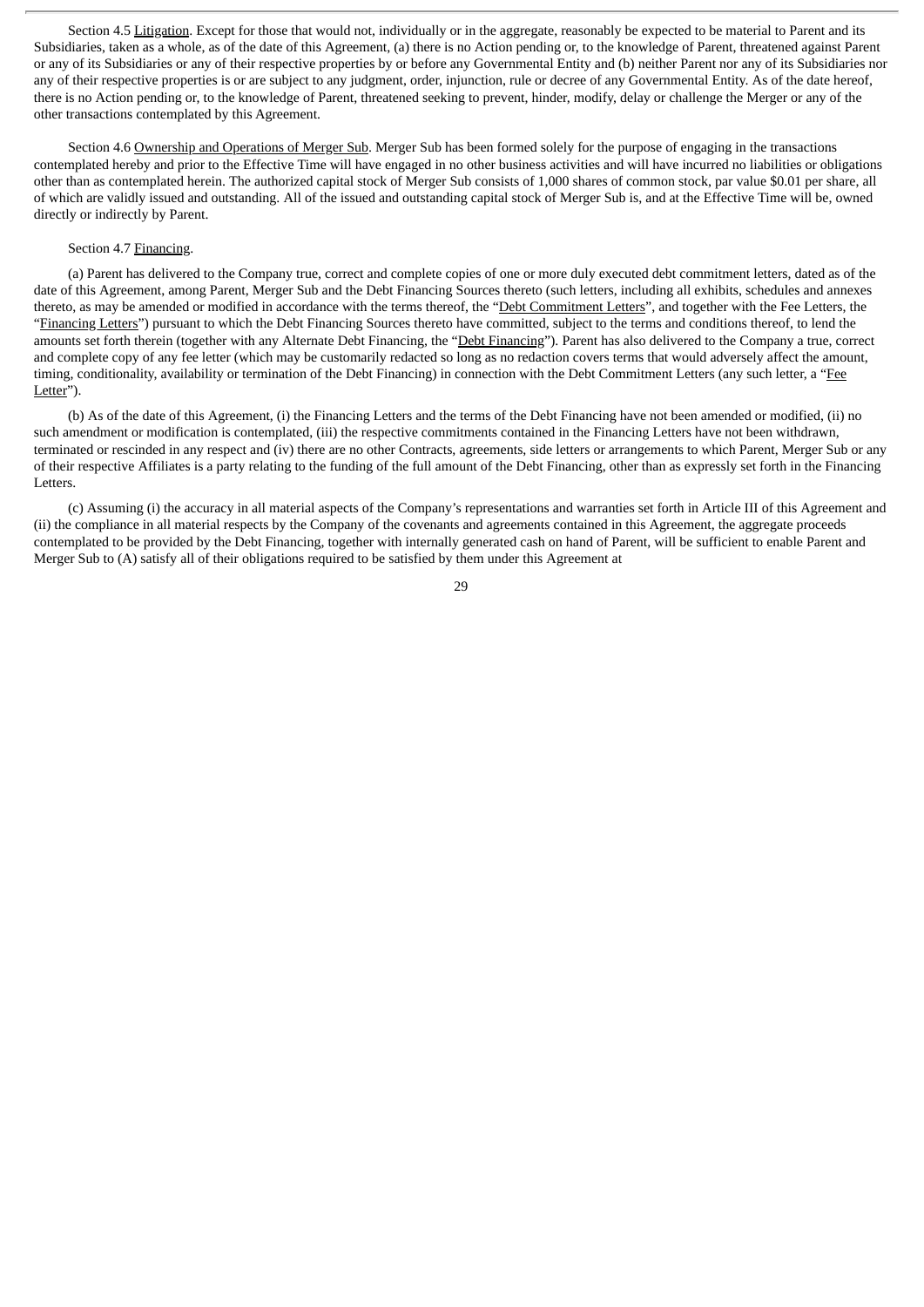the Closing, (B) consummate the transactions contemplated by this Agreement, including the payment of the Merger Consideration and all other amounts required to be paid at the Closing pursuant to this Agreement, (C) repay, prepay or discharge (after giving effect to the Merger) the principal of, and interest on, outstanding indebtedness for borrowed money of the Company and its Subsidiaries (other than any such indebtedness as is permitted to remain outstanding pursuant to the terms of such Debt Financing) and (D) pay all fees and expenses in connection therewith required to be paid by it at the Closing (collectively, the "Required Funds").

(d) The Financing Letters (in the forms delivered by Parent to the Company) have been duly executed and delivered by Parent, and, assuming the due authorization, execution and delivery by the other parties signatory thereto, constitute a valid and binding obligation of Parent, enforceable against Parent in accordance with their terms (except to the extent that enforceability may be limited by applicable bankruptcy, insolvency, moratorium, reorganization or similar Laws affecting the enforcement of creditors' rights generally or by general principles of equity). Other than as expressly set forth in the Financing Letters, there are no conditions precedent or other contingencies (express or implied) related to the funding of the full proceeds of the Debt Financing pursuant to any agreement relating to the Debt Financing to which any of Parent, Merger Sub or any of their respective Affiliates is a party. Parent is not in violation or breach of any of the terms or conditions set forth therein, and as of the date of this Agreement, no event has occurred that, with or without notice or lapse of time or both, would, or would reasonably be expected to, (A) constitute a default, breach or failure on the part of Parent (or to Parent's knowledge, any other party thereto) to satisfy a condition precedent set forth in the Financing Letters, or (B) result in any portion of the Debt Financing being unavailable on the Closing Date, assuming the conditions to the Debt Financing are satisfied. As of the date of this Agreement, Parent has no reason to believe that (i) it will be unable to satisfy on a timely basis any term or condition to the funding of the full amount of the Debt Financing to be satisfied by it or (ii) the full amount of the Debt Financing will not be available on the Closing Date. As of the date of this Agreement, no party to any Financing Letter has notified Parent of its intention to terminate any of the commitments set forth in the Financing Letters or not to provide the Debt Financing and as of the date of this Agreement no termination of any commitment set forth in the Financing Letters is contemplated by Parent. Parent and Merger Sub have fully paid, or caused to be fully paid, all commitment or other fees that are due and payable on or prior to the date of this Agreement pursuant to the terms of the Financing Letters.

Section 4.8 Vote/Approval Required. The vote or consent of the holders of the capital stock of Parent (which was delivered in connection with the execution of this Agreement) is the only vote or consent of the holders of the capital stock of Parent necessary to approve this Agreement or the transactions contemplated hereby. The vote or consent of Parent as the sole stockholder of Merger Sub (which was delivered in connection with the execution of this Agreement) is the only vote or consent of the holders of any class or series of capital stock of Merger Sub necessary to approve this Agreement or the transactions contemplated hereby.

Section 4.9 Ownership of Shares. Neither Parent nor Merger Sub nor any of Parent's Affiliates owns (directly or indirectly, beneficially or of record) any Shares or holds any rights to acquire or vote any Shares except pursuant to this Agreement.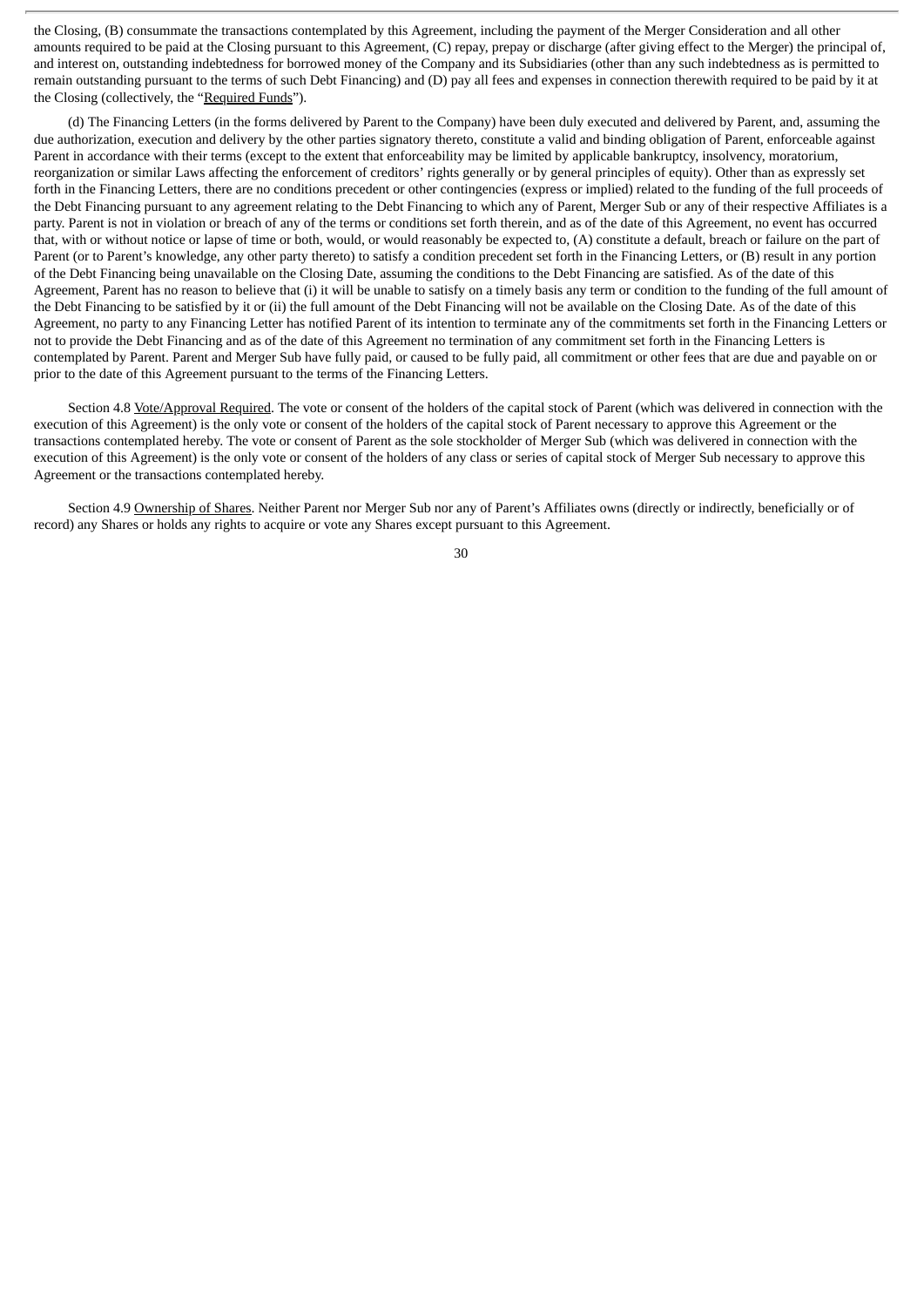Section 4.10 Solvency. Upon consummation of the Merger and the other transactions contemplated hereby, none of Parent, Merger Sub, the Surviving Corporation or its Subsidiaries will (a) be insolvent or left with unreasonably small capital, (b) have incurred debts beyond their ability to pay such debts as they mature, or (c) have liabilities in excess of the reasonable market value of their assets.

Section 4.11 Brokers. Neither Parent, Merger Sub or their Affiliates has employed any broker or finder or incurred any liability for any brokerage fees, commissions or finders' fees in connection with the Merger or the other transactions contemplated in this Agreement, except for Persons whose fees and expenses shall be paid by Parent.

Section 4.12 No Other Representations or Warranties. Except for the representations and warranties expressly contained in Article III hereof, each of Parent and Merger Sub acknowledges and agrees (on its own behalf and on behalf of each of their respective Related Parties) that neither the Company nor any other Person on behalf of the Company or otherwise has made, and that none of Parent, Merger Sub or any of their respective Related Parties has relied upon, any other express or implied representation or warranty with respect to the Company, any of its Subsidiaries, any of their respective businesses or any other matter in connection with their entry into this Agreement, agreement to consummate the Merger and the other transactions contemplated by this Agreement or otherwise. None of the Company, any of the Company's Related Parties or any other Person will have or be subject to any liability to Parent, Merger Sub, any of their respective Related Parties or any other Person resulting from the distribution to Parent, Merger Sub, any of their respective Related Parties or any other Person, or any of the foregoing's use of, any such information, including any information, documents, projections, forecasts or other material made available to any of the foregoing or any other Person in certain "data rooms" or management presentations in expectation of, or in connection with, this Agreement, the Merger, the other transactions contemplated by this Agreement or otherwise.

Section 4.13 Access to Information. Each of Parent and Merger Sub acknowledges and agrees that it (a) has had an opportunity to discuss and ask questions regarding the business of the Company and its Subsidiaries with the management of the Company, (b) has had access to the books and records of the Company, the "data room" maintained by the Company for purposes of the Merger and the other transactions contemplated by this Agreement and such other information as it has desired or requested to review and (c) has conducted its own independent investigation of the Company and its Subsidiaries and the Merger and the transactions contemplated hereby, and has not relied on any representation or warranty by any Person regarding the Company and its Subsidiaries or otherwise, except as expressly set forth in Article III. Without limiting the foregoing, except for the representations and warranties set forth in Article III of this Agreement, each of Parent and Merger Sub further acknowledges and agrees that none of the Company or any of its stockholders, directors, officers, employees, Affiliates, advisors, agents or other Representatives has made any representation or warranty concerning any estimates, projections, forecasts, business plans or other forward-looking information regarding the Company, its Subsidiaries or their respective businesses and operations. Each of Parent and Merger Sub hereby acknowledges that there are uncertainties inherent in attempting to develop such estimates, projections, forecasts, business plans and other forward-looking information with which Parent and Merger Sub are familiar, that Parent and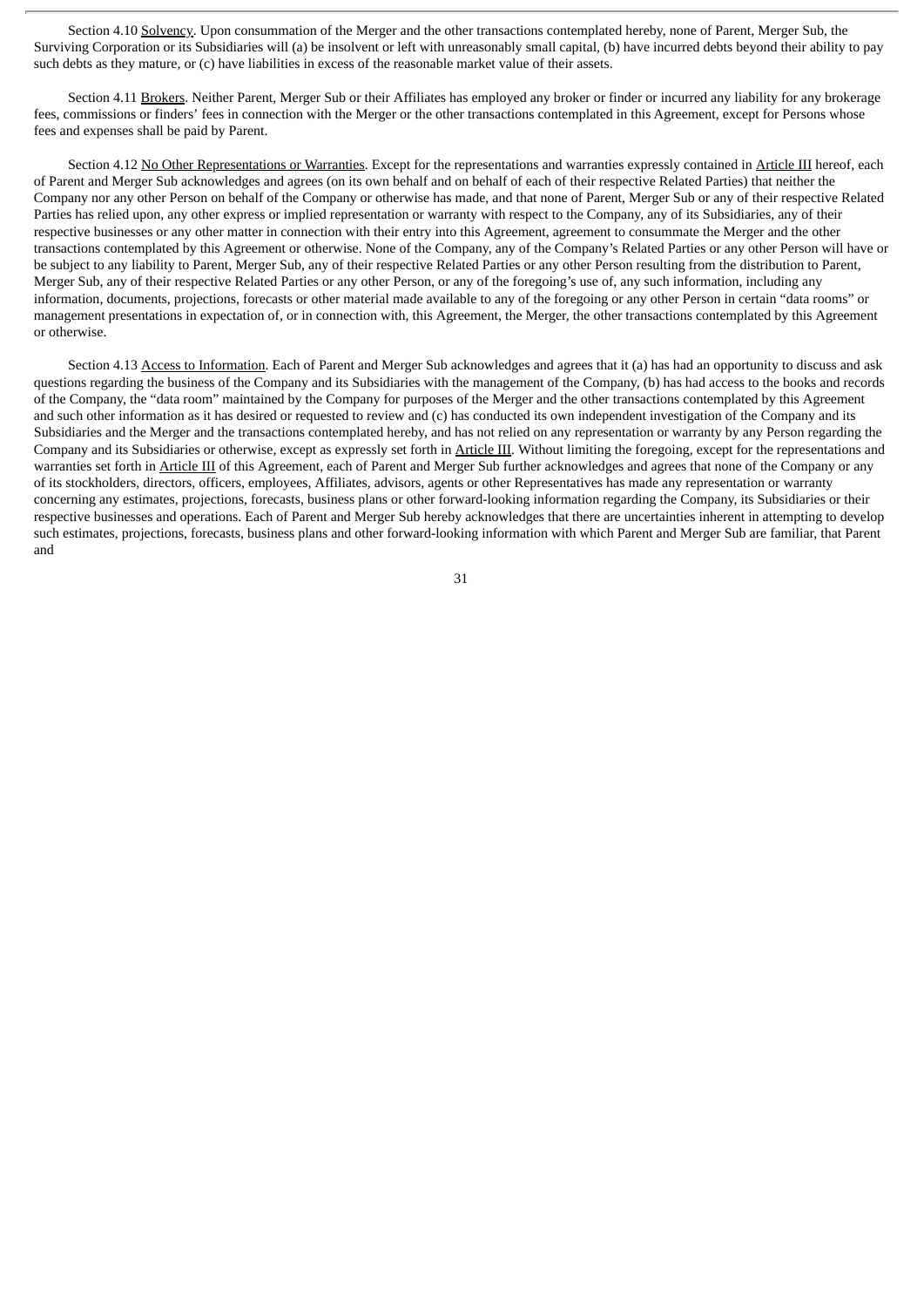Merger Sub are taking full responsibility for making their own evaluation of the adequacy and accuracy of all estimates, projections, forecasts, business plans and other forward-looking information furnished to them (including the reasonableness of the assumptions underlying such estimates, projections, forecasts, business plans and other forward-looking information), and that none of Parent, Merger Sub, any of their respective Affiliates or any Representative of any of the foregoing will have any claim against the Company or any of its stockholders, directors, officers, employees, Affiliates, advisors, agents or other Representatives with respect thereto.

Section 4.14 Investment Canada Act; Competition Act. Each of Parent and Merger Sub is, and at the Effective Time will be, a trade agreement investor that is not a state-owned enterprise within the meaning of the *Investment Canada Act* (Canada). The aggregate value of the assets in Canada of Parent and its Affiliates does not exceed CA\$35 million, and the annual gross revenue from sales in, from or into Canada of Parent and its Affiliates does not exceed CA\$210 million, all as determined in accordance with the *Competition Act* (Canada).

### **ARTICLE V COVENANTS**

Section 5.1 Conduct of Business of the Company.

(a) The Company covenants and agrees that, during the period from the date hereof until the Effective Time, except (i) as expressly required by this Agreement, (ii) as disclosed in Section 5.1 of the Company Disclosure Letter, (iii) as required by applicable Law (including COVID-19 Measures and similar Laws) or (iv) as Parent shall otherwise consent in writing (e-mail by an officer of Parent being sufficient) (which consent shall not be unreasonably withheld, conditioned or delayed), the Company shall, and shall cause each of its Subsidiaries to, use commercially reasonable efforts to conduct its business in the ordinary course of business consistent with past practice and use commercially reasonable efforts to preserve intact its businesses; provided, however, that no action by the Company or its Subsidiaries with respect to matters specifically addressed by any provision of Section 5.1(b) shall be deemed a breach of this sentence unless such action constitutes a breach of such provision of Section 5.1(b).

(b) Between the date of this Agreement and the Closing Date, except (w) as expressly required by this Agreement, (x) as disclosed in Section 5.1 of the Company Disclosure Letter, (y) as required by applicable Law (including COVID-19 Measures and similar Laws), or (z) as Parent shall otherwise consent in writing (e-mail by an officer of Parent being sufficient) (which consent shall not be unreasonably withheld, conditioned or delayed), neither the Company nor any of its Subsidiaries shall:

(i) amend or otherwise change its certificate of incorporation or bylaws or any similar governing instruments (other than amendments to the governing documents of any wholly-owned Subsidiary of the Company that would not prevent, materially delay or materially impair the Merger or the other transactions contemplated by this Agreement);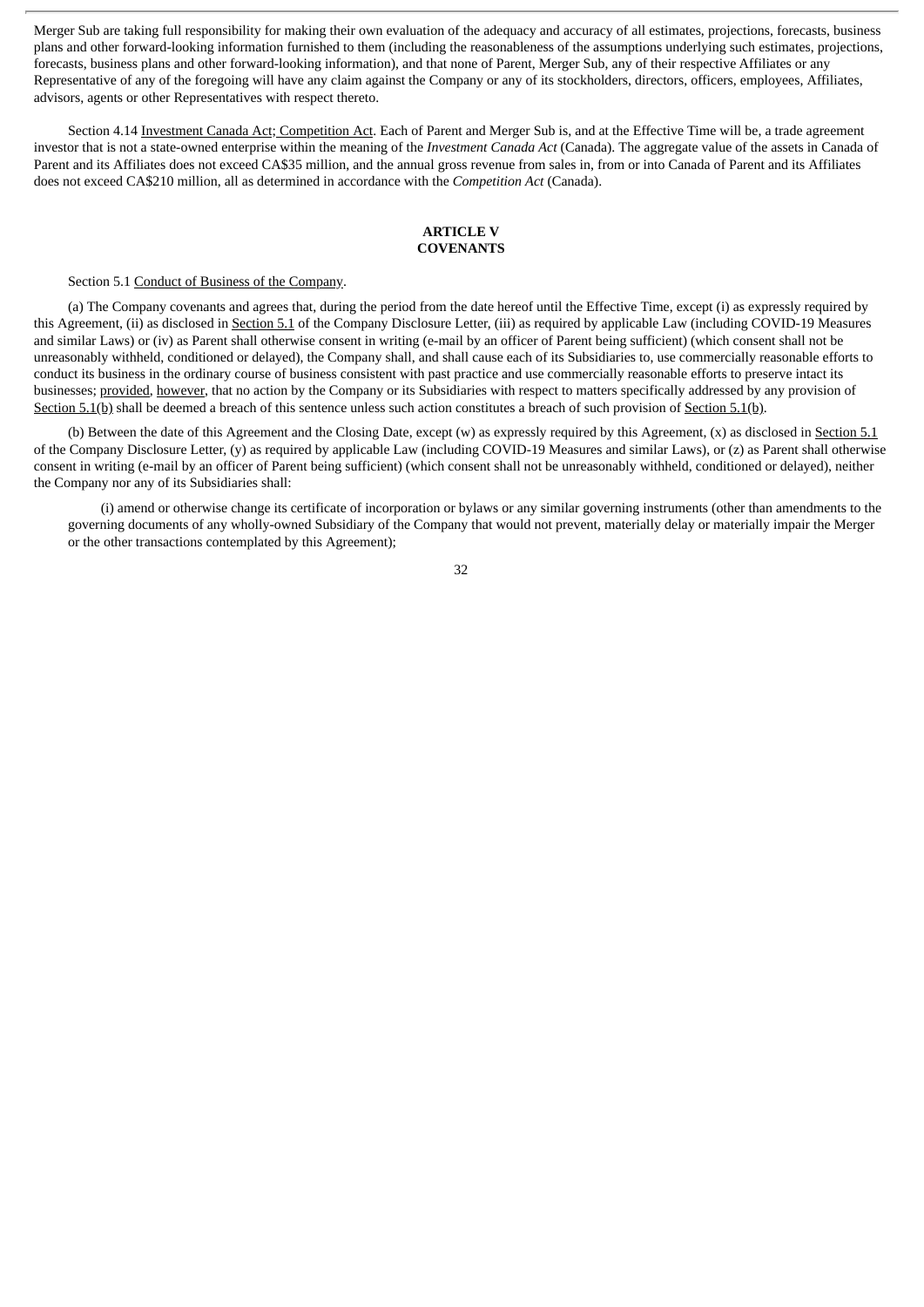(ii) issue, deliver, sell, encumber, pledge, dispose of or encumber any shares of capital stock or other equity securities or voting interests, or grant to any Person any right to acquire any shares of its capital stock or other equity securities or voting interests, except (A) pursuant to the vesting or settlement of Company Equity Awards outstanding as of the date of this Agreement as set forth on Section 3.2(e) of the Company Disclosure Letter, or (B) grants to new employees of Company RSU Awards (and the issuance of shares pursuant thereto) and annual grants of Company RSU Awards (and the issuance of shares pursuant thereto), in each case with respect to this clause (B) made in the ordinary course of business consistent with past practice covering no more than 500,000 shares of capital stock of the Company in the aggregate;

(iii) declare, set aside, make or pay, or set a record date for or set aside payment for, any dividend or other distribution, payable in cash, stock, property or otherwise, with respect to any of its capital stock (except for any dividend or distribution by a Subsidiary of the Company to the Company or to other Subsidiaries), it being understood and agreed that neither this Section 5.1(b)(iii) nor any other provision of this Agreement shall prohibit the Company or its Subsidiaries from, with or without the consent of Parent, making payments to LSF9 Stardust Holdings, L.P. or its successors and assigns pursuant to the terms of the Tax Receivable Agreement;

(iv) adjust, split, combine, redeem, repurchase or otherwise acquire any shares of capital stock of the Company (except in connection with the cashless exercises, withholding of Taxes or similar transactions pursuant to the vesting or settlement of Company Equity Awards outstanding as of the date of this Agreement or permitted to be granted after the date of this Agreement), or reclassify, combine, split, subdivide or otherwise amend the terms of its capital stock;

(v) (A) acquire (whether by merger, consolidation or acquisition of stock or assets or otherwise) any business, division, corporation, partnership, or other business organization or division thereof, in each case, in excess of \$10,000,000 individually or \$25,000,000 in the aggregate, other than (x) those acquisitions as set forth on  $Section 5.1(b)(y)(A)$  of the Company Disclosure Letter and (y) purchases of inventory and other assets in the ordinary course of business or pursuant to existing Contracts; (B) sell, assign, transfer, convey, license or otherwise dispose of (whether by merger, consolidation or acquisition of stock or assets or otherwise) any business, division, corporation, partnership, or other business organization or division thereof, other than (1) as set forth on Section 5.1(b)(y)(B) of the Company Disclosure Letter and (2) sales or dispositions of inventory or other assets (other than Intellectual Property) in the ordinary course of business or pursuant to obligations under Contracts existing as of the date of this Agreement;

(vi) (A) sell, assign, transfer, license, abandon, allow to lapse or expire, otherwise dispose of or grant any material rights in any Owned Intellectual Property (other than non-exclusive licenses granted to third Persons in the ordinary course of business consistent with past practice or with respect to immaterial or obsolete Owned Intellectual Property) or (B) disclose any material Trade Secret of the Company or any of its Subsidiaries to any other Person (other than in the ordinary course of business to a Person bound by sufficient written confidentiality obligations);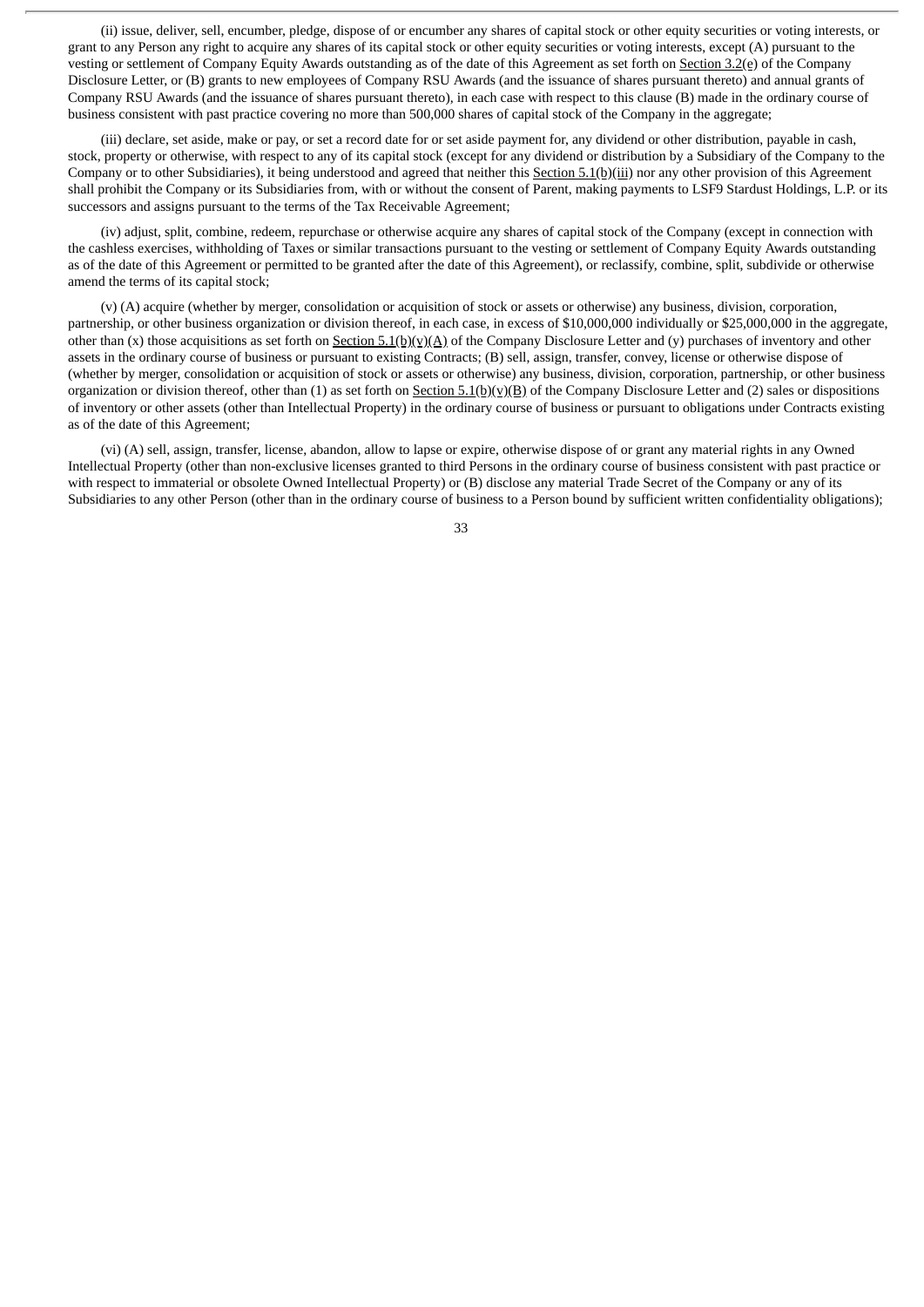(vii) except as permitted in Section 5.1(b)(v), make any material new capital expenditures (including any leases of capital assets) which are, in the aggregate, in excess of (A) \$70,000,000 for the fiscal year ended December 31, 2021 or (B) \$25,000,000 (plus any amounts that were unutilized as of December 31, 2021 pursuant to clause (A)) for the period beginning on January 1, 2022 and ending on the Closing Date;

(viii) (A) make any loans, advances or capital contributions to, or investments in, any other Person (other than a Subsidiary of the Company) (other than as would be permitted under  $Section 5.1(b)(y))$ , (B) incur, guarantee or become liable for any indebtedness for borrowed money or any debt securities or (C) assume, guarantee, endorse or otherwise become liable or responsible for the indebtedness for borrowed money, debt securities or other obligations of another Person (other than a guaranty by the Company on behalf of its Subsidiaries), in each case, other than (1) working capital facilities, capital lease obligations, purchase money debt and letter of credit, bank guaranty and similar facilities incurred in the ordinary course of business or (2) any indebtedness under the Company's Credit Agreements, provided, that the outstanding balance of the Company's revolving credit facility shall not exceed (w) \$75,000,000 as of June 30, 2021, (x) \$25,000,000 as of September 30, 2021, (y) \$0 as of December 31, 2021, and (z) \$50,000,000 as of March 31, 2022;

(ix) except to the extent required by applicable Law (including Section 409A of the Code) or an existing Company Plan as of the date of this Agreement or as set forth on Section 5.1(b)(x) of the Company Disclosure Letter, (A) increase or grant any increase in the compensation or benefits of any current or former director, executive officer, employee, or independent contractor of the Company, other than (x) increases in base salary in the ordinary course of business consistent with past practice for employees with annual base salaries below \$300,000 or (y) annual increases in base salary or cash bonus targets in the ordinary course of business consistent with past practice, (B) amend or adopt any Company Plan (other than annual renewals in the ordinary course of business or any amendment that does not materially increase the benefits under, or materially increase the cost to the Company or any of its Subsidiaries of maintaining, the applicable Company Plan), (C) accelerate the vesting of or the lapsing of restrictions with respect to, or otherwise fund or secure the payment of, any compensation or benefits under any Company Plan, or (D) amend or modify the terms of any outstanding Company Equity Awards;

(x) implement or adopt any material change in its methods of accounting, except as may be appropriate to conform to changes in statutory or regulatory accounting rules or GAAP or regulatory requirements with respect thereto;

(xi) compromise, settle or agree to settle any Action (including any Action relating to this Agreement or the transactions contemplated hereby), or consent to the same, other than compromises, settlements or agreements in the ordinary course of business that involve only the payment of money damages (excluding monetary damages that are covered by the Company's insurance policies) (A) not in excess of \$2,000,000 or (B) consistent with the reserves reflected in the Company Balance Sheet; provided that any such compromise, settlement or agreement to settle any such Action does not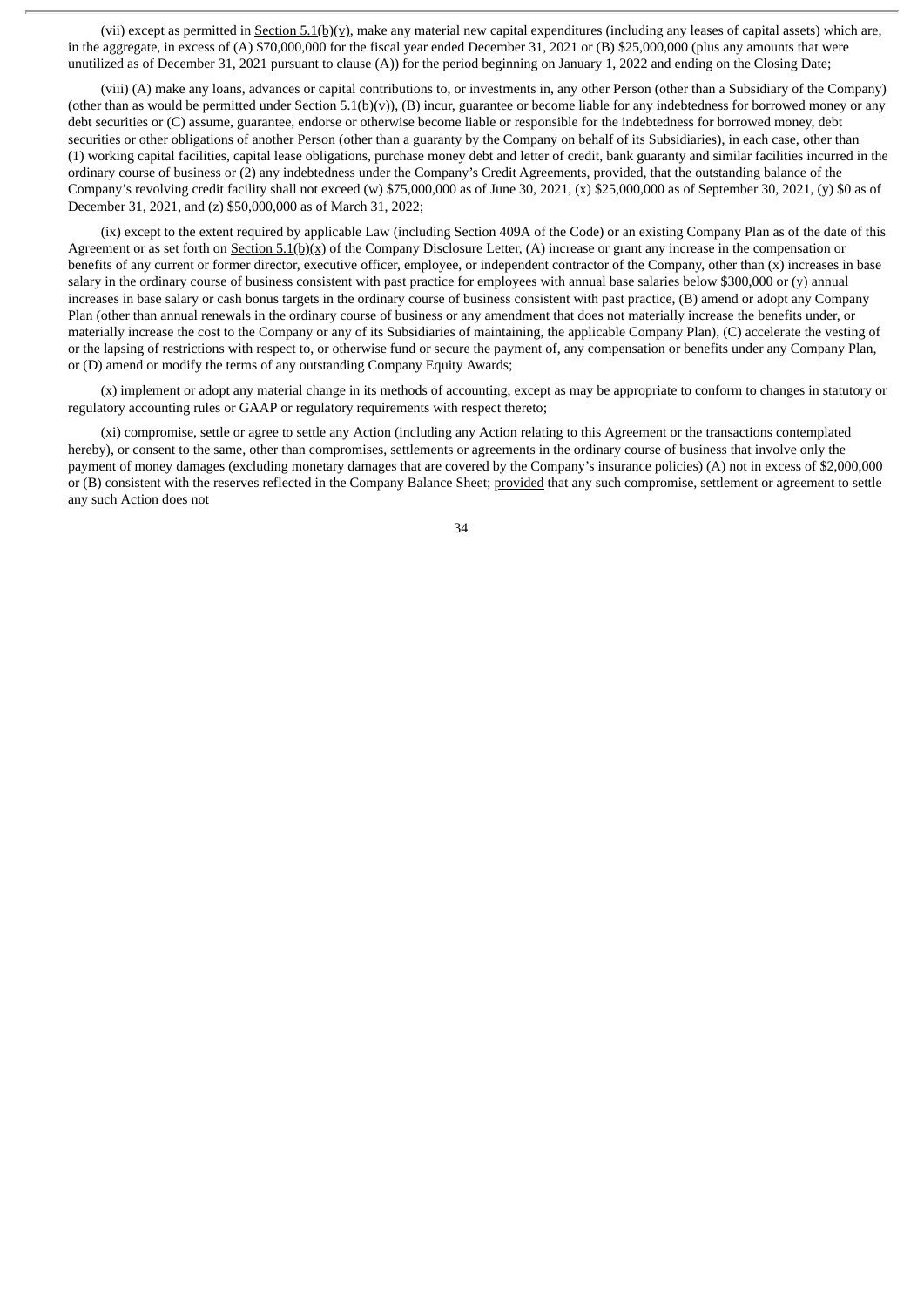(x) involve injunctive or equitable relief that would impose any material restrictions, obligations or changes on the business or operations of the Company or any of its Subsidiaries that, in each case, would be effective after, or not terminate as a result of, the Closing or (y) involve any admission of wrongdoing or liability of the Company, Parent or any of their respective Subsidiaries;

(xii) (A) make, change or revoke any material Tax election, (B) change an annual accounting period or change (or make a request to any Tax authority to change) any material aspect of its method of accounting for Tax purposes, (C) consent to any extension or waiver of the limitation period applicable to any Tax claim or assessment with respect to any material amount of Taxes, (D) enter into any material Tax sharing, closing, or similar agreement in respect of any material Taxes, or (E) obtain or request any material Tax ruling;

(xiii) cancel, modify, reduce or terminate any material insurance policy without entering into a comparable replacement insurance policy on commercially reasonable terms;

(xiv) adopt or implement any stockholder rights agreement, "poison pill" or similar antitakeover agreement or plan;

(xv) enter into, amend or modify in any material respect or terminate (except with respect to the expiration of the stated term or renewal in connection therewith) any Material Contract of a type referred to in clauses (a), (b), (c), (d), (e), (f), (g), (i) or (l) of Section 3.15 or any contract that, if entered into as of or prior to the date hereof, would constitute a Material Contract of any such type; or

(xvi) agree to take any of the actions described in <u>Section 5.1(b)(i)-(xv)</u>.

(c) Notwithstanding anything to the contrary herein, (i) nothing shall prevent the Company or any of its Subsidiaries from taking, or failing to take, any action (including the establishment of any policy, procedure or protocol) in response to any COVID-19 Measure that would otherwise violate or breach this Agreement, potentially be deemed to constitute an action taken outside of the ordinary course of business, or otherwise potentially serve as a basis for Parent or Merger Sub to terminate this Agreement or assert that any of the conditions to the Closing contained in this Agreement have not been satisfied, (ii) no consent of Parent or Merger Sub shall be required with respect to any such action, or failure to take such action (A) to the extent that the requirement of such consent would violate applicable Law or (B) if such action is taken, or omitted to be taken, by the Company or its Subsidiaries pursuant to any Law, directive or pronouncement issued by a Governmental Entity in response to COVID-19 and (iii) in making any determination as to whether the Company and its Subsidiaries have discharged their obligations to operate in the "ordinary course" or use "reasonable best efforts" or similar covenants, any actions or omissions should be assessed based on what is practicable or reasonable based on the circumstances created or influenced by COVID-19 and its effects on the domestic and international economy, as such circumstances may evolve from time to time prior to the Effective Time (it being understood and agreed, for the avoidance of doubt, that this clause (iii) shall not apply to Parent's and Merger Sub's obligations pursuant to **Section 5.7**).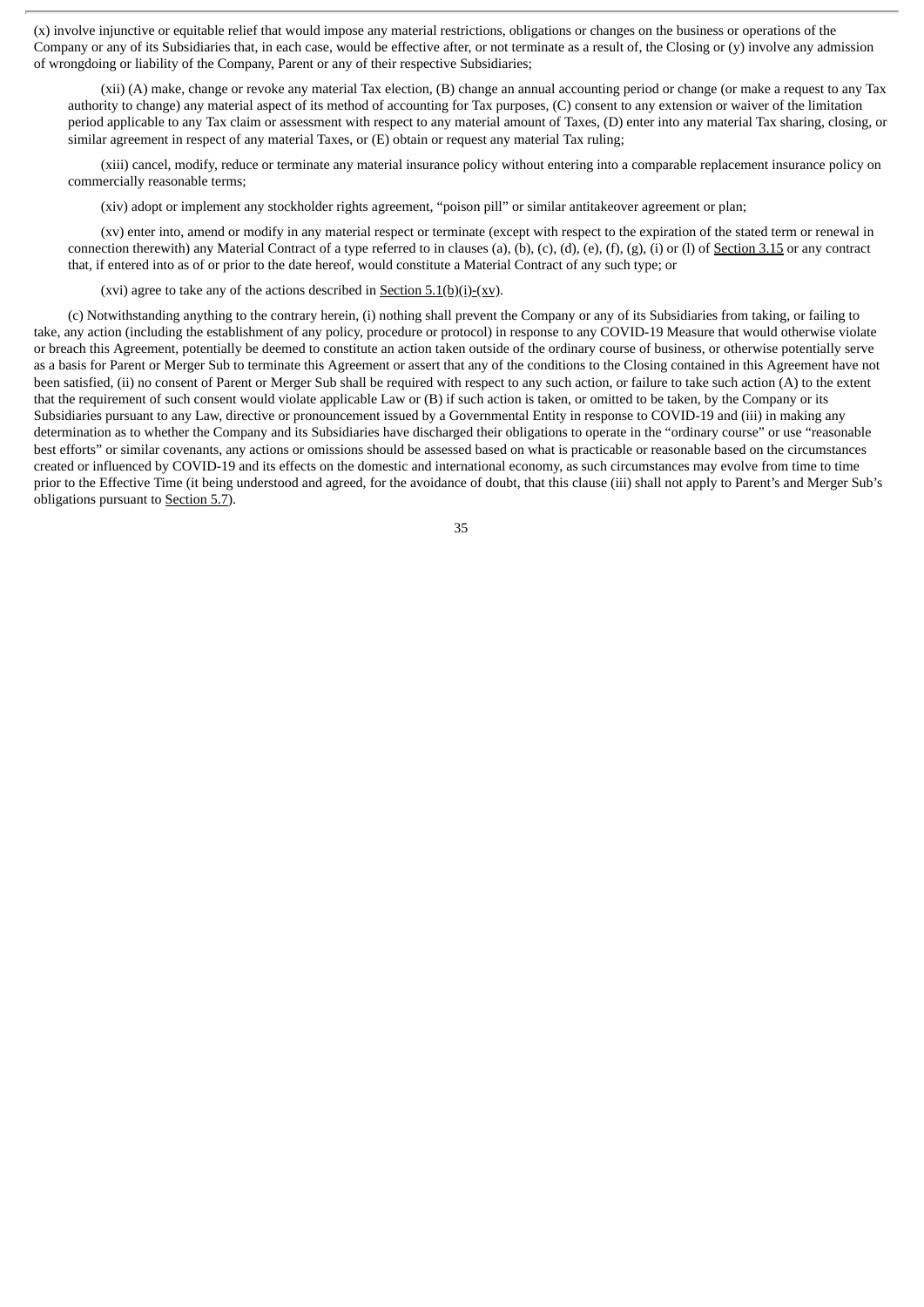Section 5.2 Conduct of Business of Parent and Merger Sub Pending the Merger. From and after the date of this Agreement and prior to the Effective Time, and except as may otherwise be required by applicable Law, each of Parent and Merger Sub agree that it shall not, directly or indirectly, take any action which is intended to or which would reasonably be expected to (a) materially adversely affect or materially delay the ability of Parent or Merger Sub to obtain any necessary approvals of any Governmental Entity necessary for the consummation of the transactions contemplated hereby, (b) materially adversely affect or materially delay the ability of Parent or Merger Sub to perform its covenants or agreements herein, (c) cause its representations and warranties set forth in Article IV to be untrue in any material respect or (d) otherwise, individually or in the aggregate, have a Parent Material Adverse Effect.

Section 5.3 No Control of Other Party's Business. Nothing contained in this Agreement shall give Parent, directly or indirectly, the right to control or direct the Company's or its Subsidiaries' operations prior to the Effective Time, and nothing contained in this Agreement shall give the Company, directly or indirectly, the right to control or direct Parent's or its Subsidiaries' operations prior to the Effective Time. Prior to the Effective Time, each of the Company and Parent shall exercise, consistent with the terms and conditions of this Agreement, complete control and supervision over its and its Subsidiaries' respective operations.

## Section 5.4 Acquisition Proposals.

(a) Except as set forth in this Section 5.4, the Company agrees that neither it nor any of its Subsidiaries shall, and that it shall direct its and their respective officers, directors, agents and representatives (including any investment banker, attorney, accountant or other advisor retained by the Company or any of its Subsidiaries collectively, "Representatives") not to, and shall not publicly announce any intention to, directly or indirectly, (i) initiate, solicit or knowingly encourage (including by providing information) any inquiries, proposals or offers with respect to, or the making or completion of, an Acquisition Proposal (as defined below) or that would reasonably be expected to lead to an Acquisition Proposal, or (ii) engage or participate in any negotiations or discussions (other than to refer the inquiring Person to this Section 5.4 or to contact any Person making an Acquisition Proposal to ascertain facts or clarify terms for the purpose of the Company Board reasonably informing itself as to such Acquisition Proposal) concerning, or provide or cause to be provided any non-public information or data relating to the Company or any of its Subsidiaries in connection with, an Acquisition Proposal and the Company shall promptly, and in any event no later than one Business Day following the date of this Agreement, request the prompt return or destruction of all confidential information previously provided to any Person (other than to Parent or to the Company's or Parent's respective Representatives) (and all analyses and other materials that contain, reflect or are based upon such confidential information) previously furnished in the last twelve months for the purpose of evaluating an Acquisition Proposal and shall terminate all data room access previously granted to any such Person or its Representatives. The Company agrees that it will immediately cease and cause to be terminated any existing activities, discussions or negotiations with any Persons conducted heretofore with respect to any Acquisition Proposal; provided, that the Company shall be permitted on a confidential basis to release or waive any "standstill" obligation solely to the extent necessary to comply with the Company Board's fiduciary duties to the Company's stockholders under applicable Law.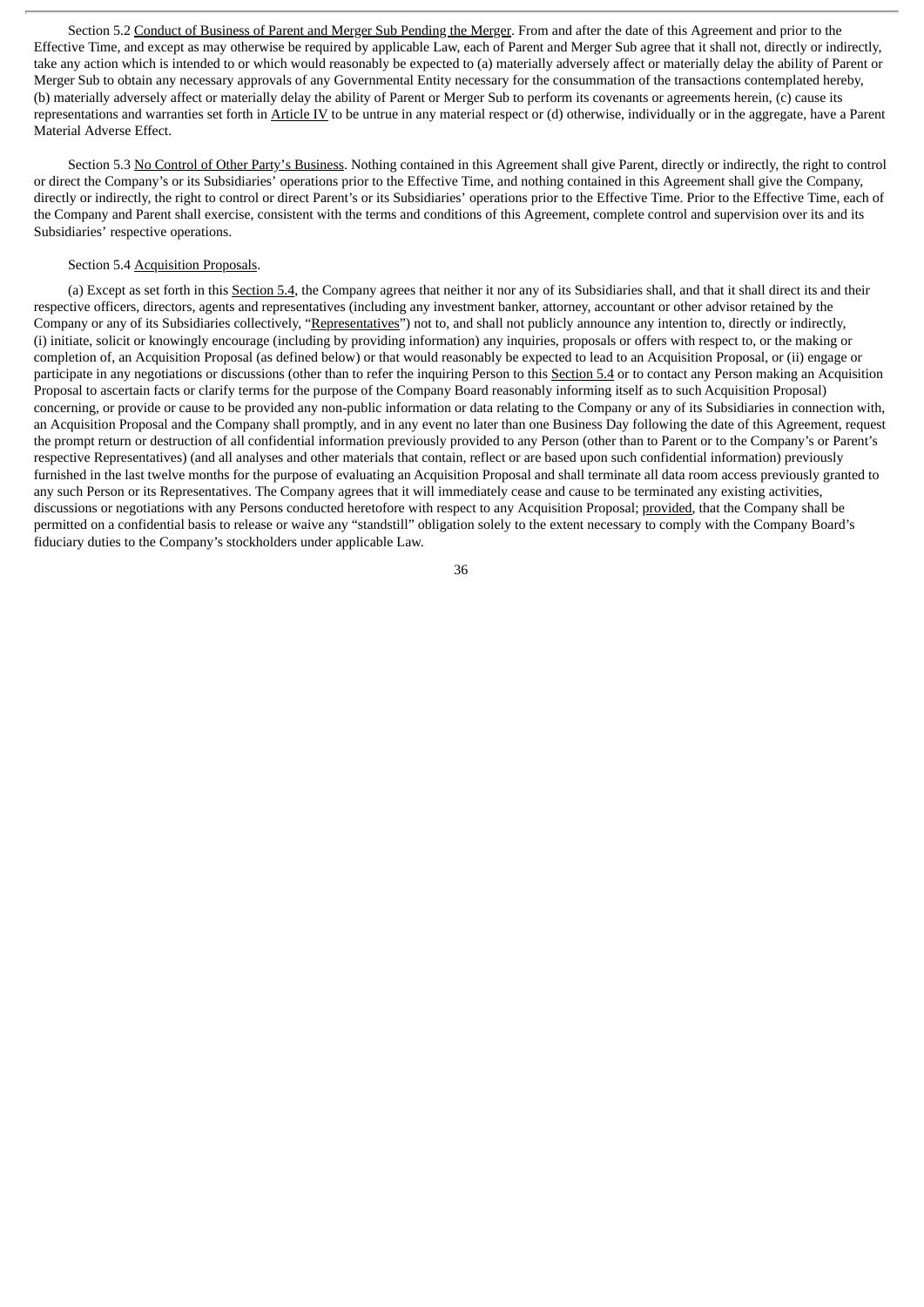(b) Notwithstanding anything to the contrary in Section 5.4(a), at any time prior to obtaining the Company Stockholder Approval, the Company may, in response to an unsolicited bona fide written Acquisition Proposal that did not result from a breach of Section 5.4(a) and that the Company Board determines in good faith constitutes or may reasonably be expected to lead to a Superior Proposal, (i) furnish information with respect to the Company and its Subsidiaries to the Person making such Acquisition Proposal pursuant to a customary confidentiality agreement on terms no less favorable to the Company than those contained in the Confidentiality Agreement (as defined below) (except for such changes specifically necessary in order for the Company to be able to comply with its obligations under this Agreement and it being understood that the Company may not enter into a confidentiality agreement without a standstill provision at least as restrictive as the standstill provisions in the Confidentiality Agreement) and (ii) participate in discussions or negotiations with such Person and its Representatives regarding such Acquisition Proposal; provided, however, that the Company shall promptly provide or make available to Parent any material non-public information concerning the Company or any of its Subsidiaries that is provided to the Person making such Acquisition Proposal or its Representatives which was not previously provided or made available to Parent.

(c) Subject to the permitted actions contemplated by clauses (d) and (e) below, and Section 7.1(c)(ii), the Company Board shall not (i) withhold, withdraw, amend, qualify or modify in a manner adverse to Parent or Merger Sub, or publicly propose to or resolve to withhold, withdraw, amend, qualify or modify in a manner adverse to Parent or Merger Sub, the Company Recommendation or approve or recommend, or publicly propose to approve, recommend or otherwise declare advisable, any Acquisition Proposal or make or authorize the making of any public statement (oral or written) that has the substantive effect of such a withdrawal, qualification or modification (any of such actions, an "Adverse Recommendation Change"; provided, that delivery of a written notice to Parent as contemplated by paragraph (d) below, or public disclosure that such notice has been delivered to Parent, shall not be deemed to constitute an Adverse Recommendation Change or otherwise a violation of this clause (i)), or (ii) cause or permit the Company or any of its Subsidiaries to enter into any letter of intent, memorandum of understanding, agreement in principle, acquisition agreement, merger agreement, or other similar agreement (other than a confidentiality agreement referred to in Section 5.4(b) entered into in compliance with Section 5.4(b)) (an "Alternative Acquisition Agreement") relating to any Acquisition Proposal.

(d) Notwithstanding anything to the contrary in this Section 5.4, following receipt of a written Acquisition Proposal that did not result from a breach of this Section 5.4, and that the Company Board determines in good faith, after consultation with its outside legal counsel and financial advisors, constitutes a Superior Proposal, the Company Board may at any time prior to the receipt of the Company Stockholder Approval, but not after, make an Adverse Recommendation Change or terminate this Agreement to enter into an Alternative Acquisition Agreement with respect to such Superior Proposal in accordance with **Section 7.1(c)(ii)**, or authorize, resolve, agree or propose publicly to take any such action, if all of the following conditions are met: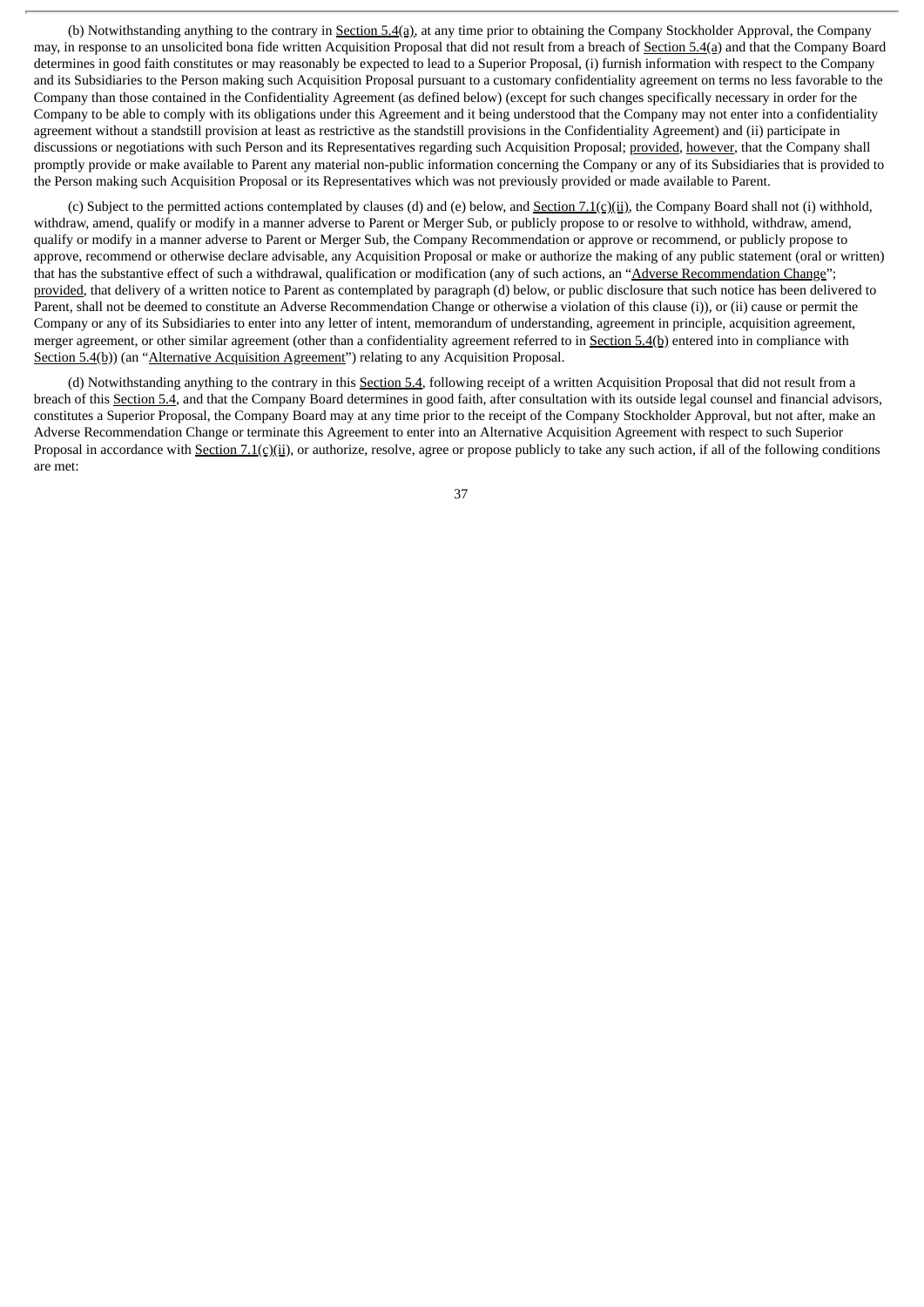(i) (A) the Company shall have provided to Parent four Business Days' prior written notice, which shall state expressly (1) that it has received a written Acquisition Proposal that constitutes a Superior Proposal, (2) the material terms and conditions of the Acquisition Proposal (including the consideration offered therein and the identity of the Person or group making the Acquisition Proposal) and shall have contemporaneously provided an unredacted copy of the Alternative Acquisition Agreement and all other documents (other than immaterial documents) related to the Superior Proposal (it being understood and agreed that any amendment to the financial terms or any other material term or condition of such Superior Proposal shall require a new notice and an additional three Business Day period) and (3) that, subject to clause (ii) below, the Company Board has determined to make an Adverse Recommendation Change or to terminate this Agreement in accordance with Section 7.1(c)(ii) in order to enter into the Alternative Acquisition Agreement, as applicable, and (B) prior to making such Adverse Recommendation Change or terminating this Agreement in accordance with Section 7.1(c)(ii), as applicable, (x) the Company shall have used commercially reasonable efforts to engage in good faith with Parent (to the extent Parent wishes to engage) during such four Business Day period to consider any adjustments proposed by Parent to the terms and conditions of this Agreement such that the Alternative Acquisition Agreement ceases to constitute a Superior Proposal and (y) in determining whether to make an Adverse Recommendation Change or to effect a termination in accordance with Section 7.1(c)(ii), the Company Board shall have taken into account any changes to the terms of this Agreement proposed by Parent and any other information provided by Parent in response to such notice; and

(ii) the Company Board shall have determined, in good faith, after consultation with its financial advisors and outside legal counsel, that, in light of such Superior Proposal and taking into account any revised terms proposed by Parent, such Superior Proposal continues to constitute a Superior Proposal and that the failure to make such Adverse Recommendation Change or to so terminate this Agreement in accordance with Section  $7.1(c)$ (ii), as applicable, would be inconsistent with the Company Board's fiduciary duties under applicable Law.

(e) Notwithstanding anything to the contrary in this Section 5.4, at any time prior to (but not after) obtaining the Company Stockholder Approval, upon the occurrence of any Intervening Event (as defined below), the Company Board may make an Adverse Recommendation Change if all of the following conditions are met:

(i) the Company shall have (A) provided to Parent four Business Days' prior written notice, which shall (1) set forth in reasonable detail information describing the Intervening Event and the rationale for the Adverse Recommendation Change and (2) state expressly that, subject to clause (ii) below, the Company Board has determined to make an Adverse Recommendation Change and (B) prior to making such an Adverse Recommendation Change, used commercially reasonable efforts to engage in good faith with Parent (to the extent Parent wishes to engage) during such four Business Day period to consider any adjustments proposed by Parent to the terms and conditions of this Agreement such that the failure to make an Adverse Recommendation Change in response to the Intervening Event in accordance with clause (ii) below would be inconsistent with the directors' fiduciary duties under applicable Law; and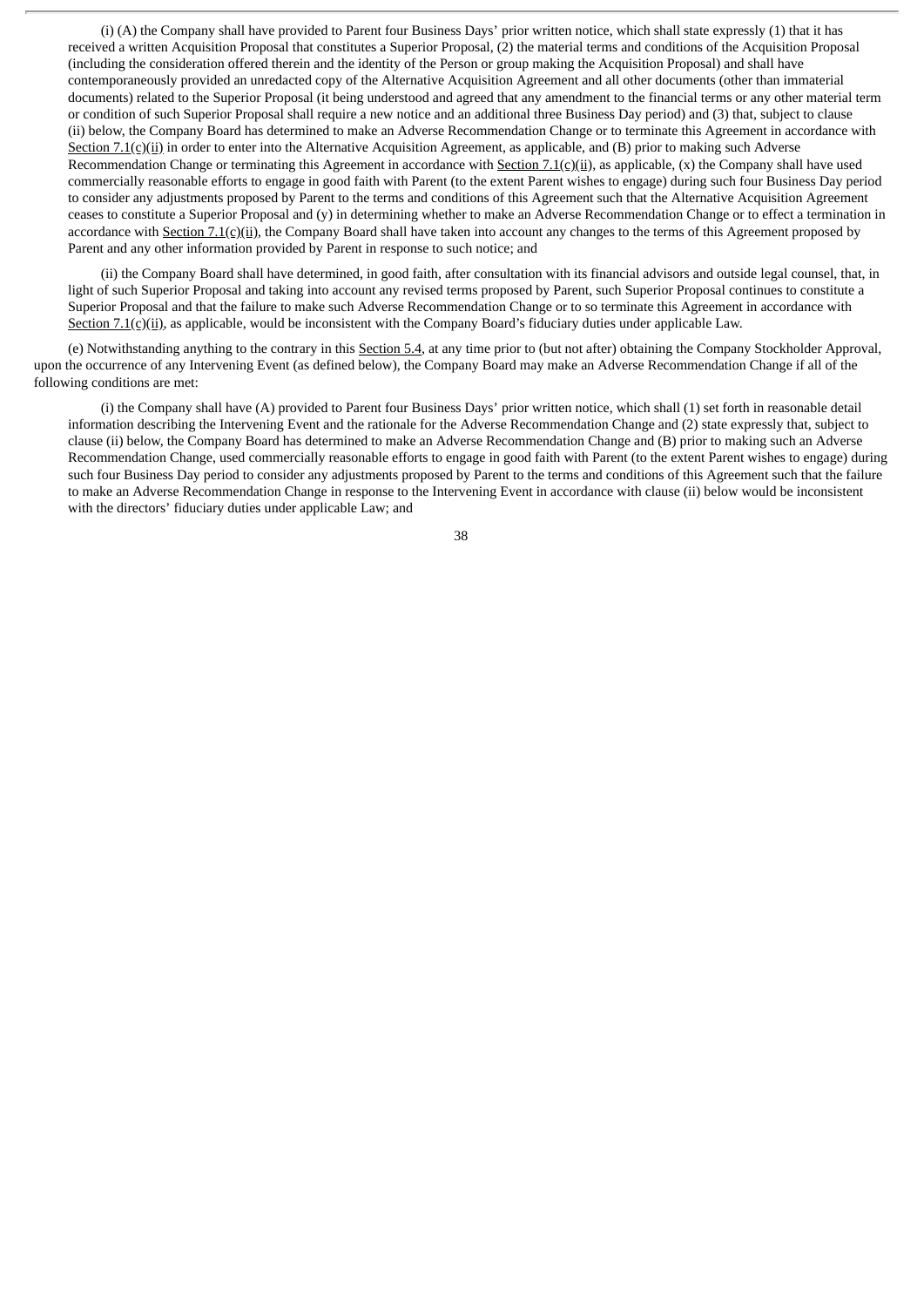(ii) the Company Board shall have determined in good faith, after consultation with its outside legal counsel, that in light of such Intervening Event and taking into account any revised terms proposed by Parent, the failure to make an Adverse Recommendation Change would be inconsistent with the Company Board's fiduciary duties under applicable Law.

(f) The Company as promptly as practicable (and in any event within 24 hours) shall advise Parent orally and in writing of the receipt by the Company or any of its Representatives of (i) any Acquisition Proposal, (ii) any request for non-public information relating to the Company or its Subsidiaries, other than requests for information not reasonably expected to be related to an Acquisition Proposal and (iii) any inquiry or request for discussion or negotiation regarding an Acquisition Proposal, including in each case the identity of the Person making any such Acquisition Proposal, inquiry or request and the material terms of any such Acquisition Proposal, inquiry or request and thereafter shall keep Parent informed on a current basis, of the status and terms of any such proposals or offers and the status of any such discussions or negotiations.

(g) Nothing set forth in this Agreement shall prevent the Company or the Company Board from (i) taking and disclosing to its stockholders a position contemplated by Rule 14e-2(a), Rule 14d-9 or Item 1012(a) of Regulation M-A promulgated under the Exchange Act (or any similar communication to stockholders in connection with the making or amendment of a tender offer or exchange offer) or from (ii) making any required disclosure to the Company's stockholders if, in the good faith judgment of the Company Board, after consultation with its outside counsel, failure to disclose such information would reasonably be expected to violate its obligations or fiduciary or other duties under applicable Law; provided, that nothing in Section 5.4(g)(i) shall affect, waive or modify the Company's obligations with respect to Section 5.4(a) through Section 5.4(f), including its obligations regarding an Adverse Recommendation Change.

### (h) As used in this Agreement:

(i) "Acquisition Proposal" means any inquiry, proposal or offer from any Person or group of Persons other than Parent or one of its Subsidiaries made after the date of this Agreement relating to (A) a merger, reorganization, consolidation, share purchase, share exchange, business combination, recapitalization, liquidation, dissolution, joint venture, partnership, spin-off, extraordinary dividend or similar transaction involving the Company or any of its Subsidiaries, which is structured to permit such Person or group of Persons to, directly or indirectly, acquire beneficial ownership of 20% or more of the outstanding equity securities of the Company, or 20% or more of the consolidated net revenues, net income or total assets of the Company and its Subsidiaries, taken as a whole or (B) the acquisition in any manner, directly or indirectly, of over 20% of the equity securities or consolidated total assets of the Company and its Subsidiaries, in each case other than the Merger and the other transactions contemplated by this Agreement.

(ii) "Intervening Event" means a material event, circumstance, change or development that was not known to, or reasonably foreseeable by, the Company Board prior to the execution of this Agreement (or if known or reasonably foreseeable, the material consequences of which were not known or reasonably foreseeable), which effect, or any material consequence thereof, becomes known to, or reasonably foreseeable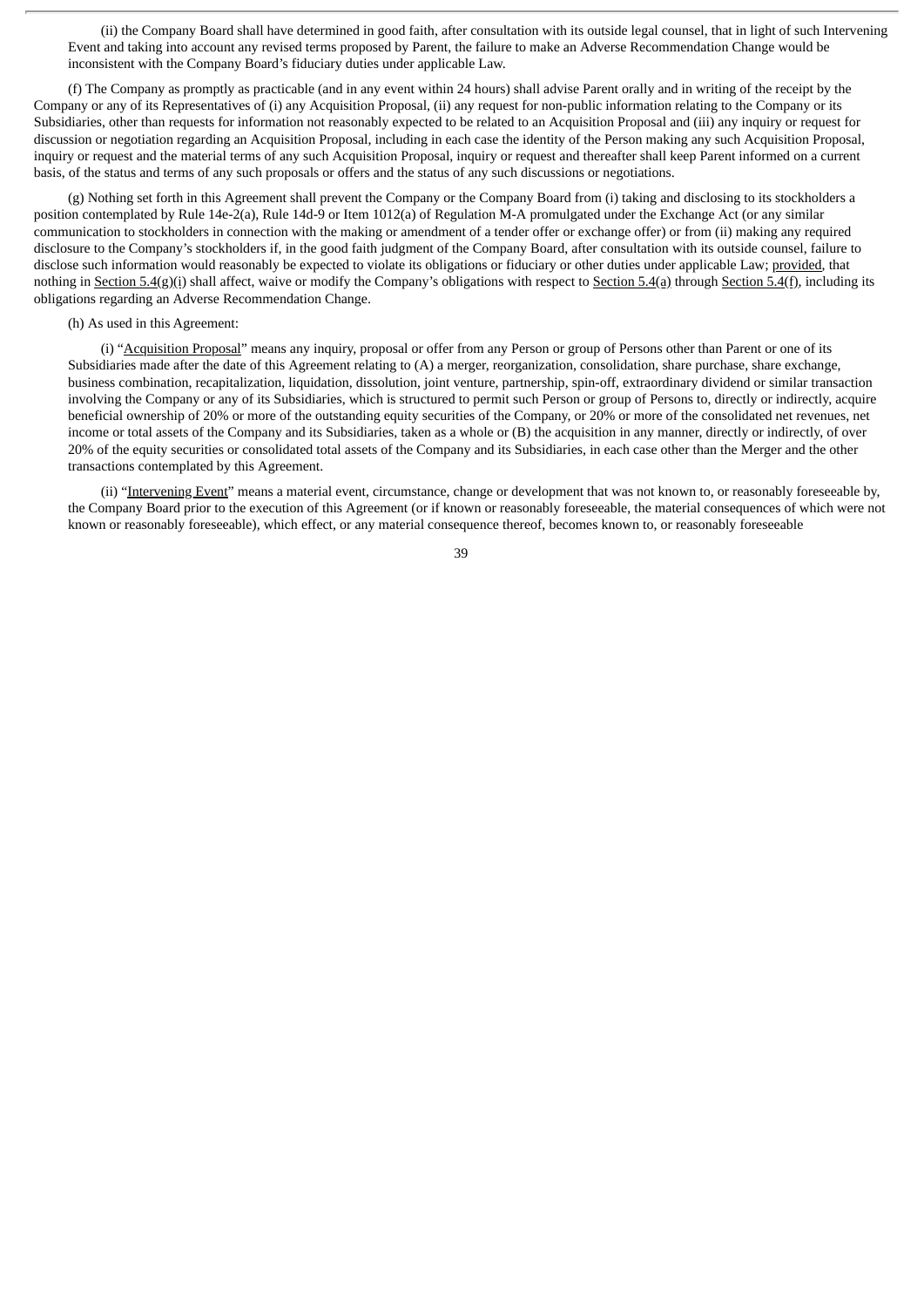by, the Company Board prior to the receipt of the Stockholder Written Consent; provided, that an "Intervening Event" shall exclude any event, circumstance, change or development related to (A) any Acquisition Proposal or other inquiry, offer or proposal that would reasonably be expected to lead to an Acquisition Proposal, (B) consisting of or resulting from a breach of this Agreement by the Company or any of its Subsidiaries or (C) any changes in the market price, or change in trading volume, of the Shares (it being understood that the underlying causes of any such changes or developments may, if they are not otherwise excluded from the definition of "Intervening Event", be taken into account in determining whether an Intervening Event has occurred).

(iii) "Superior Proposal" means any bona fide written Acquisition Proposal (A) on terms which the Company Board determines in good faith, after consultation with its outside legal counsel and financial advisors, to be more favorable from a financial point of view to the holders of Shares than the Merger and the other transactions contemplated by this Agreement, taking into account all the terms and conditions of such proposal and this Agreement and (B) that the Company Board determines in good faith is capable of being completed, taking into account all financial, regulatory, legal and other aspects of such proposal; provided, that for purposes of the definition of "Superior Proposal," the references to "20%" in the definition of Acquisition Proposal shall be deemed to be references to "50%."

### Section 5.5 Stockholder Written Consent; Information Statement.

(a) Immediately following the execution and delivery of this Agreement and in lieu of calling a meeting of the Company's stockholders, the Company shall (i) submit the Stockholder Written Consent, in the form attached hereto as **Exhibit D** (the "Stockholder Written Consent"), to the Principal Stockholder and (ii) use its reasonable best efforts to obtain the Stockholder Written Consent, duly executed by the Principal Stockholder and duly delivered to the Company in accordance with the DGCL, from the Principal Stockholder before 9:00 a.m., New York, New York time, on the day immediately following the date of this Agreement (the "Stockholder Approval Deadline"), and deliver the Stockholder Written Consent, so duly executed, to Parent. The Company shall comply with applicable Law, the Company Charter and Company Bylaws in connection with obtaining the Stockholder Written Consent, including giving notice of the action so taken pursuant to the Stockholder Written Consent in accordance with Section 228(e) of the DGCL and notice of the availability of appraisal rights in connection with the Merger in accordance with Section 262 of the DGCL to the holders of Shares entitled thereto not executing the Stockholder Written Consent, together with any additional information required by the DGCL. The parties agree and acknowledge that the Stockholder Written Consent shall be void and of no further effect if this Agreement is terminated in accordance with the terms and conditions hereof.

(b) As promptly as reasonably practicable after receipt of the Company Stockholder Approval (but in any event, no more than 20 days following the date hereof), the Company shall prepare, and the Company shall file with the SEC, the preliminary Information Statement relating to the Merger. Each of Parent and Merger Sub shall reasonably cooperate with the Company in the preparation of the preliminary Information Statement, the definitive Information Statement and any amendments or supplements thereto and shall promptly (and in any event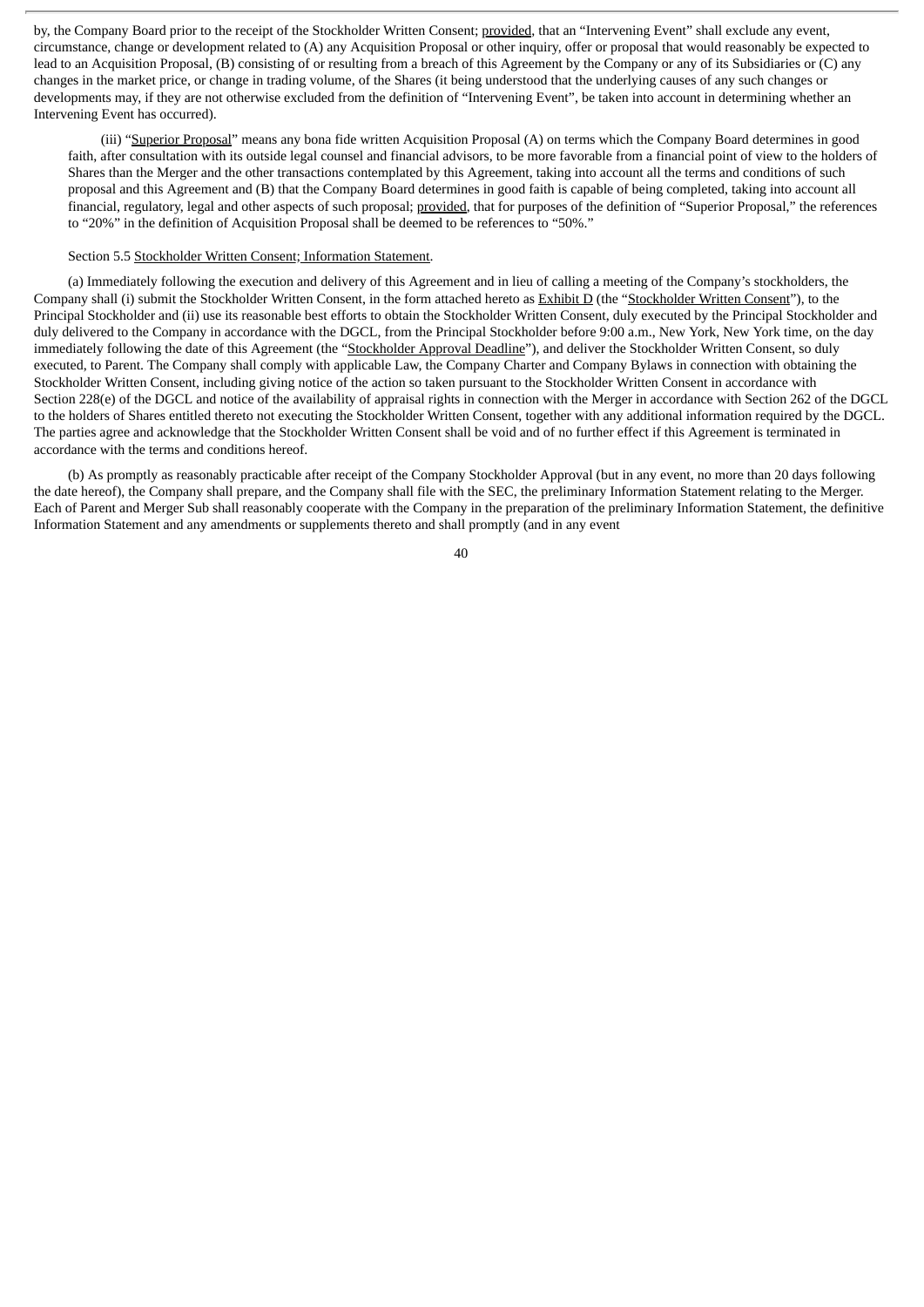within three days of the Company's request therefor) furnish to the Company the information relating to Parent and Merger Sub required by the Exchange Act for inclusion therein. Prior to filing with the SEC, the Company shall provide Parent, Merger Sub and their counsel a reasonable opportunity to review and comment on the Information Statement and shall consider in good faith for inclusion in the Information Statement any comments made by Parent, Merger Sub or their counsel that are provided in a timely manner. The Company shall use reasonable best efforts to respond as promptly as practicable to any comments of the SEC with respect to the Information Statement and to cause the Information Statement in definitive form to be mailed to the holders of Shares entitled thereto as promptly as reasonably practicable (and in any event within two Business Days) after (1) the tenth calendar day after the initial filing of the preliminary Information Statement with the SEC if by such date the SEC has not informed the Company that it intends to review the Information Statement or (2) if the SEC has, by the tenth calendar day after the filing of the initial preliminary Information Statement with the SEC, informed the Company that it intends to review the Information Statement, the date on which the SEC confirms that it has no further comments on the Information Statement. The Company shall notify Parent promptly of (and in any event no more than one Business Day after) the receipt of any comments from the SEC or its staff and of any request by the SEC or its staff for any amendments or supplements to the preliminary Information Statement or the definitive Information Statement, and the Company and Parent shall cooperate in filing with the SEC or its staff, and if required, the Company shall mail to the holders of Shares entitled thereto, as promptly as reasonably practicable, such amendment or supplement. Prior to filing with the SEC, the Company shall provide Parent, Merger Sub and their counsel a reasonable opportunity to review and comment on any such amendments or supplements to the Information Statement and shall reasonably consider in good faith for inclusion in any amendments or supplements any comments made by Parent, Merger Sub or their counsel that are provided in a timely manner. If at any time prior to the Closing any event shall occur, or fact or information shall be discovered, that should be set forth in an amendment or supplement to the Information Statement so that such document would not include any misstatement of a material fact or omit to state any material fact necessary to make the statements therein, in light of the circumstances under which they are made, not misleading, the party that discovers such information shall as promptly as practicable notify the other parties and the Company shall prepare and file with the SEC such amendment or supplement, in consultation with and subject to review by Parent as promptly as practicable and, to the extent required by Law, cause such amendment or supplement to be disseminated to the holders of Shares entitled thereto. Notwithstanding the foregoing, in the event that this Agreement is terminated in accordance with the terms and conditions hereof, the parties shall not be required, after the date of termination, to prepare, file and mail the Information Statement pursuant to this Section 5.5(b).

(c) Immediately following the execution and delivery of this Agreement, Parent shall duly execute and deliver, in accordance with the DGCL and the certificate of incorporation and bylaws of Merger Sub, a written consent duly adopting this Agreement in its capacity as the sole stockholder of Merger Sub, which written consent shall thereupon become effective in accordance with its terms, the DGCL and the certificate of incorporation and bylaws of Merger Sub, and promptly following the effectiveness of such written consent Parent shall provide a copy of such duly executed written consent to the Company.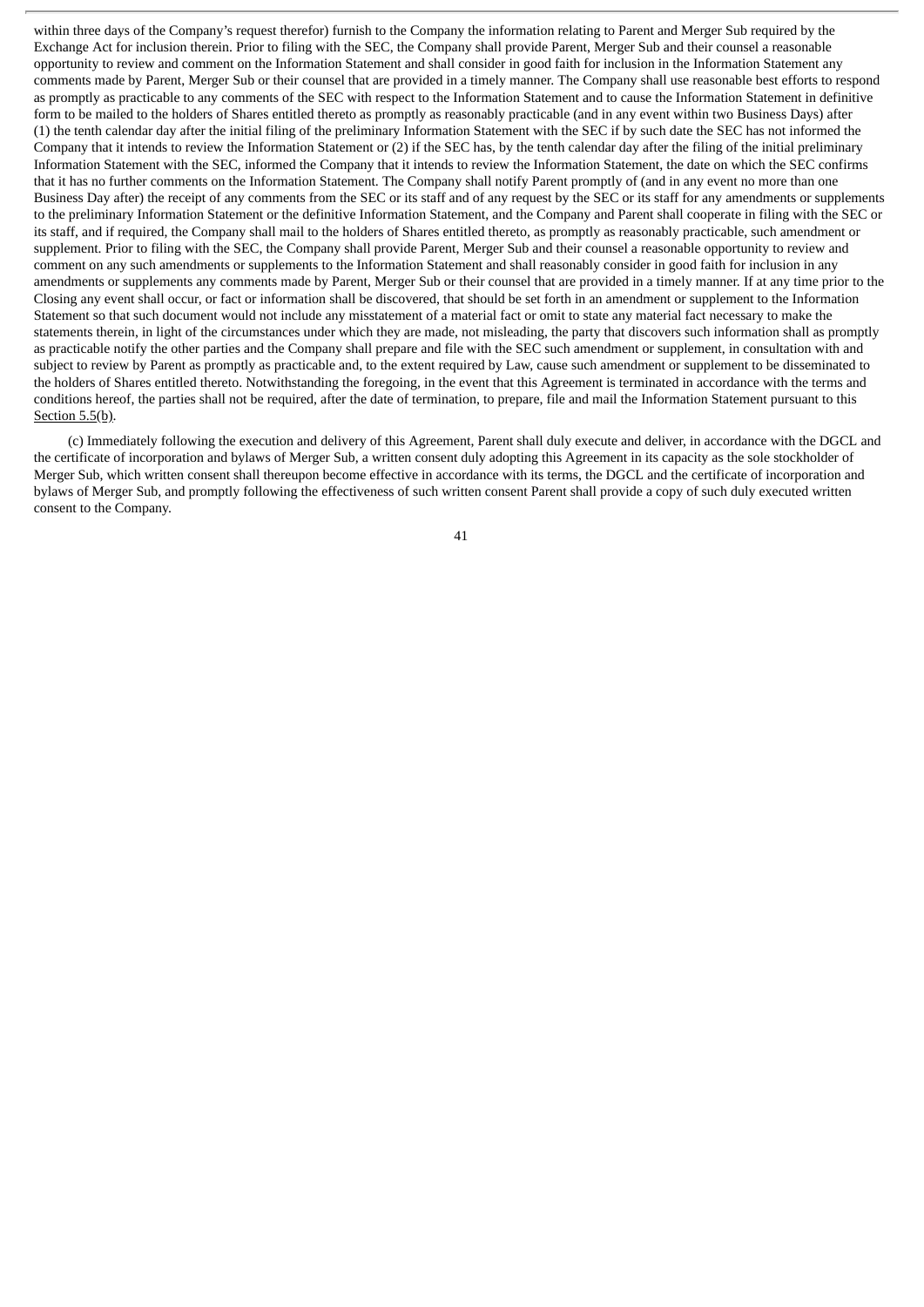## Section 5.6 Access to Information; Confidentiality.

(a) From the date of this Agreement to the Effective Time or the earlier termination of this Agreement, upon reasonable prior written notice, the Company shall, and shall use its reasonable best effects to cause its Subsidiaries, officers, directors and representative to, afford to Parent, Merger Sub and their respective Representatives reasonable access during normal business hours, consistent with applicable Law (including any applicable COVID-19 Measures), so long as such access does not jeopardize the health and safety of any employee of the Company or its Subsidiaries, and solely for the purpose of consummating the Merger or the other transactions contemplated herein, to its officers, employees, properties, offices, other facilities and books and records, and shall furnish Parent with all financial, operating and other data and information as Parent shall reasonably request in writing (it being agreed, however, that the foregoing shall not permit Parent or its officers, employees or representatives to conduct any environmental testing or sampling, including but not limited to facility surface and subsurface soils and water, air or building materials and, provided, that neither the Company nor any of its Subsidiaries shall be required to prepare, produce, compile or furnish any such data or information that is not already being prepared, produced or compiled by the Company or such Subsidiary, as the case may be, in the ordinary course of business, and any such data or information may be delivered in the form in which it is ordinarily maintained). Notwithstanding the foregoing, any such investigation or consultation shall be conducted in such a manner as not to result in any significant interference with the business or operations of the Company or its Subsidiaries or otherwise result in any significant interference with the prompt and timely discharge by the employees of the Company or its Subsidiaries of their normal duties. Neither the Company nor any of its Subsidiaries shall be required to provide access to or to disclose information, books and records, or other data or materials where such access or disclosure would (i) breach any agreement with any third party, (ii) constitute a waiver of or jeopardize the attorney-client or other privilege held by the Company or any such Subsidiary or (iii) violate any applicable Law.

(b) Each of Parent and Merger Sub will hold and treat and will cause its Representatives to hold and treat in confidence all documents and information concerning the Company, the Principal Stockholder and the Company's Subsidiaries furnished to Parent and Merger Sub, in connection with the Merger and the other transactions contemplated by this Agreement, in accordance with the Mutual Confidentiality Agreement, dated December 10, 2020, between Quikrete Holdings, Inc. and the Company (the "Confidentiality Agreement"), which shall remain in full force and effect in accordance with its terms until the Closing, at which time the Confidentiality Agreement shall terminate; provided that notwithstanding the terms of the Confidentiality Agreement, upon written notice to the Company, Parent may provide such documents and information to the Debt Financing Sources subject to customary confidentiality arrangements with such Persons regarding such information.

### Section 5.7 Further Action; Efforts.

(a) Upon the terms and subject to the conditions of this Agreement, each of the parties shall use its reasonable best efforts to take, or cause to be taken, all actions and to do, or cause to be done (but subject to the other provisions of this Section 5.7), and cooperate with each other in order to do, all things necessary, proper or advisable under applicable Law (including under any Antitrust Law (as defined below)) to consummate the Merger and the other transactions contemplated by this Agreement at the earliest practicable date, including: (i)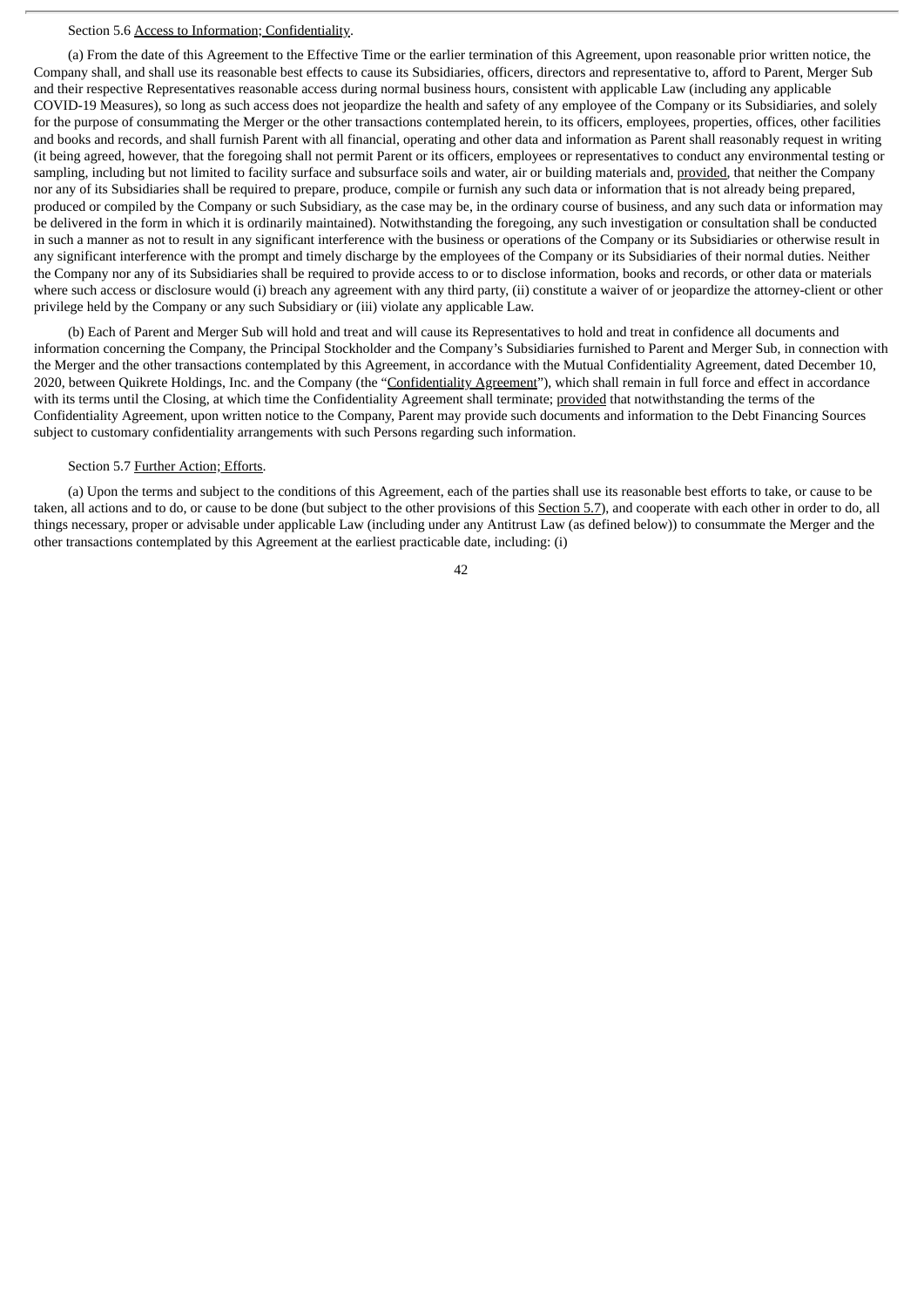causing the preparation and filing of all forms, registrations and notices required to be filed to consummate the Merger and the taking of such actions as are necessary to obtain any requisite consent, non-action or expiration of any applicable waiting period under the HSR Act or any other Foreign Antitrust Law; (ii) using reasonable best efforts to defend all lawsuits and other proceedings by or before any Governmental Entity challenging this Agreement or the consummation of the Merger; and (iii) using reasonable best efforts to resolve any objection asserted with respect to the transactions contemplated under this Agreement, including the Merger, under any Antitrust Law raised by any Governmental Entity and to prevent the entry of any court order, and to have vacated, lifted, reversed or overturned any injunction, decree, ruling, order or other action of any Governmental Entity, that would prevent, prohibit, restrict or delay the consummation of the transactions contemplated by this Agreement, including the Merger.

(b) In furtherance and not in limitation of the provisions of Section 5.7(a), each of the parties, as applicable, agrees to prepare and file as promptly as practicable, and in any event by no later than five Business Days from the date of this Agreement, a filing of a Notification and Report Form pursuant to the HSR Act, unless otherwise mutually agreed to in writing by the parties. Parent shall pay all filing fees and other charges for the filings required under the HSR Act by the Company and Parent.

(c) If a party receives a request for information or documentary material from any Governmental Entity with respect to this Agreement or the Merger or any of the other transactions contemplated hereby, including but not limited to a Second Request for Information under the HSR Act, then such party shall, unless otherwise mutually agreed to in writing by the parties, in good faith make, or cause to be made, as soon as reasonably practicable and after consultation with the other party, a response which is, at a minimum, in substantial compliance with such request.

(d) The parties shall keep each other apprised of the status of matters relating to the completion of the Merger and the other transactions contemplated by this Agreement and work cooperatively in connection with obtaining the approvals of or clearances from each applicable Governmental Entity, including:

(i) cooperating with each other in connection with filings required to be made by any party under any Antitrust Law and liaising with each other in relation to each step of the procedure before the relevant Governmental Entities and as to the contents of all communications with such Governmental Entities. In particular, to the extent permitted by Law or Governmental Entity, no party will make any notification in relation to the transactions contemplated hereunder, without first providing the other party with a copy of such notification in draft form and giving such other party a reasonable opportunity to discuss its content before it is filed with the relevant Governmental Entities, and such first party shall consider and take account of all reasonable comments timely made by the other party in this respect;

(ii) furnishing to the other party all information within its possession that is required for any application or other filing to be made by the other party pursuant to applicable Law in connection with this Agreement or the consummation of the Merger or the other transactions contemplated by this Agreement;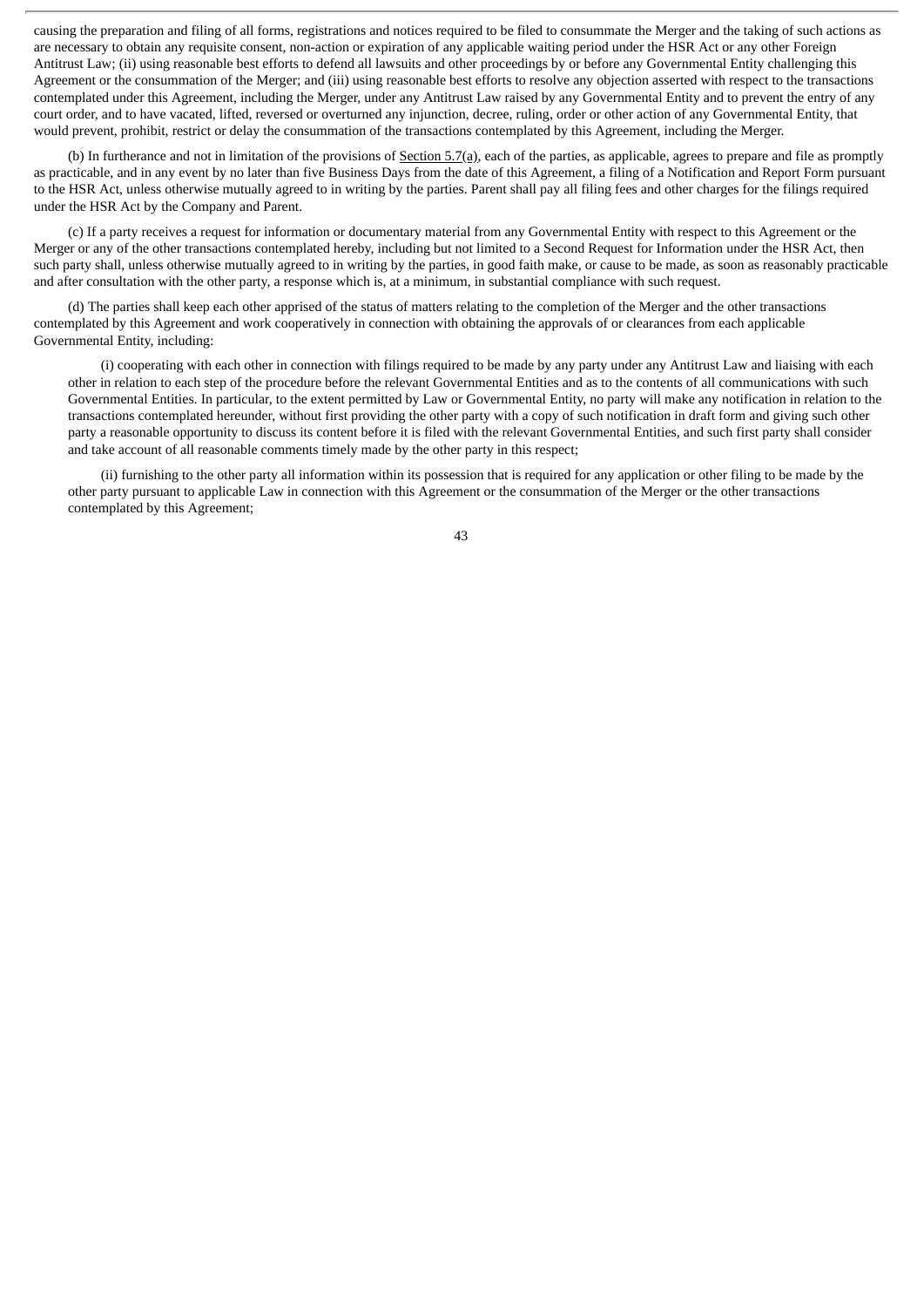(iii) promptly notifying each other of any communications from or with any Governmental Entity with respect to the Merger or the other transactions contemplated by this Agreement and ensuring to the extent permitted by Law or Governmental Entity that each of the parties is entitled to attend any meetings with or other appearances before any Governmental Entity with respect to this Agreement or the consummation of the Merger or the other transactions contemplated by this Agreement;

(iv) consulting and cooperating with one another in connection with all analyses, appearances, presentations, memoranda, briefs, arguments, opinions and proposals made or submitted by or on behalf of any party hereto in connection with proceedings under or relating to the Antitrust Laws; and

(v) without prejudice to any rights of the parties hereunder, consulting and cooperating in all respects with the other in defending all lawsuits and other proceedings by or before any Governmental Entity challenging this Agreement or the consummation of the Merger or the other transactions contemplated by this Agreement.

(e) In addition, Parent and the Company shall take, or cause to be taken, all other action and to do, or cause to be done, all other things necessary, proper or advisable under all Antitrust Laws to consummate the Merger and the other transactions contemplated by this Agreement, including using their respective reasonable best efforts to obtain the expiration of all waiting periods and obtain all other approvals and any other consents or non-actions required to be obtained in order for the parties to consummate the transactions contemplated by this Agreement, including the Merger. Notwithstanding anything to the contrary set forth in this Agreement, the obligations of Parent under this Section 5.7 shall include Parent committing to: (i) selling, divesting, or otherwise conveying particular assets, categories, or portions or parts of assets or businesses of Parent and its Affiliates; (ii) agreeing to sell, divest, or otherwise convey any particular asset, category, or portion or part of an asset or business of the Company and its Subsidiaries contemporaneously with or subsequent to the Effective Time; (iii) permitting the Company to sell, divest, or otherwise convey any of the particular assets, categories, or portions or parts of assets or business of the Company or any of its Subsidiaries prior to the Effective Time, in each case on terms and conditions that are reasonably acceptable to Parent; and (iv) licensing, holding separate or entering into similar arrangements with respect to its respective assets or the assets of the Company or conduct of business arrangements or terminating any and all existing relationships and contractual rights and obligations as a condition to obtaining any and all expirations of waiting periods under the HSR Act or consents or non-actions from any Governmental Entity necessary to consummate the Merger and the other transactions contemplated hereby; provided, that (A) Parent and its Affiliates shall not be required to take or agree to take, or cause to be taken (and the Company shall not take or agree to take, without the prior written consent of Parent), any of the foregoing actions with respect to the assets, businesses or product lines of Parent or any of its Subsidiaries, or the Company or any of its Subsidiaries, or any combination thereof, if the result of such actions would, either individually or in the aggregate, exceed the Detriment Limit (as defined below); and (B) Parent shall have the right to compel the Company to take any of the actions referred to above in clauses (ii) through (iv) to the extent applicable to the Company and/or its Subsidiaries (or agree to take such actions) solely to the extent such actions are effective at or after the Effective Time, and the Company shall cooperate with Parent, as reasonably requested by Parent in connection with such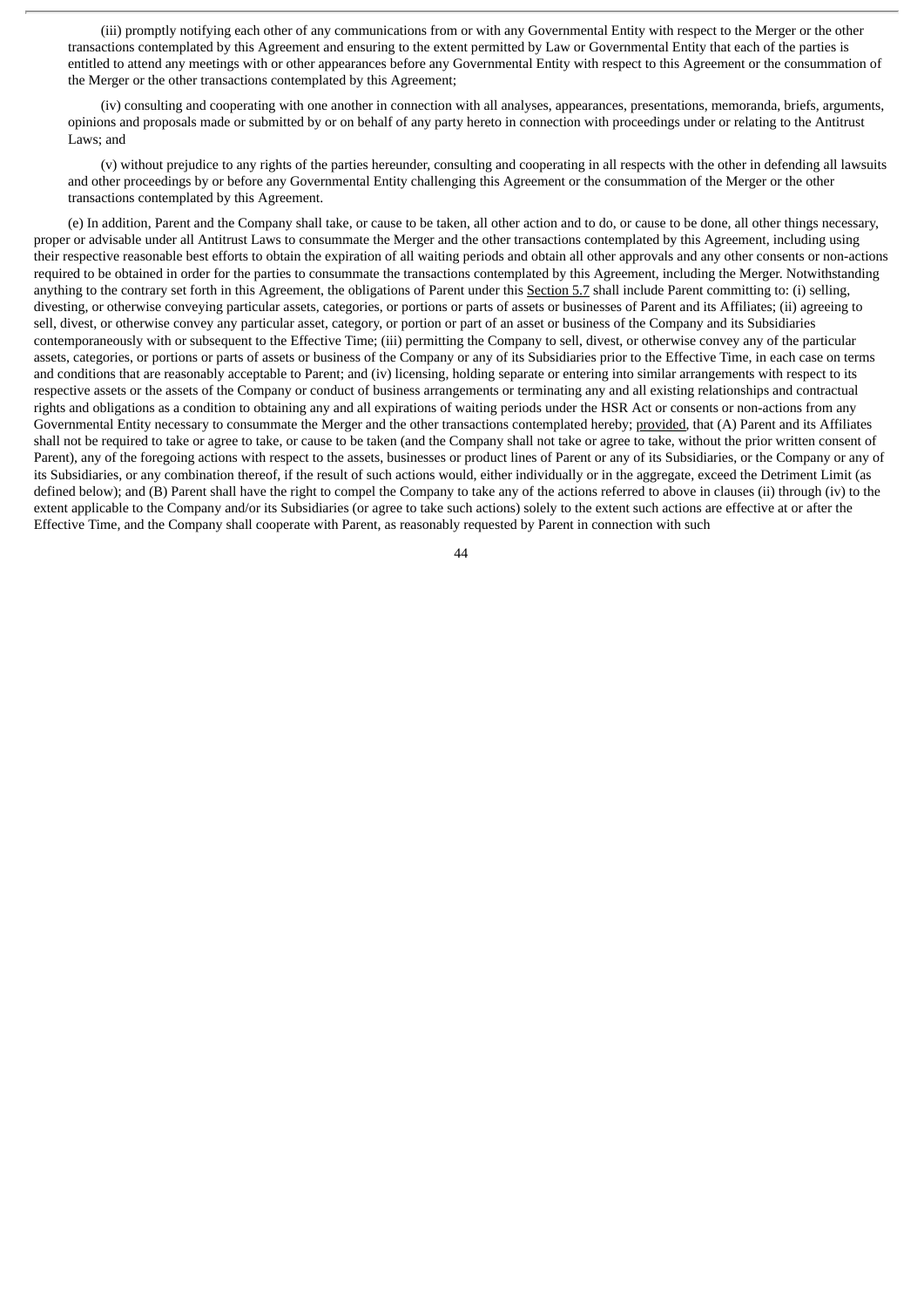actions, including (1) cooperating with Parent in negotiating any divestiture, licensing, holding separate or similar arrangements involving the business or assets of the Company or its Subsidiaries, (2) making the management team and other personnel of the Company and its Subsidiaries available for management presentations, due diligence sessions and other meetings requested by potential buyers, (3) responding promptly to reasonable due diligence requests from, and making information regarding the Company and its Subsidiaries available to, potential buyers, to the extent permitted by Law and subject to customary confidentiality obligations of such potential buyers and (4) providing potential buyers with access to the facilities and properties of the Company and its Subsidiaries, in the case of each of the foregoing during normal business hours and with reasonable advance notice. The agreements made in this Section 5.7 do not constitute an admission that the consummation of the Merger, if consummated without the taking of any of the actions referred to in clauses (i) through (iv) of the preceding sentence, would violate any Antitrust Law or that the taking of any such actions would not be harmful to the parties. Parent and its Affiliates shall not acquire or agree to acquire any rights, assets, business, Person or division thereof (through acquisition, license, joint venture, collaboration or otherwise) if such acquisition would reasonably be expected to materially increase the risk of not obtaining, or materially delay receipt of, any applicable clearance, consent, approval or waiver under the HSR Act with respect to this Agreement.

(f) Notwithstanding the foregoing, all commercially and/or competitively sensitive information and materials of a party will be provided to the other party on an outside counsel only basis while, to the extent feasible, making a version in which the commercial and/or competitively sensitive information has been redacted available to the other party.

### (g) For purposes of this Agreement:

(i) "Antitrust Law" means the Sherman Act, as amended, the Clayton Act, as amended, the HSR Act, the Federal Trade Commission Act, as amended, any other Foreign Antitrust Laws and all other Laws that are designed or intended to prohibit, restrict or regulate actions having the purpose or effect of monopolization or restraint of trade or lessening of competition through merger or acquisition.

(ii) The "Detriment Limit" would be exceeded if the assets, businesses or product lines required to be sold, divested, conveyed, held separate, licensed or subject to similar arrangements in order to obtain the expiration of all waiting periods, approvals, consents and non-actions from Governmental Entities under Antitrust Law include assets, businesses or product lines accounting for, either individually or in the aggregate, more than \$80,000,000 of EBITDA for the 12 months ended December 31, 2020. The parties agree that such calculation of EBITDA shall be measured using the lowest such EBITDA of Parent and its Subsidiaries or the Company and its Subsidiaries for each such overlapping asset, business or product line required to be sold, divested, conveyed, held separate, licensed or subject to a similar arrangement, regardless of which asset, business or product line is actually sold, divested, conveyed, held separate, licensed or subject to a similar arrangement; provided, that the sale, divestiture, holding separate, licensing or subjecting to a similar arrangement of the asset, business or product line representing such lowest EBITDA would satisfy the requirement of such Governmental Entities with respect to the applicable overlapping asset, business or product line.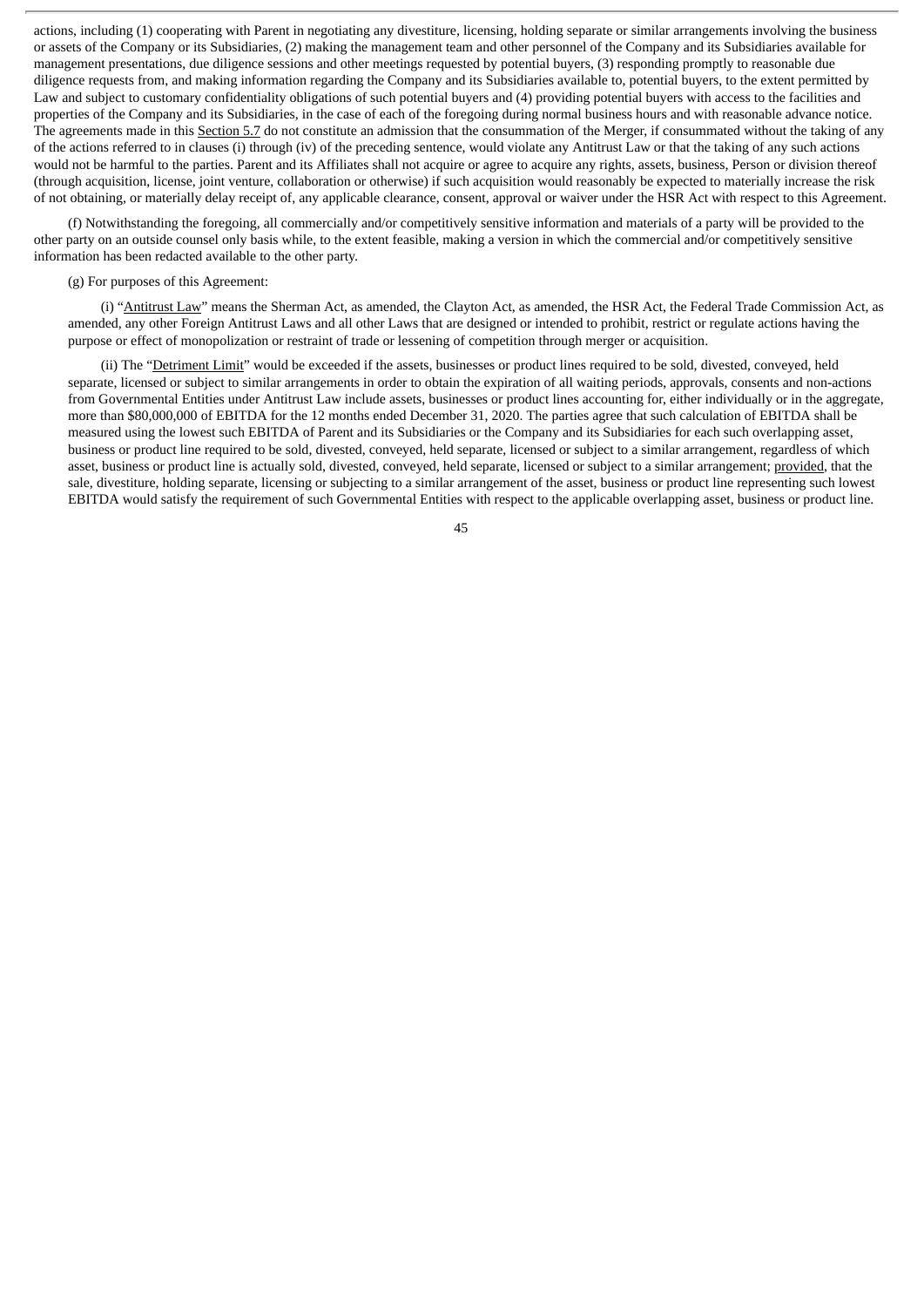(iii) "EBITDA" means (A) with respect to the assets, businesses or product lines of the Company and its Subsidiaries, EBITDA as calculated in a manner consistent with the methodology utilized in the earnings releases the Company has publicly filed with the SEC prior to the date of this Agreement, excluding any allocation of corporate level expenses and (B) with respect to the assets, businesses or product lines of Parent and its Subsidiaries, earnings before interest, taxes, depreciation and amortization, restructuring costs and any non-recurring and extraordinary items, calculated in accordance with the past reporting practices of Parent and its Subsidiaries, excluding any allocation of corporate level expenses. Each of Parent and the Company acknowledges and agrees that, as of the date of this Agreement, it has provided to the other party certain documents and information on the historical EBITDA of certain assets, businesses or product lines of such party and its Subsidiaries, for the sole purpose of illustrating how EBITDA shall be calculated for such assets, businesses or product lines pursuant to clause (A) or (B), as applicable, of this Section 5.7(g)(iii).

### Section 5.8 Employee Matters.

(a) Parent shall, or shall cause the Surviving Corporation to, provide each employee who is employed by the Company or any of its Subsidiaries as of immediately prior to the Closing Date and whose employment continues with the Surviving Corporation or any of its Subsidiaries from the Closing Date (each, a "Continuing Employee"), for the period beginning on the Closing Date and ending on the one-year anniversary thereof (or, if shorter, the employee's remaining period of employment) with (i) an annual base salary or hourly wage rate, as applicable, that is no less than the annual base salary or hourly wage rate provided to such Continuing Employee immediately prior to the Effective Time and (ii) employee benefits (excluding equity and other long-term incentive awards, change in control and retention bonuses, defined benefit pension plans and post-employment welfare benefits) that are, on an aggregate basis, at least substantially comparable to the benefits (excluding equity and other long-term incentive awards, change in control and retention bonuses, defined benefit pension plans and post-employment welfare benefits) provided by the Company to such Continuing Employee immediately prior to the Closing Date.

(b) As of and after the Effective Time, Parent will, or will cause the Surviving Corporation to, recognize all service credited under each Company Plan in which each Continuing Employee participated immediately prior to the Effective Time for purposes of eligibility, vesting and vacation and severance benefit accruals (but not for purposes of benefit accruals under any other plan, program or policy, including any defined benefit pension plans) under any plan, program or policy maintained for the benefit of Continuing Employees as of and after the Effective Time by Parent, its Subsidiaries or the Surviving Corporation (each, a "Parent Plan"), to the same extent recognized by the Company under such Company Plan; provided that the foregoing shall not apply to the extent that its application would result in a duplication of benefits for purposes of benefit accrual. With respect to each Parent Plan that is a "group health plan" within the meaning of Section 5000(b)(1) of the Code, Parent and its Subsidiaries shall use commercially reasonable efforts to (i) cause there to be waived any pre-existing condition, actively at work requirement, waiting period, or other eligibility limitation to the extent such preexisting condition, actively at work requirement, waiting period, or other eligibility limitation was not applicable as of immediately prior to the Effective Time under any comparable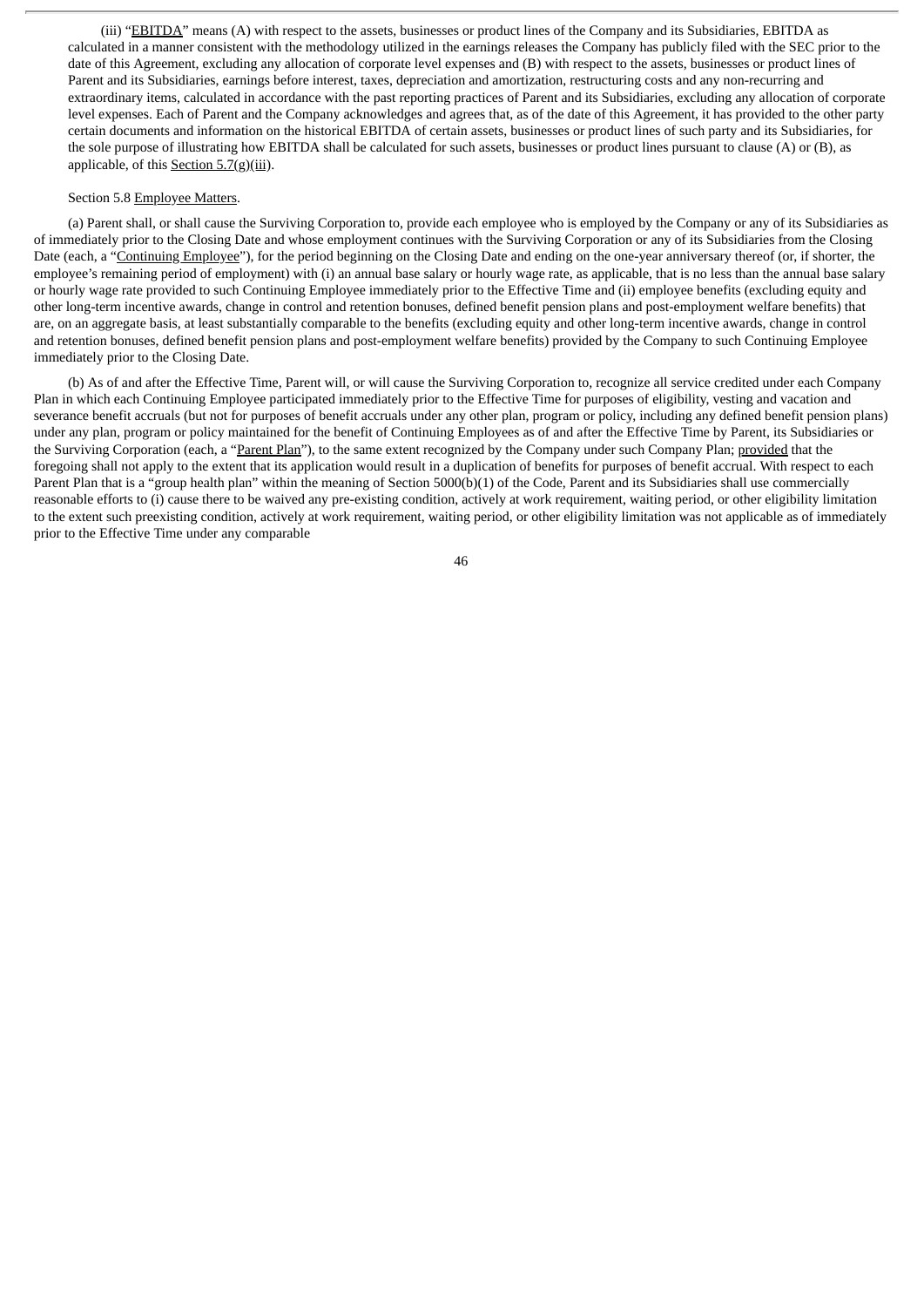Company Plan and (ii) for the plan year in which Continuing Employees of the Company transition from any Company Plan that is a "group health plan" within the meaning of Section 5000(b)(1) of the Code to another comparable Parent Plans that is a "group health plan" within the meaning of Section 5000(b)(1) of the Code (excluding any flexible spending account or similar arrangement), give effect, in determining any deductible and maximum out-of-pocket limitations, to claims incurred and amounts paid by, and amounts reimbursed to, Continuing Employees under similar Company Plans immediately prior to such benefit plan transition date.

(c) Parent shall cause the Surviving Corporation and each of its Subsidiaries, for a period commencing at the Effective Time and ending 90 days thereafter, not to effectuate a "plant closing" or "mass layoff" as those terms are defined in the Worker Adjustment and Retraining Notification Act of 1988 or in any similar state or local Law affecting in whole or in part any site of employment, facility, operating unit or Continuing Employee.

(d) Parent shall cause the Surviving Corporation to promptly, and in all events by no later than the first regularly scheduled payroll date that is at least five Business Days following the Closing Date, pay through the Surviving Corporation's payroll the amounts due to participants under the LSF9 Concrete Holdings Ltd. Long Term Incentive Plan, as amended, and the award agreements thereunder (collectively, the "LSF9 LTIP"), without interest and subject to applicable Tax withholdings, as directed by the Principal Stockholder. Section 5.8(d) of the Company Disclosure Letter sets forth an illustrative calculation, utilizing various assumed payment dates set forth in such calculation, of the maximum aggregate amounts payable under the LSF9 LTIP. In accordance with the terms of that certain Assignment and Assumption Agreement, dated as of October 19, 2016, the Company shall cause the Principal Stockholder to deposit with the Company, by no later than the Closing Date, an amount in cash equal to the aggregate amount of such amounts payable to the participants under the LSF9 LTIP, including the employer portion of all related payroll Taxes. The Company shall take all actions necessary to terminate the LSF9 LTIP effective as of immediately following the Closing and to ensure that participants under the LSF9 LTIP have no further rights thereunder other than the right to receive their payments as described in this Section 5.8(d). The Company shall provide Parent prior to the Closing with evidence, reasonably acceptable to Parent, regarding the action taken to effectuate the foregoing.

(e) At least ten days (or such shorter period agreed to by the parties) prior to the Closing Date, the Company shall take, and shall cause its Subsidiaries to take, all actions reasonably requested in writing by Parent at least thirty days prior to the Closing Date (or such shorter period reasonably agreed to by the parties) that may be necessary or appropriate to, conditioned on the occurrence of the Closing Date, (i) cause one or more Company Plans to terminate as of a date on, immediately before or after the Closing Date (as determined by Parent), (ii) cause benefit accruals and entitlements under any Company Plan to cease as of the Closing Date, or as of the date immediately preceding the Closing Date, (iii) cause the continuation on and after the Closing Date of any contract, arrangement or insurance policy relating to any Company Plan for such period as may be reasonably requested by the Parent, and/or (iv) facilitate the merger of any Company Plan into any Parent Plan in accordance with applicable Law. All resolutions, notices, or other documents issued, adopted or executed in connection with the implementation of this Section  $5.8(e)$  shall be subject to Parent's reasonable prior review and approval, which shall not be unreasonably withheld, conditioned or delayed. For the avoidance of doubt, no such Company Plan amendments, modifications or terminations shall in any way reduce, mitigate or eliminate Parent's obligations under Section 5.8(a).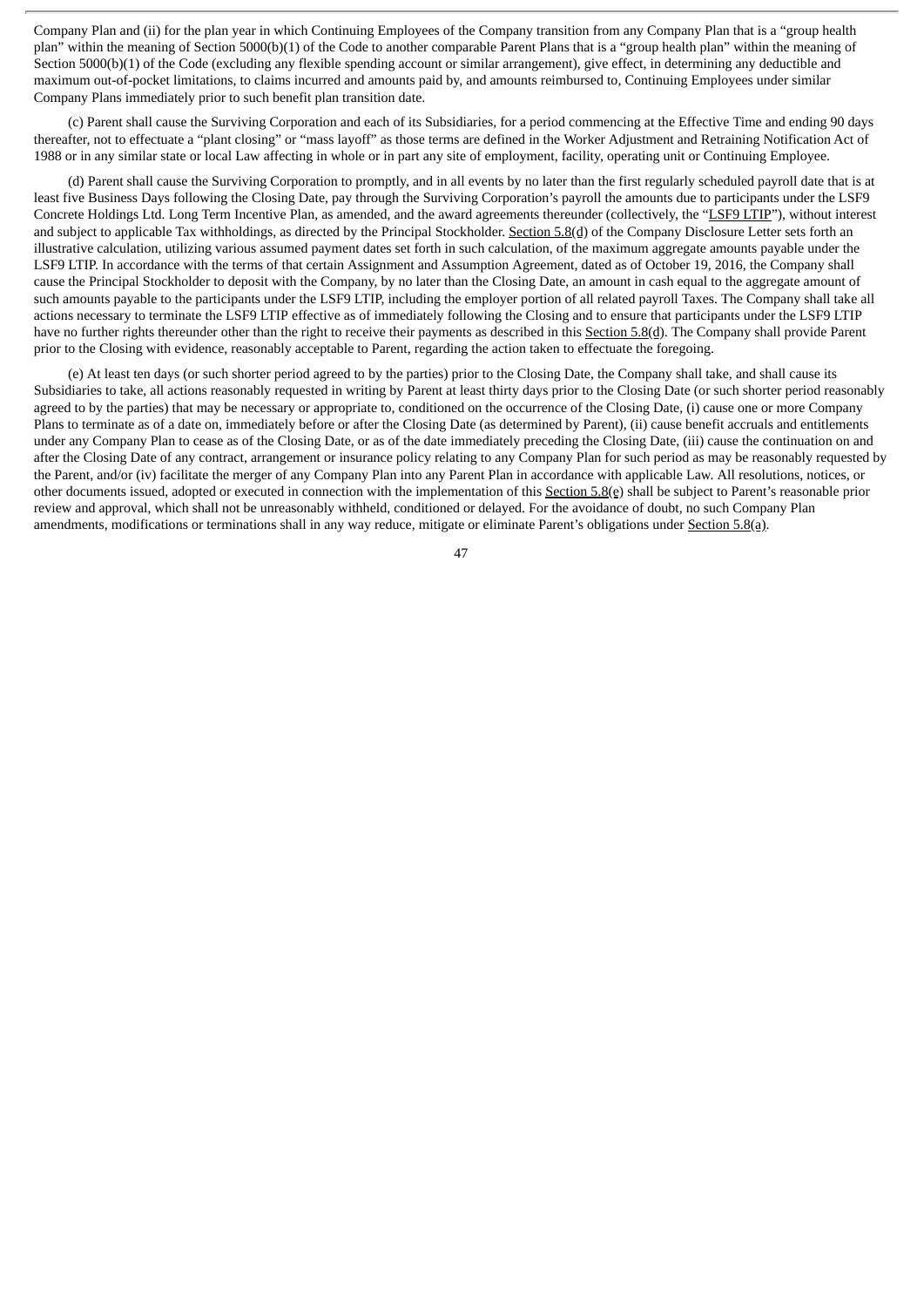(f) Notwithstanding anything to the contrary contained in this Agreement, nothing contained in this Agreement shall (i) be treated as an amendment to any Company Plan, Parent Plan or any other benefit plan or arrangement, (ii) obligate Parent or the Surviving Corporation to maintain any particular benefit plan or arrangement, (iii) prevent Parent or the Surviving Corporation from amending or terminating any benefit plan or arrangement, or (iv) create a right in any Continuing Employee to employment with Parent or the Surviving Corporation or restrict in any way the rights of Parent or the Surviving Corporation to terminate such Continuing Employee's services at any time for any reason or no reason. Nothing herein is intended to provide any Continuing Employee any third party beneficiary rights under this Agreement.

Section 5.9 Takeover Laws. If any Takeover Law is or becomes applicable to this Agreement, the Merger or any of the other transactions contemplated hereby, each of the Company and Parent and their respective Board of Directors shall take all action necessary to ensure that the Merger and the other transactions contemplated hereby may be consummated as promptly as practicable on the terms contemplated by this Agreement and otherwise to eliminate or minimize the effect of such Takeover Law on this Agreement, the Merger and the other transactions contemplated hereby.

Section 5.10 Notification of Certain Matters. The Company and Parent shall as promptly as practicable notify each other of (a) any notice or other communication received by such party from any Governmental Entity in connection with the Merger or the other transactions contemplated hereby or from any Person alleging that the consent of such Person is or may be required in connection with the Merger or the other transactions contemplated hereby, if the subject matter of such communication could be material to the Company, the Surviving Corporation or Parent, (b) any Action commenced or, to such party's knowledge, threatened against, relating to or involving or otherwise affecting such party or any of its Subsidiaries which relates to the Merger or the other transactions contemplated hereby or (c) the discovery of any fact or circumstance that, or the occurrence or non-occurrence of any event the occurrence or non-occurrence of which, would cause or result in any of the conditions to the Merger set forth in Article VI not being satisfied or satisfaction of those conditions being materially delayed in violation of any provision of this Agreement; provided, that the delivery of any notice pursuant to this Section 5.10 shall not (i) cure any breach of, or non-compliance with, any other provision of this Agreement or (ii) limit the remedies available to the party receiving such notice; provided further, that failure to give prompt notice shall not constitute a failure of a condition set forth in Article VI except to the extent that the underlying fact or circumstance not so notified would standing alone constitute such a failure.

# Section 5.11 Indemnification, Exculpation and Insurance.

(a) Without limiting any additional rights that any employee may have under any agreement or Company Plan, from the Effective Time through the sixth anniversary of the date on which the Effective Time occurs, the Surviving Corporation shall, and Parent shall cause the Surviving Corporation to, indemnify and hold harmless each present (as of the Effective Time) and former officer, director or employee of the Company and its Subsidiaries (the "Indemnified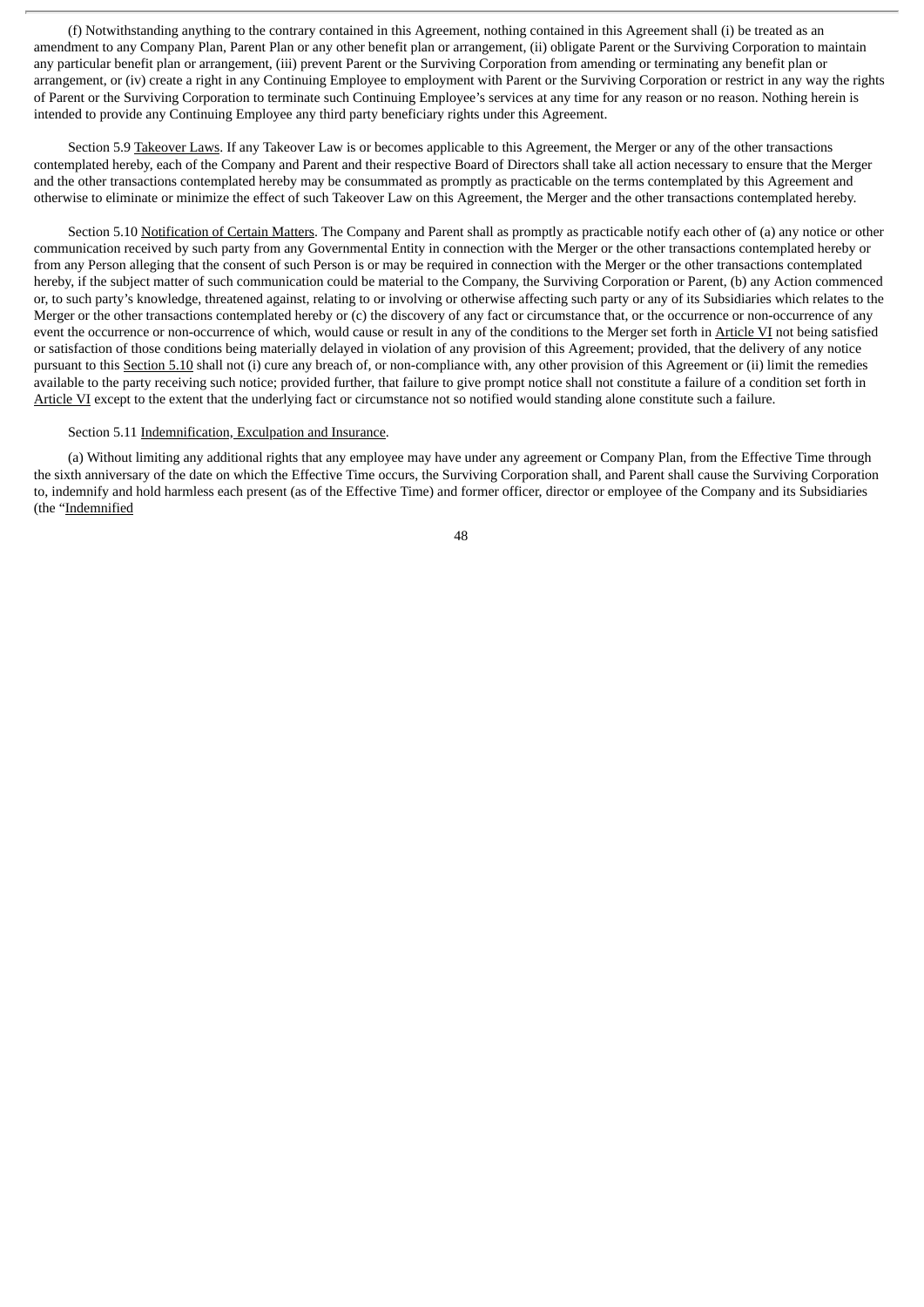Parties"), against all claims, losses, liabilities, damages, judgments, inquiries, fines, amounts paid in settlement and reasonable fees, costs and expenses, including attorneys' fees and disbursements, incurred in connection with any pending or threatened Action, whether civil, criminal, administrative or investigative, (i) arising out of, pertaining to, or by reason of the fact that the Indemnified Party is or was an officer, director, employee, fiduciary or agent of the Company or any of its Subsidiaries or, while a director, officer or employee of the Company or its Subsidiaries, is or was serving at the request of the Company or any of its Subsidiaries as a director, officer, employee or agent of another corporation or of a partnership, joint venture, trust, enterprise or nonprofit entity, (ii) arising out of or pertaining to matters existing or occurring at or prior to the Effective Time (including this Agreement and the transactions and actions contemplated hereby), whether asserted or claimed prior to, at or after the Effective Time, to the fullest extent permitted under applicable Law and the Company Charter and Company Bylaws as of the date of this Agreement or (iii) in connection with the enforcement of any Indemnified Party's rights under this Section 5.11 by such Indemnified Party or his or her heirs or legal representatives. In the event of any such pending or threatened Action, including any such Action to enforce any Indemnified Party's rights under this Section 5.11, (A) each Indemnified Party shall be entitled to advancement of expenses (including attorneys' fees and expenses) incurred in connection with such Action from Parent and the Surviving Corporation to the fullest extent permitted under applicable Law and the Company Charter and Company Bylaws as of the date of this Agreement prior to the final disposition of such Action; provided, that any Person to whom expenses are advanced provides an undertaking, if and only to the extent required by DGCL or the Company Charter or Company Bylaws, to repay such advances if it is ultimately determined that such Person is not entitled to indemnification under this Agreement or any Law, Contract or other source for which indemnification may be available, (B) neither Parent nor the Surviving Corporation shall settle, compromise or consent to the entry of any judgment in any proceeding or threatened action, suit, proceeding, investigation or claim (and in which indemnification could be sought by such Indemnified Party hereunder), unless such settlement, compromise or consent includes an unconditional release of such Indemnified Party from all liability arising out of such action, suit, proceeding, investigation or claim or such Indemnified Party otherwise consents in writing, and (C) the Surviving Corporation shall cooperate in the defense of any such matter.

(b) Except as may be required by applicable Law, Parent and the Company agree that all rights to indemnification and exculpation from liabilities for acts or omissions occurring at or prior to the Effective Time and rights to advancement of expenses relating thereto now existing in favor of any Indemnified Party as provided in the certificate of incorporation or bylaws (or comparable organizational documents) of the Company and its Subsidiaries or in any indemnification agreement between such Indemnified Party and the Company or any of its Subsidiaries, as set forth on Section 5.11(b) of the Company Disclosure Letter, shall survive the Merger and continue in full force and effect and shall not be amended, repealed or otherwise modified in any manner that would adversely affect any right thereunder of any such Indemnified Party.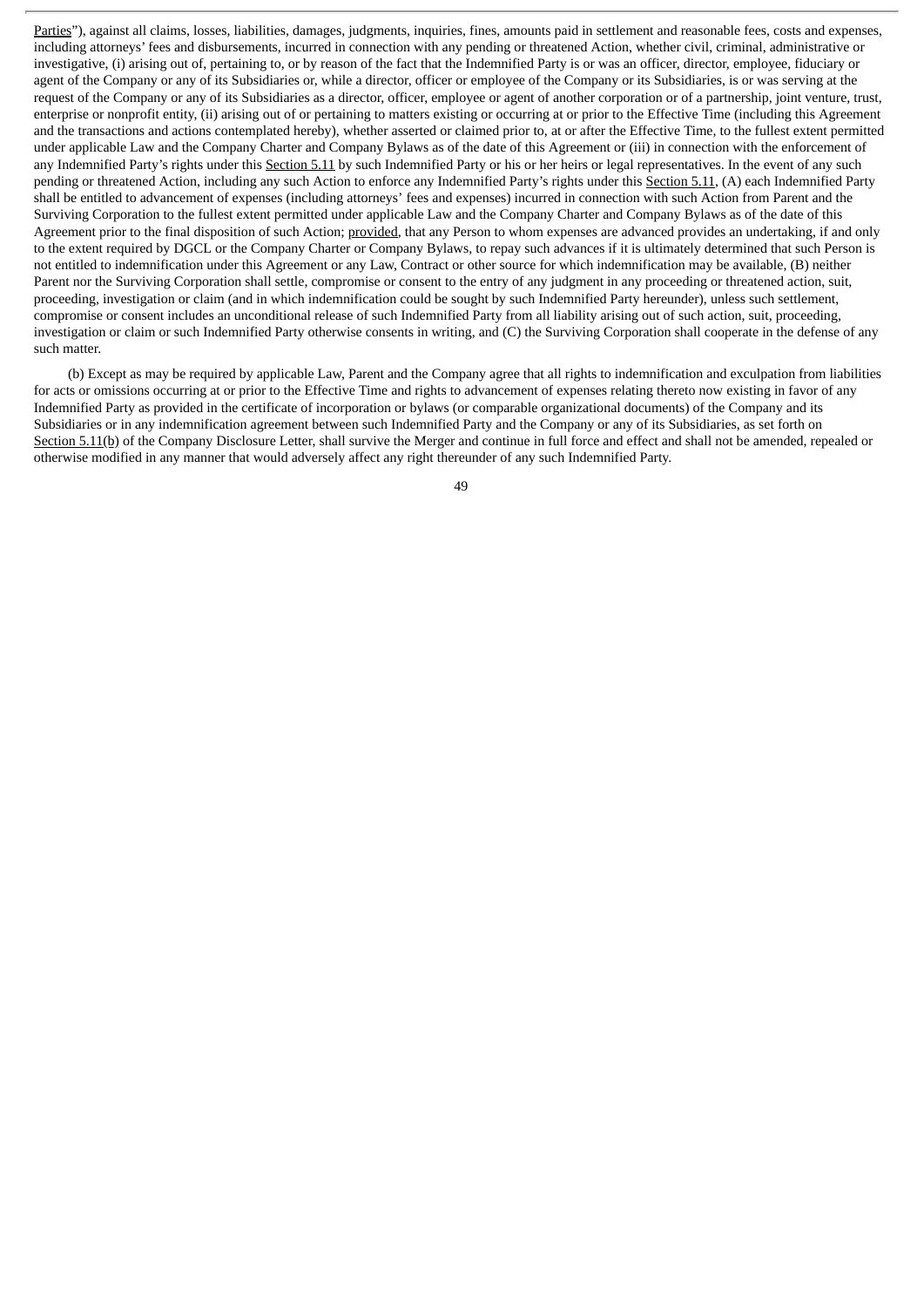(c) At the Company's option, the Company may purchase, prior to the Effective Time, a six-year prepaid "tail policy" on terms and conditions (in both amount and scope) providing substantially equivalent benefits as the current policies of directors' and officers' liability insurance and fiduciary liability insurance maintained by the Company and its Subsidiaries with respect to matters arising on or before the Effective Time, covering without limitation the transactions contemplated hereby, including the Merger. If such prepaid tail policy has been obtained by the Company prior to the Effective Time, Parent shall cause such policy to be maintained in full force and effect, for its full term, and cause all obligations thereunder to be honored by the Surviving Corporation.

(d) If the Company has not purchased such tail policy prior to the Effective Time, for a period of six years from the Effective Time, Parent shall either cause to be maintained in effect the current policies of directors' and officers' liability insurance and fiduciary liability insurance maintained by the Company and its Subsidiaries or cause to be provided substitute policies or purchase or cause the Surviving Corporation to purchase, a "tail policy," in either case of at least the same coverage and amounts containing terms and conditions that are not less advantageous in the aggregate than such policy with respect to matters arising on or before the Effective Time; provided, however, that after the Effective Time, Parent shall not be required to pay with respect to such insurance policies in respect of any one policy year annual premiums in excess of 300% of the last annual premium paid by the Company prior to the date hereof in respect of the coverage required to be obtained pursuant hereto, but in such case shall purchase as much coverage as reasonably practicable for such amount; provided further, that if the Surviving Corporation purchases a "tail policy" and the annual coverage thereunder costs more than 300% of such last annual premium, the Surviving Corporation shall purchase the maximum amount of coverage that can be obtained for 300% of such last annual premium.

(e) Notwithstanding anything herein to the contrary, if any Action (whether arising before, at or after the Effective Time) for which any Indemnified Party may have rights to indemnification, exculpation or advancement hereunder is instituted on or prior to the sixth anniversary of the Effective Time, the provisions of this Section 5.11 shall continue in effect until the final disposition of such Action.

(f) The indemnification, exculpation and rights to advancement provided for herein shall not be deemed exclusive of any other rights to which an Indemnified Party is entitled, whether pursuant to Law, Contract or otherwise. The provisions of this Section 5.11 shall survive the consummation of the Merger and, notwithstanding any other provision of this Agreement that may be to the contrary, expressly are intended to benefit, and shall be enforceable by, each of the Indemnified Parties and their respective heirs and legal representatives (and following the Effective Time may not be amended without their prior written consent).

(g) In the event that the Surviving Corporation or Parent or any of their respective successors or assigns (i) consolidates with or merges into any other Person and shall not be the continuing or surviving corporation or entity of such consolidation or merger or (ii) transfers or conveys all or a majority of its properties and assets to any Person (by merger, consolidation, division, operation of law or otherwise), then, and in each such case, proper provision shall be made so that the successors and assigns of the Surviving Corporation or Parent, as the case may be, shall succeed to the obligations set forth in this Section 5.11.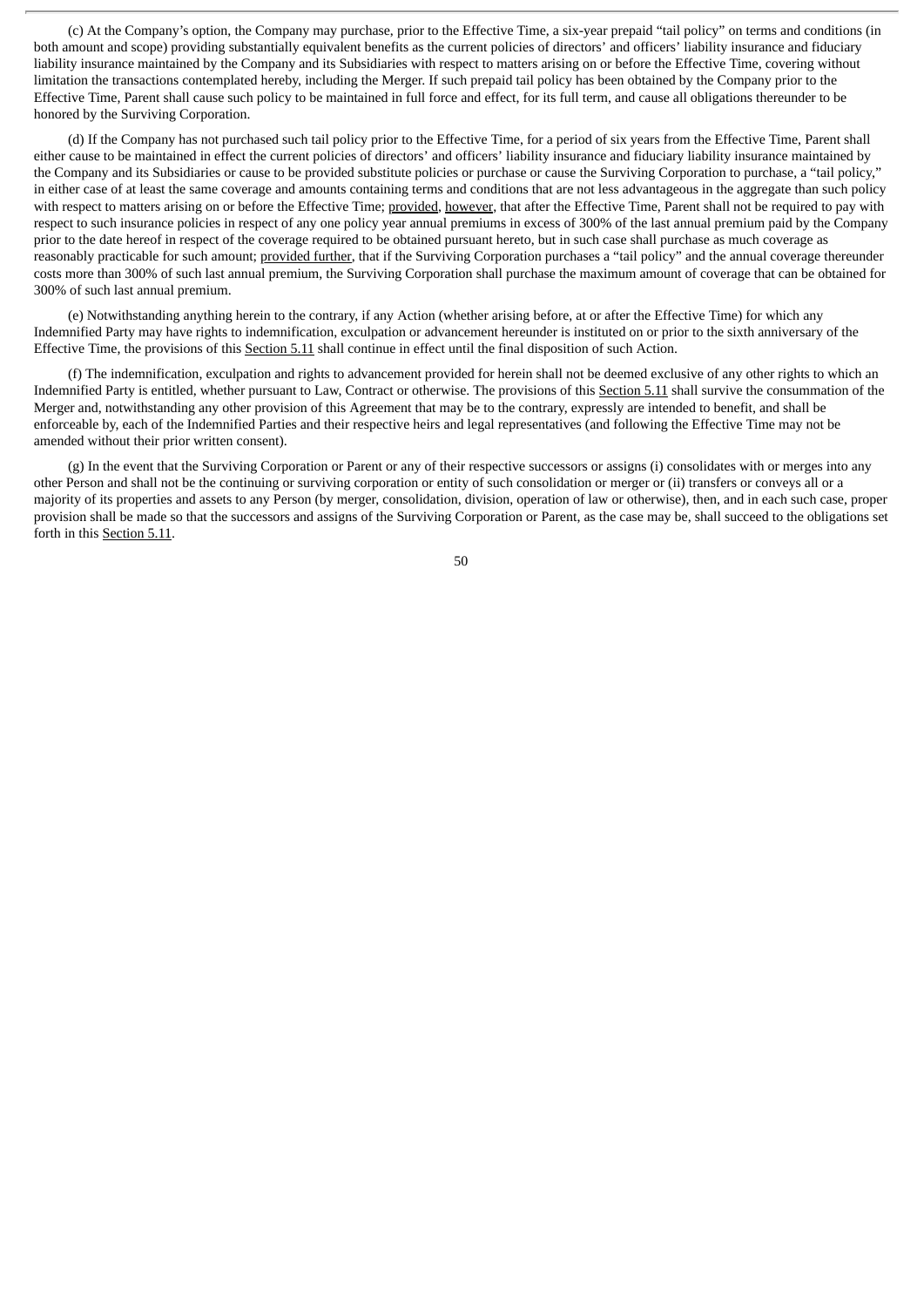Section 5.12 Rule 16b-3. Prior to the Effective Time, the Company shall be permitted to take such steps as may be reasonably necessary or advisable hereto to cause dispositions of Company equity securities (including derivative securities) pursuant to the transactions contemplated by this Agreement by each individual who is a director or officer of the Company to be exempt under Rule 16b-3 promulgated under the Exchange Act.

Section 5.13 Public Announcements. Each of Parent and Merger Sub, on the one hand, and the Company, on the other hand, shall, to the extent reasonably practicable, consult with each other before issuing, and give each other a reasonable opportunity to review and comment upon, any press release or other public statements with respect to this Agreement, the Merger and the other transactions contemplated hereby and, prior to an Adverse Recommendation Change, shall not issue any such press release or make any public announcement without the prior consent of the other party, which consent shall not be unreasonably withheld, conditioned or delayed, except as may be required by applicable Law, court process or by obligations pursuant to any listing agreement with any national securities exchange or national securities quotation system. The restrictions set forth in this Section 5.13 shall not apply to any press release or statement issued or proposed to be issued in connection with, or in response to, an Adverse Recommendation Change, an Acquisition Proposal or a Superior Proposal. Parent and the Company agree that the press release announcing the execution and delivery of this Agreement shall be a joint release of Parent and the Company.

## Section 5.14 Financing.

(a) Subject to the terms and conditions of this Agreement and the Financing Letters, each of Parent and Merger Sub shall not, without the prior written consent of the Company, permit or grant any withdrawal, rescindment, amendment, replacement, supplement, consent or modification to be made to, or any waiver of any provision or remedy pursuant to, the Financing Letters or any definitive agreement relating to the Debt Financing if such withdrawal, rescindment, amendment, replacement, supplement, consent, modification or waiver would, or would reasonably be expected to (i) reduce the aggregate amount of the Debt Financing to an amount such that Parent and Merger Sub would not have the Required Funds (after taking into account funds otherwise available from internally generated cash flow); (ii) impose new or additional conditions or other terms or otherwise expand, amend or modify any of the conditions to the receipt of the Debt Financing (including expanding the information required to be provided by the Company) or any other terms to the Debt Financing in a manner that would reasonably be expected to (A) materially delay or prevent the Closing; or (B) make the timely funding of the Debt Financing, or the satisfaction of the conditions to obtaining the Debt Financing, materially less likely to occur in any respect; or (iii) adversely impact the ability of Parent, Merger Sub or the Company, as applicable, to enforce its rights against the other parties to the Financing Letters or the definitive agreements with respect thereto. Parent shall promptly furnish to the Company a true and complete copy of any amendment, replacement, supplement, modification, consent or waiver relating to the Financing Letters or any definitive agreements relating to the Debt Financing. Any reference in this Agreement to (1) the "Debt Financing" will include the financing contemplated by the Financing Letters as amended or modified and (2) "Debt Commitment Letters" or "Financing Letters" will include such documents as amended or modified. Parent shall not release or consent to the termination of any individual lender under the Debt Commitment Letters, except for (x) assignments and replacements of an individual lender under the terms of, and only in connection with, the syndication of the Debt Financing under the Debt Commitment Letters; or (y) replacements of the Debt Commitment Letters with alternative financing commitments pursuant to Section 5.14(d).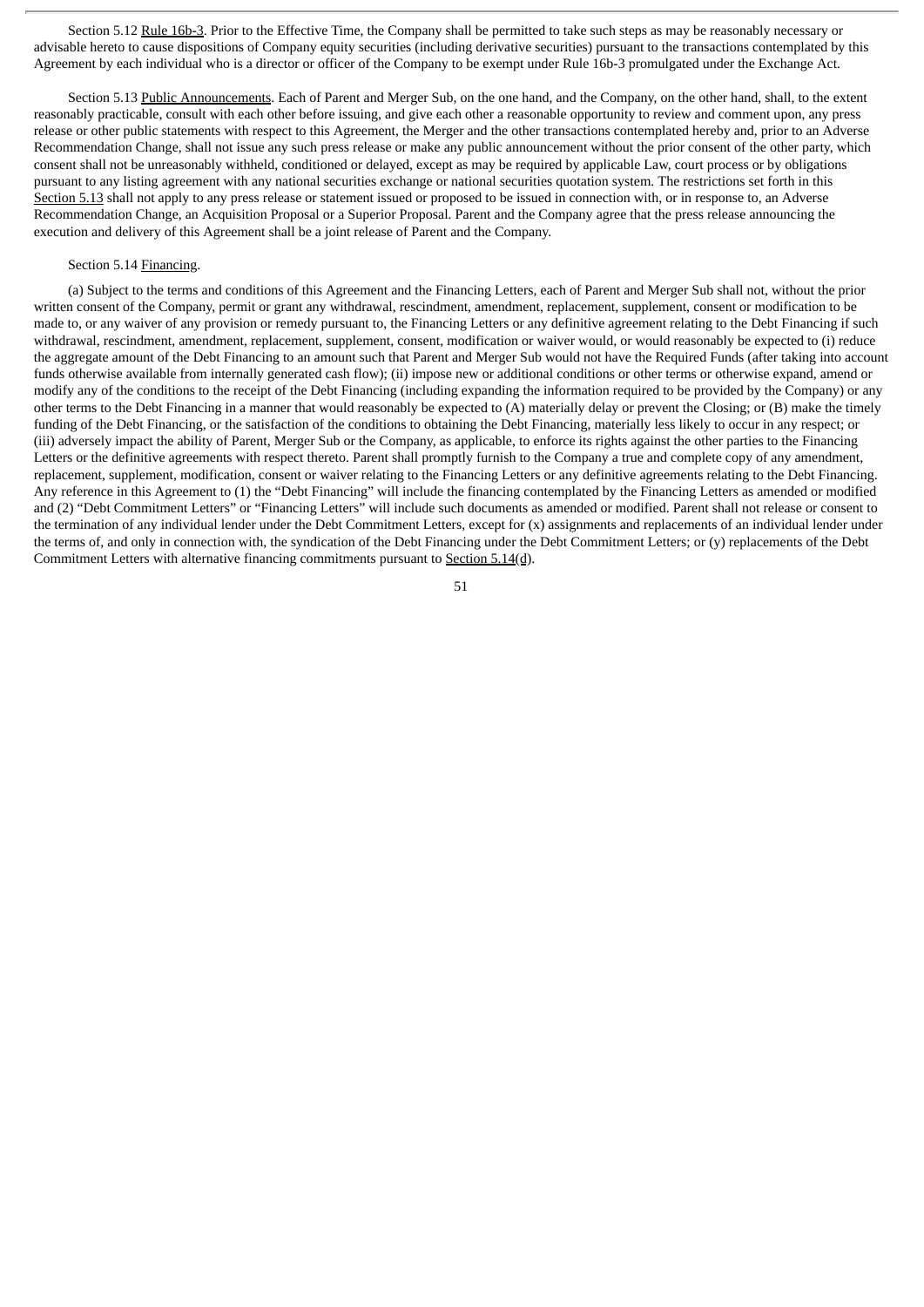(b) Subject to the terms and conditions of this Agreement, Parent and Merger Sub shall, and shall cause their respective Affiliates to, use their respective reasonable best efforts to take, or cause to be taken, all actions and to do, or cause to be done, all things necessary, proper and advisable to arrange, consummate and obtain the Debt Financing on a timely basis, but in any event no later than the Closing Date, on the terms and conditions (including, to the extent required, the full exercise of any "flex" provisions in any Fee Letter) described in the Financing Letters, including using their reasonable best efforts to (i) maintain in effect the Financing Letters in accordance with the terms and subject to the conditions thereof; (ii) negotiate, enter into, execute and deliver definitive agreements with respect to the Debt Financing contemplated by the Financing Letters on a timely basis on the terms and conditions (including any "flex" provisions in any Fee Letter) contemplated by the Financing Letters; (iii) satisfy on a timely basis all conditions that are within its control and applicable to Parent and Merger Sub contained in the Financing Letters and such definitive agreements related thereto on or prior to the Closing Date; (iv) consummate the Debt Financing at or prior to the Closing, including causing the Debt Financing Sources to fund the Debt Financing at the Closing; and (v) comply with their applicable covenants and other obligations pursuant to the Financing Letters and the definitive documents relating to the Debt Financing on or prior to the Closing Date. Parent and Merger Sub shall fully pay, or cause to be fully paid, all commitment or other fees arising pursuant to the Financing Letters as and when they become due.

(c) Parent shall (i) keep the Company informed on a current basis (and upon request) and in reasonable detail of the status of its efforts to arrange the Debt Financing and (ii) upon request, provide the Company with drafts of all definitive agreements related to the Debt Financing in advance of execution. Without limiting the generality of the foregoing, Parent and Merger Sub shall give the Company prompt notice in writing (but in any event within two Business Days after the occurrence or discovery of) (A) of any material breach (or threatened material breach), material default, cancellation, termination or repudiation by any party to the Financing Letters or definitive agreements related to the Debt Financing; (B) of the receipt by Parent or Merger Sub of any written notice or communication from any Debt Financing Source with respect to any (1) actual or threatened breach, default, cancellation, termination or repudiation by any party to the Financing Letters or any definitive agreements related to the Debt Financing of any provisions of the Financing Letters or such definitive agreements; or (2) material dispute or disagreement between or among any parties to the Financing Letters or any definitive agreements related to the Debt Financing; (C) if for any reason Parent or Merger Sub at any time believes that it will not be able to obtain all or any portion of the Debt Financing such that Parent and Merger Sub would not have the Required Funds (after taking into account funds otherwise available from internally generated cash flow); and (D) of the occurrence of an event or development that could reasonably be expected to materially adversely impact the ability of Parent or Merger Sub to obtain all or any portion of the Debt Financing in an amount sufficient to consummate the transactions contemplated by this Agreement. Parent and Merger Sub shall provide any information reasonably requested by the Company relating to any of the circumstances referred to in the previous sentence as promptly as reasonably practicable after the date that the Company delivers a written request therefor to Parent; provided that none of Parent or Merger Sub shall be required to disclose or provide any such information, the disclosure of which, in the judgement of Parent upon advice of outside counsel, is subject to attorney client privilege or which would be in violation of any confidentiality obligation.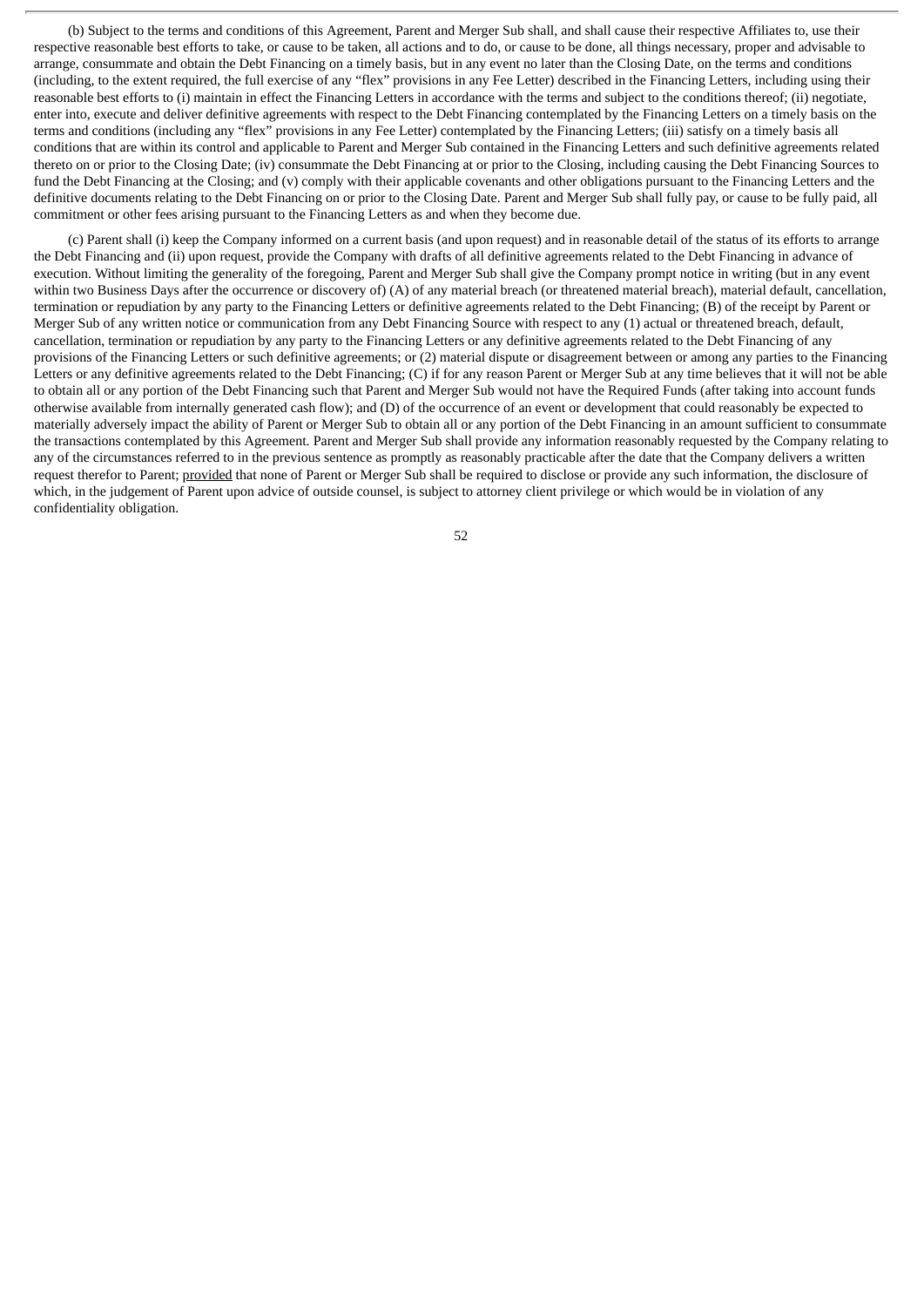(d) If any portion of the Debt Financing becomes unavailable, or Parent becomes aware of any event or circumstance that makes any portion of the Debt Financing unavailable, on the terms and conditions (including any "flex" provisions in any Fee Letter) contemplated in the Financing Letters such that Parent and Merger Sub would not have the Required Funds (after taking into account funds otherwise available from internally generated cash flow), then Parent and Merger Sub shall promptly notify the Company in writing (but in any event within two Business Days after the discovery thereof) and Parent and Merger Sub shall use their respective reasonable best efforts to, as promptly as practicable following the occurrence of such event, (i) arrange and obtain the Debt Financing or such portion of the Debt Financing from the same or alternative sources in an amount sufficient to enable Parent and Merger Sub to have the Required Funds, (A) on terms and conditions not materially less favorable in the aggregate to Parent and Merger Sub than those contained in the Financing Letters, (B) containing conditions to draw, conditions to closing and other terms that would reasonably be expected to affect the availability thereof that (1) are not more onerous than those conditions and terms contained in the Financing Letters, (2) would not reasonably be expected to delay the Closing or make the Closing materially less likely to occur, and (3) in an amount at least sufficient to enable Parent and Merger Sub to have the Required Funds (the "Alternate Debt Financing"); and (ii) obtain one or more new financing commitment letters with respect to such Alternate Debt Financing (the "New Debt Commitment Letters"), which new letters will replace the existing Debt Commitment Letters in whole or in part. Parent shall promptly provide a copy of any New Debt Commitment Letters (and any fee letter in connection therewith or other agreements related thereto) to the Company. In the event that any New Debt Commitment Letters are obtained, (A) any reference in this Agreement to the "Financing Letters" or the "Debt Commitment Letters" will be deemed to include the Debt Commitment Letters to the extent not superseded by a New Debt Commitment Letter at the time in question and any New Debt Commitment Letters to the extent then in effect; and (B) any reference in this Agreement to the "Debt Financing" means the debt financing contemplated by the Debt Commitment Letters as modified pursuant to the foregoing.

(e) Notwithstanding anything to the contrary in this Agreement, compliance by Parent and Merger Sub with this Section 5.14 shall not relieve Parent or Merger Sub of their respective obligations to consummate the Merger or the other transactions contemplated hereby whether or not the Debt Financing is available, and Parent and Merger Sub acknowledge and agree that obtaining the Debt Financing is not a condition to the Closing. If the Debt Financing has not been obtained, Parent and Merger Sub will each continue to be obligated, subject to the satisfaction or waiver of the conditions set forth in Article VI, to consummate the Merger.

(f) Nothing in this Agreement shall require Parent or any of its Affiliates to commence any suit, claim or similar proceeding with respect to or in order to enforce Parent's rights under the Debt Commitment Letter.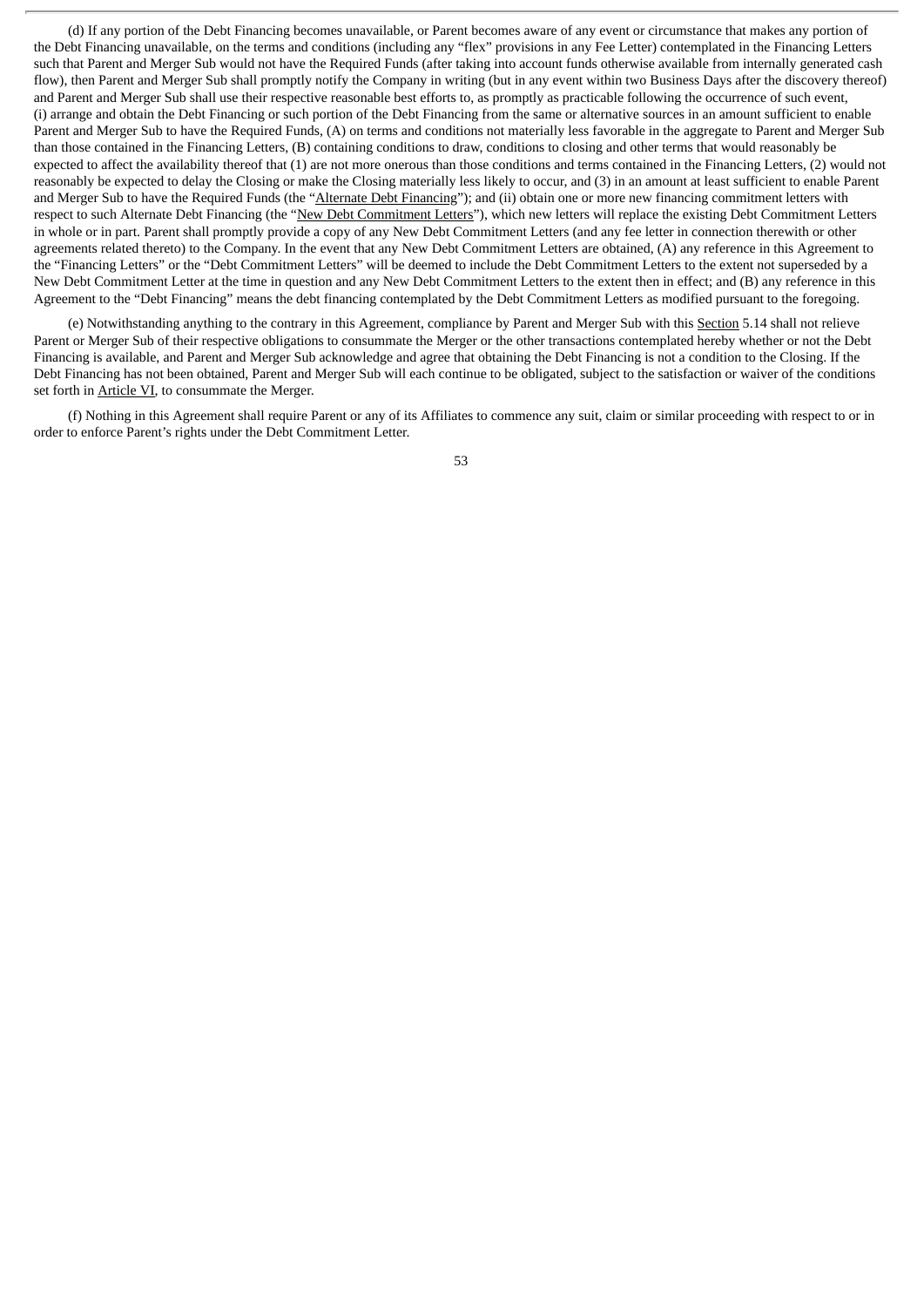#### Section 5.15 Financing Cooperation.

(a) Prior to the Effective Time, the Company will use its reasonable best efforts, and will cause each of its Subsidiaries to use its respective reasonable best efforts, and will use its reasonable best efforts to cause its and their respective directors, officers, employees and representatives to use reasonable best efforts, to provide Parent and Merger Sub with all customary cooperation reasonably requested by Parent or Merger Sub to assist it in causing the conditions in its Debt Commitment Letters to be satisfied or as is otherwise customary and reasonably requested by Parent or Merger Sub in connection with the Debt Financing, including using reasonable best efforts in connection with:

(i) appropriate members of senior management of the Company participating in a reasonable and limited number of meetings, calls, presentations, due diligence sessions and sessions with Debt Financing Sources and/or rating agencies;

(ii) (A) reasonably assisting Parent, Merger Sub and the Debt Financing Sources with the preparation of customary rating agency presentations, and public-side and private-side bank information memoranda and lender presentations required in connection with the Debt Financing (including customary authorization letters); (B) (x) furnishing Parent and Merger Sub (and Parent and Merger Sub may then furnish to applicable Debt Financing Sources) with financial information of the Company and its Subsidiaries required to be provided to Parent, Merger Sub or the Debt Financing Sources pursuant to paragraph 6(a) of Annex B of the Debt Commitment Letter dated as of the date of this Agreement by and between Parent and Wells Fargo, N.A., in each case to the extent such information is not disclosed or reflected in the Company SEC Documents, and (y) providing such other customary, pertinent and readily available information with respect to the Company and its Subsidiaries as may reasonably be requested by Parent, Merger Sub or the Debt Financing Sources (such financial and other information described in clauses  $(x)$  and  $(y)$  above, the "Required Information");  $(C)$  supplementing and/or periodically updating the Required Information to the extent that any Required Information, to the knowledge of the Company, contains any untrue statement of a material fact or omits to state any material fact necessary to make such information not misleading, as soon as practicable after obtaining knowledge thereof; and (D) identifying any such information as is material non-public information with respect to the Company;

(iii) reasonably assisting Parent and Merger Sub in connection with the preparation of any pledge and security documents and other definitive financing documents as may be reasonably requested by Parent, Merger Sub or the Debt Financing Sources and otherwise reasonably cooperating with Parent and/or Merger Sub in facilitating the pledging of collateral and the granting of security interests required by the Debt Commitment Letters, it being understood that such documents will not take effect until the Effective Time;

(iv) reasonably facilitating (A) the pledging or the reaffirmation of the pledge of collateral and (B) the payoff of existing indebtedness for borrowed money of the Company and its Subsidiaries (including under the Credit Agreements) and the release and termination of any and all related Liens (including obtaining and delivering the Payoff Letters and other cooperation in connection therewith) to the extent required by its Debt Commitment Letters, on or prior to the Closing Date;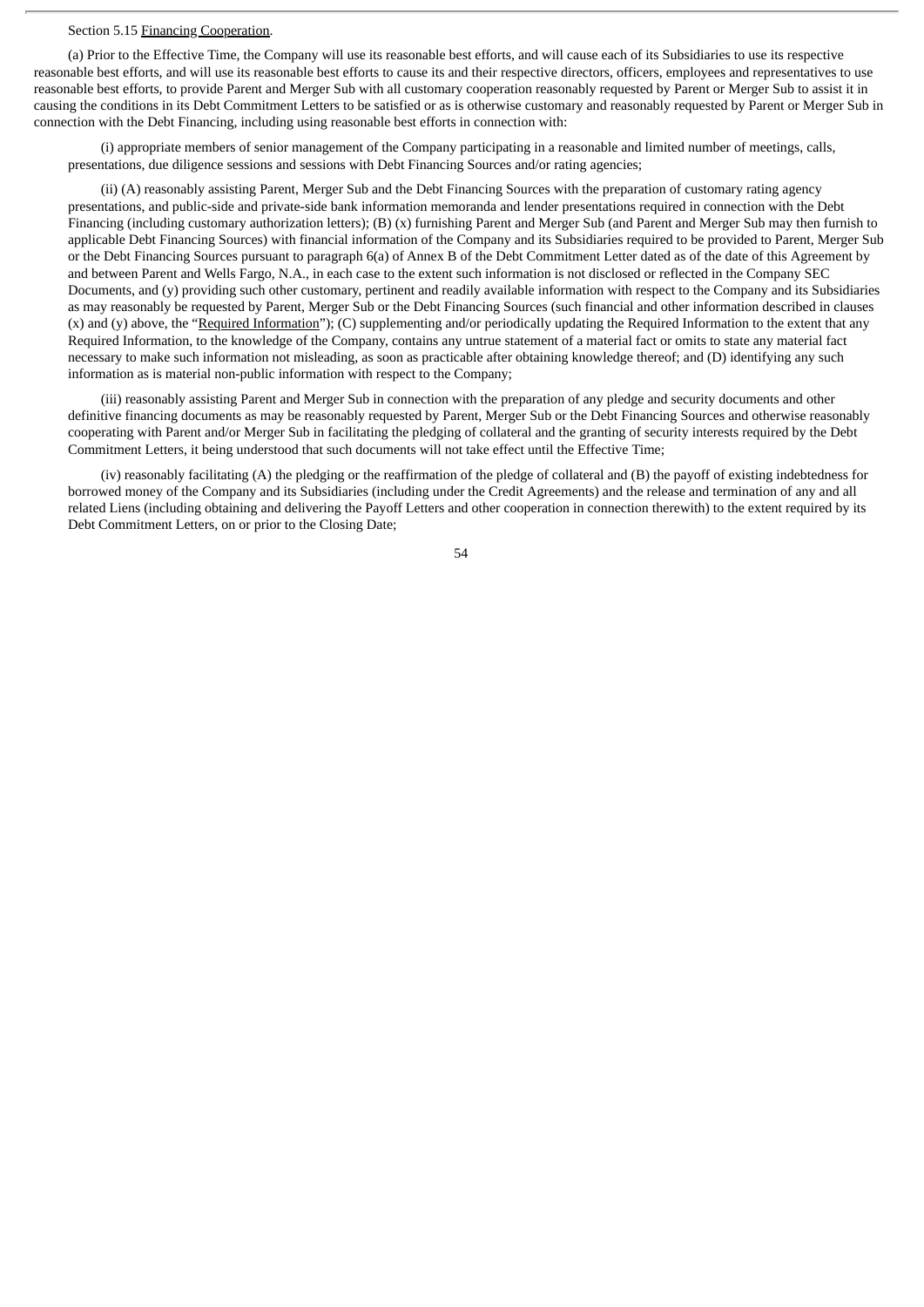(v) taking all corporate and other customary actions, subject to the occurrence of the Closing, reasonably requested by Parent or Merger Sub to (A) permit the consummation of the Debt Financing (including distributing the proceeds of the Debt Financing, if any, obtained by any Subsidiary of the Company to the Surviving Corporation), and (B) cause the direct borrowing, by the Surviving Corporation or any of its Subsidiaries concurrently with or immediately following the Effective Time;

(vi) if reasonably requested in writing at least 10 Business Days prior to the Closing, providing at least three Business Days prior to Closing, Parent, Merger Sub and/or the Debt Financing Sources with all documentation and other information required by regulatory authorities pursuant to applicable "know your customer" and anti-money laundering rules and regulations; and

(vii) providing reasonable and customary cooperation to Parent, Merger Sub and the Debt Financing Sources (or third party evaluators on their behalf) in obtaining customary appraisals and field exams required in connection with the Debt Financing upon reasonable prior notice during normal business hours and in providing such available information as it reasonably requested to assist Parent and Merger Sub in their preparation of borrowing base certificates required in connection with the Debt Financing and determination of eligible borrowing base assets, including permitting prospective lenders or investors involved in the Debt Financing to evaluate the Company's and its Subsidiaries' inventory, current assets, cash management and accounting systems, policies and procedures relating thereto for the purpose of establishing collateral arrangements (including conducting field exams, commercial finance examinations and inventory appraisals, conducting other customary collateral-related diligence and reasonably assisting Parent and Merger Sub with the establishment of blocked account and control agreements of the Company and its Subsidiaries to be effective no earlier than the Effective Time) in connection with the Debt Financing, in each case, to the extent customary and necessary to obtain any portion of the Debt Financing consisting of an asset-based credit facility.

(b) Nothing in this Section 5.15 will require the Company or any of its Subsidiaries to (i) waive or amend any terms of this Agreement or agree to pay any fees or reimburse any expenses prior to the Effective Time, (ii) cause any condition set forth in Article VI to not be satisfied, (iii) enter into any definitive agreement that would be effective prior to the Effective Time or that is not contingent on the occurrence of the Effective Time, (iv) give any indemnities that are effective prior to the Effective Time, or (v) take any action that, in the good faith determination of the Company, would unreasonably interfere with the ordinary conduct of the business of the Company and its Subsidiaries. In addition, no action, liability or obligation of the Company, any of its Subsidiaries or any of their respective Representatives pursuant to any certificate, agreement, arrangement, document or instrument relating to the Debt Financing (other than a customary authorization letter) will be effective until the Effective Time, and neither the Company nor any of its Subsidiaries will be required to take any action pursuant to any certificate, agreement, arrangement, document or instrument that is not contingent on the occurrence of the Closing or that must be effective prior to the Effective Time. Nothing in this Section 5.15 will require (A) any officer or Representative of the Company or any of its Subsidiaries to deliver any certificate or opinion (including any accountants' cold comfort letters or reliance letters) or take any other action under this Section 5.15 that could reasonably be expected to result in personal liability to such officer or Representative or (B) the Company Board to approve any financing or Contracts related thereto prior to the Effective Time.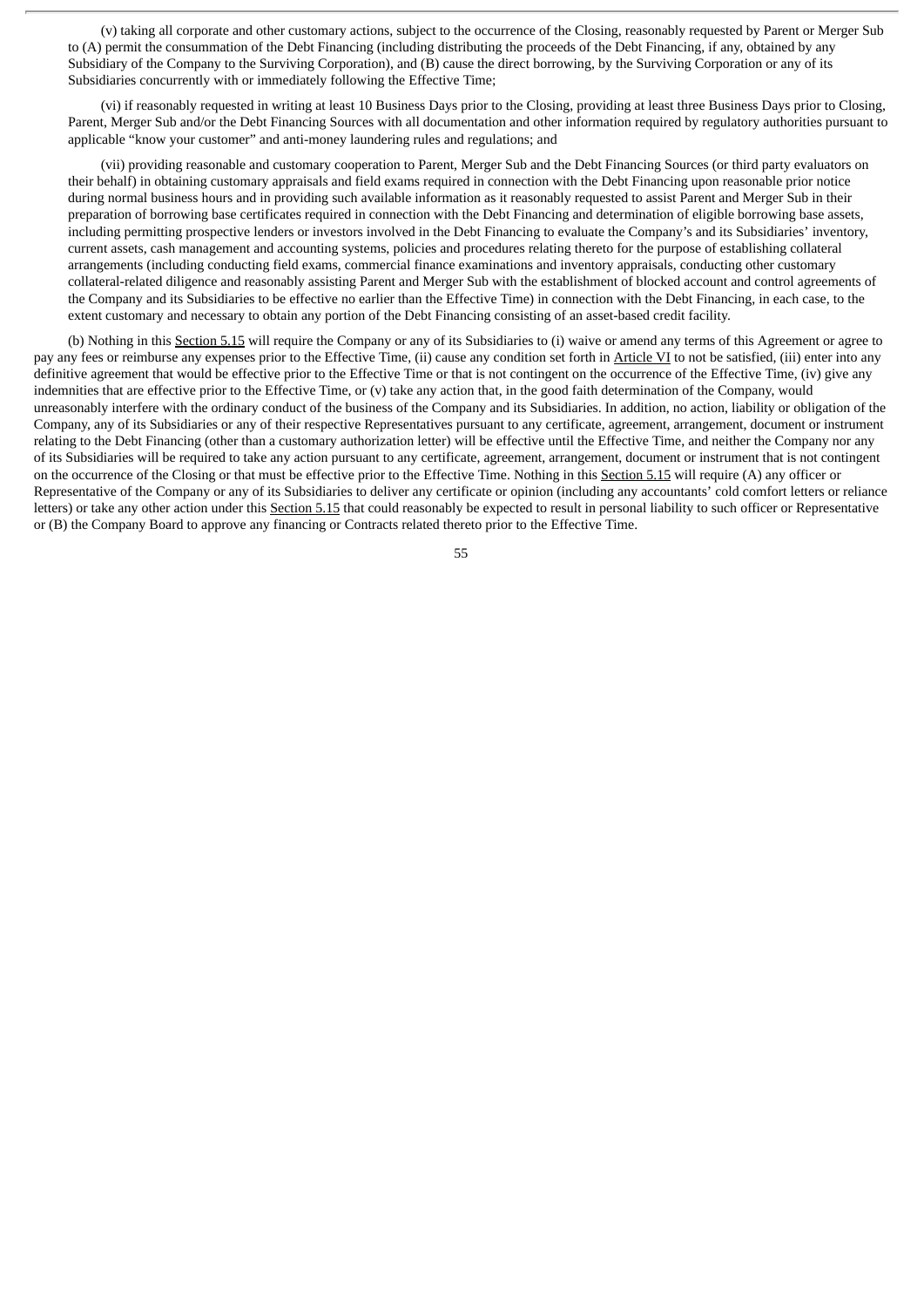(c) The Company hereby consents to the use of its and its Subsidiaries' logos in connection with the Debt Financing so long as such logos (i) are used solely in a manner that is not intended to, or reasonably likely to, harm or disparage the Company or any of its Subsidiaries or the reputation or goodwill of the Company or any of its Subsidiaries and (ii) are used solely in connection with a description of the Company or any of its Subsidiaries, its or their respective businesses and products, or the Merger or the other transactions contemplated hereby.

(d) All non-public or other confidential information provided by the Company or any of its Representatives pursuant to this Agreement will be kept confidential in accordance with the Confidentiality Agreement, except that Parent and Merger Sub will be permitted to disclose such information to any financing sources or prospective financing sources that are or may become parties to the Debt Financing (and, in each case, to their respective counsel and auditors) so long as such Persons (i) agree to be bound by the Confidentiality Agreement as if parties thereto or (ii) are subject to customary confidentiality arrangements no less restrictive than the Confidentiality Agreement, including customary "click-through" or similar confidentiality arrangements used in financings similar to the contemplated Debt Financing.

(e) Promptly upon request by the Company, Parent will reimburse the Company for any reasonable and documented out-of-pocket costs and expenses (including attorneys' fees) incurred by the Company or any of its Representatives in connection with the cooperation of the Company and its Representatives contemplated by this Section 5.15.

(f) Parent will indemnify and hold harmless the Company, its Subsidiaries and their respective Representatives from and against any and all liabilities, losses, damages, claims, costs, expenses (including attorneys' fees), interest, awards, judgments, penalties and amounts paid in settlement suffered or incurred by them in connection with their cooperation in arranging the Debt Financing pursuant to this Agreement or the provision of information utilized in connection therewith (other than information provided by the Company, its Subsidiaries and/or their respective Representatives expressly for use in connection with the Debt Financing), except to the extent such liabilities, losses, damages, claims, costs, expenses (including attorneys' fees), interest, awards, judgments, penalties and amounts paid in settlement arise out of or result from the willful misconduct or bad faith of the Company, its Subsidiaries and/or their respective Representatives.

(g) Notwithstanding the foregoing, Parent and Merger Sub acknowledge and agree that obtaining the Debt Financing is not a condition to the Closing.

(h) Notwithstanding anything to the contrary in this Agreement, a breach by the Company of its obligations under this Section 5.15 shall not constitute a breach of this Agreement for purposes of the condition to Closing set forth in Section 6.3(b) unless such breach directly resulted in a failure of a condition to the funding of the Debt Financing and the Debt Financing was not funded solely as a result of such breach.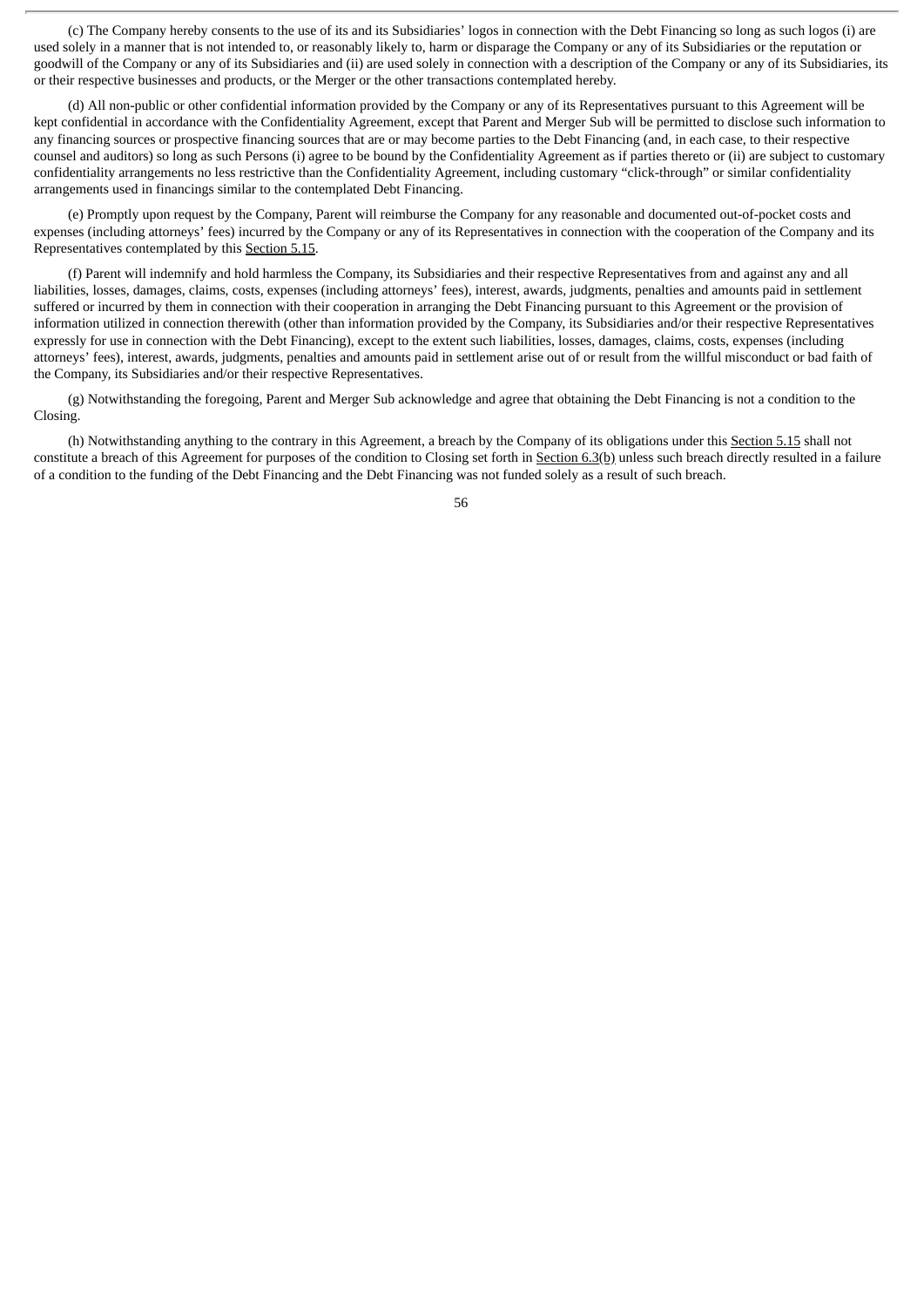Section 5.16 Obligations of Merger Sub. Parent shall take all action necessary to cause Merger Sub and the Surviving Corporation to perform their respective obligations under this Agreement, including with respect to the consummation of the Merger.

Section 5.17 Stock Exchange De-listing. Parent shall cause (and the Company shall reasonably cooperate with Parent to cause) the Company's securities to be de-listed from NASDAQ and de-registered under the Exchange Act as promptly as practicable following the Effective Time.

Section 5.18 Stockholder Litigation. The Company shall give Parent the opportunity to participate in, but not control, the defense and settlement of any stockholder litigation against the Company and/or its officers or directors, in their capacity as such, relating to the Merger or any of the other transactions contemplated by this Agreement in accordance with the terms of a mutually agreed upon joint defense agreement. The Company shall not, except with the prior written consent of Parent (such consent not to be unreasonably withheld, conditioned or delayed), offer to settle or settle or compromise any such stockholder litigation.

Section 5.19 Debt Payoff Letters. No later than one Business Day prior to the Closing, the Company shall obtain and deliver to Parent customary payoff letters in respect of the Credit Agreements, in form and substance reasonably satisfactory to Parent, the lenders thereunder and the Debt Financing Sources, evidencing the discharge of outstanding indebtedness for borrowed money of the Company and its Subsidiaries thereunder (the "Payoff Letters").

## **ARTICLE VI CONDITIONS PRECEDENT**

Section 6.1 Conditions to Each Party's Obligation to Effect the Merger</u>. The obligation of each party to effect the Merger is subject to the satisfaction or waiver (by the parties to this Agreement) at or prior to the Effective Time of the following conditions:

(a) Stockholder Approval. The Company Stockholder Approval shall have been obtained.

(b) No Injunctions or Legal Restraints; Illegality. No temporary restraining order, preliminary or permanent injunction or other judgment, order or decree issued by any court of competent jurisdiction or other legal restraint or prohibition shall be in effect, and no Law shall have been enacted, entered, promulgated, enforced or deemed applicable by any Governmental Entity that, in any case, prohibits or makes illegal the consummation of the Merger; provided, that a party may not invoke this condition (x) if such party's failure to comply with Section 5.7 materially contributed to the failure of this condition to be satisfied and (y) unless such party has complied in all material respects with its obligations under this Agreement to seek to have any such order lifted.

(c) HSR Act; Antitrust. Any applicable waiting period (and any extension thereof) including any agreement with any Governmental Entity to delay the transactions contemplated by the Agreement under the HSR Act relating to the transactions contemplated by this Agreement shall have expired or been terminated.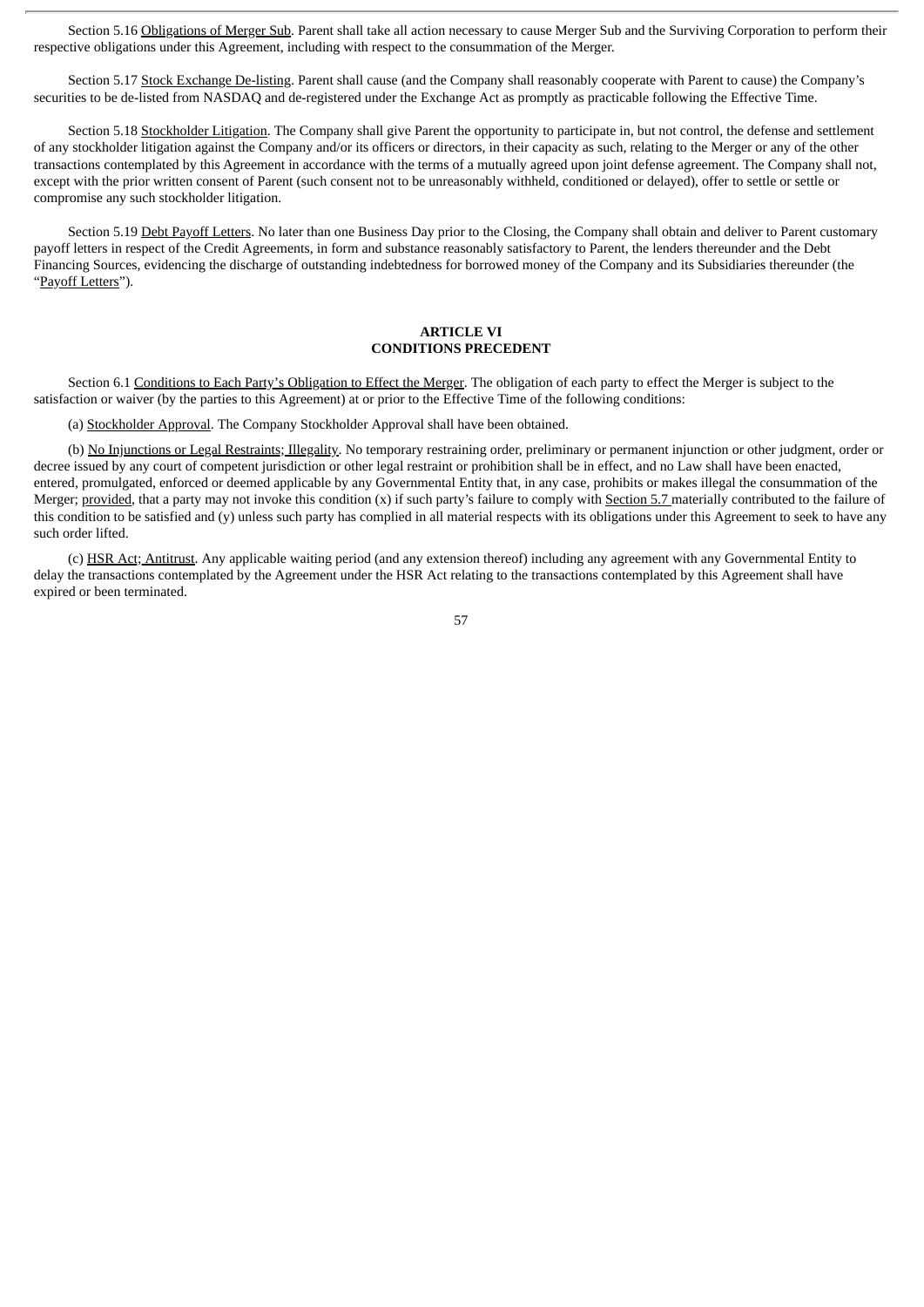(d) Information Statement. The Information Statement shall have been mailed to the Company's stockholders entitled thereto in accordance with Section 5.5(b) at least 20 days prior to the Closing Date and the consummation of the Merger shall be permitted by Regulation 14C of the Exchange Act (including Rule 14c-2 promulgated under the Exchange Act).

Section 6.2 Conditions to the Obligations of the Company. The obligation of the Company to effect the Merger is also subject to the satisfaction, or waiver by the Company, at or prior to the Effective Time of the following conditions:

(a) Representations and Warranties. The representations and warranties of Parent and Merger Sub set forth in this Agreement shall be true and correct as of the date of this Agreement and as of the Closing Date as though made as of the Closing (except to the extent that any such representation and warranty speaks as of a particular date, in which case as of such earlier date), except for inaccuracies of representations and warranties the circumstances giving rise to which would not, individually or in the aggregate, reasonably be expected to have a Parent Material Adverse Effect (it being understood that, for purposes of determining the accuracy of such representations and warranties, all materiality, "Parent Material Adverse Effect" and similar qualifiers set forth in such representations and warranties shall be disregarded).

(b) Performance of Obligations of Parent and Merger Sub. Parent and Merger Sub shall have performed in all material respects all obligations required to be performed by them under this Agreement at or prior to the Effective Time.

(c) Officers' Certificate. The Company shall have received a certificate signed by an executive officer of Parent certifying as to the matters set forth in Section  $6.2$ (a) and Section  $6.2$ (b).

Section 6.3 Conditions to the Obligations of Parent and Merger Sub. The obligation of Parent and Merger Sub to effect the Merger is also subject to the satisfaction, or waiver by Parent, at or prior to the Effective Time of the following conditions:

(a) Representations and Warranties.

(i) The representations and warranties of the Company set forth in Section  $3.2(a)$ , Section  $3.2(b)$  and Section  $3.8(b)$  shall be true and correct in all respects as of the date of this Agreement and as of the Closing Date as though made as of the Closing (except to the extent that any such representation and warranty speaks as of a particular date, in which case as of such earlier date) except for de minimis inaccuracies with respect to Section 3.2(a) and Section 3.2(b);

(ii) The representations and warranties of the Company set forth in Section 3.2(c), Section 3.2(d), Section 3.2(e), Section 3.3(a), Section 3.8(c), Section 3.21 and Section 3.22 shall be true and correct in all material respects as of the date of this Agreement and as of the Closing Date as though made as of the Closing (except to the extent that any such representation and warranty speaks as of a particular date, in which case as of such earlier date); and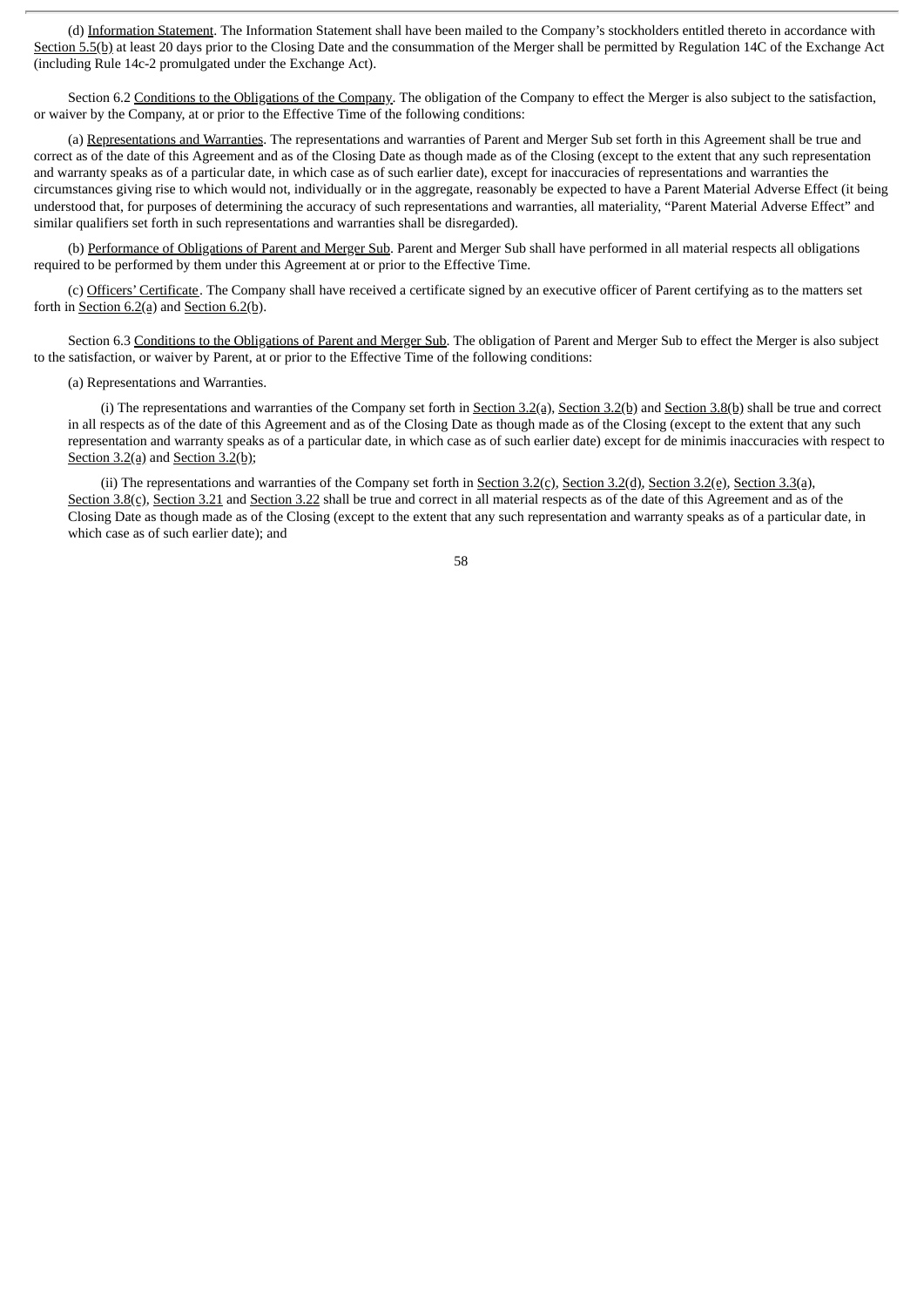(iii) The other representations and warranties of the Company set forth in Article III shall be true and correct as of the date of this Agreement and as of the Closing Date as though made as of the Closing (except to the extent that any such representation and warranty speaks as of a particular date, in which case as of such earlier date), except for inaccuracies of representations and warranties the circumstances giving rise to which would not, individually or in the aggregate, reasonably be expected to have a Material Adverse Effect (it being understood that, for purposes of determining the accuracy of such representations and warranties, all materiality, "Material Adverse Effect" and similar qualifiers set forth in such representations and warranties shall be disregarded).

(b) Performance of Obligations of the Company. The Company shall have performed in all material respects all obligations required to be performed by it under this Agreement at or prior to the Effective Time.

(c) No Material Adverse Effect. After the date of this Agreement, there shall not have occurred any event, change, occurrence or effect that would, individually or in the aggregate, reasonably be expected to have a Material Adverse Effect.

(d) Officers' Certificate. Parent shall have received a certificate signed by an executive officer of the Company certifying as to the matters set forth in Section  $6.3(a)$ , Section  $6.3(b)$  and Section  $6.3(c)$ .

Section 6.4 Frustration of Closing Conditions. None of Parent, Merger Sub or the Company may rely on the failure of any condition set forth in this Article VI to be satisfied if such failure was caused by such party's breach (and Parent and Merger Sub may not rely on any such failure caused by each other's breaches) of this Agreement.

### **ARTICLE VII TERMINATION, AMENDMENT AND WAIVER**

Section 7.1 Termination. This Agreement may be terminated and the Merger may be abandoned at any time prior to the Effective Time, whether before or after, the Company Stockholder Approval has been obtained (with any termination by Parent also being an effective termination by Merger Sub):

(a) by mutual written consent of Parent and the Company;

(b) by either Parent or the Company:

(i) if the Merger shall not have been consummated on or before November 19, 2021 (the "Initial Outside Date", and as may be extended pursuant to this Section 7.1(b)(i), the "Outside Date"); provided, however, that the Initial Outside Date shall be automatically extended until January 18, 2022 (the "*First Extended Outside Date"*) if, on the Initial Outside Date, any of the conditions to Closing set forth in **Section 6.1(b)** (to the extent that the failure of such condition to be satisfied arises from an Antitrust Law) or Section  $6.1(c)$  shall not have been satisfied or waived and all other conditions to Closing shall have been satisfied or waived (or in the case of conditions that by their nature are to be satisfied at the Closing, shall be capable of being satisfied on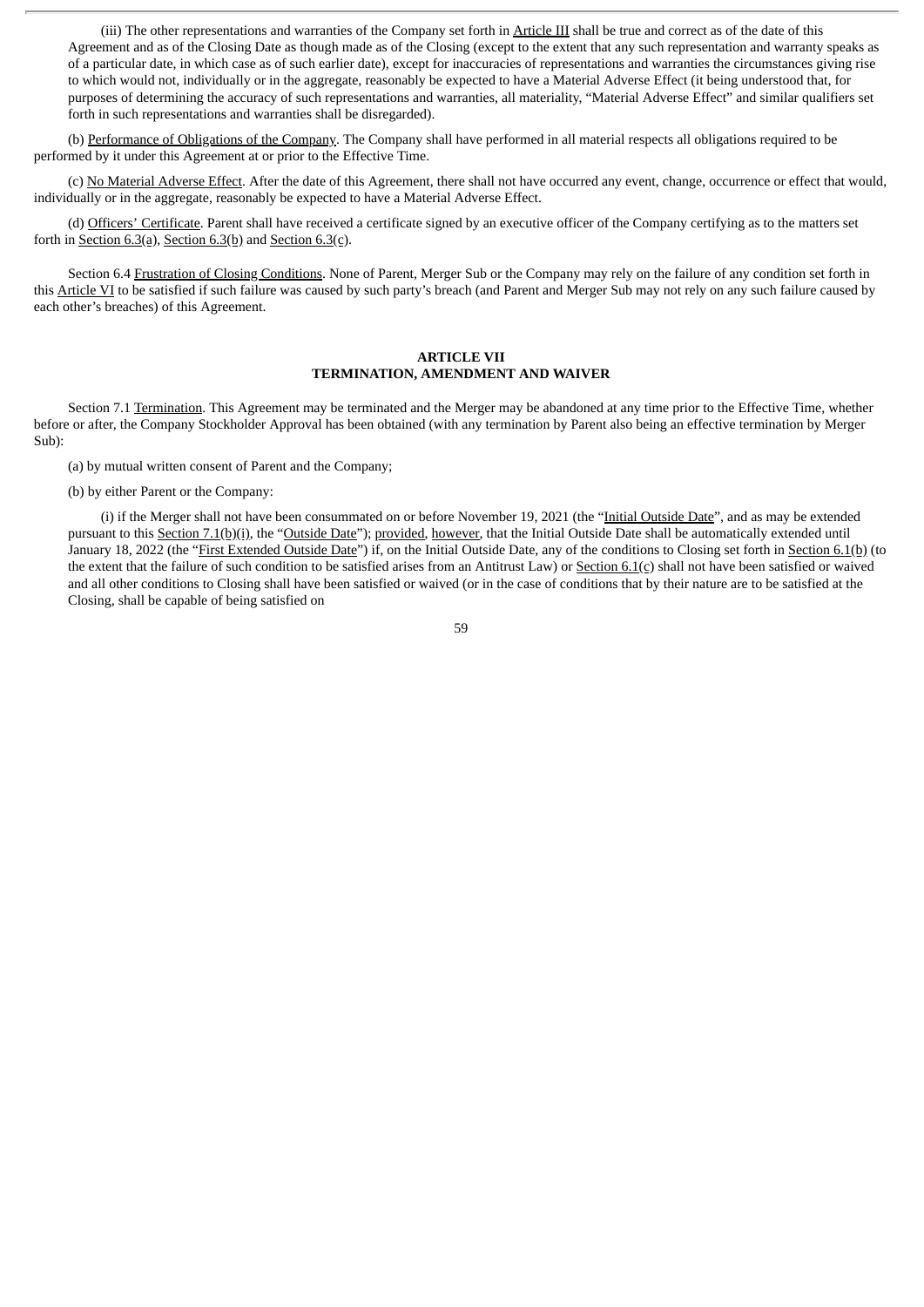such date); provided further that the First Extended Outside Date shall be automatically extended until March 22, 2022, if, on the First Extended Outside Date, any of the conditions to Closing set forth in Section 6.1(b) (to the extent that the failure of such condition to be satisfied arises from an Antitrust Law) or Section 6.1(c) shall not have been satisfied or waived and all other conditions to Closing shall have been satisfied or waived (or in the case of conditions that by their nature are to be satisfied at the Closing, shall be capable of being satisfied on such date); provided, further, that neither Parent nor the Company shall have the right to terminate this Agreement pursuant to this Section 7.1(b)(i) if any action of such party or failure of such party to perform or comply with the covenants and agreements of such party set forth in this Agreement shall have materially contributed to the failure of the Merger to be consummated by such date and such action or failure to perform constitutes a breach of this Agreement; or

(ii) if any court of competent jurisdiction or other Governmental Entity shall have issued a judgment, order, injunction, rule or decree, or taken any other action, restraining, enjoining or otherwise prohibiting any of the transactions contemplated by this Agreement, and such judgment, order, injunction, rule, decree or other action shall have become final and nonappealable (a "Restraint"); provided, that the party seeking to terminate this Agreement pursuant to this Section  $7.1(b)(ii)$  shall have used its reasonable best efforts to contest, appeal and remove such judgment, order, injunction, rule, decree, ruling or other action in accordance with Section 5.7.

## (c) by the Company:

(i) at any time prior to the Closing, if Parent or Merger Sub shall have breached or failed to perform any of its representations, warranties, covenants or agreements set forth in this Agreement, which breach or failure to perform (A) has (x) prevented or would reasonably be expected to prevent Parent or Merger Sub from consummating the Merger when required pursuant to this Agreement or (y) would result in the failure of a condition set forth in Section 6.1 or Section 6.2 and (B) cannot be cured by the Outside Date; provided, that the Company shall have given Parent written notice, delivered at least 30 days prior to such termination (or such shorter period of time as remains prior to the Outside Date, the shorter of such periods, the "Parent Breach Notice Period"), stating the Company's intention to terminate this Agreement pursuant to this Section 7.1(c)(i) and the basis for such termination, it being understood that the Company will not be entitled to terminate this Agreement if such breach has been cured within the Parent Breach Notice Period (to the extent capable of being cured); provided further, that the Company shall not have the right to terminate this Agreement pursuant to this Section  $7.1(c)(i)$  if it is then in breach of any of its covenants or agreements set forth in this Agreement in any material respect;

(ii) at any time prior to obtaining the Company Stockholder Approval, if (A) the Company Board authorizes the Company, to the extent permitted by and subject to complying with the terms of Section 5.4(d), to enter into an Alternative Acquisition Agreement with respect to a Superior Proposal, (B) concurrently with the termination of this Agreement, the Company, subject to complying with the terms of Section 5.4(d), enters into an Alternative Acquisition Agreement providing for a Superior Proposal and (C) prior to or concurrently with such termination, the Company pays to Parent in immediately available funds the Company-Paid Termination Fee; or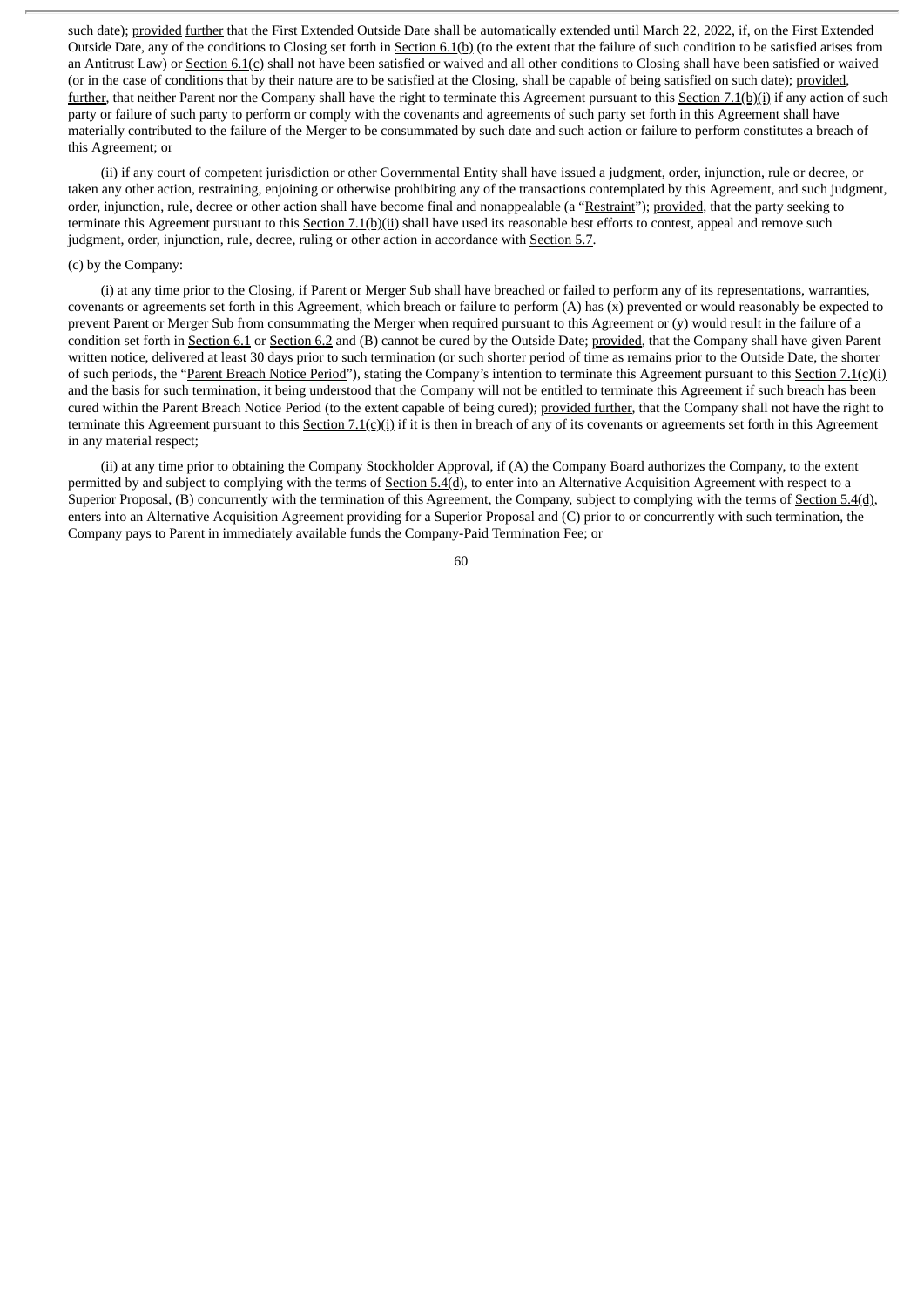(iii) if the Stockholder Written Consent has not been delivered to Parent by the Stockholder Approval Deadline and Parent fails to terminate this Agreement pursuant to Section 7.1(d)(iii) by the tenth Business Day after the date of this Agreement; provided, that the Company's right to terminate this Agreement pursuant to this Section  $7.1(c)$ (iii) must be exercised within ten Business Days following the last day that Parent could have terminated this Agreement pursuant to Section 7.1(d)(iii).

### (d) by Parent:

(i) if the Company shall have breached or failed to perform any of its representations, warranties, covenants or agreements set forth in this Agreement, which breach or failure to perform (A) would result in the failure of a condition set forth in Section 6.1 or Section 6.3 and (B) cannot be cured by the Outside Date; provided, that Parent shall have given the Company written notice, delivered at least 30 davs prior to such termination (or such shorter period of time as remains prior to the Outside Date, the shorter of such periods, the "Company Breach Notice Period"), stating Parent's intention to terminate this Agreement pursuant to this Section 7.1(d)(i) and the basis for such termination; it being understood that Parent will not be entitled to terminate this Agreement if such breach has been cured within the Company Breach Notice Period (to the extent capable of being cured); provided, further, that Parent shall not have the right to terminate this Agreement pursuant to this Section 7.1(d)(i) if Parent or Merger Sub is then in breach of any of its covenants or agreements set forth in this Agreement in any material respect;

(ii) if prior to receipt of the Company Stockholder Approval, the Company Board shall have effected an Adverse Recommendation Change; or

(iii) if the Stockholder Written Consent has not been delivered to Parent by the Stockholder Approval Deadline; provided, that the right to terminate this Agreement pursuant to this Section  $7.1(d)(iii)$  must be exercised by the tenth Business Day after the date of this Agreement.

The party desiring to terminate this Agreement pursuant to this **Section 7.1** (other than pursuant to **Section 7.1(a)**) shall give written notice of such termination to the other party.

Section 7.2 Effect of Termination. In the event of termination of the Agreement, this Agreement shall forthwith become void and have no effect, without any liability or obligation on the part of Parent, Merger Sub or the Company, except that:

(a) the provisions of Section 3.21 and Section 4.11 (Brokers), Section 3.24 and Section 4.12 (No Other Representations), Section 5.13 (Public Announcements), subsections (d), (e) and (f) of Section 5.15 (Financing Cooperation), this Section 7.2, Section 7.3 (Fees and Expenses), Section 8.2 (Notices), Section 8.5 (Entire Agreement), Section 8.6 (Parties in Interest), Section 8.7 (Governing Law), Section 8.8 (Submission to Jurisdiction), Section 8.9 (Assignment; Successors), Section 8.10 (Specific Performance), Section 8.12 (Severability), Section 8.13 (Waiver of Jury Trial), Section 8.16 (No Presumption Against Drafting Party) and Section 8.17 (Parent and Merger Sub) of this Agreement shall survive the termination hereof;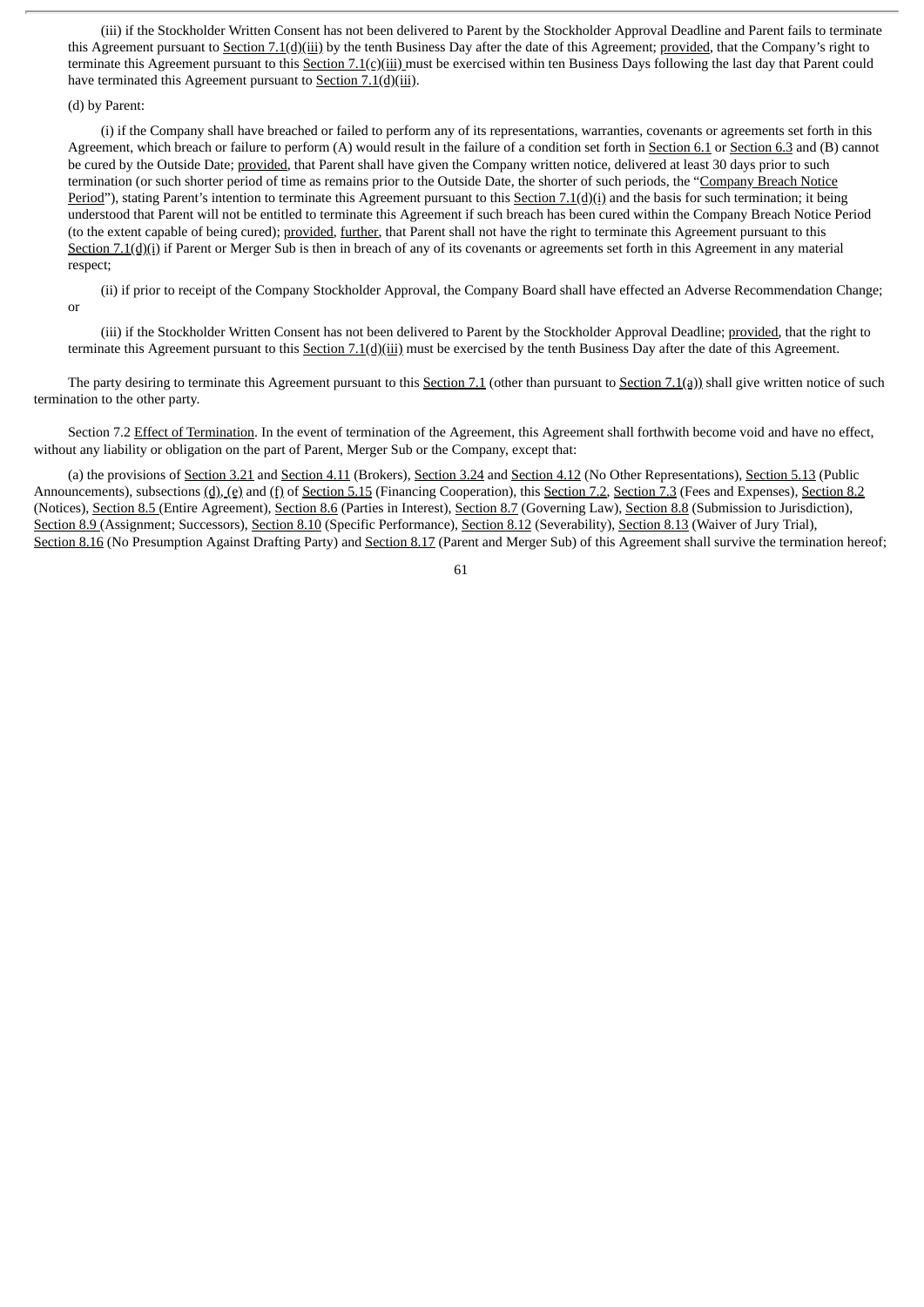# (b) Parent or the Company may have liability as provided in Section 7.3 (Fees and Expenses); and

(c) none of Parent, Merger Sub or the Company shall be released from any liabilities or damages arising out of a Willful and Material Breach of any covenant or agreement set forth in this Agreement.

In addition to the foregoing, no termination of this Agreement shall affect the rights or obligations of any party pursuant to the Confidentiality Agreement, which rights, obligations and agreements will survive the termination of this Agreement in accordance with their respective terms.

#### Section 7.3 Fees and Expenses.

(a) Except as otherwise expressly provided in this Agreement, all fees and expenses incurred in connection with this Agreement, the Merger and the other transactions contemplated hereby shall be paid by the party incurring such fees or expenses, whether or not the Merger is consummated, except that the expenses incurred in connection with the filing, printing and mailing of the Information Statement, shall be shared equally by Parent and the Company. Notwithstanding anything to the contrary contained in this Agreement, Parent shall pay, or cause to be paid, all documentary, sales, use, real property transfer, real property gains, registration, value added, transfer, stamp, recording and similar Taxes, fees, and costs together with any interest thereon, penalties, fines, costs, fees, additions to Tax or additional amounts with respect thereto incurred in connection with this Agreement and the Merger and the other transactions contemplated hereby, and shall file all Tax Returns related thereto, regardless of who may be liable therefor under applicable Law.

## (b) *Company-Paid Termination Fee*

(i) In the event that:

(1) this Agreement is terminated by Parent pursuant to Section  $7.1(d)(i)$  and (A) at any time after the date of this Agreement and prior to such termination, an Acquisition Proposal shall have been communicated to the senior management of the Company or the Company Board and not withdrawn prior to such termination and (B) within twelve months after such termination, the Company shall have consummated an Acquisition Proposal or entered into a definitive agreement with respect to an Acquisition Proposal (which Acquisition Proposal is ultimately consummated) (provided, that for purposes of this Section  $7.3(b)(i)(1)$ , the references to "20% or more" in the definition of Acquisition Proposal shall be deemed to be references to "more than 50%");

(2) this Agreement is terminated by the Company pursuant to Section  $7.1(c)(ii)$ ; or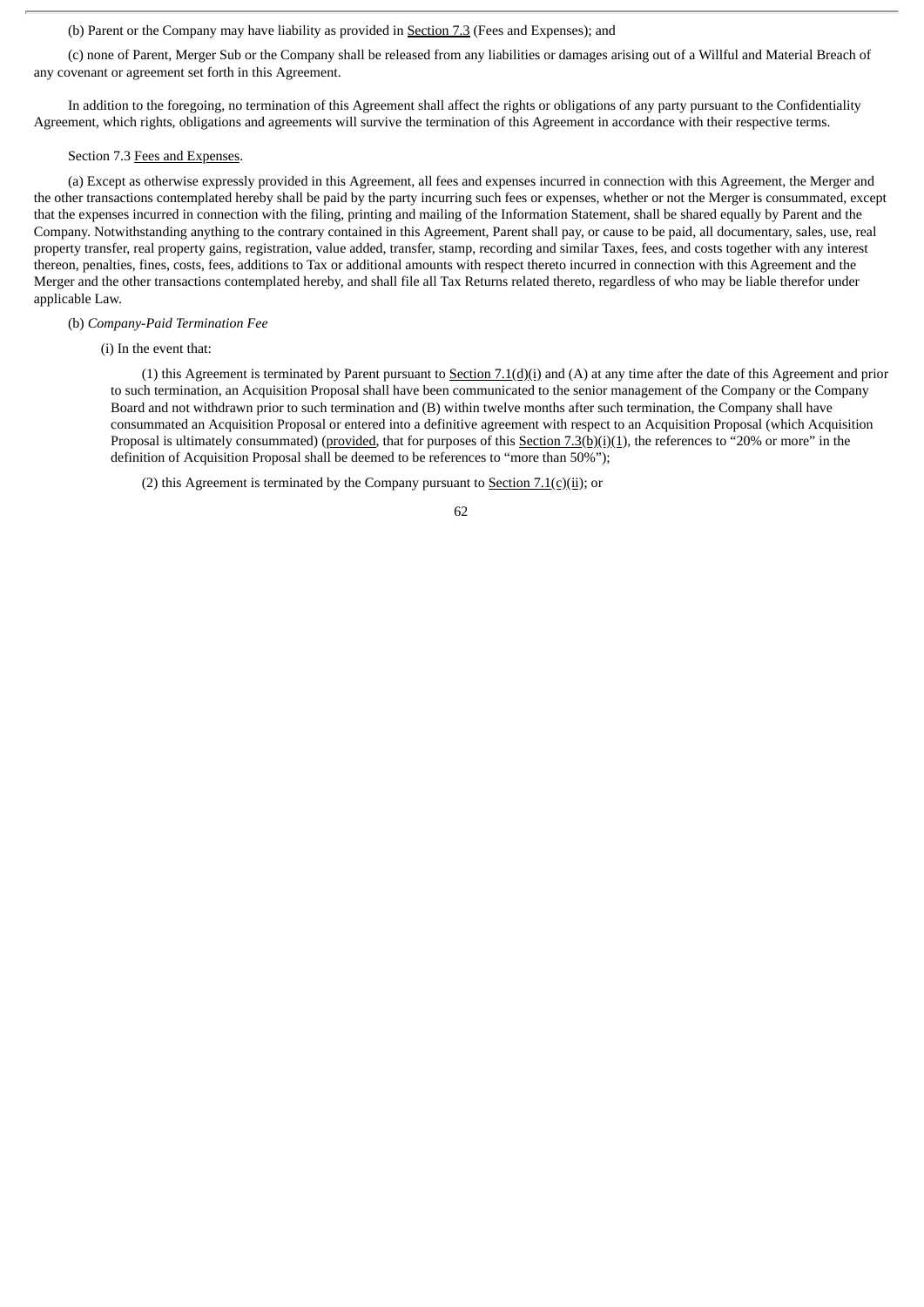# (3) this Agreement is terminated pursuant to Section 7.1(c)(iii), Section 7.1(d)(ii) or Section 7.1(d)(iii),

then, in any such case, the Company shall pay Parent a termination fee of \$50,000,000 (the "Company-Paid Termination Fee"). Parent acknowledges and agrees that payment of the Company-Paid Termination Fee pursuant to this Agreement, together with any Collection Costs (as defined below) payable, shall be deemed to be liquidated damages and such amounts shall be the sole and exclusive remedy of Parent, Merger Sub and any other Person against the Company or the Company's Related Parties (as defined below), and none of the Company or the Company's Related Parties shall have any other liability or obligation (other than to the Company) for any losses, claims, damages or liabilities suffered or incurred by Parent, Merger Sub, their respective Affiliates and other Related Parties or any other Person relating to or arising out of this Agreement and the transactions contemplated hereby (including the failure thereof to be consummated), and none of Parent, Merger Sub, any of their respective Affiliates or other Related Parties or any other Person shall be entitled to bring or maintain any other Action against the Company or any other of the Company's Related Parties arising out of this Agreement, or any of the transactions contemplated hereby (including the failure thereof to be consummated) or any matters forming the basis for such termination, whether in law, in contract, in tort, or otherwise; provided, however, that, the foregoing shall not impair the rights of Parent, if any, to (x) obtain injunctive relief and/or specific performance pursuant to Section 8.10 prior to any termination of this Agreement or  $(\bar{v})$  seek a remedy for any pre-termination Willful and Material Breach of this Agreement by the Company; provided that if Parent elects to seek a remedy (other than injunctive relief and/or specific performance pursuant to Section 8.10) for such Willful and Material Breach pursuant to clause (y) above, then Parent shall no longer be entitled to receive the Company-Paid Termination Fee pursuant to this Section 7.3(b)(i). For the avoidance of doubt, in no circumstances will the Company be required to pay the Company-Paid Termination Fee on more than one occasion.

(ii) Payment of the Company-Paid Termination Fee, if applicable, shall be made by wire transfer of same-day funds to the account or accounts designated by Parent (x) upon the consummation of any transaction contemplated by an Acquisition Proposal in the case of a Company-Paid Termination Fee payable pursuant to  $Section 7.3(b)(i)(1), (y) prior to or substantially concurrently with termination, in the case of a$ </u> Company-Paid Termination Fee payable pursuant to Section 7.3(b)(i)(2) or (z) within two Business Days after termination, in the case of a Company-Paid Termination Fee payable pursuant to Section  $7.3(b)(i)(3)$ .

### (c) *Parent-Paid Termination Fee*

# (i) In the event that:

(1) (A) this Agreement is terminated by either the Company or Parent pursuant to Section 7.1(b)(i) and (B) at the time of such termination all of the conditions to Closing set forth in Section 6.1 and Section 6.3 have been satisfied or waived (other than such conditions that by their nature are to be satisfied at the Closing) other than the conditions to Closing set forth in Section 6.1(b) (to the extent that the failure of any such condition to be satisfied arises from an Antitrust Law) or Section  $6.1(c)$ ; or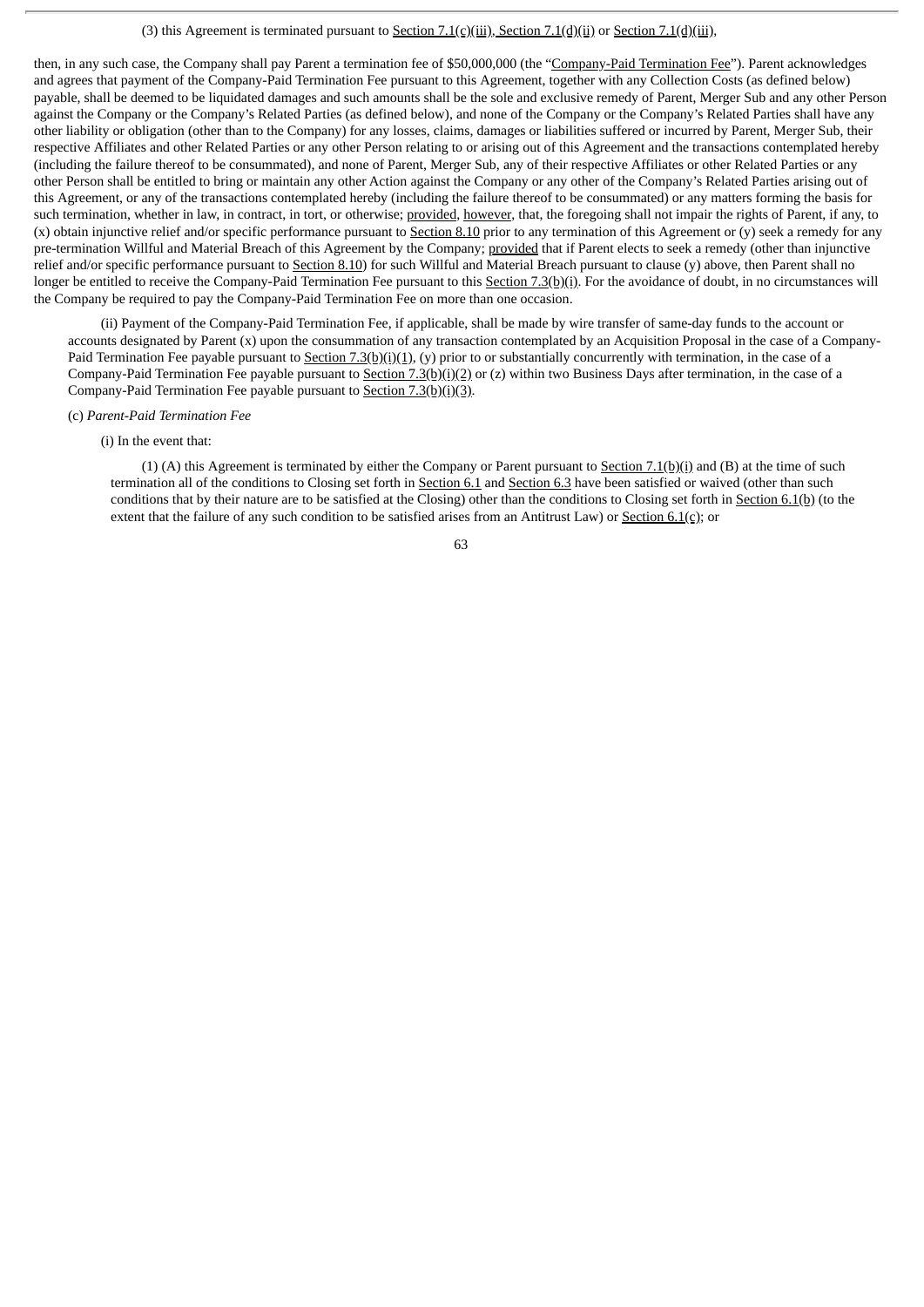(2) this Agreement is terminated by either the Company or Parent pursuant to Section 7.1(b)(ii) as a result of a Restraint arising under the HSR Act or any other applicable Antitrust Law,

then, in any such case, Parent shall pay the Company a termination fee of \$85,000,000 (the "Parent-Paid Termination Fee"). The Company acknowledges and agrees that upon the valid termination of this Agreement pursuant to Section 7.1(b), payment to the Company or its designee of the Parent-Paid Termination Fee by Parent pursuant to this Section 7.3(c), together with any Collection Costs payable and indemnification or reimbursement obligations pursuant to Section 5.15(e) or Section 5.15(f), shall be deemed to be liquidated damages and such amounts shall be the sole and exclusive remedy of the Company and any other Person against Parent, Merger Sub, or Parent's or Merger Sub's Related Parties, and none of Parent, Merger Sub, or Parent's or Merger Sub's Related Parties shall have any other liability or obligation (other than to Parent) for any losses, claims, damages or liabilities suffered or incurred by the Company, its Affiliates or any other Person relating to or arising out of this Agreement, and neither the Company nor any other person shall be entitled to bring or maintain any other Action against Parent, Merger Sub or any other of Parent's or Merger Sub's Related Parties arising out of this Agreement, or any of the transactions contemplated hereby or thereby or any matters forming the basis for such termination, whether in law, in contract, in tort, or otherwise; provided, however, that, the foregoing shall not impair the rights of the Company, if any, to (x) obtain injunctive relief and/or specific performance pursuant to Section 8.10 prior to any termination of this Agreement or (y) seek a remedy for any pre-termination Willful and Material Breach of this Agreement by Parent or Merger Sub; provided that if the Company elects to seek a remedy (other than injunctive relief and/or specific performance pursuant to Section 8.10) for such Willful and Material Breach pursuant to clause (y) above, then the Company shall no longer be entitled to receive the Parent-Paid Termination Fee pursuant to this Section 7.3(c)(i). For the avoidance of doubt, in no circumstances will Parent be required to pay the Parent-Paid Termination Fee on more than one occasion.

(ii) Payment of the Parent-Paid Termination Fee, if applicable, shall be made by wire transfer of same-day funds to the account or accounts designated by the Company as promptly as reasonably practicable after termination (and, in any event, within two Business Days thereof).

(d) Each of Parent, Merger Sub and the Company acknowledges that the agreements contained in this Section 7.3 are an integral part of the transactions contemplated by this Agreement, and that, without these agreements, Parent, Merger Sub and the Company would not enter into this Agreement. Accordingly, if a party fails promptly to pay any amounts due pursuant to this Section 7.3 (the "Delinquent Party"), and, in order to obtain such payment, the other party commences a suit that results in a judgment against the Delinquent Party for the amounts set forth in this Section 7.3, the Delinquent Party shall pay to the other party its costs and expenses (including reasonable attorneys' fees and expenses) in connection with such suit, together with interest on the amounts due pursuant to this Section 7.3 from the date such payment was required to be made until the date of payment at the prime lending rate as published in The Wall Street Journal in effect on the date such payment was required to be made (collectively, the "Collection Costs").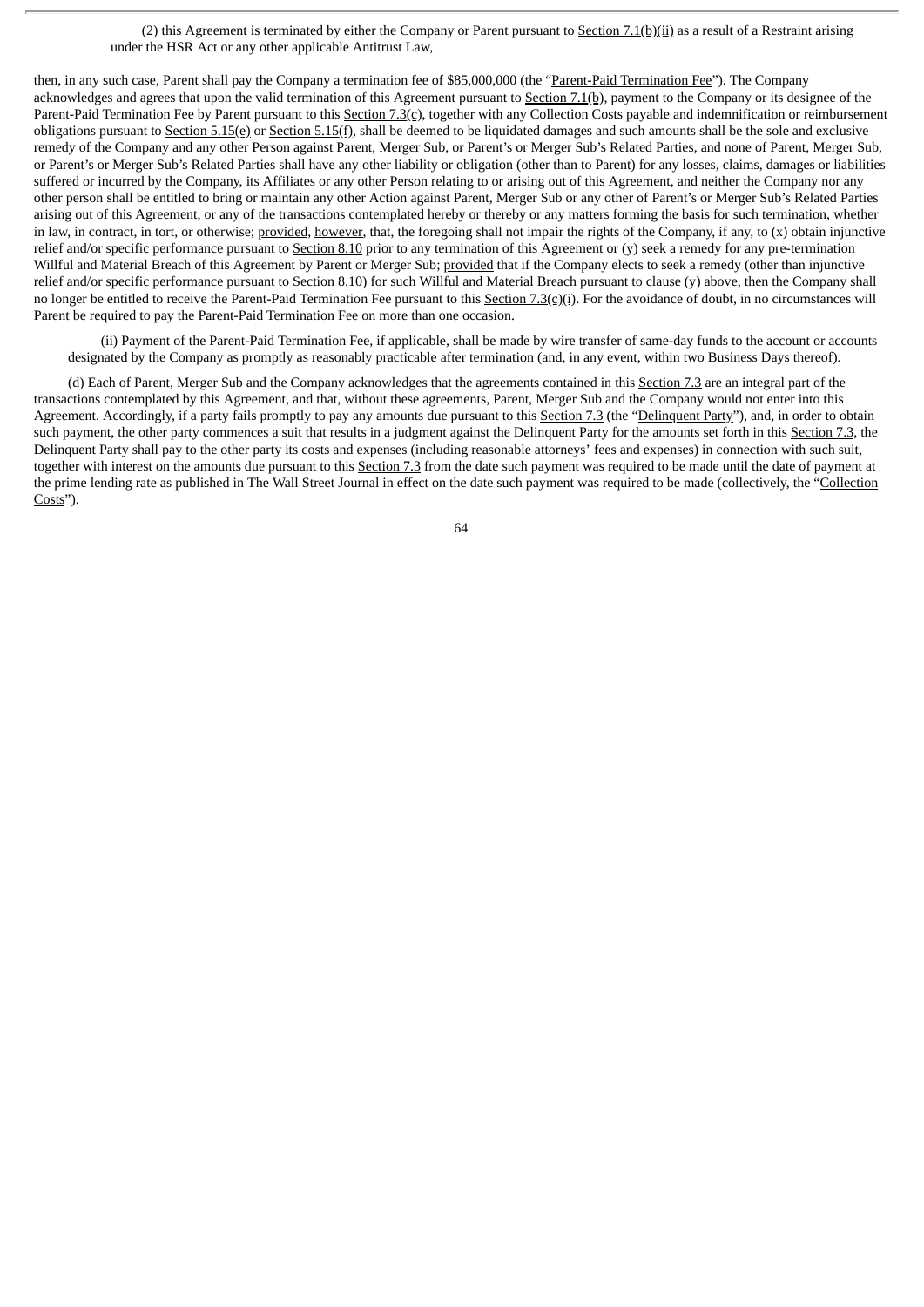Section 7.4 Amendment or Supplement. This Agreement may be amended, modified or supplemented by the parties prior to the Effective Time by action taken or authorized by their respective Boards of Directors; provided, that after the Company Stockholder Approval has been obtained, no amendment may be made that pursuant to applicable Law requires further approval or adoption by the stockholders of the Company without such further approval or adoption. This Agreement may not be amended, modified or supplemented in any manner, whether by course of conduct or otherwise, except by an instrument in writing specifically designated as an amendment hereto, signed on behalf of each of the parties in interest at the time of the amendment. Notwithstanding anything to the contrary in this Agreement, the provisions relating to the Debt Financing Sources set forth in Section 8.6, Section 8.7, Section 8.8(b), Section 8.13, Section 8.18 and this Section 7.4 (and the defined terms used therein) may not be amended, modified or altered without the prior written consent of the Debt Financing Sources.

Section 7.5 Extension of Time; Waiver. At any time prior to the Effective Time, the parties may, by action taken or authorized by their respective Boards of Directors, to the extent permitted by applicable Law, (a) extend the time for the performance of any of the obligations or acts of the other party, (b) waive any inaccuracies in the representations and warranties of the other parties set forth in this Agreement or any document delivered pursuant hereto or (c) subject to applicable Law, waive compliance with any of the agreements or conditions of the other parties contained in this Agreement. Any agreement on the part of a party to any such waiver shall be valid only if set forth in a written instrument executed and delivered by a duly authorized officer on behalf of such party. No failure or delay of any party in exercising any right or remedy hereunder shall operate as a waiver thereof, nor shall any single or partial exercise of any such right or power, or any abandonment or discontinuance of steps to enforce such right or power, or any course of conduct, preclude any other or further exercise thereof or the exercise of any other right or power.

## **ARTICLE VIII GENERAL PROVISIONS**

Section 8.1 Nonsurvival of Representations and Warranties. None of the representations, warranties, covenants or agreements in this Agreement (other than those set forth in Section 3.24 and Section 4.12 hereof) or in any instrument delivered pursuant to this Agreement shall survive the Effective Time, other than those covenants or agreements of the parties which by their terms apply, or are to be performed in whole or in part, after the Effective Time.

Section 8.2 Notices. All notices and other communications hereunder shall be in writing and shall be deemed duly given (a) on the date of delivery if delivered personally, (b) on the date of transmittal if sent by e-mail (provided no "bounce back" or similar message of nondelivery is received with respect thereto), (c) on the first Business Day following the date of dispatch if delivered utilizing a next-day service by a recognized next-day courier or (d) on the earlier of confirmed receipt or the fifth Business Day following the date of mailing if delivered by registered or certified mail, return receipt requested, postage prepaid. All notices hereunder shall be delivered to the addresses set forth below, or pursuant to such other instructions as may be designated in writing by the party to receive such notice: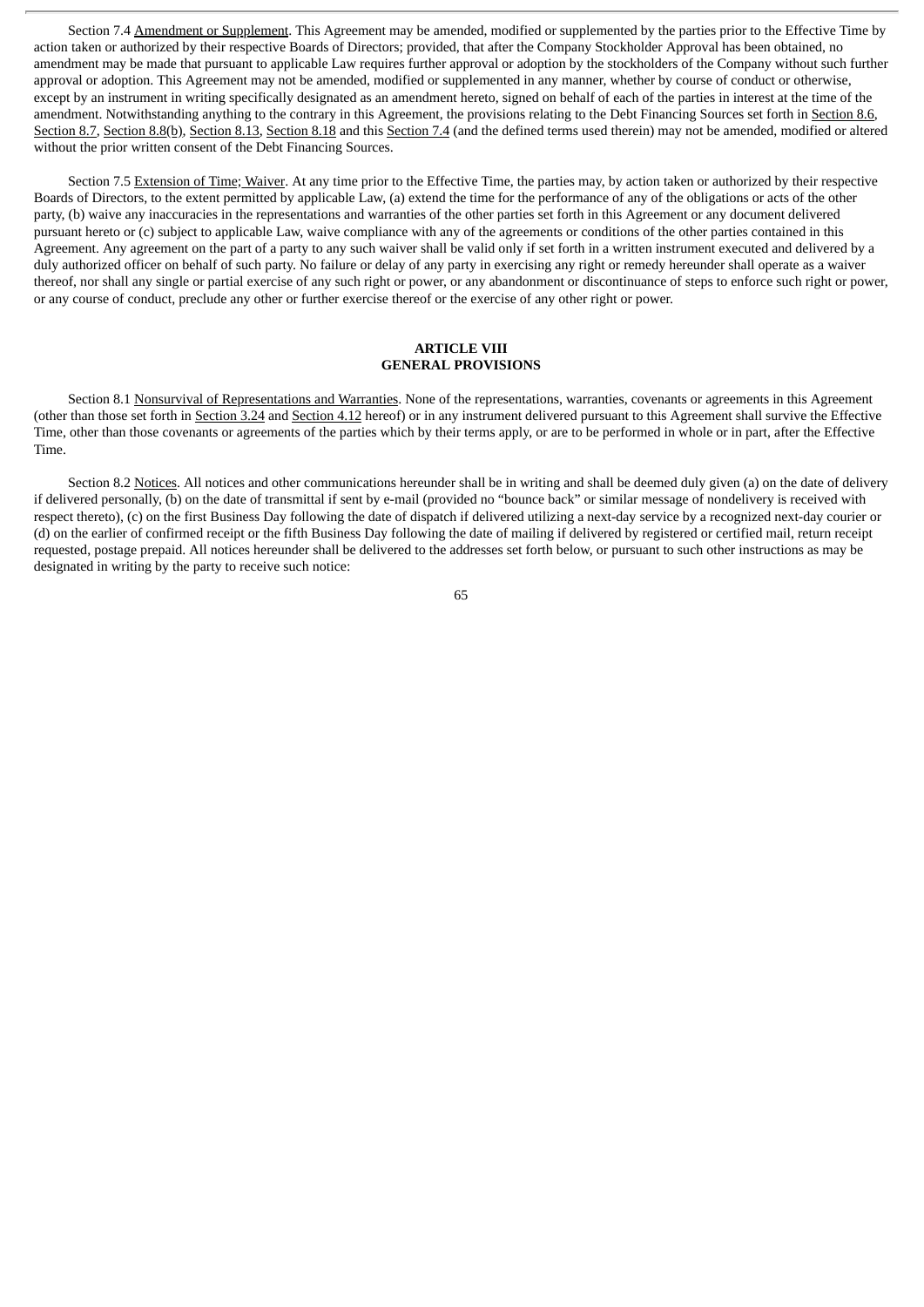(i) if to Parent, Merger Sub or the Surviving Corporation, to:

Quikrete Holdings, Inc. Five Concourse Parkway, Suite 1900 Atlanta, Georgia 30328 Attention: William R. Magill E-mail: Will.Magill@quikrete.com

with a copy (which shall not constitute notice) to:

Troutman Pepper Hamilton Sanders LLP 600 Peachtree St. NE, Suite 3000 Atlanta, Georgia 30308 Attention: David Ghegan; Steven Khadavi E-mail: david.ghegan@troutman.com; steven.khadavi@troutman.com

(ii) if to the Company, to:

Forterra, Inc. 511 E. John Carpenter Freeway, Suite 600 Irving, TX 75062 Attention: Lori M. Browne E-mail: Lori.Browne@forterrabp.com

with a copy (which shall not constitute notice) to:

Gibson, Dunn & Crutcher LLP 2100 Ross Avenue, Suite 2100 Dallas, Texas 75201 Attention: Jeffrey A. Chapman Jonathan Whalen E-mail: JChapman@gibsondunn.com JWhalen@gibsondunn.com

Section 8.3 Certain Definitions. For purposes of this Agreement:

(a) "Affiliate" of any Person means any other Person that directly or indirectly, through one or more intermediaries, controls, is controlled by, or is under common control with, such first Person.

(b) "Borrowed Money Indebtedness" means the unpaid principal amount and accrued interest, premiums, penalties and other fees, expenses (if any) and other payment obligations and amounts due (including such amounts that would become due as a result of the consummation of the transactions contemplated by this Agreement) under the Credit Agreements.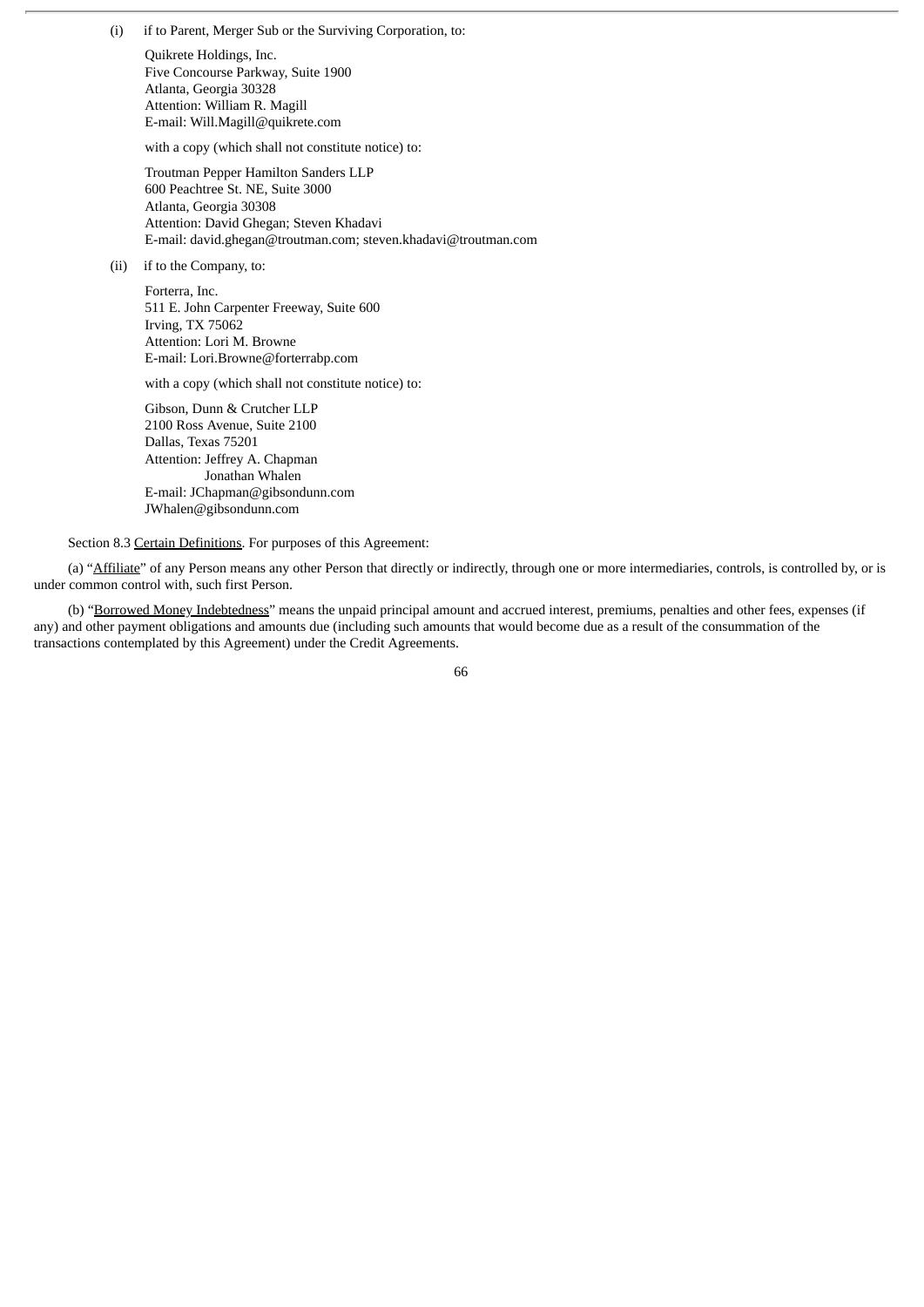(c) "Business Day" means any day other than a Saturday, a Sunday or a day on which banks in New York, New York are authorized or required by applicable Law to be closed.

(d) "CARES Act" means the Coronavirus Aid, Relief, and Economic Security Act (as may be amended or modified).

(e) "Company Stockholder Approval" means, the written consent of the holder(s) of a majority of the outstanding Shares adopting this Agreement. The delivery of the executed Stockholder Written Consent from the Principal Stockholder in accordance with Section 228 of the DGCL shall constitute Company Stockholder Approval for all purposes hereunder.

(f) "control" (including the terms "controlled," "controlled by" and "under common control with") means the possession, directly or indirectly, of the power to direct or cause the direction of the management and policies of a Person, whether through the ownership of voting securities, by contract or otherwise;

(g) "COVID-19" means SARS-CoV-2 or COVID-19, and any evolutions thereof or related outbreaks.

(h) "COVID-19 Measures" means any quarantine, "shelter in place," "stay at home," workforce reduction, social distancing, shut down, closure, sequester or other Law, order, directive, guideline or recommendation by any Governmental Entity in connection with or in response to COVID-19, including the CARES Act.

(i) "Credit Agreements" means (i) that certain ABL Credit Agreement, dated as of October 25, 2016, among Forterra, Inc., the other US Borrowers party thereto, the Canadian Borrowers party thereto, as the Borrowers, the Lenders party thereto, Bank of America, N.A., as Administrative Agent and Collateral Agent, and Credit Suisse Securities (USA) LLC, Bank of America, N.A., Barclays Bank PLC, Citigroup Global Markets, Inc. and Wells Fargo Bank, N.A., as Joint Lead Arrangers and Joint Bookrunners, and (ii) that certain Senior Lien Term Loan Credit Agreement, dated as of October 25, 2016, among Forterra, Inc., as Holdings, Forterra Finance, LLC, as the Borrower, the Lenders party thereto, Credit Suisse AG, Cayman Islands Branch, as Administrative Agent and Collateral Agent, and Credit Suisse Securities (USA) LLC as Sole Lead Arranger and Sole Bookrunner, in each case, as amended, restated, amended and restated, supplemented or otherwise modified from time to time.

(j) "Debt Financing Sources" means the Persons that have committed to provide the Debt Financing in connection with the Merger and any joinder agreements, indentures or credit agreements entered into pursuant thereto or relating thereto, together with their Affiliates and Representatives involved in the Debt Financing and their successors and assigns.

(k) "ERISA Affiliate" means any trade or business (whether or not incorporated) that, together with the Company or any of its Subsidiaries, is treated at the relevant time as a single employer under Section 414 of the Code.

(l) "knowledge" of the Company or any similar knowledge qualification in this Agreement means the actual knowledge of the individuals listed on Section 8.3(l) of the Company Disclosure Letter in each case after reasonable inquiry.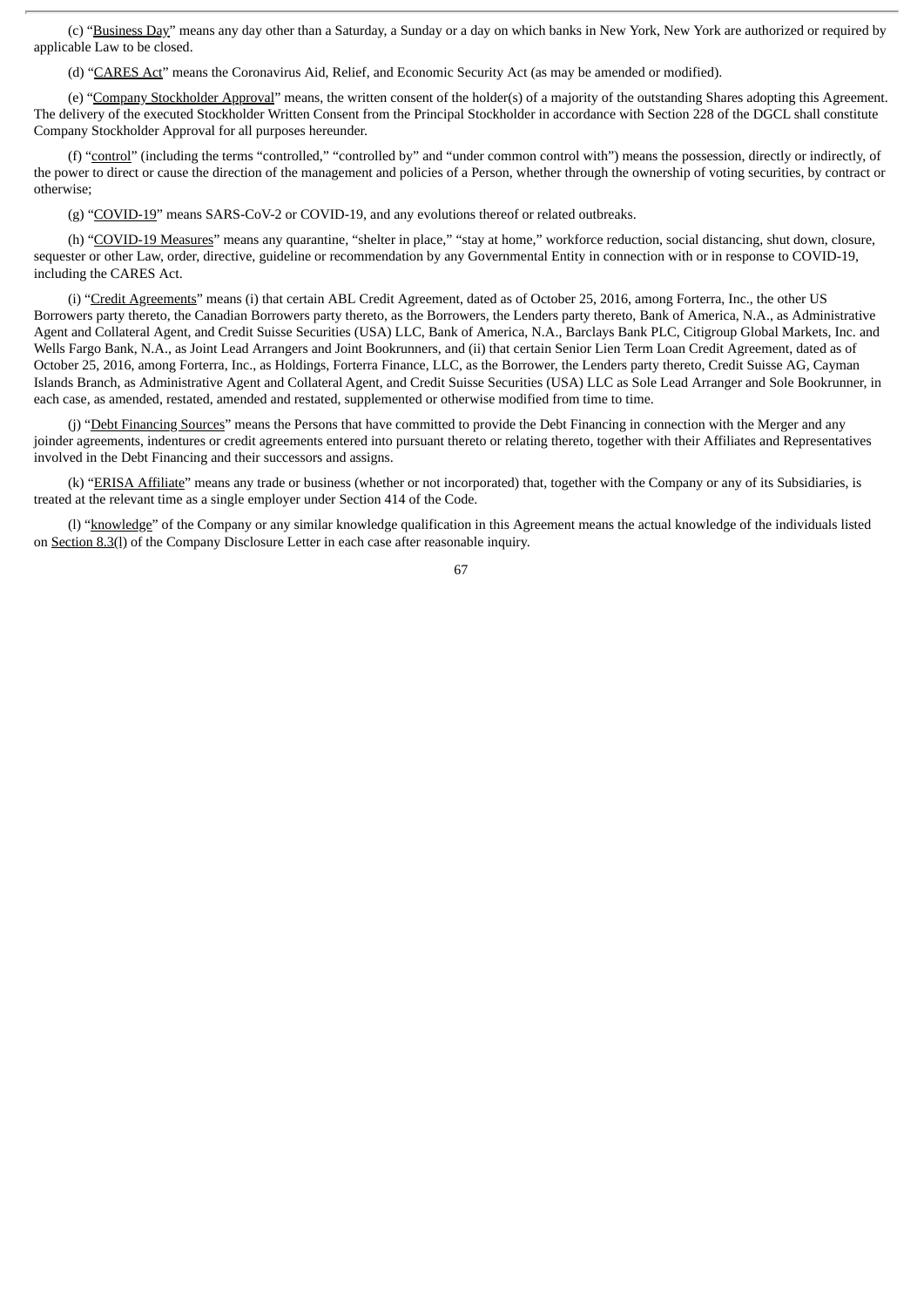(m) "Person" means an individual, corporation, partnership (limited or general), limited liability company, association, trust or other entity or organization, including any Governmental Entity.

(n) "Principal Stockholder" means Forterra US Holdings, LLC.

(o) "Related Party" means, with respect to Parent, Merger Sub or the Company, their respective former, current and future equityholders, controlling persons, directors, officers, employees, agents, general or limited partners, managers, management companies, members, stockholders, Affiliates or permitted assignees and any and all former, current and future equityholders, controlling persons, directors, officers, employees, agents, general or limited partners, managers, management companies, members, stockholders, Affiliates or permitted assignees of any of the foregoing, and any and all former, current and future heirs, executors, administrators, trustees, successors or permitted assigns of any of the foregoing.

(p) "Sale Leaseback Agreements" means (i) that certain Amended and Restated Master Land and Building Lease, dated as of June 5, 2018, among Pipe Portfolio Owner (Multi) LP and Forterra Pipe & Precast LLC and certain of its affiliates and (ii) that certain Amended and Restated Master Land and Building Lease, dated as of June 5, 2018, between FORT-NOM HOLDINGS (ONQC) INC. and Forterra Pipe & Precast, Ltd.

(q) "Subsidiary" means, with respect to any Person, any other Person of which stock or other equity interests having ordinary voting power to elect more than 50% of the board of directors or other governing body are owned, directly or indirectly, by such first Person.

(r) "Tax Receivable Agreement" means that certain Tax Receivable Agreement, dated as of October 27, 2016, by and between LSF9 Stardust Holdings, L.P. and the Company.

(s) "Willful and Material Breach" including the correlative term "Willfully and Materially Breach" shall mean a material breach (or the committing of a material breach) that is a consequence of an act or failure to take an act the breaching party is required to take under this Agreement with the knowledge that the taking of such act (or the failure to take such act) would, or would reasonably be expected to, constitute a breach of this Agreement.

Section 8.4 Interpretation. When a reference is made in this Agreement to a Section, Article, Exhibit or Schedule such reference shall be to a Section, Article, Exhibit or Schedule of this Agreement unless otherwise indicated. The table of contents and headings contained in this Agreement or in any Exhibit or Schedule are for convenience of reference purposes only and shall not affect in any way the meaning or interpretation of this Agreement. All words used in this Agreement will be construed to be of such gender or number as the circumstances require. Any capitalized terms used in any Exhibit or Schedule but not otherwise defined therein shall have the meaning as defined in this Agreement. All Exhibits and Schedules annexed hereto or referred to herein are hereby incorporated in and made a part of this Agreement as if set forth herein. The word "including" and words of similar import when used in this Agreement will mean "including, without limitation," unless otherwise specified. The words "hereof," "herein" and "hereunder" and words of similar import when used in this Agreement shall refer to the Agreement as a whole and not to any particular provision in this Agreement. The term "or" is not exclusive. The word "will" shall be construed to have the same meaning and effect as the word "shall." References to days mean calendar days unless otherwise specified.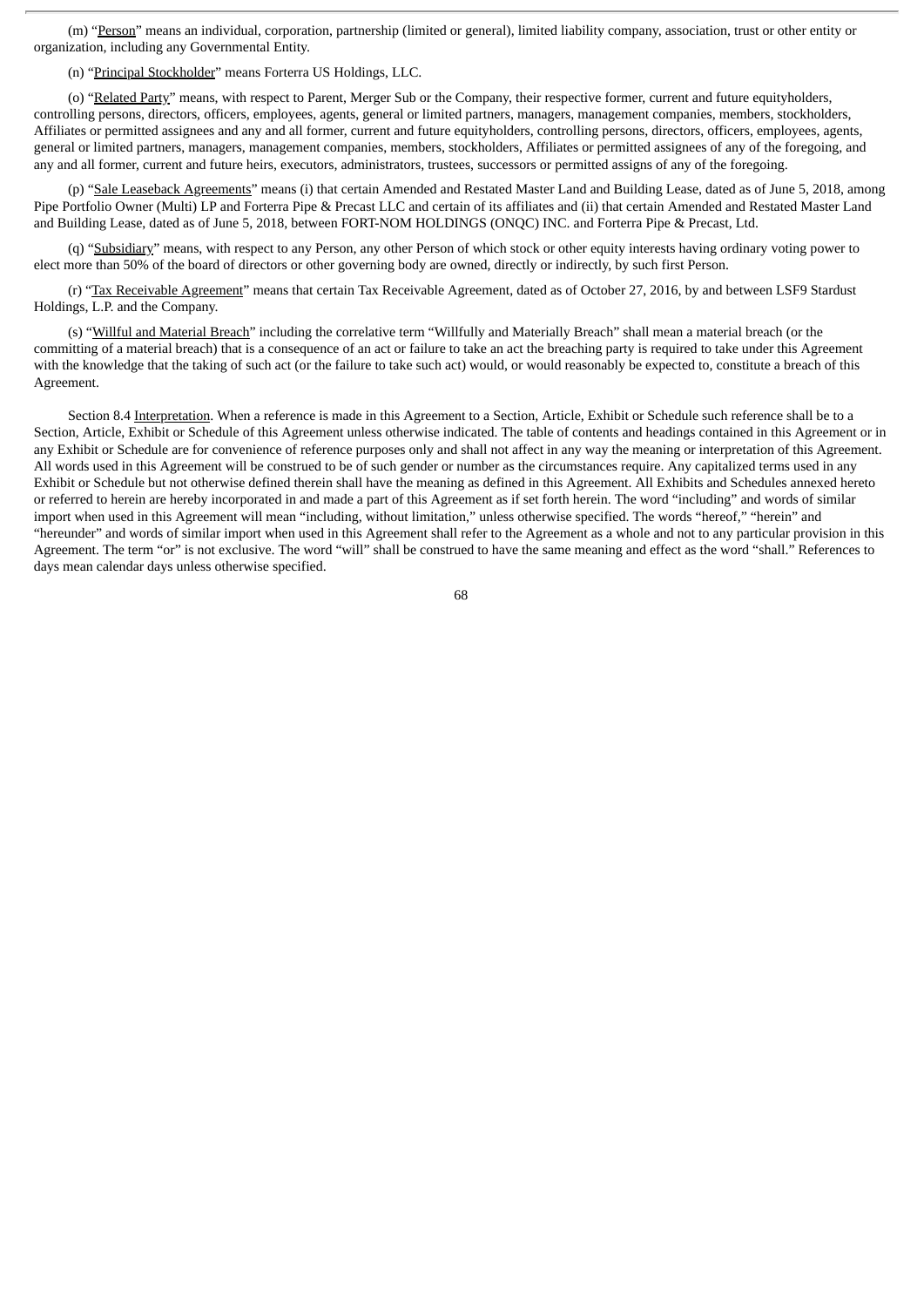Section 8.5 Entire Agreement. This Agreement (including the Exhibits hereto), the Company Disclosure Letter, the Confidentiality Agreement, the Restrictive Covenant Agreement and the Financing Letters constitute the entire agreement, and supersede all prior written agreements, arrangements, communications and understandings and all prior and contemporaneous oral agreements, arrangements, communications and understandings, among the parties with respect to the subject matter hereof and thereof.

Section 8.6 Parties in Interest. Except as set forth in this Section 8.6, this Agreement is not intended to, and shall not, confer upon any other Person other than the parties and their respective successors and permitted assigns any rights or remedies hereunder, except (a) with respect to Section 5.11 which shall inure to the benefit of the Persons benefiting therefrom who are intended to be third party beneficiaries thereof and (b) if the Effective Time occurs, (i) the right of the Company stockholders to receive the Merger Consideration, and (ii) the right of holders of Company Equity Awards to receive the payments contemplated by the applicable provisions of Section 2.2 in accordance with the terms and conditions of this Agreement. Notwithstanding the foregoing or anything to the contrary in this Agreement, Parent acknowledges and agrees that in the event of a Willful and Material Breach of this Agreement by Parent, the damages incurred by the Company for purposes of determining any remedy at law or equity under this Agreement shall include the damages incurred by the Company's stockholders in the event such stockholders do not receive the benefit of the bargain negotiated by the Company on their behalf as set forth in this Agreement; provided, however, that neither this provision nor any other provision in this Agreement is intended to provide the Company's stockholders (or any party acting on their behalf) the ability to seek (whether in its capacity as a stockholder or purporting to assert any right (derivatively or otherwise) on behalf of the Company) the enforcement of, or directly seek any remedies pursuant to, this Agreement, or otherwise create any rights in the Company's stockholders under this Agreement or otherwise, including against Company, Parent, Merger Sub, or their respective directors, under any theory of law or equity, including under the applicable Laws of agency or the Laws relating to the rights and obligations of third-party beneficiaries, in each case except (A) with respect to Section 5.11 which shall inure to the benefit of the Persons benefiting therefrom who are intended to be third party beneficiaries thereof and (B) if the Effective Time occurs, (x) the right of the Company stockholders to receive the Merger Consideration, and (y) the right of holders of Company Equity Awards to receive the payments contemplated by the applicable provisions of Section 2.2 in accordance with the terms and conditions of this Agreement. For avoidance of doubt as to the parties' intent, the determination (for or on behalf of the Company, as opposed to Parent or Merger Sub) of whether and how to terminate, amend, make any waiver or consent under, or enforce this Agreement, and whether and how (if applicable) to distribute any damages award to the Company's stockholders, shall exclusively belong to the Company (acting expressly through the Company Board) in its sole discretion. The provisions of Section 7.4, Section 8.7, Section 8.8(b), Section 8.13, Section 8.18 and this Section 8.6 will inure to the benefit of the Debt Financing Sources and their successors and assigns, each of whom are intended to be third party beneficiaries thereof (it being understood and agreed that the provisions of such Sections will be enforceable by the Debt Financing Sources and their respective successors and assigns). The representations and warranties in this Agreement are the product of negotiations among the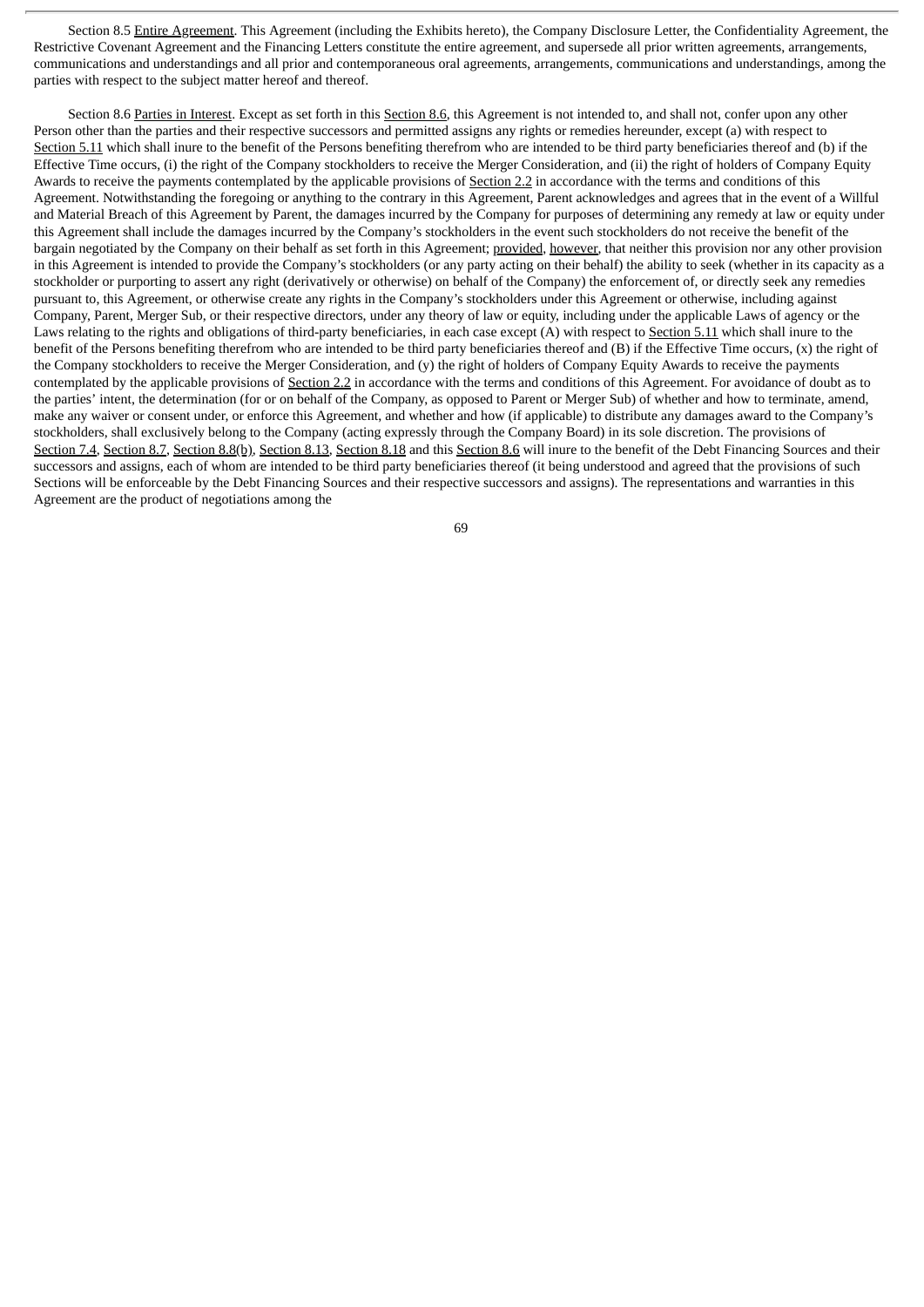parties. In some instances, the representations and warranties in this Agreement may represent an allocation among the parties of risks associated with particular matters regardless of the knowledge of any of the parties. Consequently, Persons other than the parties may not rely upon the representations and warranties in this Agreement or the characterization of actual facts or circumstances as of the date of this Agreement or as of any other date.

Section 8.7 Governing Law. This Agreement and all disputes or controversies arising out of or relating to this Agreement, the Merger or the other transactions contemplated hereby shall be governed by, and construed in accordance with, the internal laws of the State of Delaware, without regard to the laws of any other jurisdiction that might be applied because of the conflicts of laws principles of the State of Delaware. Notwithstanding anything herein to the contrary, the parties agree that any claim, controversy or dispute any kind or nature (whether based upon contract, tort or otherwise) involving a Debt Financing Source that is in any way related to this Agreement, the Merger or any of the transactions contemplated by this Agreement, including but not limited to any dispute arising out of or relating in any way to the Debt Financing shall be governed by, and construed in accordance with, the laws of the State of New York without regard to conflict of law principles (other than sections 5-1401 and 5-1402 of the New York General Obligations Law).

# Section 8.8 Submission to Jurisdiction.

(a) *General Jurisdiction*. Each of the parties irrevocably agrees that any legal action or proceeding arising out of or relating to this Agreement brought by any party or its Affiliates against any other party or its Affiliates shall be brought and determined in the Court of Chancery of the State of Delaware; provided, that if jurisdiction is not then available in the Court of Chancery of the State of Delaware, then any such legal action or proceeding may be brought in any federal court located in the State of Delaware or any other Delaware state court. Each of the parties hereby irrevocably submits to the jurisdiction of the aforesaid courts for itself and with respect to its property, generally and unconditionally, with regard to any such action or proceeding arising out of or relating to this Agreement and the transactions contemplated hereby, including the Merger. Each of the parties agrees not to commence any action, suit or proceeding relating thereto except in the courts described above in Delaware, other than actions in any court of competent jurisdiction to enforce any judgment, decree or award rendered by any such court in Delaware as described herein. Each of the parties further agrees that notice as provided herein shall constitute sufficient service of process and the parties further waive any argument that such service is insufficient. Each of the parties hereby irrevocably and unconditionally waives, and agrees not to assert, by way of motion or as a defense, counterclaim or otherwise, in any action or proceeding arising out of or relating to this Agreement or the transactions contemplated hereby, including the Merger, (a) any claim that it is not personally subject to the jurisdiction of the courts in Delaware as described herein for any reason, (b) that it or its property is exempt or immune from jurisdiction of any such court or from any legal process commenced in such courts (whether through service of notice, attachment prior to judgment, attachment in aid of execution of judgment, execution of judgment or otherwise) and (c) that (i) the suit, action or proceeding in any such court is brought in an inconvenient forum, (ii) the venue of such suit, action or proceeding is improper or (iii) this Agreement, or the subject matter hereof, may not be enforced in or by such courts.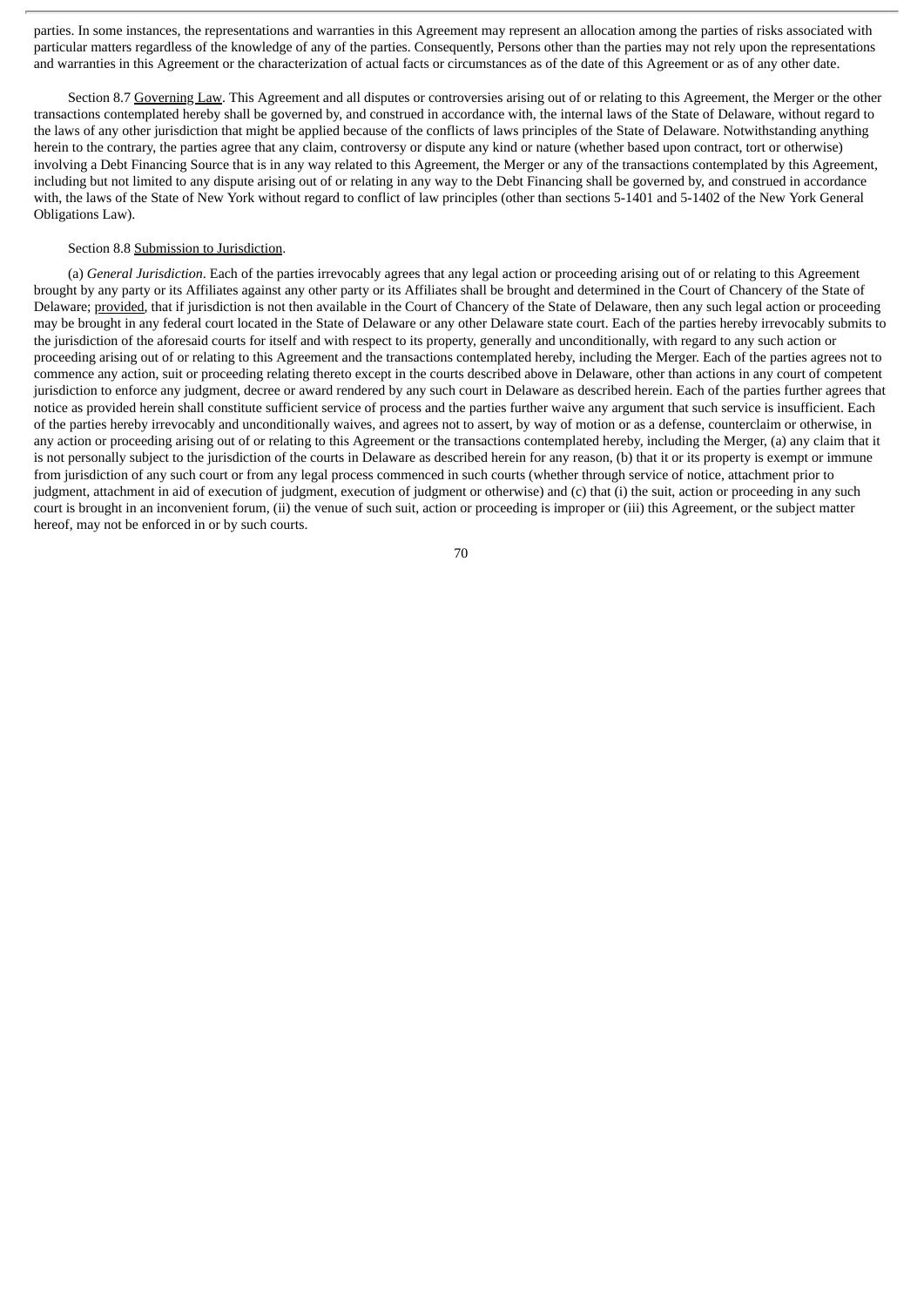(b) *Jurisdiction for Debt Financing Sources*. Notwithstanding anything to the contrary in this Agreement, the parties acknowledge and irrevocably agree (i) that any action or legal proceeding, whether in law or in equity, in contract, in tort or otherwise, involving the Debt Financing Sources arising out of, or relating to, the transactions contemplated by this Agreement, the Debt Financing or the performance of services thereunder or related thereto will be subject to the exclusive jurisdiction of any state or federal court sitting in the State of New York in the borough of Manhattan and any appellate court thereof, and each party submits for itself and its property with respect to any such action or legal proceeding to the exclusive jurisdiction of such court; (ii) not to bring or permit any of their Affiliates to bring or support anyone else in bringing any such action or legal proceeding in any other court; (iii) that service of process, summons, notice or document by registered mail addressed to them at their respective addresses provided in any applicable Debt Commitment Letter will be effective service of process against them for any such action or legal proceeding brought in any such court; (iv) to waive and hereby waive, to the fullest extent permitted by Law, any objection which any of them may now or hereafter have to the laying of venue of, and the defense of an inconvenient forum to the maintenance of, any such action or legal proceeding in any such court; and (v) any such action or legal proceeding will be governed and construed in accordance with the laws of the State of New York.

Section 8.9 Assignment; Successors. Neither this Agreement nor any of the rights, interests or obligations under this Agreement may be assigned or delegated, in whole or in part, by operation of law or otherwise, by any party without the prior written consent of the other parties, and any such assignment without such prior written consent shall be null and void; provided, that Parent may assign all of its rights, but not its duties, under this Agreement or any related documents to any Debt Financing Source as collateral security, and such Debt Financing Source may exercise all of the rights and remedies of Parent hereunder in connection with the enforcement of any security or exercise of any remedies to the extent permitted under the Debt Commitment Letters, but any such assignment shall not relieve Parent of its obligations under this Agreement and the Company shall have no obligation to pursue remedies against any assignee of Parent before proceeding against Parent for any breach of its obligations hereunder. Subject to the previous sentence, this Agreement shall be binding upon, inure to the benefit of and be enforceable by the parties and their respective permitted successors and permitted assigns.

### Section 8.10 Specific Performance.

(a) The parties agree that irreparable damage would occur in the event that any of the provisions of this Agreement were not performed in accordance with their specific terms or were otherwise breached. Accordingly, each of the Company (on behalf of itself and on behalf of the holders of Shares as third party beneficiaries under Section 8.6), Parent and Merger Sub shall be entitled to specific performance of the terms hereof, including an injunction or injunctions to prevent breaches of this Agreement and to enforce specifically the terms and provisions of this Agreement in the appropriate court pursuant to Section 8.8, this being in addition to any other remedy to which such party is entitled at law or in equity. Each of the parties hereby further waives (i) any defense in any action for specific performance that a remedy at law would be adequate and (ii) any requirement under any law to post security as a prerequisite to obtaining equitable relief. Each of the parties agrees that it will not oppose the granting of an injunction, specific performance or other equitable relief on the basis that the other party or parties have an adequate remedy at law or that an award of specific performance is not an appropriate remedy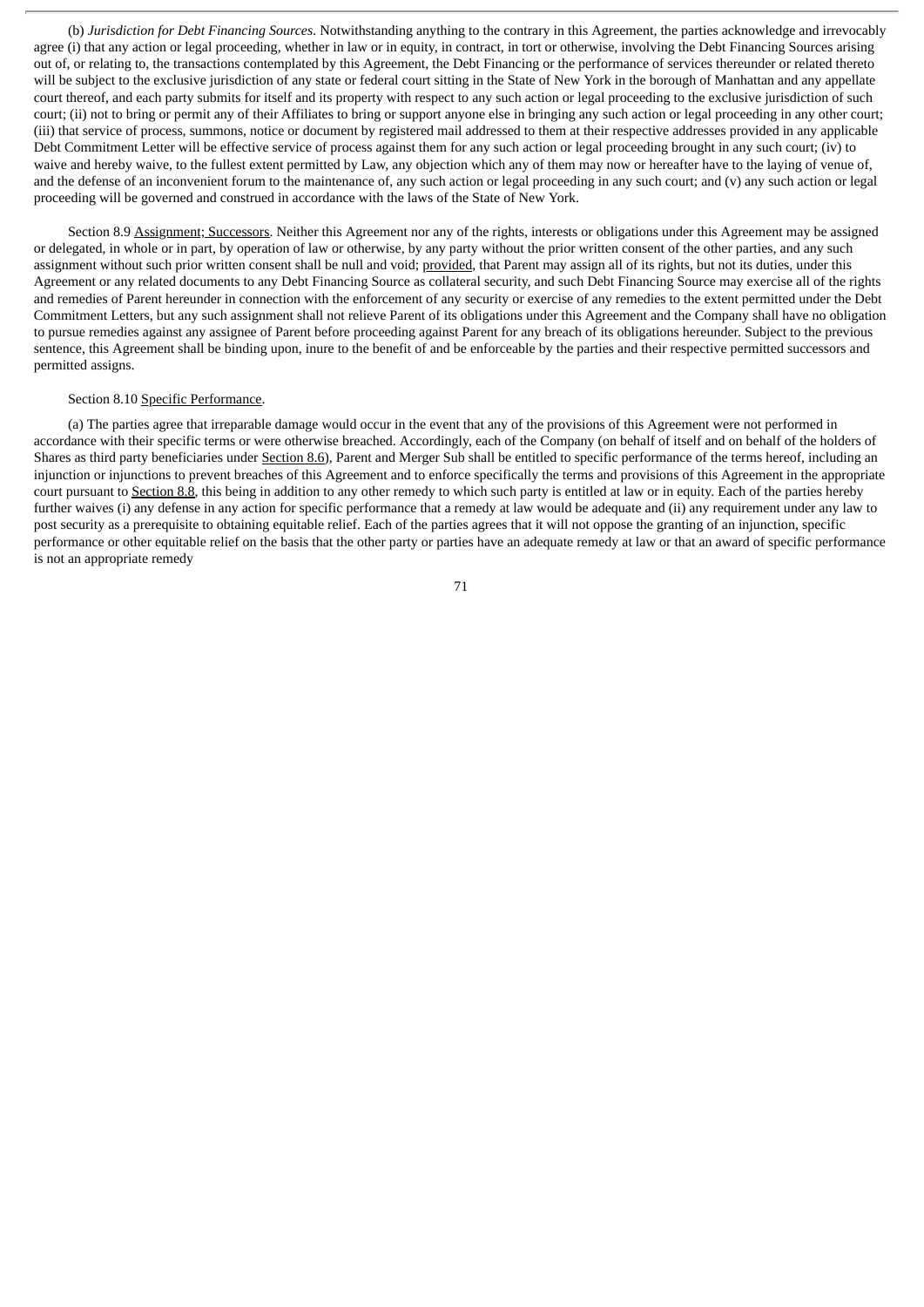for any reason at law or equity. In the event that any party hereto institutes any Action against another party in respect of a matter arising out of or relating to this Agreement, the prevailing party in the Action shall be entitled to receive, in addition to all other remedies to which it may be entitled, the reasonable costs incurred by such party in connection with such Action, including reasonable attorneys' fees and expenses and court costs.

(b) For the avoidance of doubt, in no event shall the exercise of any party's right to seek specific performance pursuant to this Section 8.10 reduce, restrict or otherwise limit such party's right to terminate this Agreement pursuant to Article VII and/or pursue all applicable remedies at law.

Section 8.11 Currency. All references to "dollars" or "\$" or "US\$" in this Agreement refer to United States dollars, which is the currency used for all purposes in this Agreement.

Section 8.12 Severability. Whenever possible, each provision or portion of any provision of this Agreement shall be interpreted in such manner as to be effective and valid under applicable Law, but if any provision or portion of any provision of this Agreement is held to be invalid, illegal or unenforceable in any respect under any applicable Law or rule in any jurisdiction, such invalidity, illegality or unenforceability shall not affect any other provision or portion of any provision in such jurisdiction, and this Agreement shall be reformed, construed and enforced in such jurisdiction as if such invalid, illegal or unenforceable provision or portion of any provision had never been contained in this Agreement.

Section 8.13 Waiver of Jury Trial. EACH OF THE PARTIES HEREBY IRREVOCABLY WAIVES ALL RIGHT TO A TRIAL BY JURY IN ANY ACTION, PROCEEDING OR COUNTERCLAIM ARISING OUT OF OR RELATING TO THIS AGREEMENT, THE FINANCING LETTERS, THE DEBT FINANCING (INCLUDING ANY SUCH ACTION OR LEGAL PROCEEDING INVOLVING THE DEBT FINANCING SOURCES), OR THE TRANSACTIONS CONTEMPLATED HEREBY AND THEREBY.

Section 8.14 Counterparts. This Agreement may be executed in two or more counterparts, all of which shall be considered one and the same instrument and shall become effective when one or more counterparts have been signed by each of the parties and delivered to the other parties.

Section 8.15 PDF Signature. This Agreement may be executed by .pdf signature and a .pdf signature shall constitute an original for all purposes.

Section 8.16 No Presumption Against Drafting Party. Each of Parent, Merger Sub and the Company acknowledges that each party to this Agreement has been represented by counsel in connection with this Agreement and the transactions contemplated by this Agreement. Accordingly, any rule of law or any legal decision that would require interpretation of any claimed ambiguities in this Agreement against the drafting party has no application and is expressly waived.

Section 8.17 Parent and Merger Sub. Whenever this Agreement requires Merger Sub to take any action, such requirement shall be deemed to include an undertaking on the part of Parent to cause Merger Sub to take such action.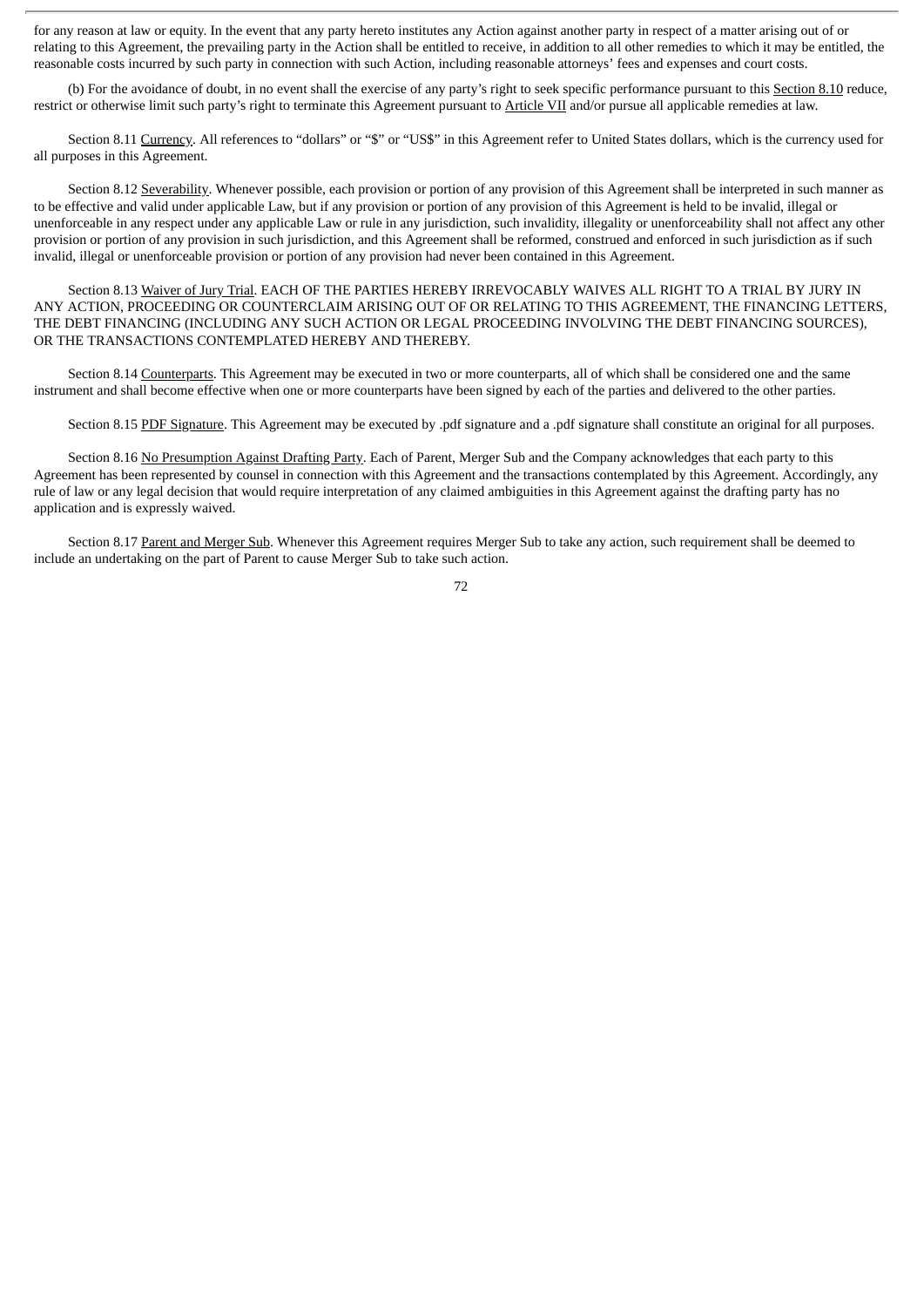Section 8.18 No Recourse. Without limiting Parent's rights to enforce specifically the terms and provisions of the Debt Commitment Letters against the Debt Financing Sources, (a) this Agreement may only be enforced against, and any claim or cause of action based upon, arising out of, or related to this Agreement may only be brought against the entities that are expressly named as parties and then only with respect to the specific obligations set forth herein with respect to such party, (b) no party hereto shall have any rights or claims against any Debt Financing Source in connection with this Agreement, the Merger, the Debt Financing or the transactions contemplated hereby or thereby, and no Debt Financing Source shall have any rights or claims against any party hereto (other than Parent and Merger Sub) in connection with this Agreement, the Merger, the Debt Financing or the transactions contemplated hereby or thereby, whether at law or equity, in contract, in tort or otherwise and (c) nothing in this Agreement shall create or be deemed to create any personal liability or obligation on the part of any direct or indirect equityholder of the parties or any officer, director, manager or employee of the parties. No Debt Financing Source will be liable for any indirect, consequential, special or punitive damages in connection with this Agreement or any other element of the Merger.

[The remainder of this page is intentionally left blank.]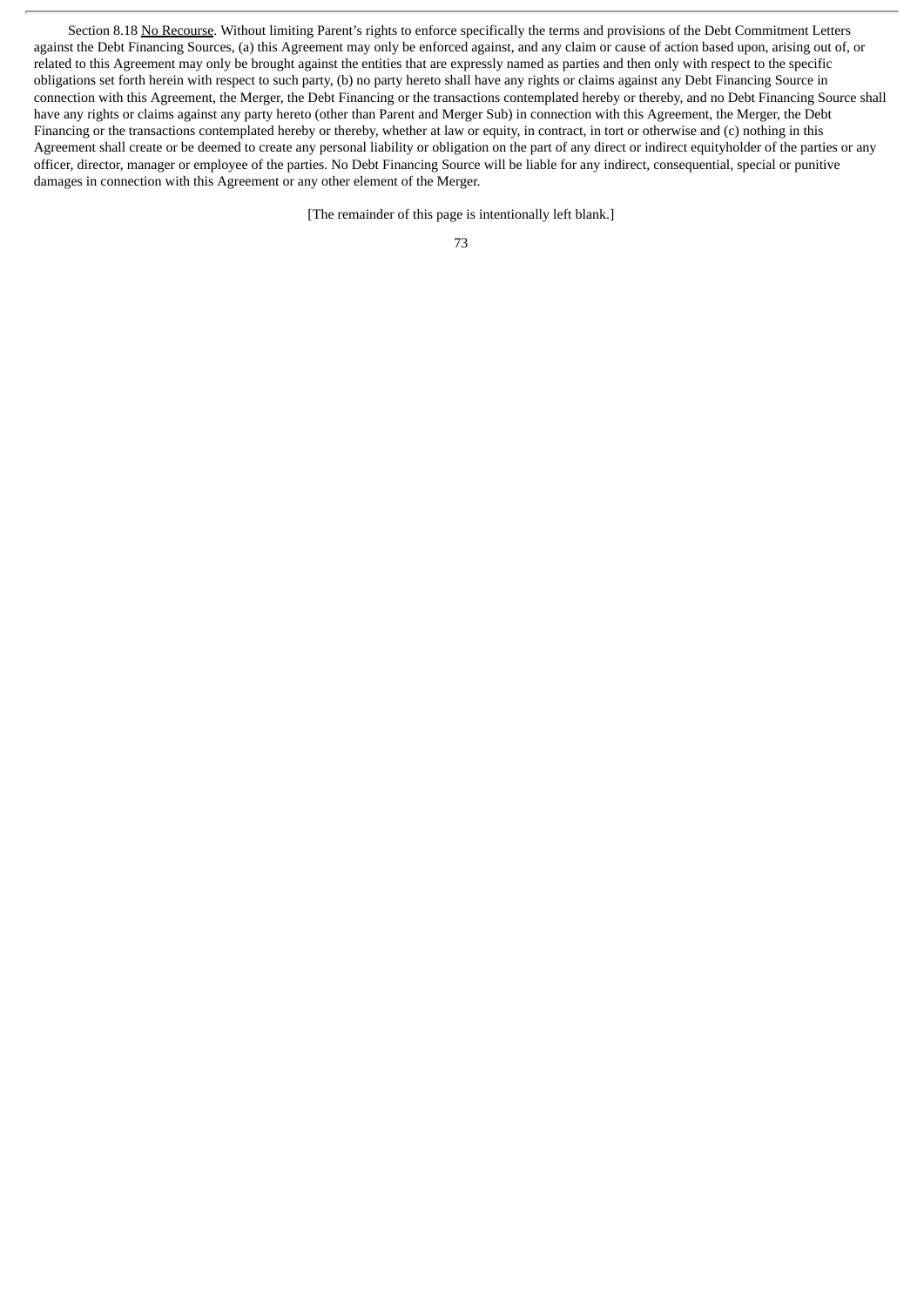IN WITNESS WHEREOF, the parties have caused this Agreement to be executed as of the date first written above by their respective officers thereunto duly authorized.

# **QUIKRETE HOLDINGS, INC.**

By: /s/ William R. Magill Name: William R. Magill Title: Chief Executive Officer

# **JORDAN MERGER SUB, INC.**

By: /s/ William R. Magill Name: William R. Magill

Title: Chief Executive Officer

[*Signature Page to Agreement and Plan of Merger*]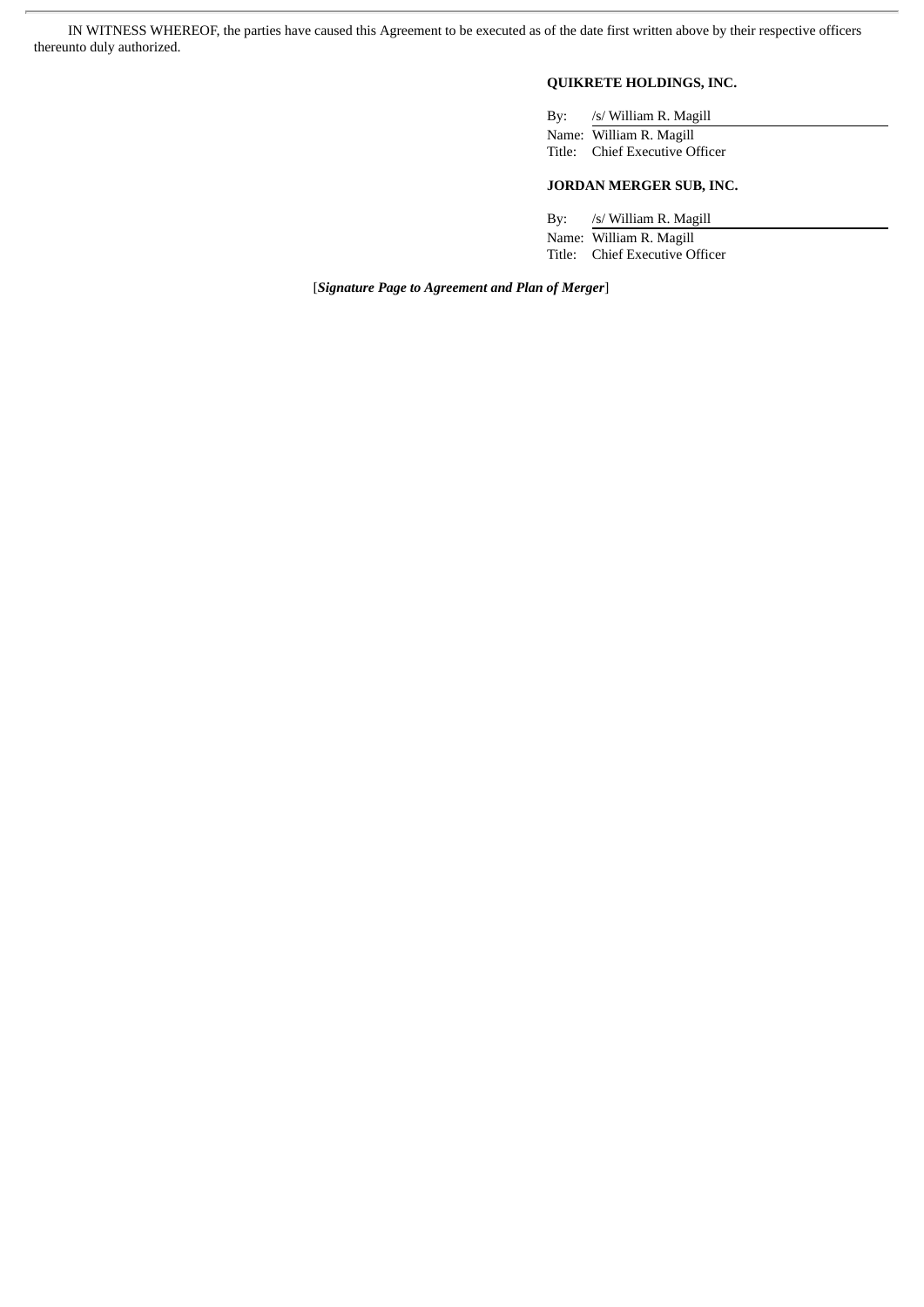# **FORTERRA, INC.**

By: /s/ Karl H. Watson, Jr. Name: Karl H. Watson, Jr.

Title: Chief Executive Officer

[*Signature Page to Agreement and Plan of Merger*]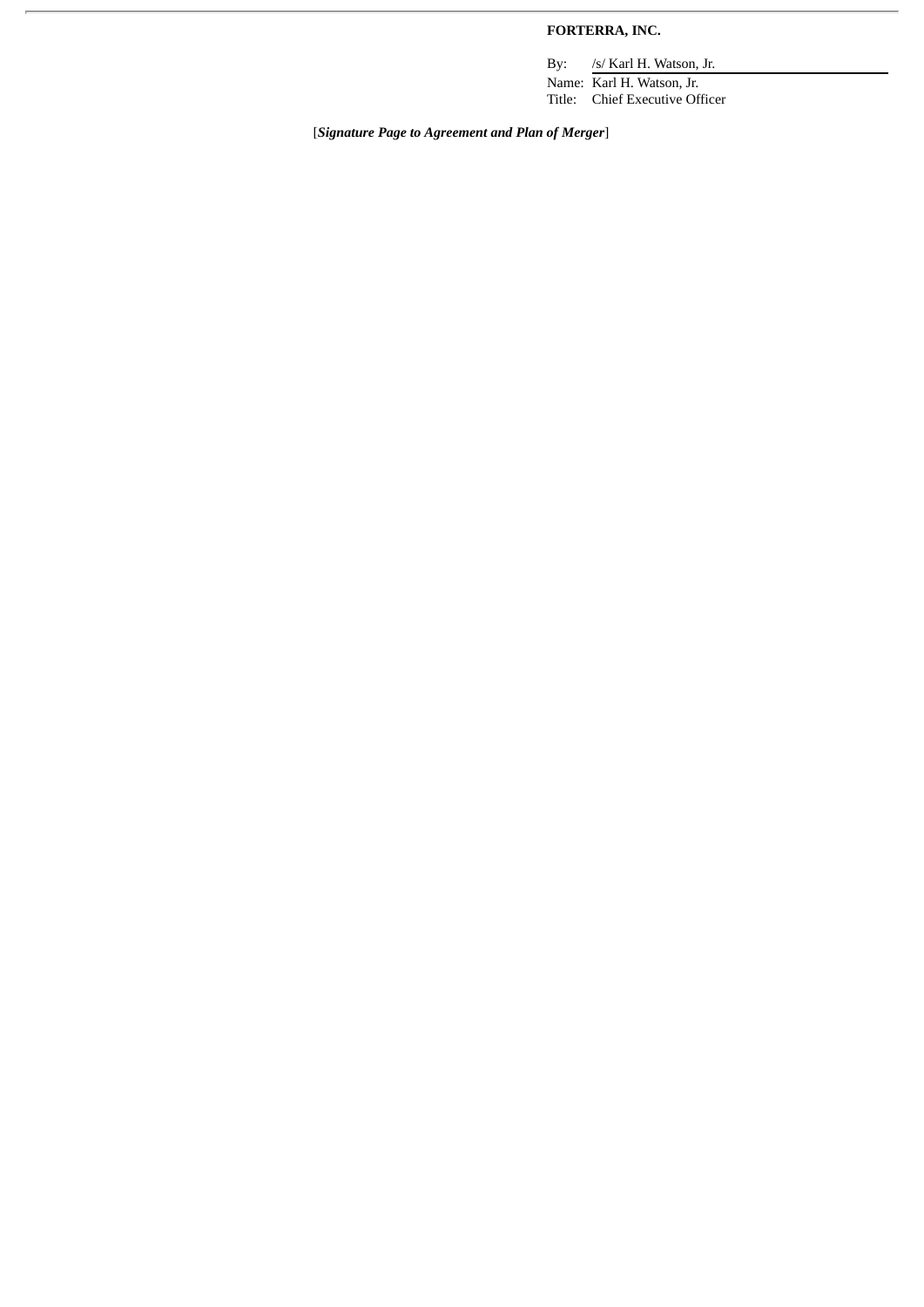# **Exhibit A**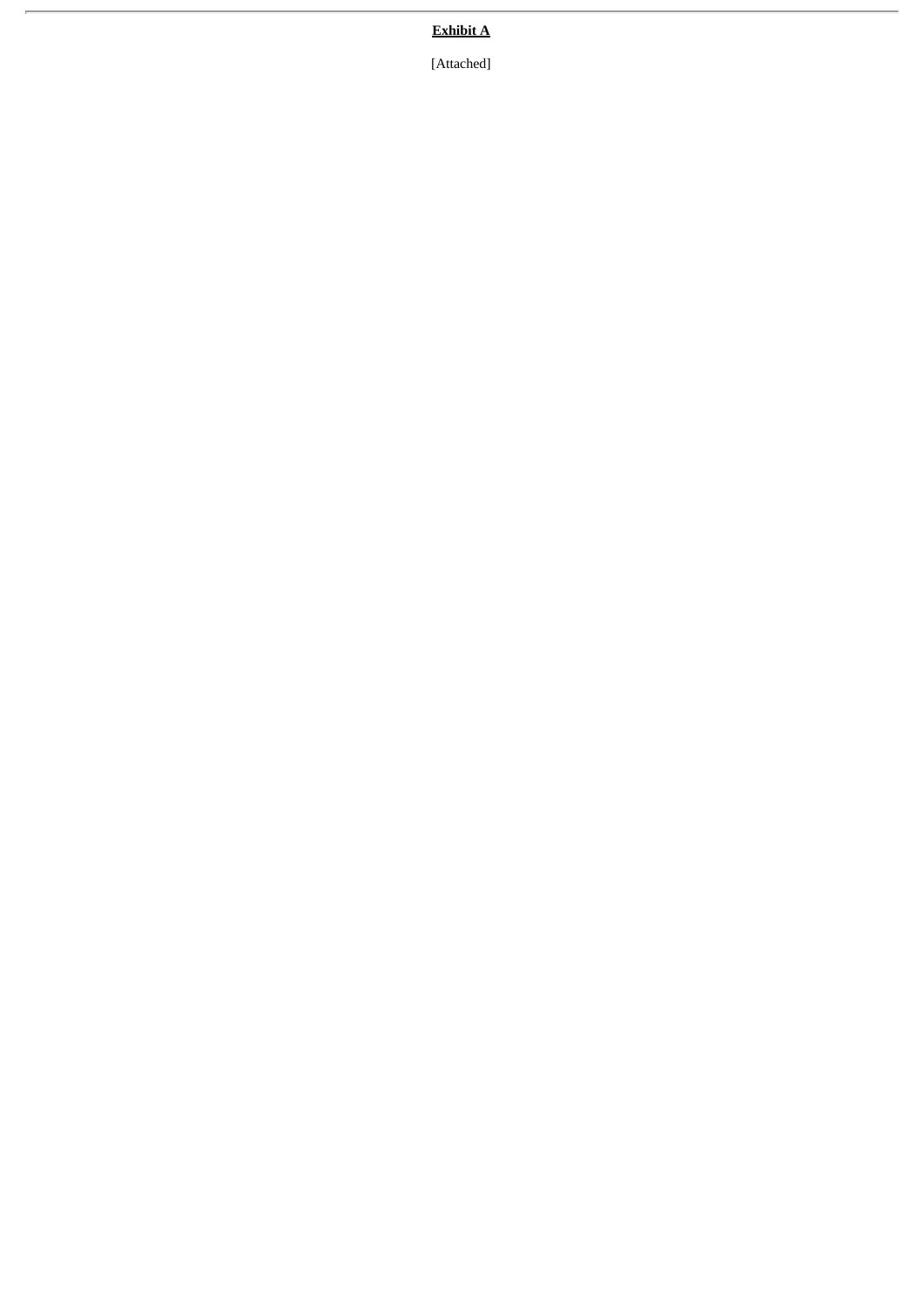# **Exhibit B**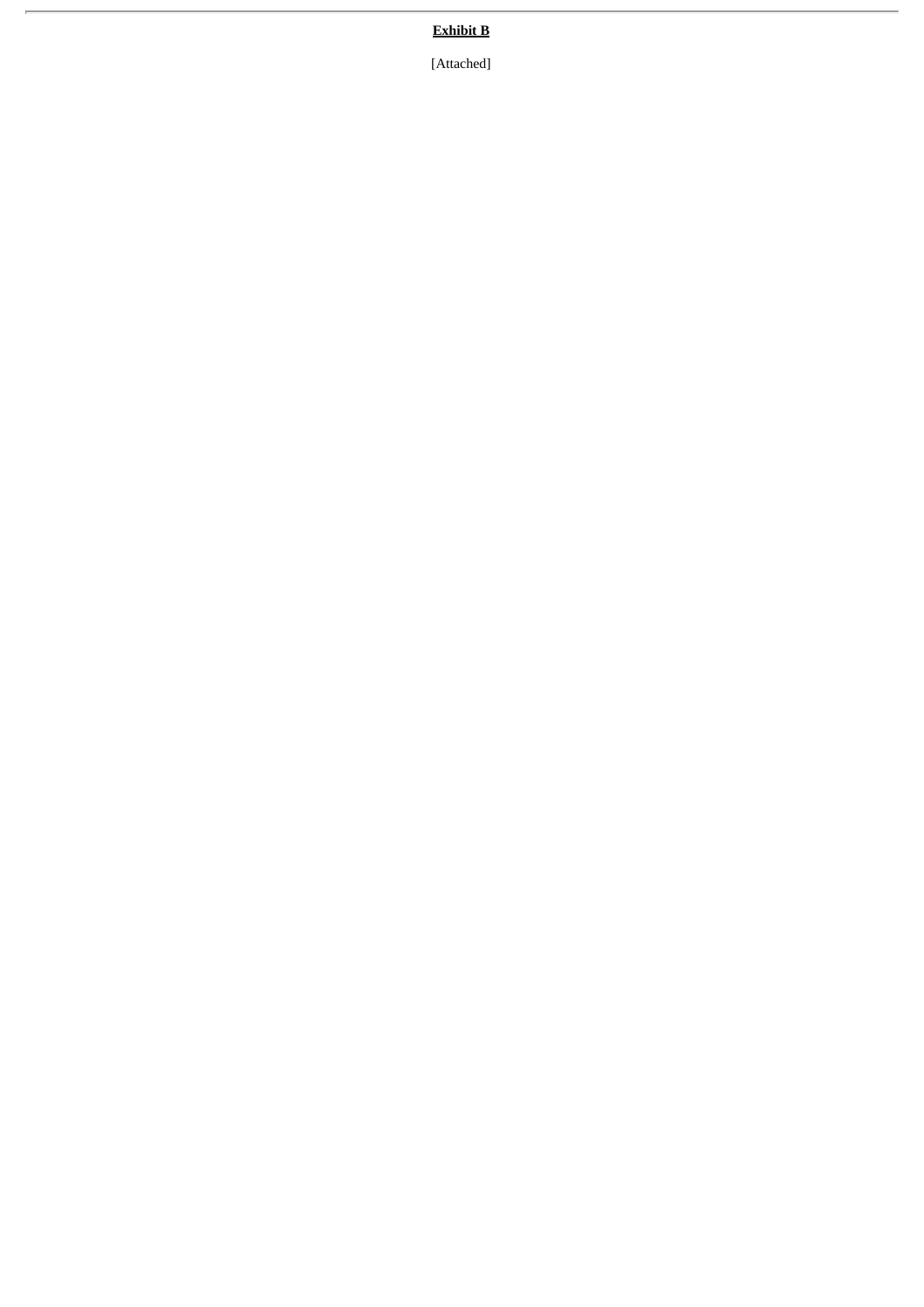# **Exhibit C**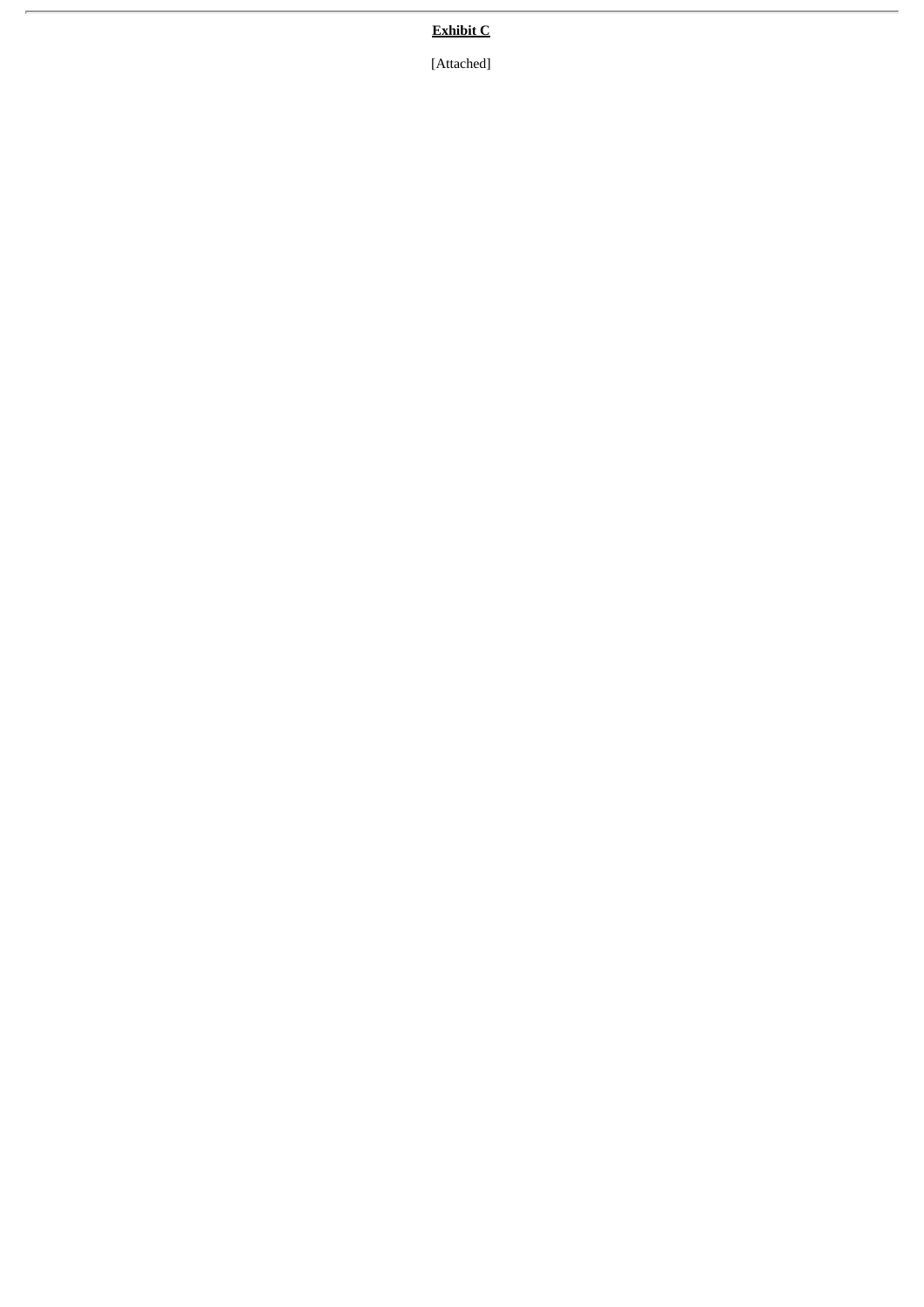# **Exhibit D**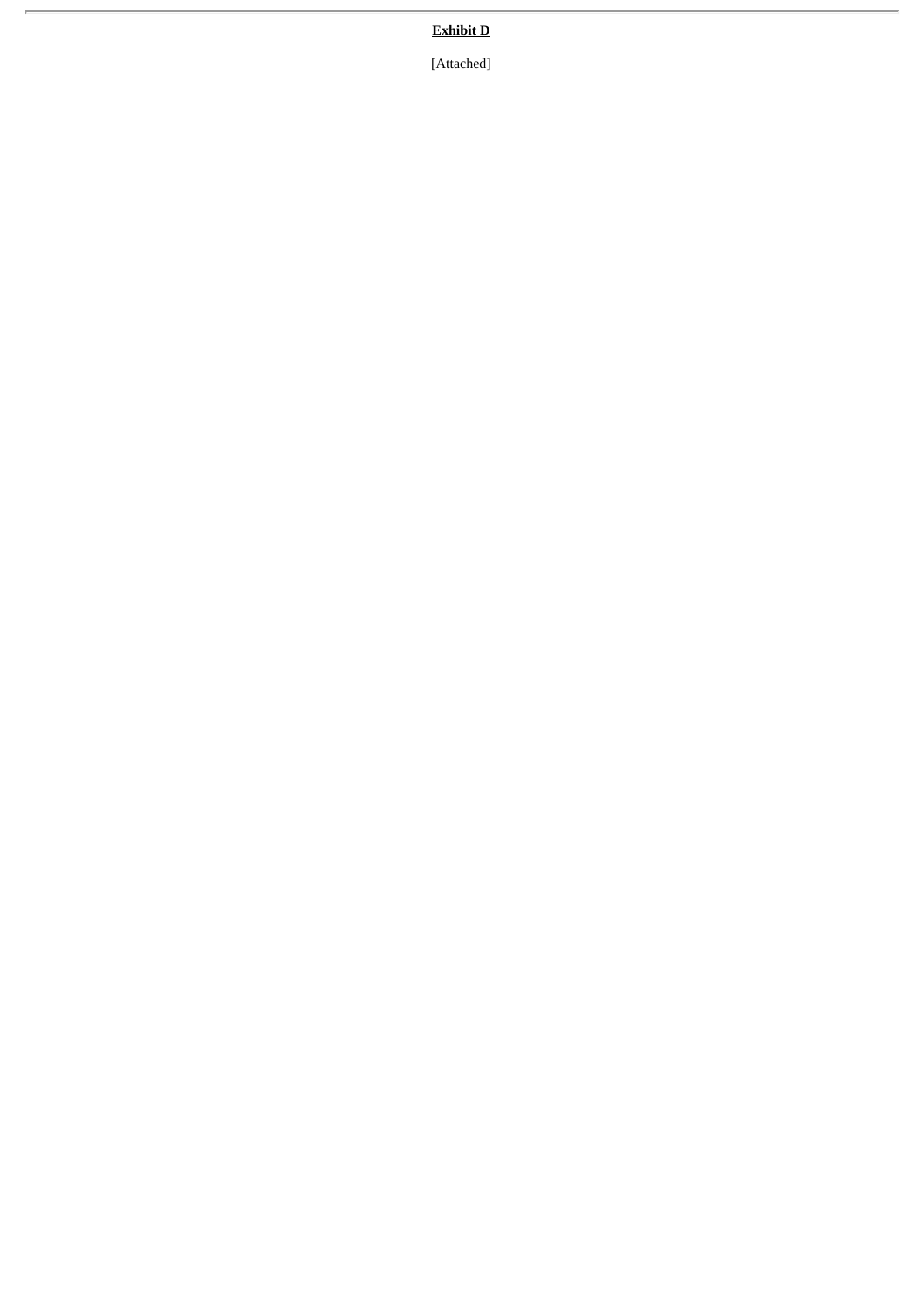### **Forterra Enters Into Definitive Agreement to Be Acquired by Quikrete**

#### *Forterra Shareholders to Receive \$24.00 Per Share in Cash*

**Irving, TX and Atlanta, GA – February 22, 2021** – Forterra, Inc. ("Forterra" or "the Company") (NASDAQ:FRTA), a leading manufacturer of water and drainage infrastructure pipe and products in the United States and Eastern Canada, today announced that it has entered into a definitive agreement under which Quikrete Holdings, Inc. ("Quikrete") will acquire all outstanding shares of Forterra for \$24.00 per share in an all cash transaction valued at approximately \$2.74 billion, including outstanding debt.

The transaction, which was unanimously approved by the Forterra Board of Directors, represents a premium of approximately 38.5% to Forterra's 90-day volume-weighted average share price on February 19, 2021. Upon completion of the transaction, Forterra will become a privately held company.

"Forterra and Quikrete are an ideal strategic fit, and this combination is a natural next step for our company, enabling us to better serve our customers across the company on their concrete projects from start to finish. We are excited to grow our capabilities in the potable water distribution market through Forterra's well-respected U.S. Pipe business," said Will Magill, CEO of Quikrete Holdings, Inc. "We are excited to welcome the Forterra team and bring our two great companies together."

"We are pleased to announce this transaction with Quikrete, which delivers a compelling cash premium to our shareholders," said Forterra CEO Karl Watson, Jr. "We admire Quikrete's impressive 80 year history and commitment to delivering superior service and products to customers. Over the past two years, we have made significant progress executing on our five improvement pillars of safety, plant-level operational discipline, enhanced commercial capabilities, working capital efficiency, and general and administrative expense effectiveness. Today's announcement advances that progress and is a testament to our team members' hard work and commitment to Forterra. We look forward to working with Quikrete to build on our positive momentum and achieve even greater success together."

"Following a thorough review of the opportunities available to Forterra to deliver the greatest value to shareholders, the Forterra Board of Directors unanimously determined that entering into this agreement with Quikrete and becoming a private company again is the best path forward to maximize value," said Chris Meyer, Chairman of the Forterra Board. "The transaction with Quikrete represents an exciting new chapter for Forterra – one that could not have been achieved without the leadership from the entire management team and the dedication of all Forterra team members."

In light of this announcement, Forterra will issue earnings as planned after the close of business February 24, 2021, but will not be hosting its previously announced fourth quarter and full year 2020 earnings conference call on February 25, 2021.

#### **Approvals**

An affiliate of Lone Star Funds ("Lone Star"), a global private equity firm, acquired Forterra in 2015 and has maintained a majority ownership since the Company's initial public offering in 2016. Following execution of the merger agreement, Lone Star, which owns approximately 53% of the Company's outstanding shares of common stock, approved the transaction by written consent. No further action by Forterra's shareholders is needed or will be solicited in connection with the merger.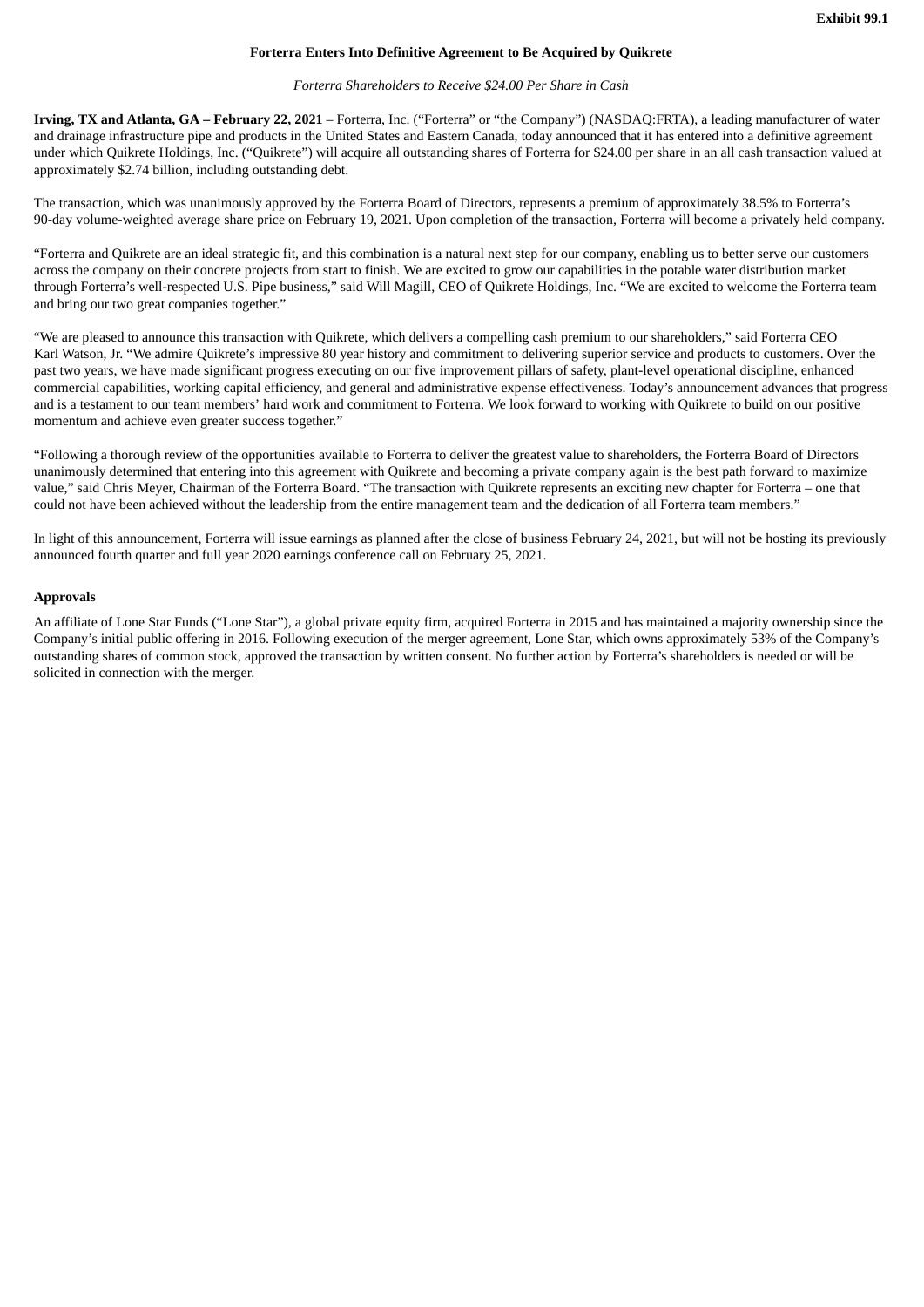The transaction is expected to close in the fourth quarter of 2021, subject to customary closing conditions, including receipt of clearance under the Hart-Scott-Rodino Antitrust Improvements Act of 1976.

### **Advisors**

Citi is serving as financial advisor to Forterra, and Gibson, Dunn & Crutcher LLP is serving as legal counsel for the transaction, with Kirkland & Ellis LLP serving as regulatory counsel. Goldman Sachs & Co. LLC is serving as exclusive financial advisor to Quikrete and Troutman Pepper Hamilton Sanders LLP is serving as legal counsel for the transaction, with King & Spalding LLP serving as regulatory counsel. Wells Fargo has provided a debt financing commitment for an incremental loan to finance the transaction.

# **About Forterra**

Forterra is a leading manufacturer of water and drainage pipe and products in the U.S. and Eastern Canada for a variety of water-related infrastructure applications, including water transmission, distribution, drainage and stormwater systems. Based in Irving, Texas, Forterra's product breadth and scale help make it a preferred supplier for water-related pipe and products, serving a wide variety of customers, including contractors, distributors and municipalities. For more information on Forterra, visit http://forterrabp.com.

# **About Quikrete Holdings, Inc.**

Quikrete Holdings, Inc. is a privately owned family business founded in 1940. It is a leading buildings materials company based in Atlanta, Georgia. Quikrete's portfolio ranges from its iconic Quikrete branded concrete and mortar mixes to precast and steel pedestrian and vehicular bridges. This includes brands such as Quikrete, Spec Mix, QPR, Pavestone, Custom Building Products, Rinker Materials, and Contech Engineered Solutions. The business' products include packaged cementitious products, pavers, retaining wall systems, masonry units, tile grouts and thin sets, concrete pipe and box culverts, corrugated metal pipe, engineered storm water systems, and structural precast and steel pedestrian and vehicular bridges. Quikrete services the US and Canadian new construction and repair and remodeling residential, commercial, and infrastructure markets.

# **Cautionary Note Regarding Forward-Looking Statements**

This communication contains "forward-looking statements" within the meaning of Section 27A of the Securities Act of 1933, as amended, and Section 21E of the Securities Exchange Act of 1934, as amended. In some cases, forward-looking statements can be identified by words such as "approximately," "anticipate," "assume," "believe," "contemplate," "continue," "could," "estimate," "expect," "future," "intend," "may," "plan," "potential," "predict," "project," "seek," "should," "target," "will" and similar terms and phrases. All forward-looking statements are subject to risks and uncertainties that may cause actual results to differ materially from those expected, including: risks associated with transactions generally, such as the inability to obtain, or delays in obtaining, required approvals under applicable anti-trust legislation and other regulatory and third party consents and approvals; the failure to consummate or delay in consummating the merger for other reasons; the risk that a condition to closing of the merger may not be satisfied; the occurrence of any event, change or other circumstances that could give rise to the termination of the merger agreement; the outcome of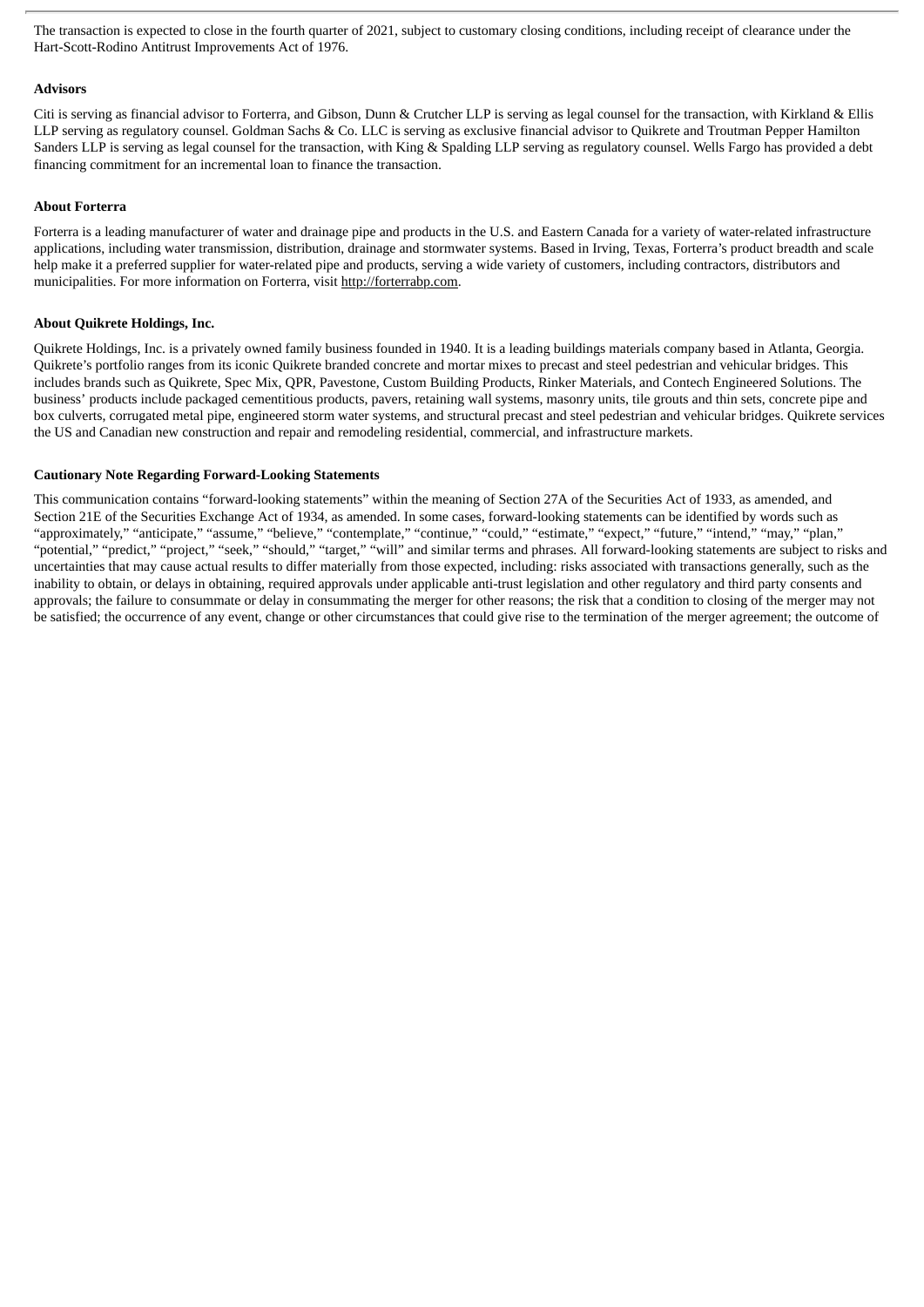any legal proceedings that may be instituted following announcement of the merger; failure of Quikrete to obtain any financing required to consummate the merger; failure to retain key management and employees of the Company; issues or delays in the successful integration of the Company's operations with those of Quikrete, including incurring or experiencing unanticipated costs and/or delays or difficulties; unfavorable reaction to the merger by customers, competitors, suppliers and employees; and additional factors discussed in the Company's filings with the Securities and Exchange Commission (the "SEC").

The forward-looking statements contained in this communication are based on current plans, estimates and expectations in light of information currently available to the Company and are subject to uncertainty and changes in circumstances. There can be no assurance that future developments affecting the Company will be those that the Company has anticipated. Actual results may differ materially from these expectations due to changes in global, regional or local political, economic, business, competitive, market, regulatory and other factors, many of which are beyond the Company's control, as well as the other factors described in Item 1A, "Risk Factors" in the Company's 2019 10-K filed with the SEC on February 27, 2020, as supplemented in Item 1A. "Risk Factors" of the Company's Quarterly Report on Form 10-Q filed with the SEC on October 29, 2020. The COVID-19 pandemic may also precipitate or exacerbate these and other unknown risks and uncertainties. Additional factors or events that could cause the Company's actual results to differ may also emerge from time to time, and it is not possible for the Company to predict all of them. Should one or more of these risks or uncertainties materialize or should any of the Company's assumptions prove to be incorrect, actual results may vary in material respects from what the Company may have expressed or implied by these forward-looking statements. Any forward-looking statement made by the Company speaks only as of the date on which it is made. The Company undertakes no obligation to publicly update any forward-looking statement, whether as a result of new information, future developments or otherwise, except as may be required by applicable securities laws.

# **Additional Information and Where to Find It**

The Company will prepare an information statement on Schedule 14C for its stockholders with respect to the approval of the transaction described herein. When completed, the information statement will be mailed to the Company's stockholders. You may obtain copies of all documents filed by the Company with the SEC regarding this transaction, free of charge, at the SEC's website, www.sec.gov or from the Company's website at https://investors.forterrabp.com/.

# **Forterra Contact Information:**

Investor Relations:

Charlie Brown Executive Vice President and Chief Financial Officer 469-299-9113 IR@forterrabp.com

Media Relations:

Jed Repko, Ed Trissel or Joseph Sala Joele Frank, Wilkinson Brimmer Katcher 212-355-4449